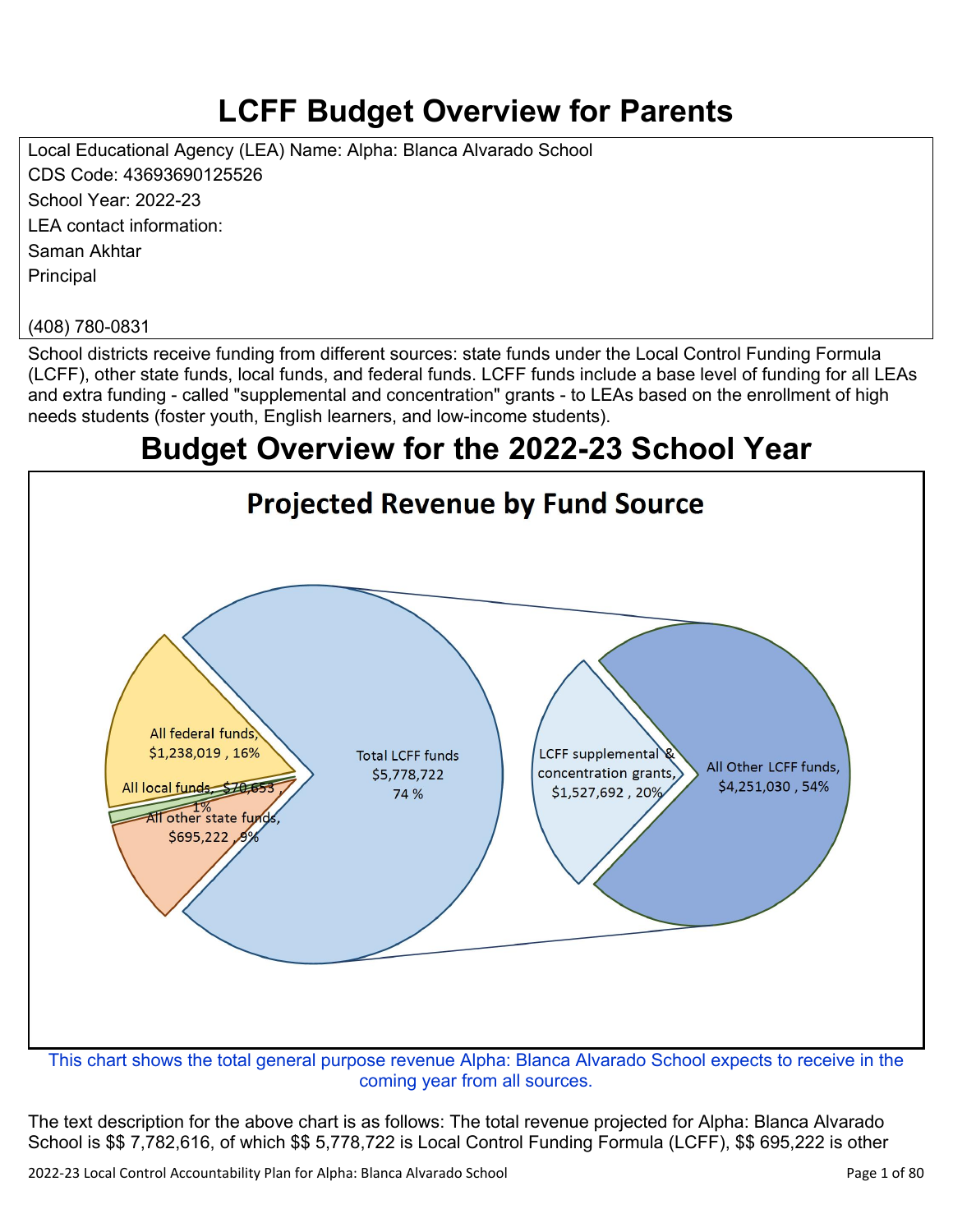state funds, \$\$ 70,653 is local funds, and \$\$ 1,238,019 is federal funds. Of the \$\$ 5,778,722 in LCFF Funds, \$\$ 1,527,692 is generated based on the enrollment of high needs students (foster youth, English learner, and lowincome students).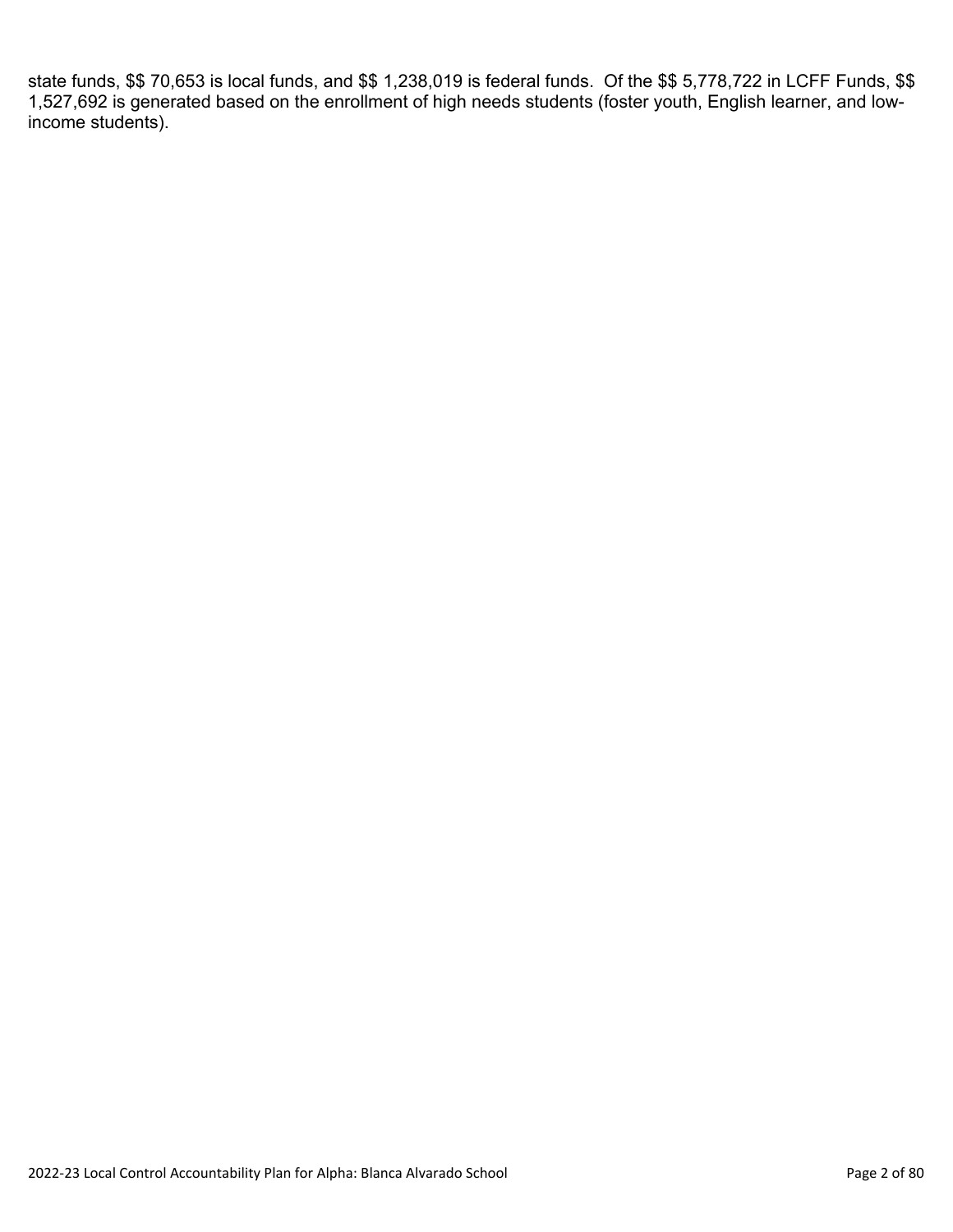## **LCFF Budget Overview for Parents**

The LCFF gives school districts more flexibility in deciding how to use state funds. In exchange, school districts must work with parents, educators, students, and the community to develop a Local Control and Accountability Plan (LCAP) that shows how they will use these funds to serve students.



This chart provides a quick summary of how much Alpha: Blanca Alvarado School plans to spend for 2022-23. It shows how much of the total is tied to planned actions and services in the LCAP.

The text description of the above chart is as follows: Alpha: Blanca Alvarado School plans to spend \$\$ 7,660,473 for the 2022-23 school year. Of that amount, \$\$ 4,195,115 is tied to actions/services in the LCAP and \$\$ 3,465,358 is not included in the LCAP. The budgeted expenditures that are not included in the LCAP will be used for the following:

Within the school's General Fund Budgeted Expenditures, there are some core services that are not included within the LCAP. This includes services such as Core Teachers and Administrators and operational expenses.

### **Increased or Improved Services for High Needs Students in the LCAP for the 2022-23 School Year**

In 2022-23, Alpha: Blanca Alvarado School is projecting it will receive \$\$ 1,527,692 based on the enrollment of foster youth, English learner, and low-income students. Alpha: Blanca Alvarado School must describe how it intends to increase or improve services for high needs students in the LCAP. Alpha: Blanca Alvarado School plans to spend \$\$ 1,548,012 towards meeting this requirement, as described in the LCAP.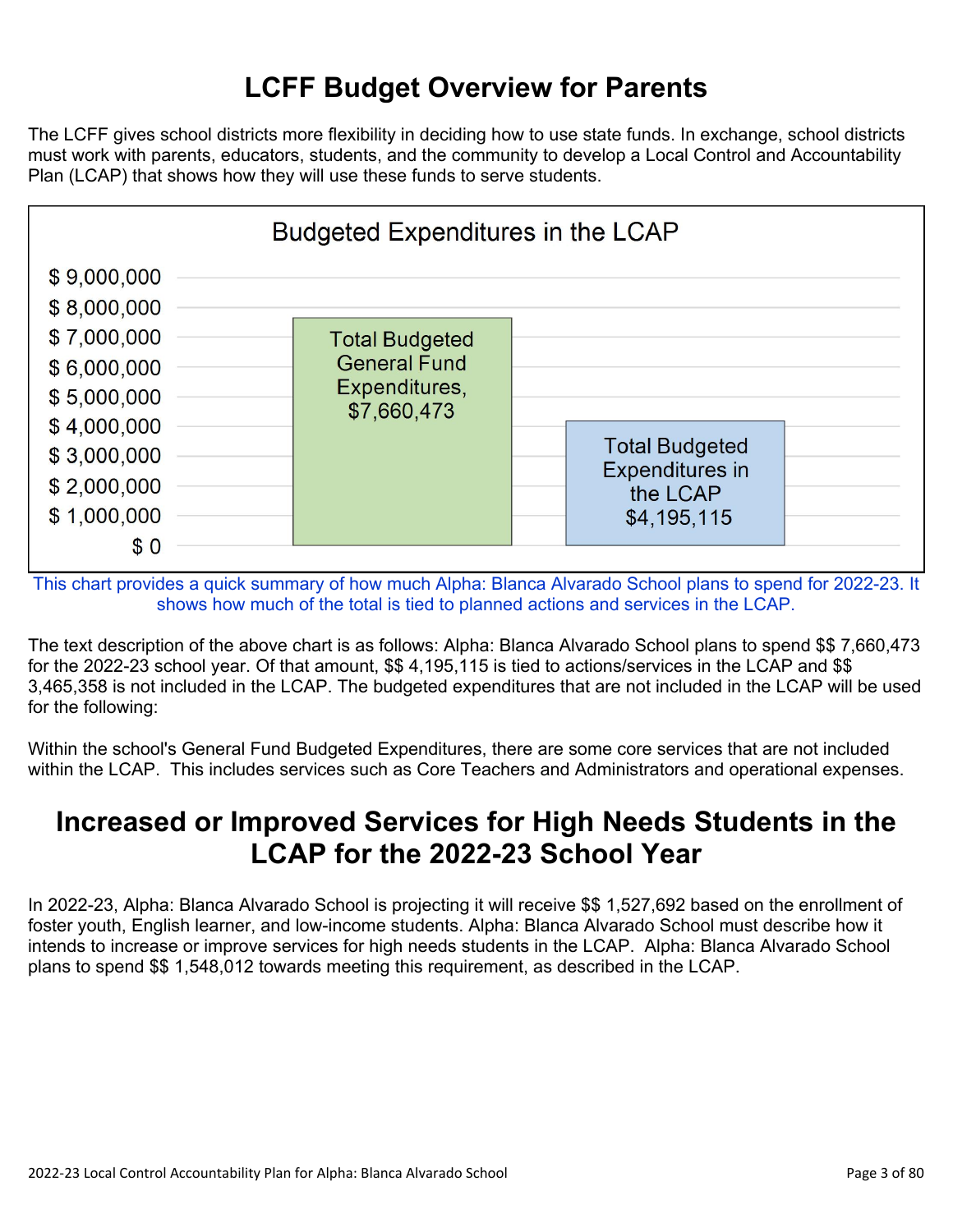## **LCFF Budget Overview for Parents**

## **Update on Increased or Improved Services for High Needs Students in 2021-22**



This chart compares what Alpha: Blanca Alvarado School budgeted last year in the LCAP for actions and services that contribute to increasing or improving services for high needs students with what Alpha: Blanca Alvarado School estimates it has spent on actions and services that contribute to increasing or improving services for high needs students in the current year.

The text description of the above chart is as follows: In 2021-22, Alpha: Blanca Alvarado School's LCAP budgeted \$\$ 1,082,444 for planned actions to increase or improve services for high needs students. Alpha: Blanca Alvarado School actually spent \$\$ 1,234,543 for actions to increase or improve services for high needs students in 2021-22.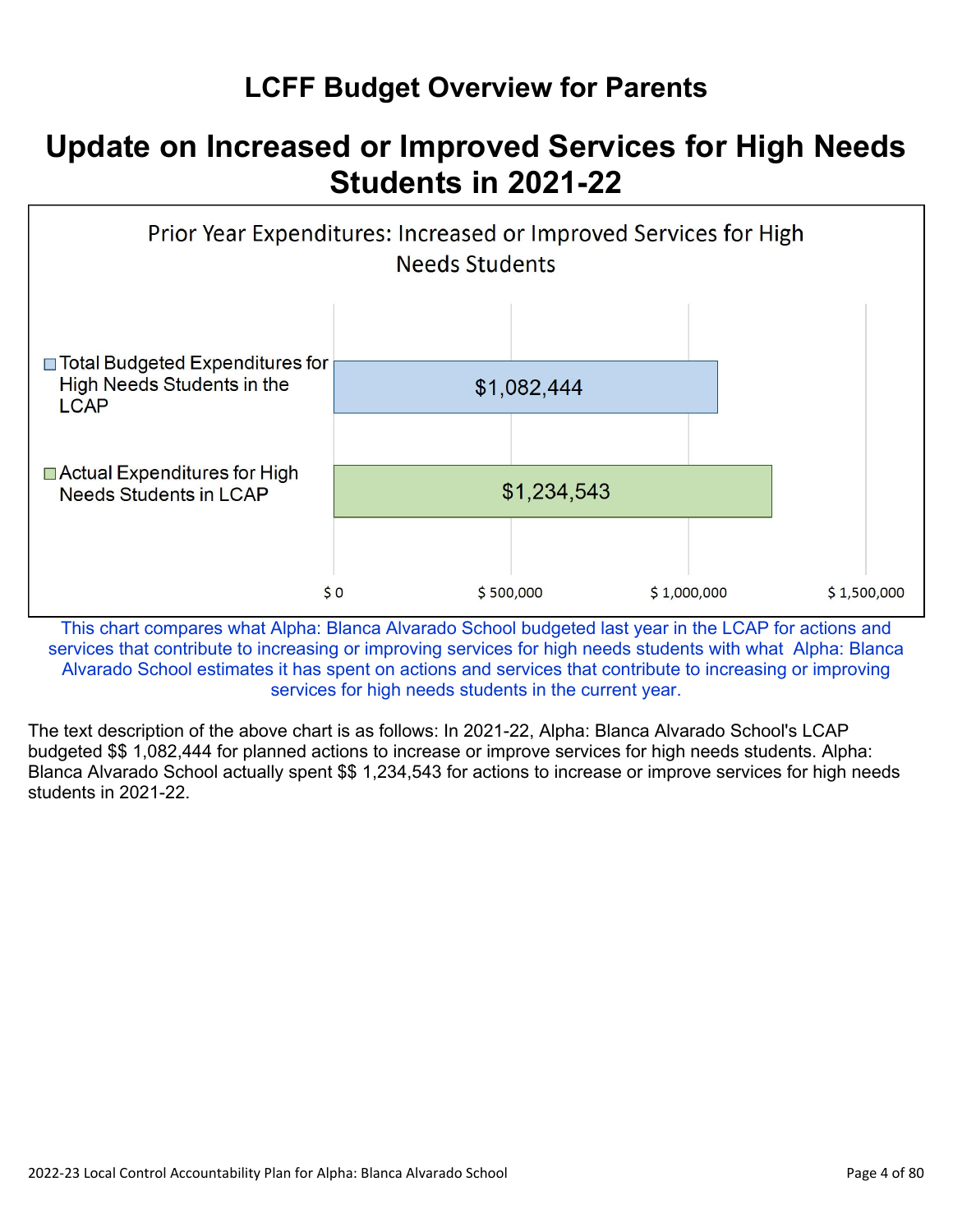# **Supplement to the Annual Update to the 2021–22 Local Control and Accountability Plan**

| <b>Local Educational Agency (LEA) Name</b> | <b>Contact Name and Title</b>                 | <b>Email and Phone</b> |
|--------------------------------------------|-----------------------------------------------|------------------------|
| Alpha: Blanca Alvarado School              | Saman Akhtar, Principal                       |                        |
|                                            | sakhtar@alphapublicschools.org (408) 780-0831 |                        |

California's 2021–22 Budget Act, the federal American Rescue Plan Act of 2021, and other state and federal relief acts have provided local educational agencies (LEAs) with a significant increase in funding to support students, teachers, staff, and their communities in recovering from the COVID-19 pandemic and to address the impacts of distance learning on students. The following is a one-time mid-year report to the local governing board or body and educational partners related to engagement on, and implementation of, these Acts.

A description of how and when the LEA engaged, or plans to engage, its educational partners on the use of funds provided through the Budget Act of 2021 that were not included in the 2020–21 Local Control and Accountability Plan (LCAP).

Our 2021-22 LCAP identified important engagement structures, and established a framework for how we've continued to engage our educational partners given the changes in the Budget Act of 2021:

The school engaged a wide range of stakeholders in the LCAP creation process this year. The stakeholder groups included school leadership, Alpha network leadership, Alpha network staff, school staff (including teachers, support staff, and operations staff), students, families within school site council and English Language Advisory Committee, and the Alpha Board of Directors.

Input from school leadership, staff, and network leadership was collected through the overall annual initiative planning process, which took place between October 2020 and June 2021, during which the school followed the following process:

- · Review of student data (including achievement, growth, cultural measures)
- · Gap/SWOT Analysis with leadership team, Alpha Board, and SSC/ELAC;
- · Creation of first draft of priorities/LCAP goals by school teams;
- · Input and Feedback process with school staff, SSC, and ELAC to refine first draft of priorities/LCAP goals; · Drafting of 2nd draft of priorities/LCAP goals and associated budget 1.0;
- · Creation of metrics, actions and strategies
- · Resource request process and procurement processes based on the draft priorities/LCAP goals;
- · Staffing plan for 2021-22 based on draft priorities/LCAP goals;
- · Input on budget, metrics, and actions/strategies through staff meetings and SSC and ELAC
- · Review by SELPA for additional input
- · Review and Approval of LCAP goals by SSC
- · Public hearing of proposed LCAP, Annual Update, Budget Overview for Parents on June 16;
- · Approval of local indicators, budget, Annual Update, Budget overview for parents, and LCAP by Alpha Board of Directors on June 24.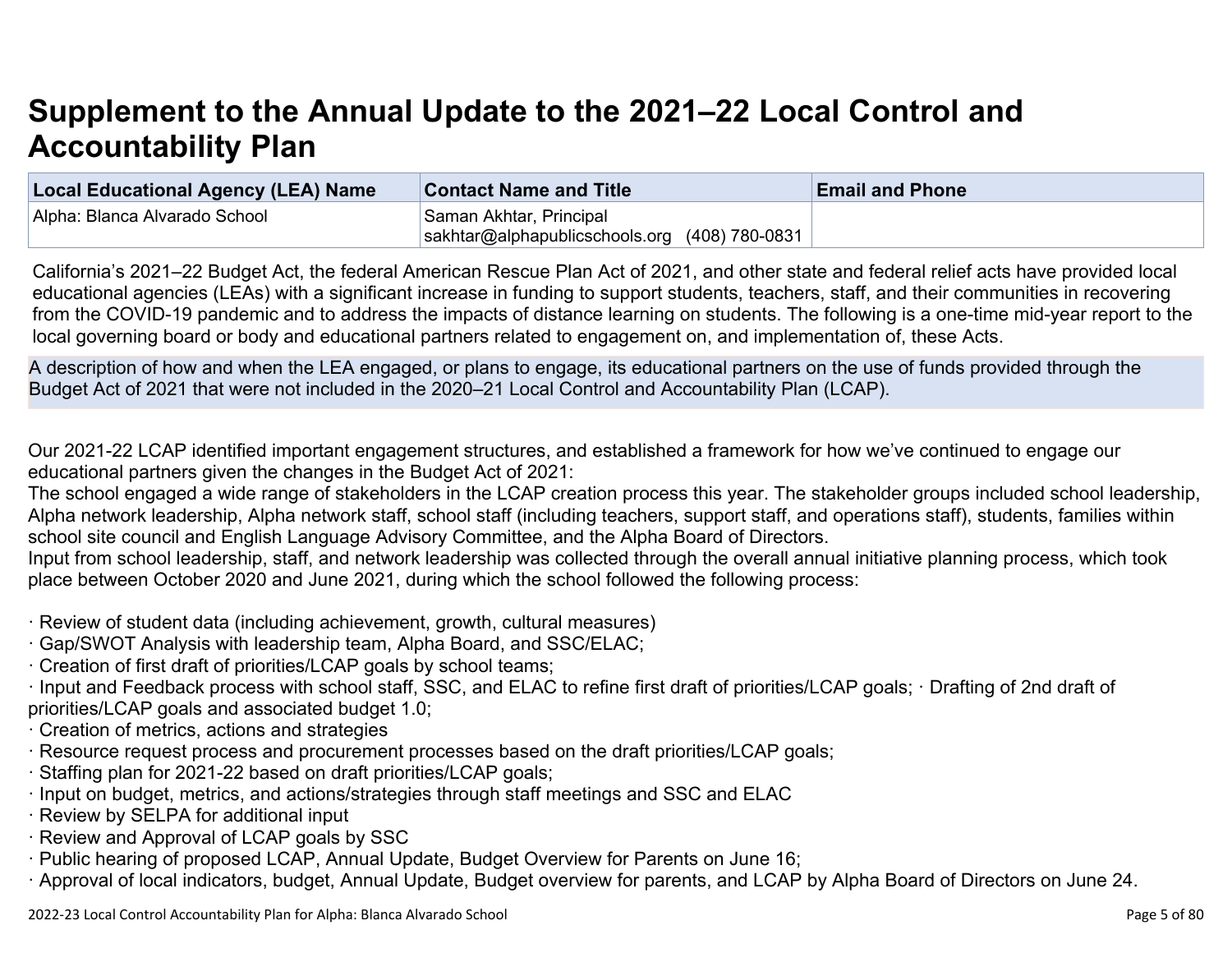In addition to the annual priority/goals-setting process above, there were two opportunities to get survey feedback on key performance from families. Overall and qualitative results fed into feedback that was incorporated in annual planning. Students and staff also participated in quarterly surveys throughout the year around related key measures.

In addition to the above opportunities for feedback, the school holds "cafecitos" with the principal monthly.

Upon passage of the Budget Act of 2021, the school used these similar structures to engage its educational partners further. In reviewing the annual priorities identified in its 21-22 LCAP, the school was able to fund additional positions for instructional support. These additions included roles that have been able to bolster our staffing, in response to pandemic-related needs that have arisen during the 21-22 school year.

We continue to meet regularly with our educational partners through several venues to monitor our efforts and gather feedback. Additionally, an update regarding the development of this Supplement was brought to our School Site Council in January 2022.

A description of how the LEA used, or plans to use, the additional concentration grant add-on funding it received to increase the number of staff who provide direct services to students on school campuses with an enrollment of students who are low-income, English learners, and/or foster youth that is greater than 55 percent.

As named above, the school was able to leverage increases associated with additional concentration grant funding to support its LCAP priorities:

Goal 1: We will have a particular focus on improving our tiered supports in order to ensure all of our students are receiving effective academic and SEL supports.

Goal 2: Through our continued focus on literacy, we will provide training for all instructional staff on ELA and ELD strategies and build a strong system for consistent and targeted data monitoring (grade level, school level, network level).

Goal 3: We will increase achievement for all students, as demonstrated by assessments and course grades, through a comprehensive academic program that will prepare students to succeed in college.

Goal 4: Engage parents through communication, learning opportunities, and collaboration to promote student success.

Goal 5: Create a welcoming learning environment where students will feel safe, motivated, and challenged.

Goal 6: Hire, develop, sustain, and value a high quality faculty & staff.

With the additional concentration funding projected to be approximately \$139,761, we were able to fund additional positions for instructional support. These additions included roles that have been able to bolster our staffing, in response to pandemic-related needs that have arisen during the 21-22 school year.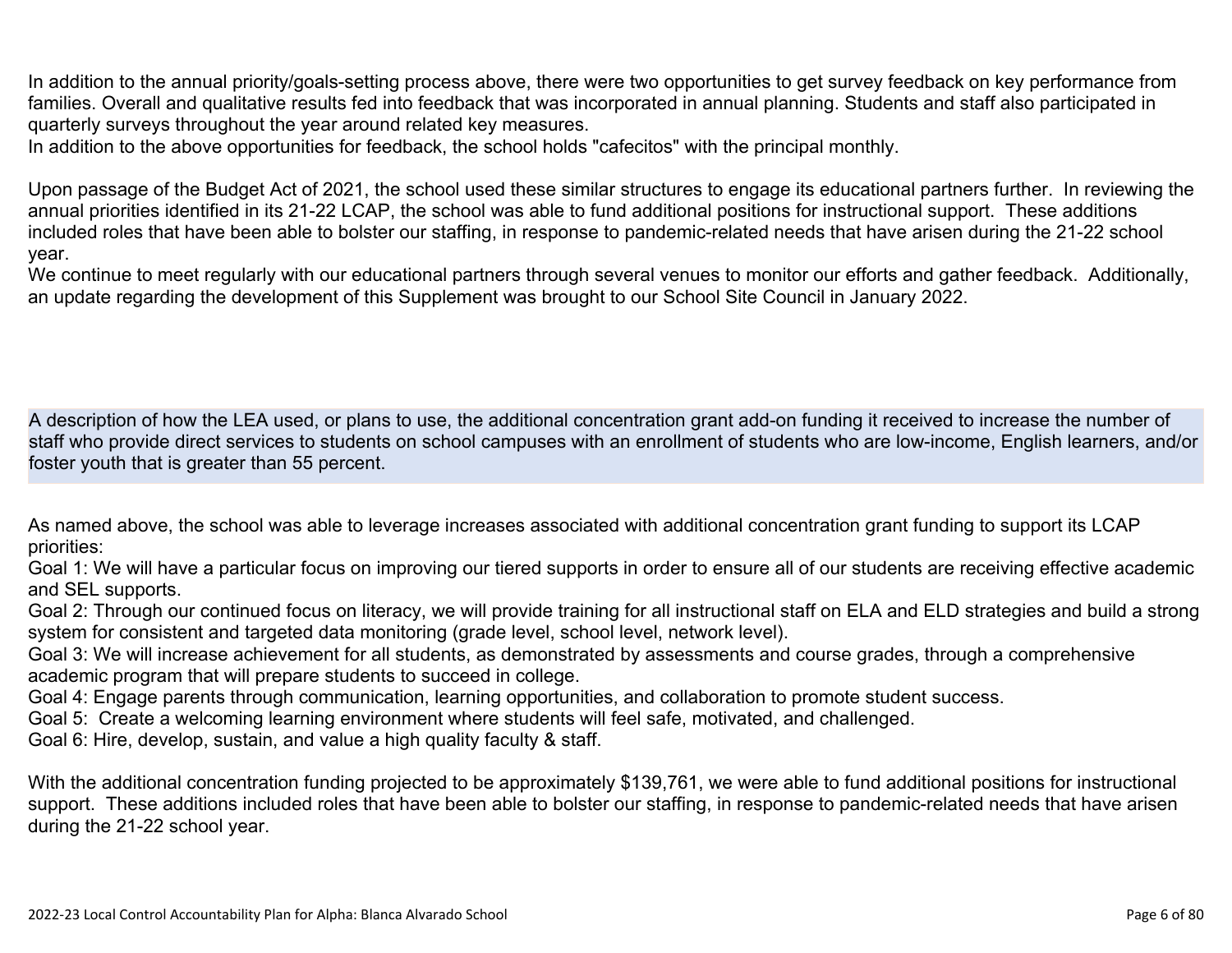A description of how and when the LEA engaged its educational partners on the use of one-time federal funds received that are intended to support recovery from the COVID-19 pandemic and the impacts of distance learning on pupils.

As described earlier, our school community engages our educational partners regularly. As part of those engagement opportunities, we have focused conversations on the safe return to in-person learning. As part of those engagement opportunities, feedback has focused on providing the resources for additional direct supports for our students. Specifically, this includes using one-time federal funds to increase the instructional support staff on our campus. Those additional roles include Mental Health counseling, academic intervention and Associate **Teachers** 

A description of how the LEA is implementing the federal American Rescue Plan Act and federal Elementary and Secondary School Emergency Relief expenditure plan, and the successes and challenges experienced during implementation.

During the 2020-21 school year, our school community was able to implement a quality distance learning program, leveraging funds made available through the American Rescue Plan Act and the Elementary and Secondary School Emergency Relief (ESSER) Program. This program focused on engaging students through robust synchronous opportunities and asynchronous learning to supplement. Our staff prioritized daily attendance and engagement, and implemented interventions for students experiencing attendance challenges. In spring 2021, we were able to provide opportunities to return to in-person instruction. This was done with safety as a top priority, and federal funds were utilized to usher in that return.

While the availability of this funding provided much needed support, we nevertheless experienced meaningful challenges. As has been publicized widely for all schools in California, staffing has been our primary challenge. Finding qualified personnel has been noticeably more difficult than pre-pandemic and individuals have remarked on their hesitancy to return to the in-person workforce. Furthermore, pandemicrelated absences have exacerbated the staffing needs on a day-to-day basis and accessing an adequate substitute pool is a noticeable challenge.

We have been able to mitigate these staffing concerns somewhat because of our deliberate use of federal funds on instructional support roles, providing a larger staff to withstand those challenges when possible.

A description of how the LEA is using its fiscal resources received for the 2021–22 school year in a manner that is consistent with the applicable plans and is aligned with the LEA's 2021–22 LCAP and Annual Update.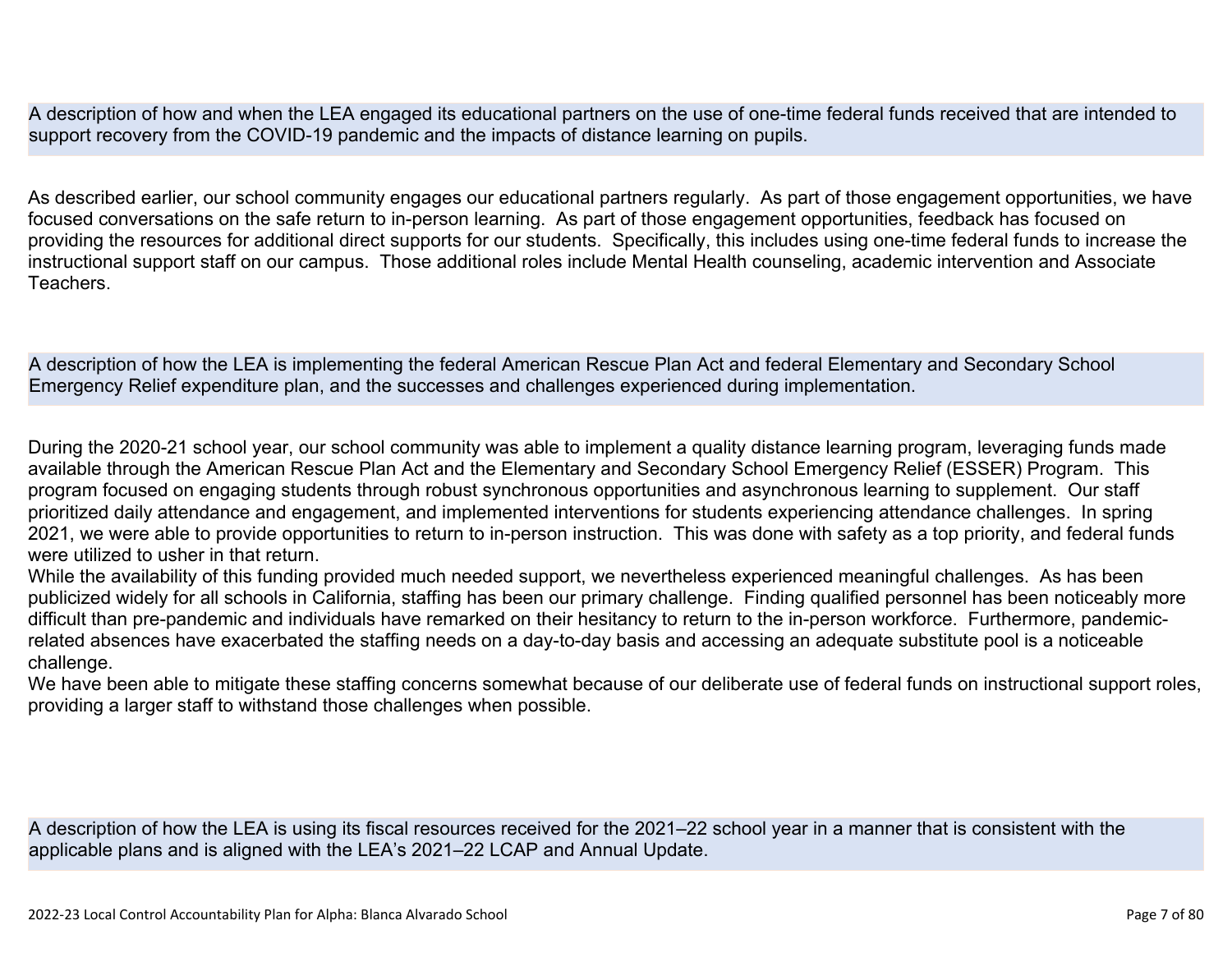Despite some of the challenges noted in the prompt above, our school has largely been able to execute on the actions & priorities described in our collective plans, including:

- 1) 2021-22 LCAP
- 2) Safe Return to In-Person Instruction Plan
- 3) Learning continuity & Attendance Plan
- 4) ESSER Expenditure Plan

All of these plans can be found at:<https://www.alphapublicschools.org/school/blanca-alvarado/>

# **Instructions for the Supplement to the Annual Update for the 2021–22 Local Control and Accountability Plan Year**

*For additional questions or technical assistance related to the completion of the Supplement to the Annual Update to the 2021–22 Local Control and Accountability Plan (LCAP), please contact the local county office of education (COE), or the California Department of Education's (CDE's) Local Agency Systems Support Office, by phone at 916-319-0809 or by email at <i>[lcff@cde.ca.gov](mailto:lcff@cde.ca.gov)*.

## **Introduction**

California's 2021–22 Budget Act, the federal American Rescue Plan Act of 2021, and other state and federal relief acts have provided local educational agencies (LEAs) with a significant increase in funding to support students, teachers, staff, and their communities in recovering from the COVID-19 pandemic and to address the impacts of distance learning on students. Section 124(e) of Assembly Bill 130 requires LEAs to present an update on the Annual Update to the 2021–22 LCAP and Budget Overview for Parents on or before February 28, 2022, at a regularly scheduled meeting of the governing board or body of the LEA. At this meeting, the LEA must include all of the following:

- The Supplement to the Annual Update for the 2021–22 LCAP (2021–22 Supplement);
- All available mid-year outcome data related to metrics identified in the 2021–22 LCAP; and
- Mid-year expenditure and implementation data on all actions identified in the 2021–22 LCAP.

When reporting available mid-year outcome, expenditure, and implementation data, LEAs have flexibility to provide this information as best suits the local context, provided that it is succinct and contains a level of detail that is meaningful and accessible for the LEA's educational partners.

The 2021–22 Supplement is considered part of the 2022–23 LCAP for the purposes of adoption, review, and approval, and must be included with the LCAP as follows:

• The 2022–23 Budget Overview for Parents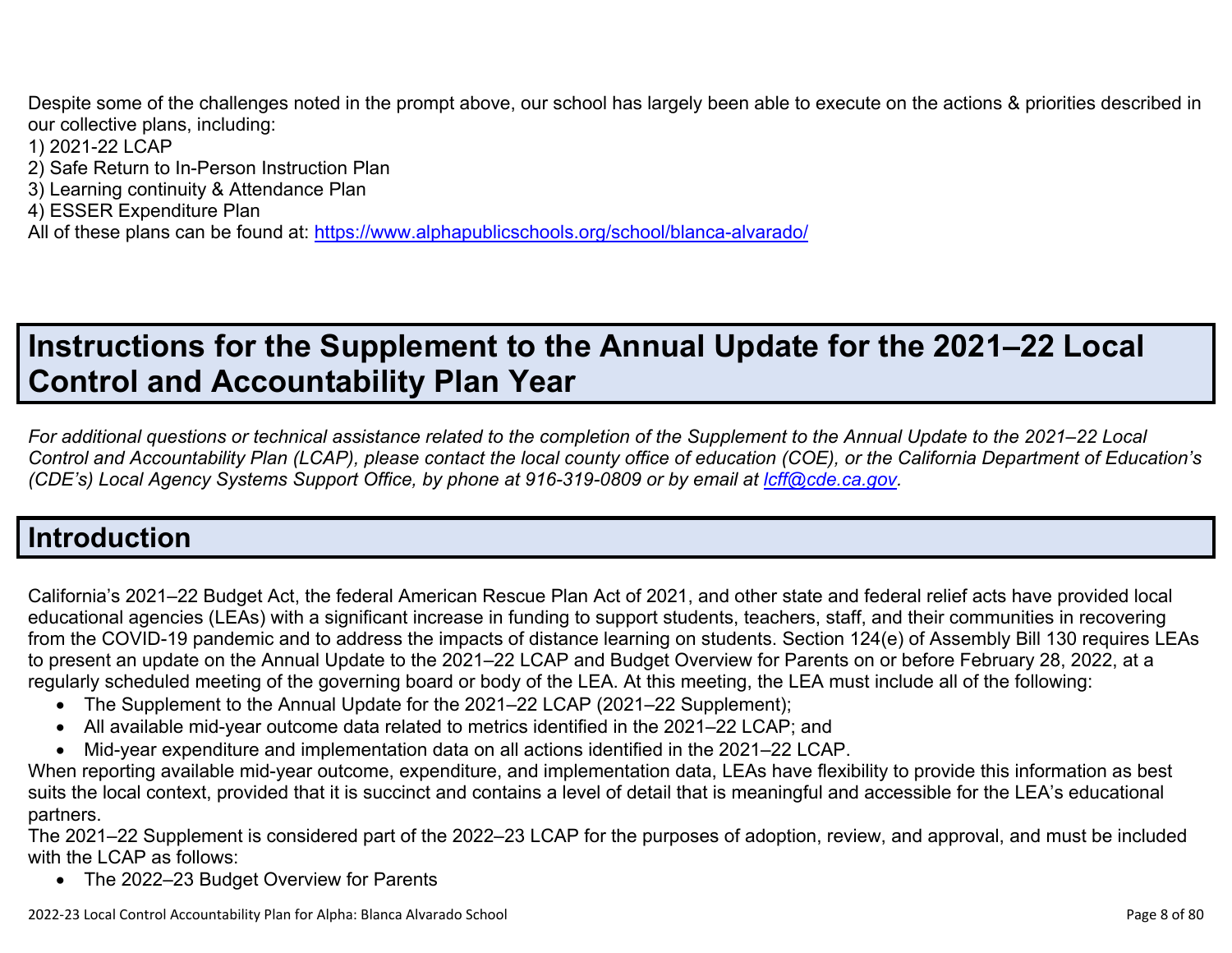- The 2021–22 Supplement
- The 2022-23 LCAP
- The Action Tables for the 2022–23 LCAP
- The Instructions for the LCAP Template

As such, the 2021–22 Supplement will be submitted for review and approval as part of the LEA's 2022–23 LCAP.

### **Instructions**

Respond to the following prompts, as required. In responding to these prompts, LEAs must, to the greatest extent practicable, provide succinct responses that contain a level of detail that will be meaningful and accessible for the LEA's educational partners and the broader public and must, to the greatest extent practicable, use language that is understandable and accessible to parents.

In responding to these prompts, the LEA has flexibility to reference information provided in other planning documents. An LEA that chooses to reference information provided in other planning documents must identify the plan(s) being referenced, where the plan(s) are located (such as a link to a web page), and where in the plan the information being referenced may be found.

**Prompt 1:** "*A description of how and when the LEA engaged, or plans to engage, its* educational partners *on the use of funds provided through the Budget Act of 2021 that were not included in the 2020–21 Local Control and Accountability Plan (LCAP).*"

In general, LEAs have flexibility in deciding what funds are included in the LCAP and to what extent those funds are included. If the LEA received funding through the Budget Act of 2021 that it would have typically included within its LCAP, identify the funds provided in the Budget Act of 2021 that were not included in the LCAP and provide a description of how the LEA has engaged its educational partners on the use of funds. If an LEA included the applicable funds in its adopted 2021–22 LCAP, provide this explanation.

**Prompt 2:** "*A description of how LEA used, or plans to use, the concentration grant add-on funding it received to increase the number of staff who provide direct services to students on school campuses with an enrollment of students who are low-income, English learners, and/or foster youth that is greater than 55 percent.*"

If LEA does not receive a concentration grant or the concentration grant add-on, provide this explanation.

Describe how the LEA is using, or plans to use, the concentration grant add-on funds received consistent with California *Education Code* Section 42238.02, as amended, to increase the number of certificated staff, classified staff, or both, including custodial staff, who provide direct services to students on school campuses with greater than 55 percent unduplicated pupil enrollment, as compared to schools with an enrollment of unduplicated students that is equal to or less than 55 percent.

2022-23 Local Control Accountability Plan for Alpha: Blanca Alvarado School Page 9 of 80 In the event that the additional concentration grant add-on is not sufficient to increase the number of staff providing direct services to students at a school with an enrollment of unduplicated students that is greater than 55 percent, describe how the LEA is using the funds to retain staff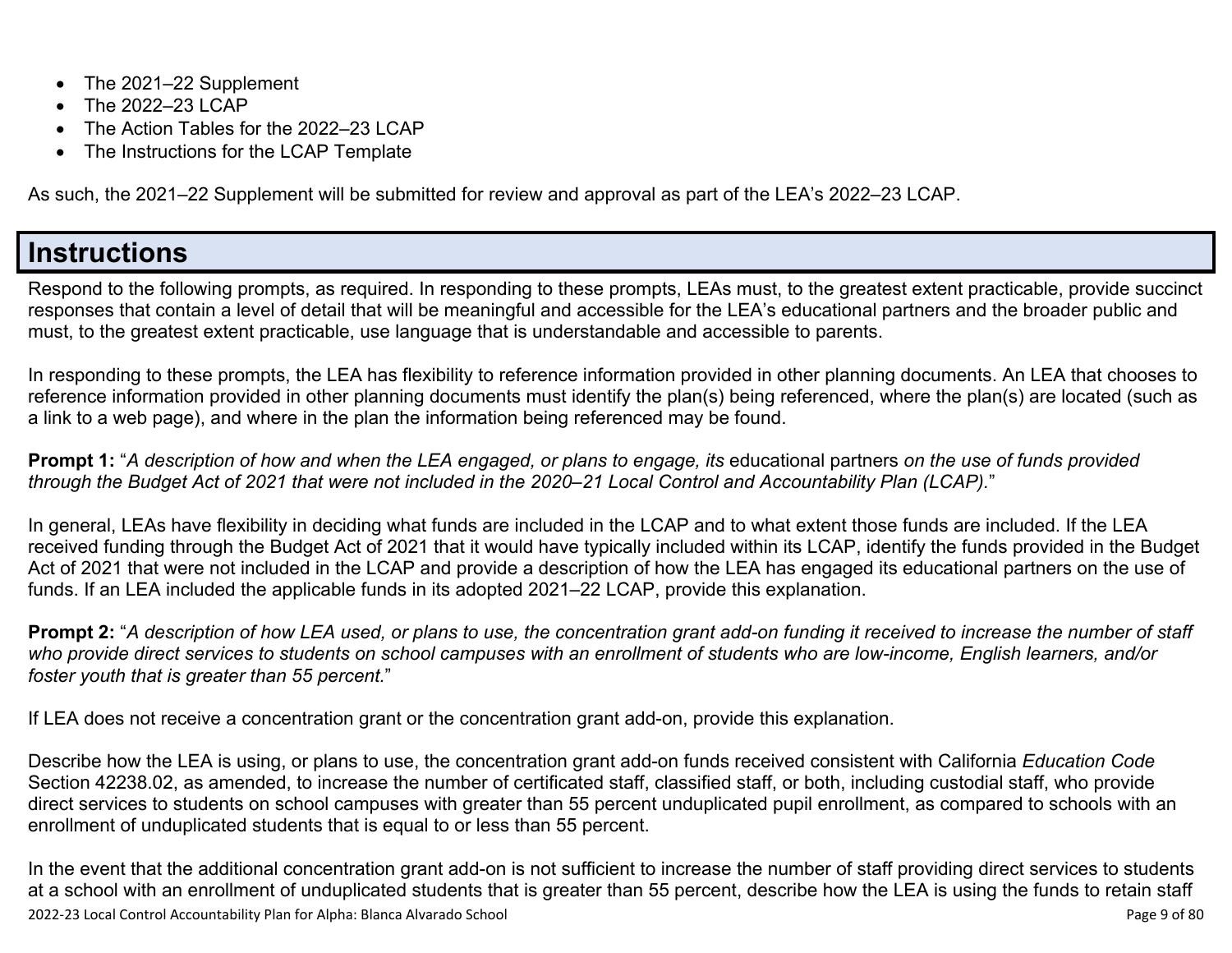providing direct services to students at a school with an enrollment of unduplicated students that is greater than 55 percent.

**Prompt 3:** "*A description of how and when the LEA engaged its educational partners on the use of one-time federal funds received that are intended to support recovery from the COVID-19 pandemic and the impacts of distance learning on pupils.*"

If the LEA did not receive one-time federal funding to support recovery from the COVID-19 pandemic and the impacts of distance learning on students, provide this explanation.

Describe how and when the LEA engaged its educational partners on the use of one-time federal funds it received that are intended to support recovery from the COVID-19 pandemic and the impacts of distance learning on students. See the COVID-19 Relief Funding Summary Sheet web page [\(https://www.cde.ca.gov/fg/cr/relieffunds.asp\)](https://www.cde.ca.gov/fg/cr/relieffunds.asp) for a listing of COVID-19 relief funding and the Federal Stimulus Funding web page (<https://www.cde.ca.gov/fg/cr/>) for additional information on these funds. The LEA is not required to describe engagement that has taken place related to state funds.

**Prompt 4:** "A description of how the LEA is implementing the federal American Rescue Plan Act and federal Elementary and Secondary School Emergency Relief expenditure plan, and the successes and challenges experienced during implementation."

If an LEA does not receive ESSER III funding, provide this explanation.

Describe the LEA's implementation of its efforts to maintain the health and safety of students, educators, and other staff and ensure the continuity of services, as required by the federal American Rescue Plan Act of 2021, and its implementation of the federal Elementary and Secondary School Emergency Relief (ESSER) expenditure plan to date, including successes and challenges.

**Prompt 5:** "A description of how the LEA is using its fiscal resources received for the 2021–22 school year in a manner that is consistent with the applicable plans and is aligned with the LEA's 2021–22 LCAP and Annual Update."

Summarize how the LEA is using its fiscal resources received for the 2021–22 school year to implement the requirements of applicable plans in a manner that is aligned with the LEA's 2021–22 LCAP. For purposes of responding to this prompt, "applicable plans" include the Safe Return to In-Person Instruction and Continuity of Services Plan and the ESSER III Expenditure Plan.

California Department of Education November 2021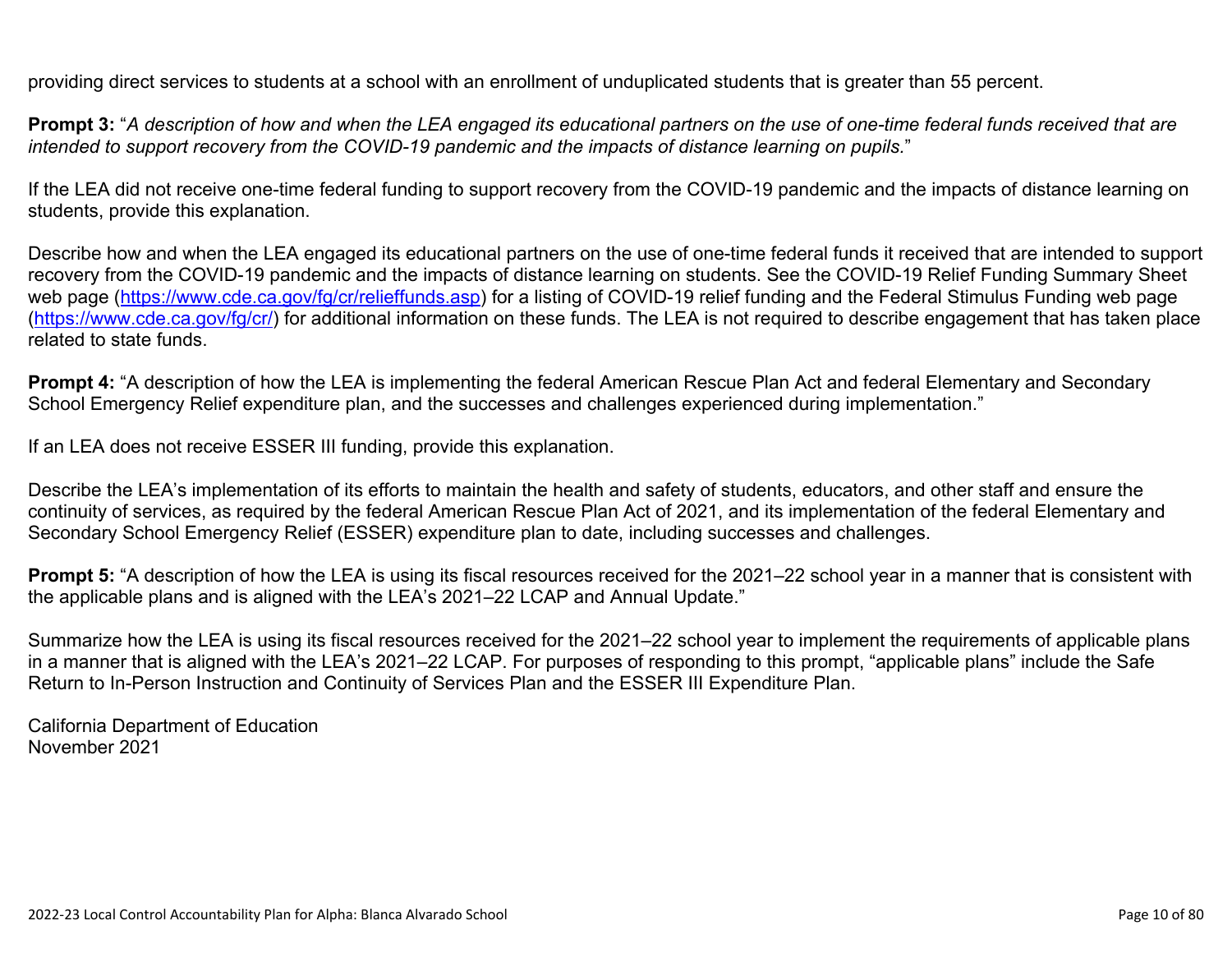# **Local Control Accountability Plan**

**The instructions for completing the Local Control and Accountability Plan (LCAP) follow the template.**

| Local Educational Agency (LEA) Name | <b>Contact Name and Title</b> | <b>Email and Phone</b>                             |
|-------------------------------------|-------------------------------|----------------------------------------------------|
| Alpha: Blanca Alvarado School       | Saman Akhtar<br>Principal     | sakhtar@alphapublicschools.org<br>$(408)$ 780-0831 |

# **[Plan Summary \[2022-23\]](http://www.doc-tracking.com/screenshots/22LCAP/Instructions/22LCAPInstructions.htm#PlanSummary)**

#### **[General Information](http://www.doc-tracking.com/screenshots/22LCAP/Instructions/22LCAPInstructions.htm#generalinformation)**

A description of the LEA, its schools, and its students in grades transitional kindergarten–12, as applicable to the LEA.

Alpha: Blanca Alvarado School (ABA) is part of the Alpha Public Schools network, whose mission is: We believe that all children have a fundamental right to an excellent education. Alpha Public Schools will ensure that all of our scholars develop the academic skills and leadership habits required to succeed in college and live with integrity.

Led by principal Saman Akhtar and staffed by a talented and energetic staff, ABA is a small, safe and tuition-free community school that serves students in grades TK-3 and 5-8. The school was named after Blanca Alvarado, a longtime public official, community leader and youth advocate in Santa Clara County. As the first in her family and community to assume public office, Blanca Alvarado's leadership provides great inspiration for our students — many of whom will be the first in their families to attend college and pave the way for their own families and communities. Blanca Alvarado serves approximately 360 students, 85% of which are low-income. The school's demographic profile is 88% Latino, 6% Asian, 3% White, 1.4% Filipino, and less than 1% Black, American Indian, and Pacific Islander. We serve a student body that is 58% English Learner and 11% Students with Special Needs. There is a strong parent community that provides support to the school, staff, and students.

#### **[Reflections: Successes](http://www.doc-tracking.com/screenshots/22LCAP/Instructions/22LCAPInstructions.htm#ReflectionsSuccesses)**

A description of successes and/or progress based on a review of the California School Dashboard (Dashboard) and local data.

As a result of SB 98 and AB 130, the state has suspended the reporting of performance indicators in the CA School Dashboard for 2020–21 and 2021–22, respectively, and therefore, Alpha Public Schools has focused our efforts on evaluating available state and local data to identify our LCAP areas of success and greatest areas of progress. Alpha Blanca Alvarado is proud of our community of students, staff,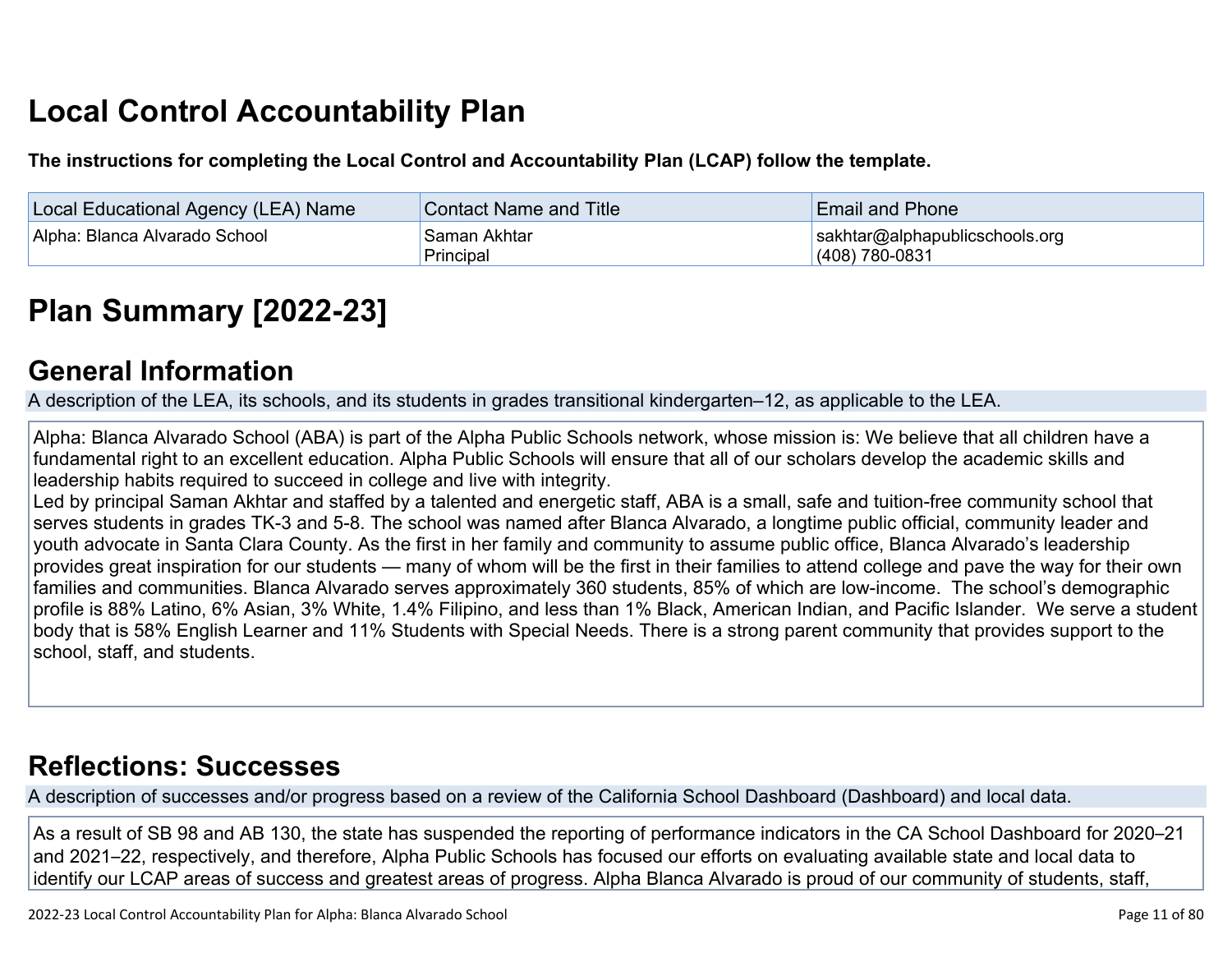parents and guardians that are focused and dedicated every day to ensure that each and everyone thrives. While we have seen challenges and continued interruptions as a result of COVID-19 this school year, we have a lot to be proud of and celebrate. Here are some of our successes in making progress toward meeting our LCAP goals:

- 30% of students met or exceeded typical growth goals for the STAR Reading assessment.
- 8.9% Reclassification rates for our English Learners
- 100% of Families agree that school listens to family voice in input and decision making (according to bi-annual survey)
- 100% of Families who feel welcome and heard by the school (according to bi annual survey)
- Reading: ~60% of our students reached/exceeded the projected growth goal based on Winter MAP.
- Math: ~64% of our students reached/exceeded the projected growth goal based on Winter MAP.
- Suspension Rate below 2% for all student groups: All: .78%, EL: 1.24%, SPED: 0%, Latino: .79%, Asian: 0%

We are also proud of the many Actions we were able to implement this year that contributed to the successful data above. We will continue to maintain these successful actions into the 22-23 school year as we continue making progress toward our 3-year outcomes. LCAP Goal 1: Tiered Supports: Given all the challenges we faced this year, we were still dedicated to holding professional development to train staff on multi-tiered support multiple times this year, doing walkthroughs to see if Tier 1 support was embedded in the classroom with fidelity using a rubric.

LCAP Goal 2: Through our continued focus on literacy, we will provide training for all instructional staff on ELA and ELD strategies and build a strong system for consistent and targeted data monitoring: Our teachers and staff participated in differentiated PD each Wednesday, inclusive of a focus on implementing ELD strategies. Our English Language Development specialist was also able to provide designated instruction and teacher support for integrated ELD, and in turn helped lead to 8.9% reclassification rate for this year, which was an increase of over 7%.

Goal 4: Parent Engagement: We successfully rolled out a dedicated and committed parent leadership group. This parent leadership group involved reaching out to board members and other local officials to advocate for students and families.

Goal 5: Learning Environment: We routinely reported to our students and families through DeansList, Infinite Campus, Remind and other platforms provided a constant source of communication when the impacts of COVID would not allow for "in-person", regular check-ins, which led to high family survey results regarding belonging, safety, and overall engagement efforts.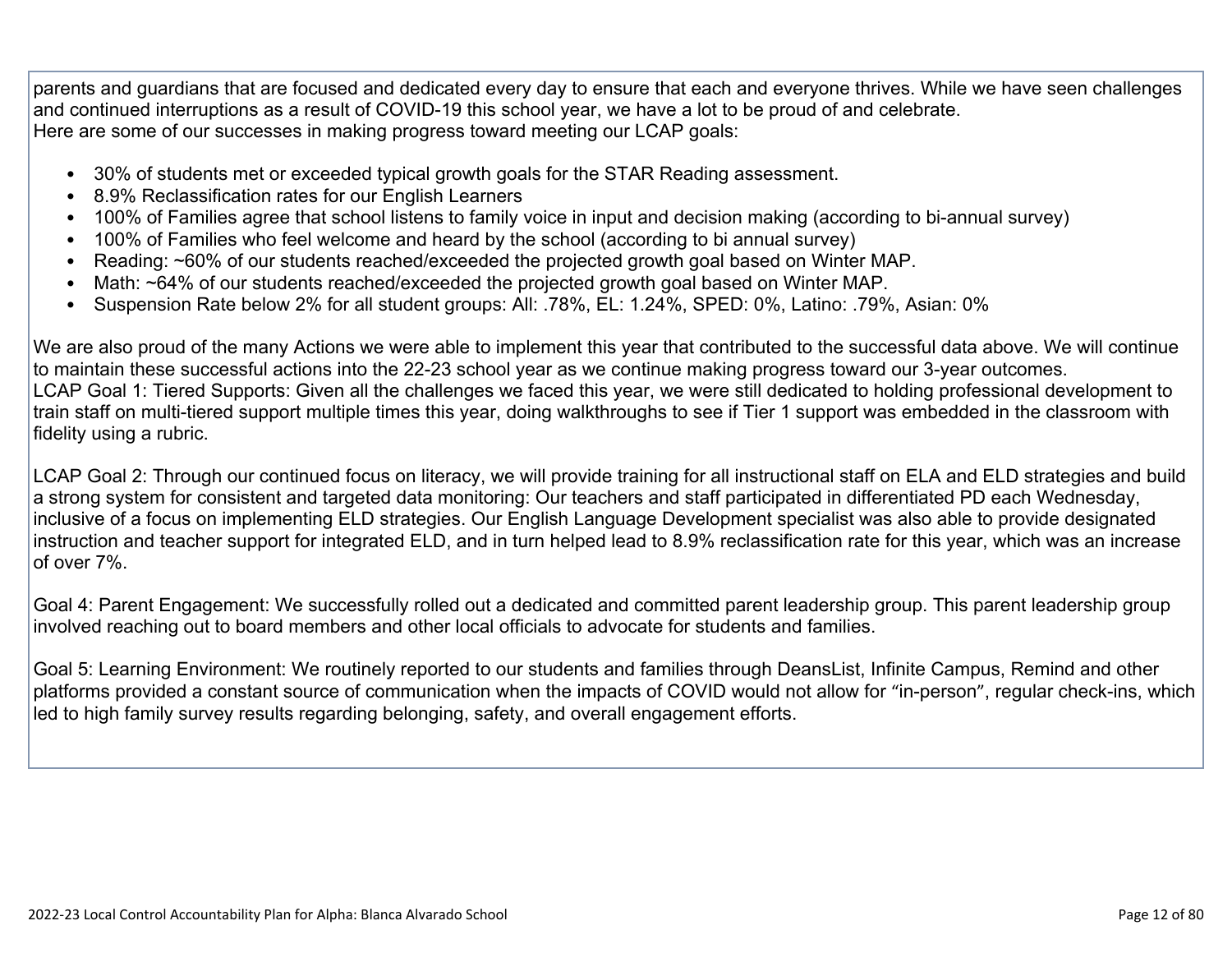## **[Reflections: Identified Need](http://www.doc-tracking.com/screenshots/22LCAP/Instructions/22LCAPInstructions.htm#ReflectionsIdentifiedNeed)**

A description of any areas that need significant improvement based on a review of Dashboard and local data, including any areas of low performance and significant performance gaps among student groups on Dashboard indicators, and any steps taken to address those areas.

As a result of SB 98 and AB 130, the state has suspended the reporting of performance indicators in the CA School Dashboard for 2020–21 and 2021–22, respectively, and therefore, Alpha Public Schools has focused our efforts on evaluating available state and local data to identify our LCAP areas of success and greatest areas of need. In analyzing our local data, we have identified the following areas of greatest need that will require further attention in SY 22-23. Please see the LCAP Actions below for more detail in the strategies being incorporated for SY 22-23.

1. Chronic Absenteeism: As of May 16th, our chronic absenteeism breakdown is as follows: 38% for all students, 41% for our EL students, 38% for SPED students, 40% for latinx students, and 20% for Asian students. Attendance for both scholars and staff was a significant challenge this year as COVID cases continued to impact our communities and required students being on quarantine throughout the year resulting in higher than normal absences. While we anticipate fewer COVID disruptions in the school year 22-23, we will be strengthening our attendance monitoring supports for next year to closely track student attendance and adjust our strategies as needed. This will include improved communication procedures for absences and tardies, supportive conferences with students and family to problem solve truancy, and school and class wide incentives for high attendance. In addition, we will continue to partner with FACTR, our external provider, our Dean of School Culture, and our Campus Supervisor, who support students and families access mental health counseling alongside equipping students and staff with strategies that will help students feel safe, motivated, and challenged in classrooms and around campus in order to increase attendance.

2. Teacher Retention: The pandemic has had an impact on teacher retention across the country and we are especially feeling those effects at Alpha Blanca Alvarado with our current retention rate at 60%. We will continue our focused Goal 6 of "Hire, develop, sustain, and value a high quality faculty & staff" We will be incorporating new actions in an effort to retain our fantastic teachers and staff. This work will include aligning on a shared vision of leadership development at Alpha, with pathways that enable effective teachers and leaders to grow their careers at Alpha. Our approach will include a focus on elevating staff voices to enhance sustainability & work environment. We will also implement a range of strategies identified by TNTP as effective teacher retention strategies. In addition, we will introduce a new teacher evaluation rubric that is aligned with Alpha's Vision of Excellent Teaching along with a coaching evaluation rubric that is aligned with Alpha's Vision of Excellent Coaching. The coaching rubric will be used to support the development of all those at Alpha who coach teachers.

# **[LCAP Highlights](http://www.doc-tracking.com/screenshots/22LCAP/Instructions/22LCAPInstructions.htm#LCAPHighlights)**

A brief overview of the LCAP, including any key features that should be emphasized.

This year, Alpha Blanca Alvarado went through a rigorous LCAP planning process that involved engaging with many school and community stakeholders. The process was inclusive of reflecting on our current school year practices, actions and strategies, and LCAP goals. Based on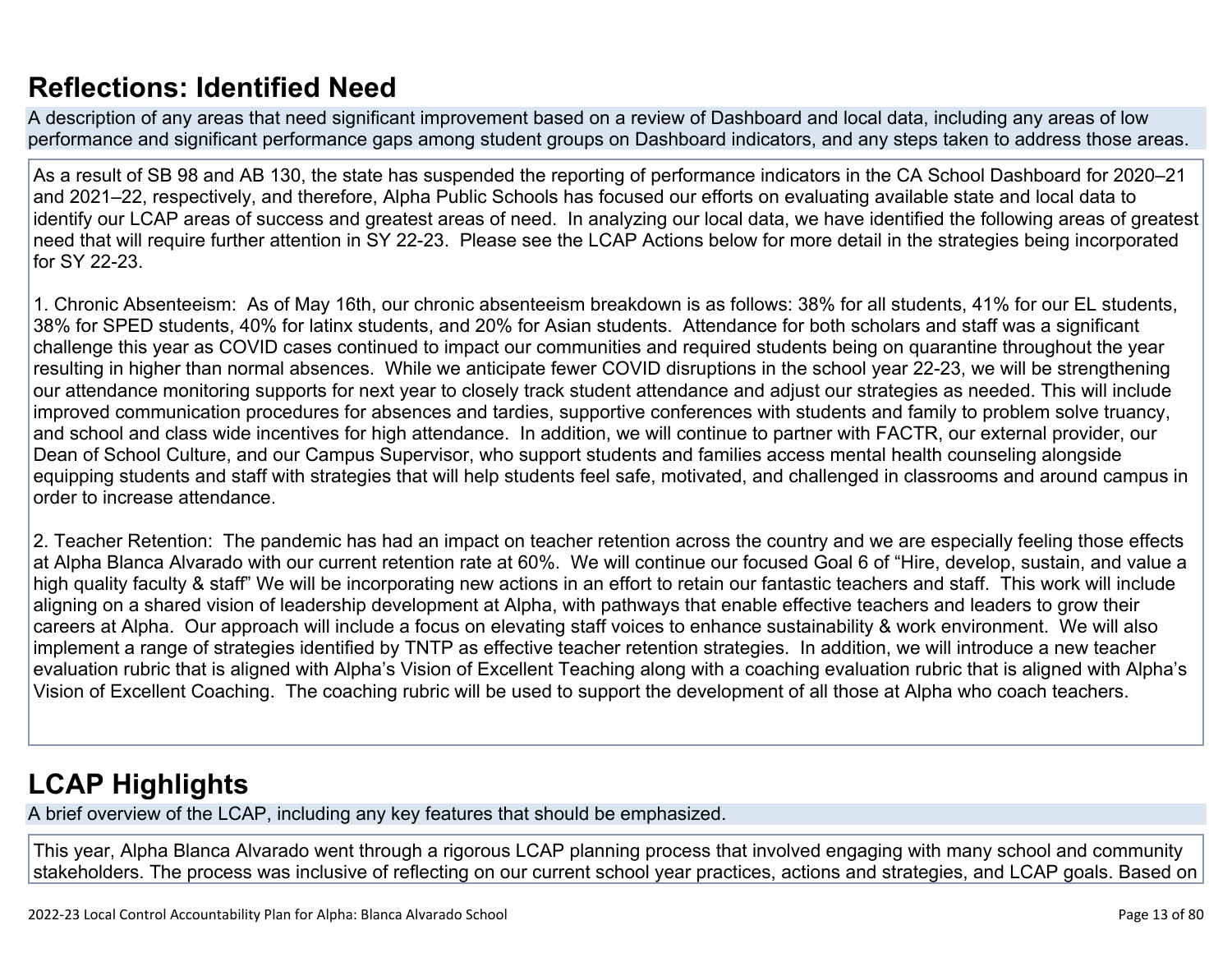discussions with our school staff and input from families and students, we will continue with our LCAP Goal focus areas of:

Goal 1: We will have a particular focus on improving our tiered supports in order to ensure all of our students are receiving effective academic and SEL supports.

Goal 2: Through our continued focus on literacy, we will provide training for all instructional staff on ELA and ELD strategies and build a strong system for consistent and targeted data monitoring (grade level, school level, network level).

Goal 3: We will increase achievement for all students, as demonstrated by assessments and course grades, through a comprehensive academic program that will prepare students to succeed in college.

Goal 4: Engage parents through communication, learning opportunities, and collaboration to promote student success.

Goal 5: Create a welcoming learning environment where students will feel safe, motivated, and challenged.

Goal 6: Hire, develop, sustain, and value a high quality faculty & staff.

Key features and changes emphasized throughout this year's LCAP which will be a focus for our school next year consist of the following:

- Goal 1: We will be adding a network-wide Data Specialist Role that we included in Goal 1, Action 6. This role will be pivotal in supporting our data step backs and overall data analysis. This role will lead professional development efforts to guide staff in facilitating academic and behavior data talks/analysis with an emphasis on improving outcomes for our unduplicated student populations. This position will also work closely with our site-based Academic Interventionists in identifying tier 2 and 3 intervention supports.
- Goal 2: We will continue our efforts in improving outcomes for our English learners behind the leadership of our English Language Development specialist to provide designated instruction and teacher support for integrated ELD through professional development and ongoing coaching.
- Goal 4: In order to support our families and increase and improve our engagement efforts, we will hire a Senior Director of Advocacy and Community Engagement (SD of ACE). This position will lead the building of partnerships with external parties to bring additional services and resources to students and families, including our parent learning center. In addition, this role will help train parent leaders to develop skills in advocating for their students and fostering their leadership skills.
- Goal 5: While we feel good about our operations and facilities, we will be focusing on a number of key improvements: Ensuring our facilities repair/maintenance management system has an improved response time to within 3 business days and rolling out the use of shared project management software to manage the operations compliance calendar.

Goal 6: We are adding two new Actions to support our efforts in teacher and staff retention and sustainability. We will align on a shared vision of leadership development at Alpha, with pathways that enable effective teachers and leaders to grow their careers at Alpha. Our approach will include a focus on elevating staff voices to enhance sustainability & work environment. We will also implement a range of strategies identified by TNTP as effective teacher retention strategies (Action 6.6). In addition, we will introduce new performance rubrics for teachers and for instructional coaches (Action 6.7). This will consist of finalizing, rolling out, and refining (As needed)a teacher evaluation rubric that is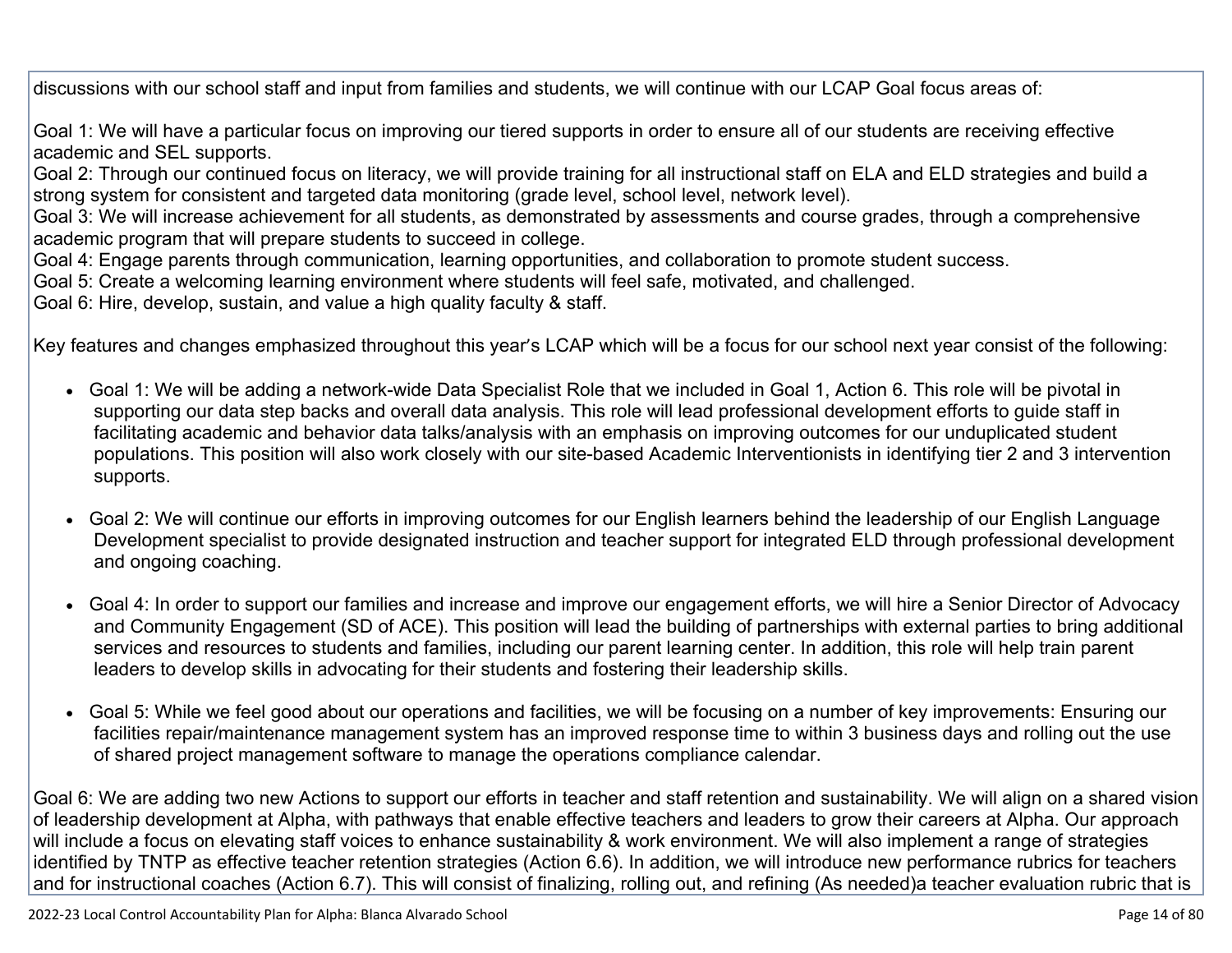aligned with Alpha's Vision of Excellent Teaching. Finalize, roll out, and refine (as needed) a coaching evaluation rubric that is aligned with Alpha's Vision of Excellent Coaching. The coaching rubric will be used to support the development of all those at Alpha who coach teachers (primarily Assistant Principals, but also Principals, members of the network Academic Team, and potentially teacher leaders such as Mentors).

### **Comprehensive Support and Improvement**

An LEA with a school or schools eligible for comprehensive support and improvement must respond to the following prompts.

#### *[Schools Identified](http://www.doc-tracking.com/screenshots/22LCAP/Instructions/22LCAPInstructions.htm#SchoolsIdentified)*

A list of the schools in the LEA that are eligible for comprehensive support and improvement.

**NA** 

#### *[Support for Identified Schools](http://www.doc-tracking.com/screenshots/22LCAP/Instructions/22LCAPInstructions.htm#SupportforIdentifiedSchools)*

A description of how the LEA has or will support its eligible schools in developing comprehensive support and improvement plans.

n/a

#### *[Monitoring and Evaluating Effectiveness](http://www.doc-tracking.com/screenshots/22LCAP/Instructions/22LCAPInstructions.htm#MonitoringandEvaluatingEffectiveness)*

A description of how the LEA will monitor and evaluate the plan to support student and school improvement.

n/a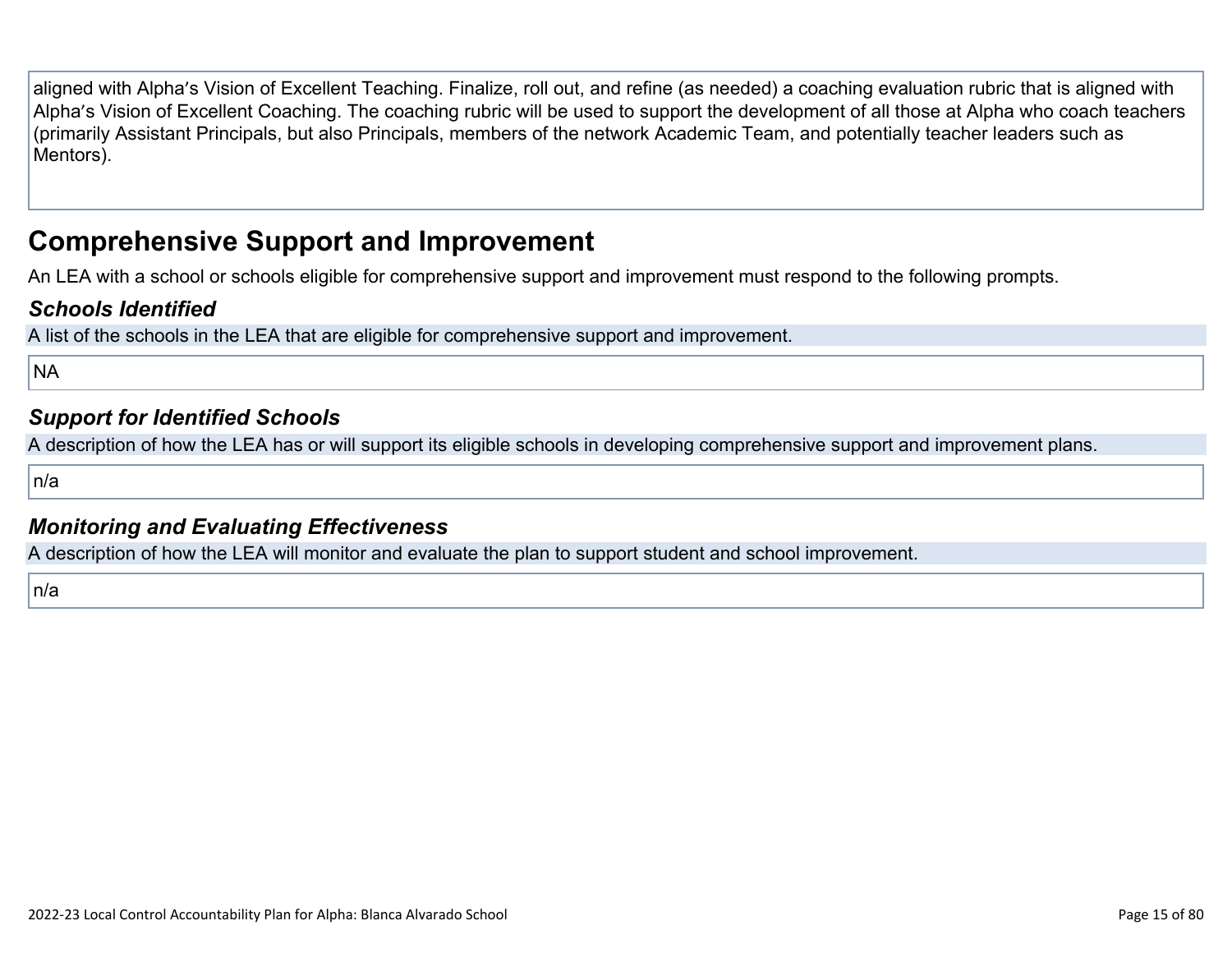# **Engaging Educational Partners**

A summary of the process used to engage educational partners and how this engagement was considered before finalizing the LCAP.

At Blanca Alvarado, we believe that engagement from all educational partners is key to the successful implementation of our program. Throughout our LCAP development process, we consulted with the following educational partners: administrators, teachers, non-instructional staff members, students, SSC members, ELAC members, and other parents of our students. Please see below for the various ways in which stakeholders have been engaged:

- Annual Family Survey This survey was administered in April. The survey included statements for families to provide their input on the school's engagement efforts & their perspectives on student experience. Questions centered on school safety, belonging, efforts to include family voice in school decision making, and satisfaction with instruction and levels of preparedness for their students. In addition to the above focus areas, we also asked families to respond directly to our LCAP Actions giving them an opportunity to provide insight into the direction of our LCAP for SY 22-23.
- Annual Student Survey Student Culture Surveys were administered two times a year. Questions centered on school safety, belonging, student voice, classroom preparation, and teacher evaluation questions. In addition to the above focus areas, we also surveyed students in April asking them to respond directly to our LCAP Actions giving them an opportunity to provide insight into the direction of our LCAP for SY 22-23.
- Annual Teammate Survey This survey was administered to all staff members in April and asked staff members to consider our current LCAP Goals and Actions and gave them an opportunity to provide insight into the direction of our LCAP for SY 22-23.
- SSC and ELAC meetings Our SSC and ELAC met this past year on zoom and in person when applicable, and parents had the opportunity to discuss student growth, successes, and challenges. Parents shared what was and was not working about our program and Actions outlined in the LCAP and what supports their children needed. Our SSC serves as our LCAP Advisory Committee and spends additional meeting time providing LCAP input and reviewing draft and final LCAPs. Below are the dates that we conducted our SSC and ELAC meetings:

SSC: 8/31, 9/29, 10/20, 4/13

ELAC: 9/29, 11/30, 3/23

- Coffee with the Principal These meetings took place monthly this past year, providing families with the opportunity to give input on the work happening at the school and our LCAP goals for the coming year.
- Staff Meetings Staff meetings took place weekly and staff members consistently analyzed data related to student academic success, attendance, and social-emotional supports and belonging.
- Lead Team Meetings—The leadership team met bi-monthly to plan for the leading of professional development for the entire staff, driving decisions around academic and social-emotional supports and needs.
- SELPA: Our LCAP was sent to our SELPA for review and comment on 6/8/22
- Public Board Hearing: We held a public hearing prior to the official approval of our LCAP to provide the public an opportunity to review and comment on our LCAP Draft on 6/15/22
- LCAP board approval on 6/22/22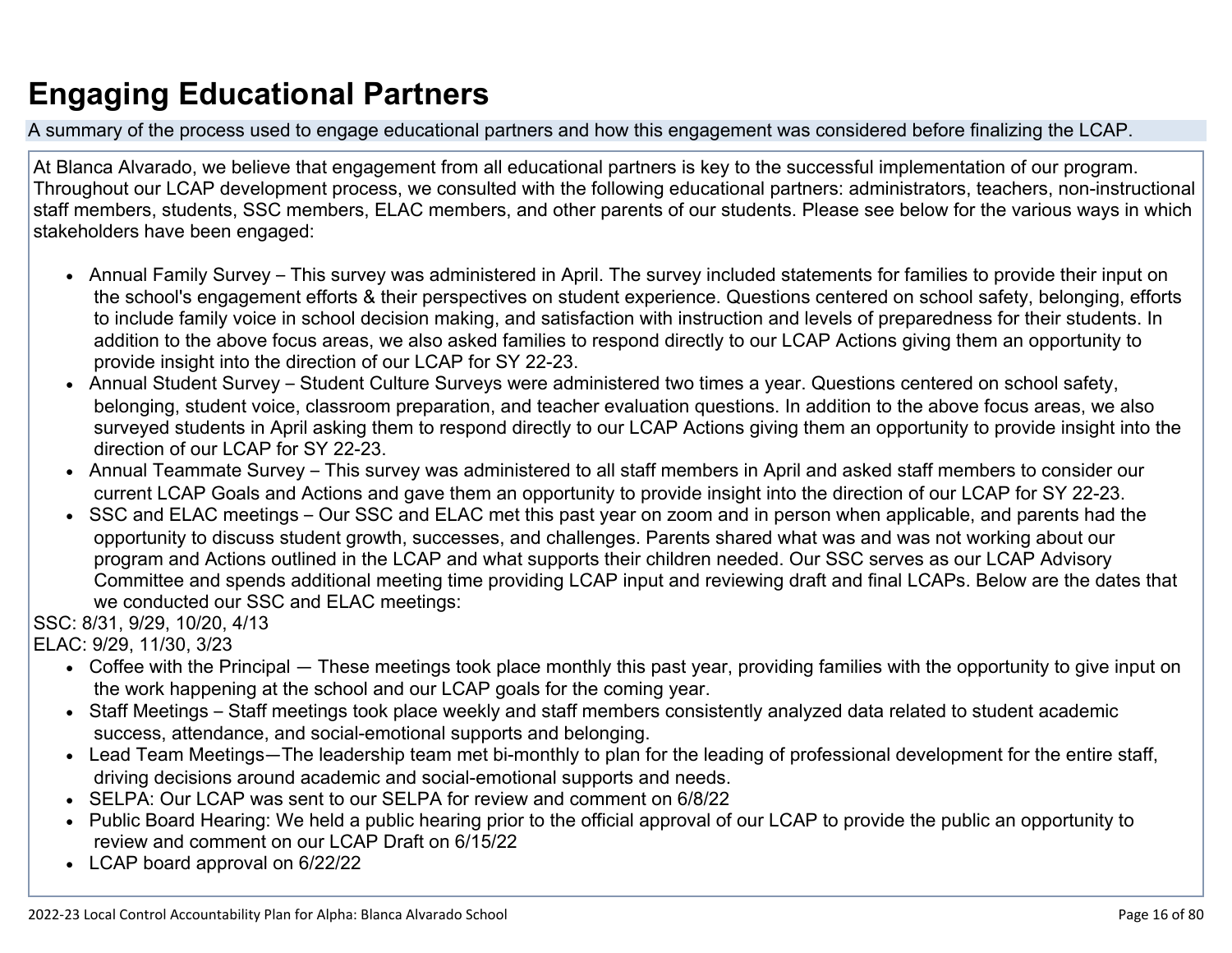A summary of the feedback provided by specific educational partners.

Throughout our engagement process, several themes emerged from the following educational partner groups:

Families:

- Majority of families want to see current LCAP actions continue
- Try to bring more workshops to help parents cope with stress, help their students cope with stress, communicate ideas on how to talk to teens about the dangers of social media
- Additional after school programs

Staff:

- Majority of staff want to see current actions continue with some modifications
- Need more consistent opportunities to collect and review data, make plans, track interventions, and improve use of data analysis tools
- Need Academic Interventionists to be consistently available for interventions
- Continue with our MTSS and continue to implement consistencies across all grade levels
- support with small reading groups
- improve parent leadership trainings

Students:

Between 95% and 100% of students responded favorable to the surveys questions:

LCAP Goal 1: I believe my school was successful in providing students with effective supports both academically and socially and emotionally.

LCAP Goal 2: I believe I have improved my literacy skills this school year.

- LCAP Goal 3: I believe I increased my academic achievements this school year.
- LCAP Goal 4: I believe my school does a good job of communicating with families.
- LCAP Goal 5: I feel safe, motivated, and challenged at school. I feel safe, motivated, and challenged at school.

LCAP Goal 6: I believe I have high quality teachers at my school.

A description of the aspects of the LCAP that were influenced by specific input from educational partners.

We heard from our staff and families that they wanted to see our Actions stay the same for next year as they are seeing a lot of progress, but they also communicated that they wanted some modifications and additions to the Actions for SY 22-23. Based on the themes outlined above from our educational partners, the feedback was incorporated into our LCAP in the following ways: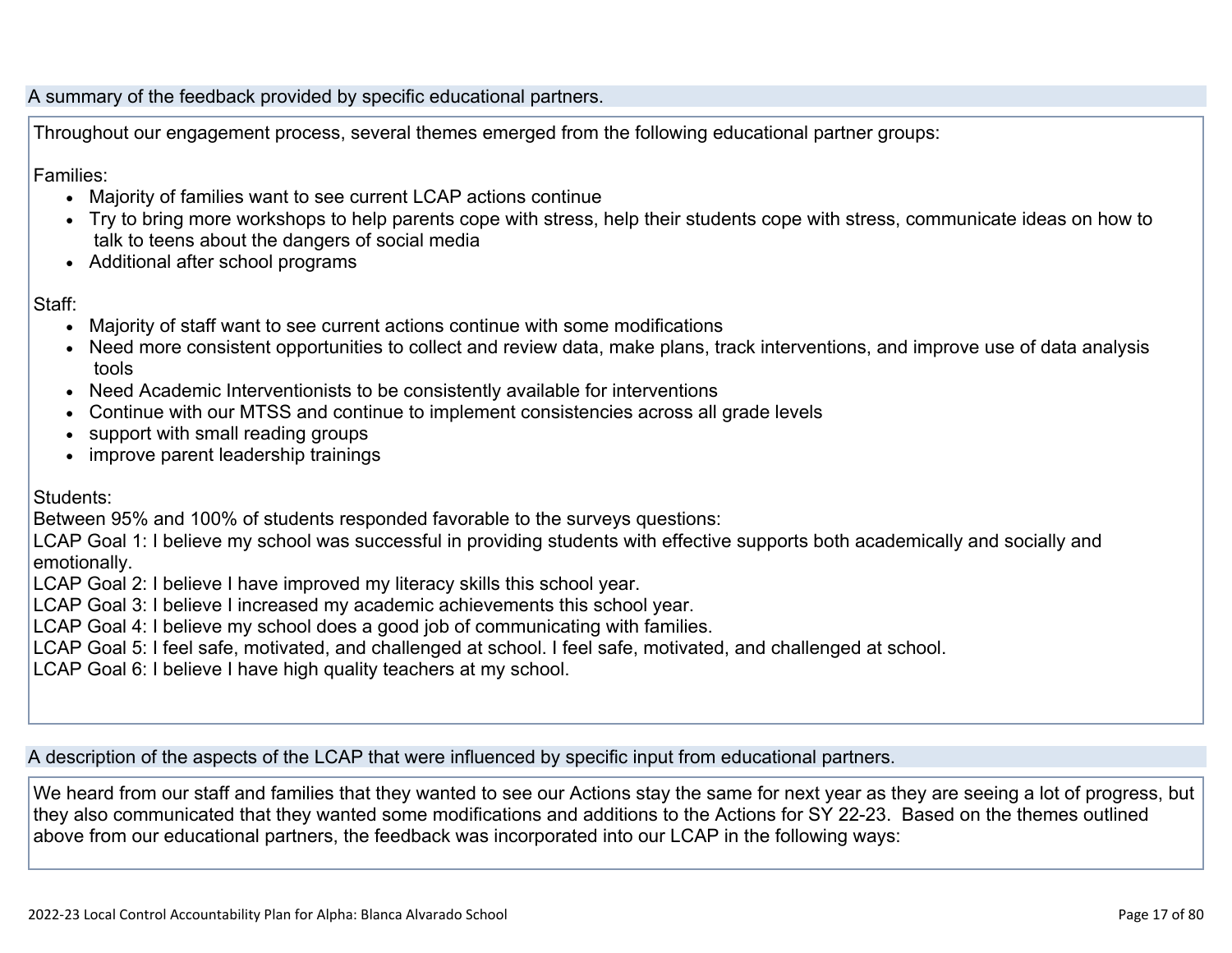Goal 1 Action 6: We will be adding a network-wide Data Specialist Role to support our Goal 1. This role will be pivotal in supporting our data step backs and overall data analysis. This role will lead professional development efforts to guide staff in facilitating academic and behavior data talks/analysis with an emphasis on improving outcomes for our unduplicated student populations. This position will also work closely with our site-based Academic Interventionists in identifying tier 2 and 3 intervention supports.

Goal 1: We will increase our efforts in providing reading support with our Academic Interventionists who will continue to support instruction in the classroom, and provide targeted support to small groups of students and one to one support, including executing on ELA intervention strategies during the REACH block.

Goal 4 Action 6: We heard from both staff and families that we needed to improve opportunities for families, so we will be hiring a Senior Director of Advocacy and Community Engagement (SD of ACE). This position will lead the building of partnerships with external parties to bring additional services and resources to students and families, including our parent learning center. In addition, this role will help train parent leaders to develop skills in advocating for their students and fostering their leadership skills.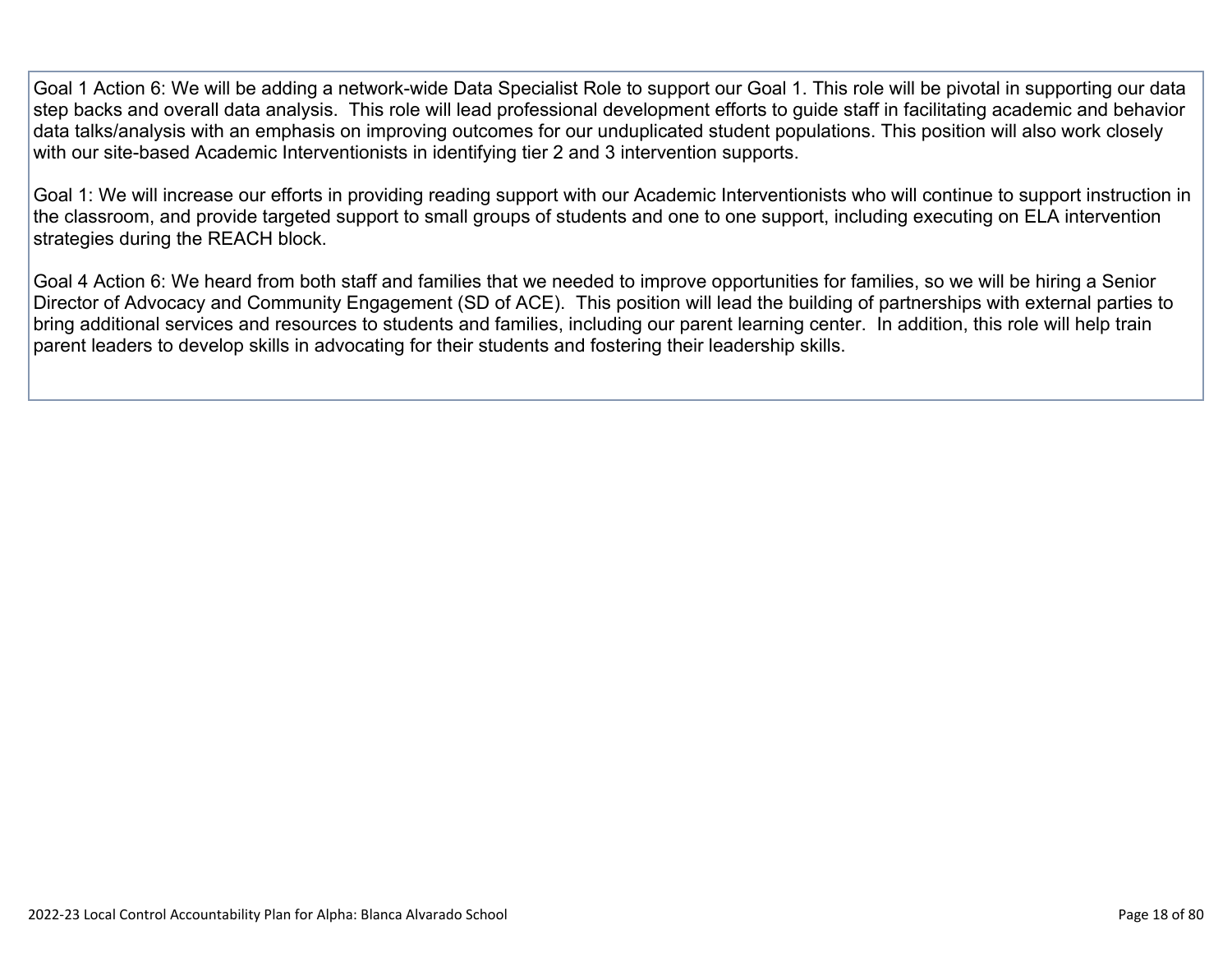# **[Goals and Actions](http://www.doc-tracking.com/screenshots/22LCAP/Instructions/22LCAPInstructions.htm#GoalsandActions)**

## **[Goal](http://www.doc-tracking.com/screenshots/22LCAP/Instructions/22LCAPInstructions.htm#goalDescription)**

| Goal # | <b>Description</b>                                                                                                                                                                                                                                                                                                                                                                                                                                                                                                                            |
|--------|-----------------------------------------------------------------------------------------------------------------------------------------------------------------------------------------------------------------------------------------------------------------------------------------------------------------------------------------------------------------------------------------------------------------------------------------------------------------------------------------------------------------------------------------------|
|        | We will have a particular focus on improving our tiered supports in order to ensure all of our students are receiving<br>effective academic and SEL supports.<br>• We will support teachers to understand and utilize multi-tiered instructional systems.<br>• We are supporting teachers to implement ELD curricula and exploring ways to measure fidelity of implementation<br>of the curricula.<br>• Our school is creating a structure for grade level and special educators to work as a team to monitor students'<br>academic progress. |

An explanation of why the LEA has developed this goal.

In identifying our primary initiatives, we went through a process of input/feedback that included forming an advisory committee, collecting student, staff, and family input, and using academic data to identify needs.

Our most recent data dashboard shows that overall, we have room for improvement especially in ELA (22.1 point DFS), and among our students with disabilities and English Learners.

From our stakeholder input, we found the following patterns that resulted in us focusing on this primary initiative for 2021-22:

- While staff is familiar with MTSS through monthly PDs and grade level meetings, there is room to grow around actively understanding and implementing supports.
- While there is data analysis and progress monitoring, our schools needs to improve consistency of use within the support systems
- We need a clearer school-wide structure/metric for assessing fidelity of ELD program implementation
- Students and families share that our reach block and ELD program has been a strong support structure, but we need to further increase access and opportunities of additional support.

#### **[Measuring and Reporting Results](http://www.doc-tracking.com/screenshots/22LCAP/Instructions/22LCAPInstructions.htm#MeasuringandReportingResults)**

| <b>Metric</b>                              | <b>Baseline</b>           | Year 1 Outcome                     | Year 2 Outcome | Year 3 Outcome | Desired Outcome for<br>$2023 - 24$ |
|--------------------------------------------|---------------------------|------------------------------------|----------------|----------------|------------------------------------|
| Average rating (4<br>being the highest) on | Spring 2021<br>$K-1: 4.0$ | $K-4$ : TBD<br>$5-8: 82.7\% (3.3)$ |                |                | $K-2.4.0$<br>$5-8:3.5$             |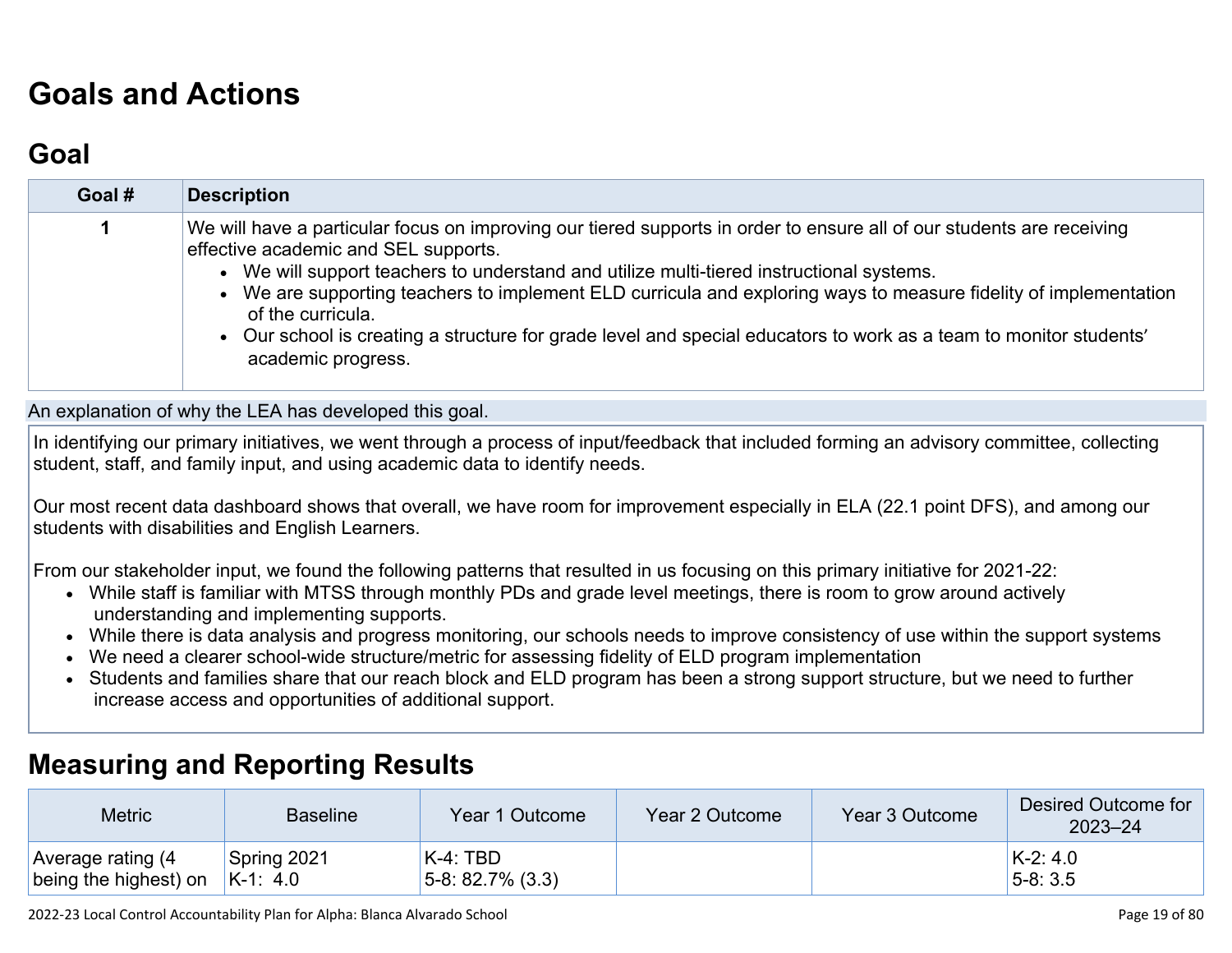| <b>Metric</b>                                                                                                                                                                                                                                                                                                                                            | <b>Baseline</b>                | Year 1 Outcome                                   | Year 2 Outcome | Year 3 Outcome | Desired Outcome for<br>$2023 - 24$ |
|----------------------------------------------------------------------------------------------------------------------------------------------------------------------------------------------------------------------------------------------------------------------------------------------------------------------------------------------------------|--------------------------------|--------------------------------------------------|----------------|----------------|------------------------------------|
| the following<br>questions on the<br>spring administration<br>of the school culture<br>survey:<br>• My teacher<br>encourages<br>me to keep<br>trying when<br>class work is<br>difficult (K-4).<br>• When I feel<br>like giving up<br>on a difficult<br>task, my<br>teachers will<br>always help<br>me keep<br>trying until I<br>figure it out<br>$(5-8)$ | Spring 2021<br>$5-8:3.3$       |                                                  |                |                |                                    |
| % of students will<br>improve their<br>speaking proficiency<br>domain scores by one<br>level on the<br><b>Summative ELPAC.</b>                                                                                                                                                                                                                           | 41% (18-19; last<br>available) | SY 21-22: Data<br>pending summer 2022<br>release |                |                | 55%                                |
| % of students with<br>disabilities will meet<br>their Typical Growth<br>and Exceeding<br><b>Typical Growth goal</b><br>for the Spring NWEA                                                                                                                                                                                                               | ELA: 27.59% met or<br>exceeded | Data coming soon                                 |                |                | 45%                                |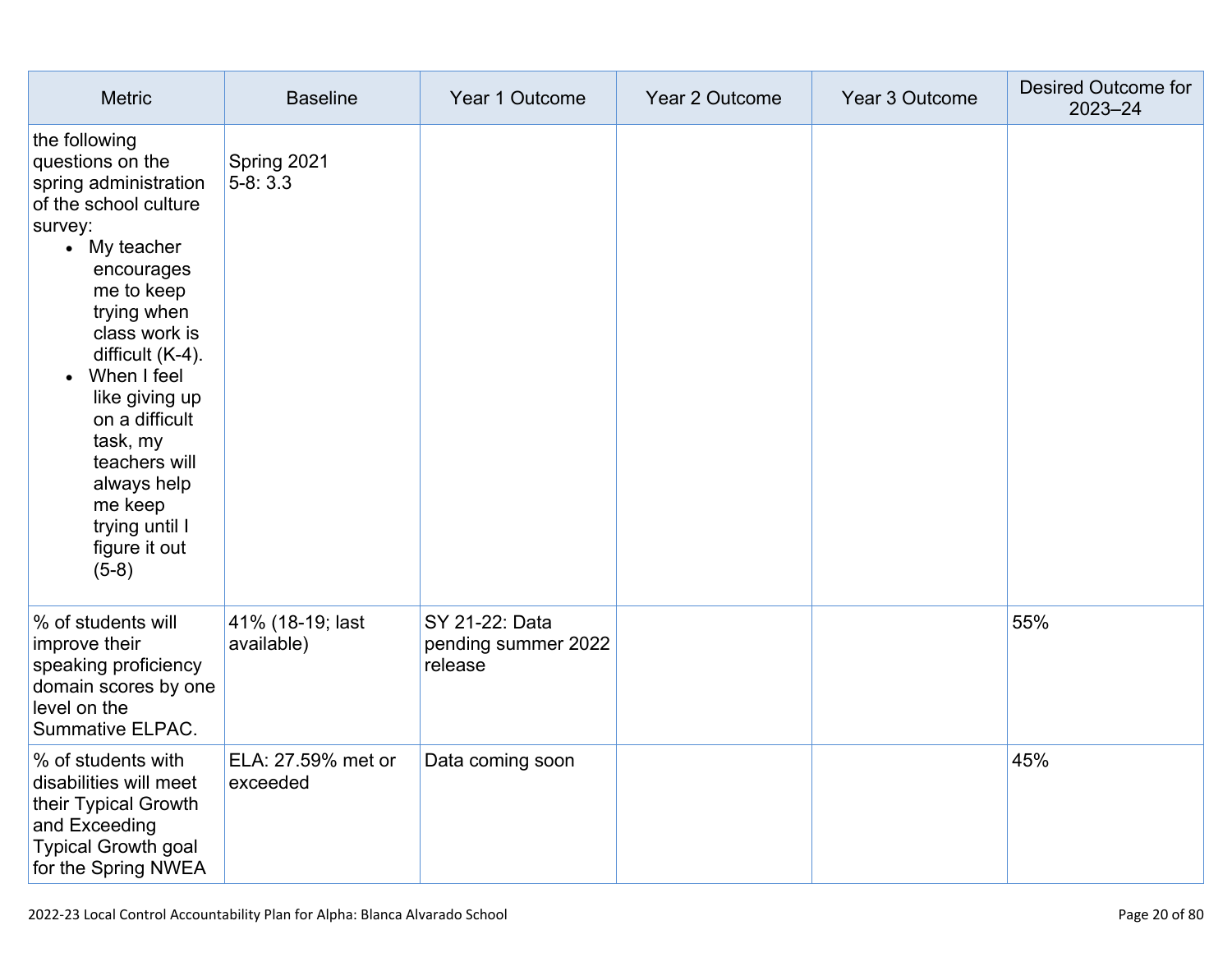| <b>Metric</b>               | <b>Baseline</b> | Year 1 Outcome | Year 2 Outcome | Year 3 Outcome | Desired Outcome for<br>$2023 - 24$ |
|-----------------------------|-----------------|----------------|----------------|----------------|------------------------------------|
| MAP assessment<br>$ $ (ELA) |                 |                |                |                |                                    |

## **[Actions](http://www.doc-tracking.com/screenshots/22LCAP/Instructions/22LCAPInstructions.htm#actions)**

| Action # | Title                                                                    | <b>Description</b>                                                                                                                                                                                                                                                                                                                                                                            | <b>Total Funds</b> | Contributing |
|----------|--------------------------------------------------------------------------|-----------------------------------------------------------------------------------------------------------------------------------------------------------------------------------------------------------------------------------------------------------------------------------------------------------------------------------------------------------------------------------------------|--------------------|--------------|
| 1.1      | Dean of Students &<br><b>Campus Supervisor</b>                           | Dean of Students & Campus Supervisor will continue to support the<br>implementation of our multi-tiered intervention strategies. The Dean of<br>Students & Campus Supervisor work directly with students, and will<br>also support teachers and other staff to equip them with strategies that<br>will help students feel safe, motivated, and challenged in classrooms<br>and around campus. | \$115,249.00       | Yes          |
| 1.2      | Partnership between<br>Ed Specialist and<br>Teachers                     | All teachers will have a weekly support meeting focused with our<br>Education Specialists, during which they will review academic data for<br>our SWDs and create action plans based on the data.                                                                                                                                                                                             | \$97,286.00        | <b>No</b>    |
| $1.3$    | <b>Mental Health</b><br>Counselors &<br>Partnership with<br><b>FACTR</b> | School will provide access to student and family mental health<br>counseling through school-based counselors and external providers<br>(FACTR)                                                                                                                                                                                                                                                | \$88,758.00        | <b>No</b>    |
| 1.4      | Academic<br>Interventionists                                             | Academic Interventionists to support instruction in the classroom, and<br>provide targeted support to small groups of students and one to one<br>support, including executing on ELA intervention strategies during the<br><b>REACH block.</b>                                                                                                                                                |                    | <b>No</b>    |
| 1.5      | <b>Focused Students</b><br>with Disabilities<br>Supports                 | Supports for Students with Disabilities will include iterating on reading<br>intervention groups for struggling readers; implementing common<br>phonics curriculum for struggling readers; improve on collaborative                                                                                                                                                                           | \$724,278.00       | <b>No</b>    |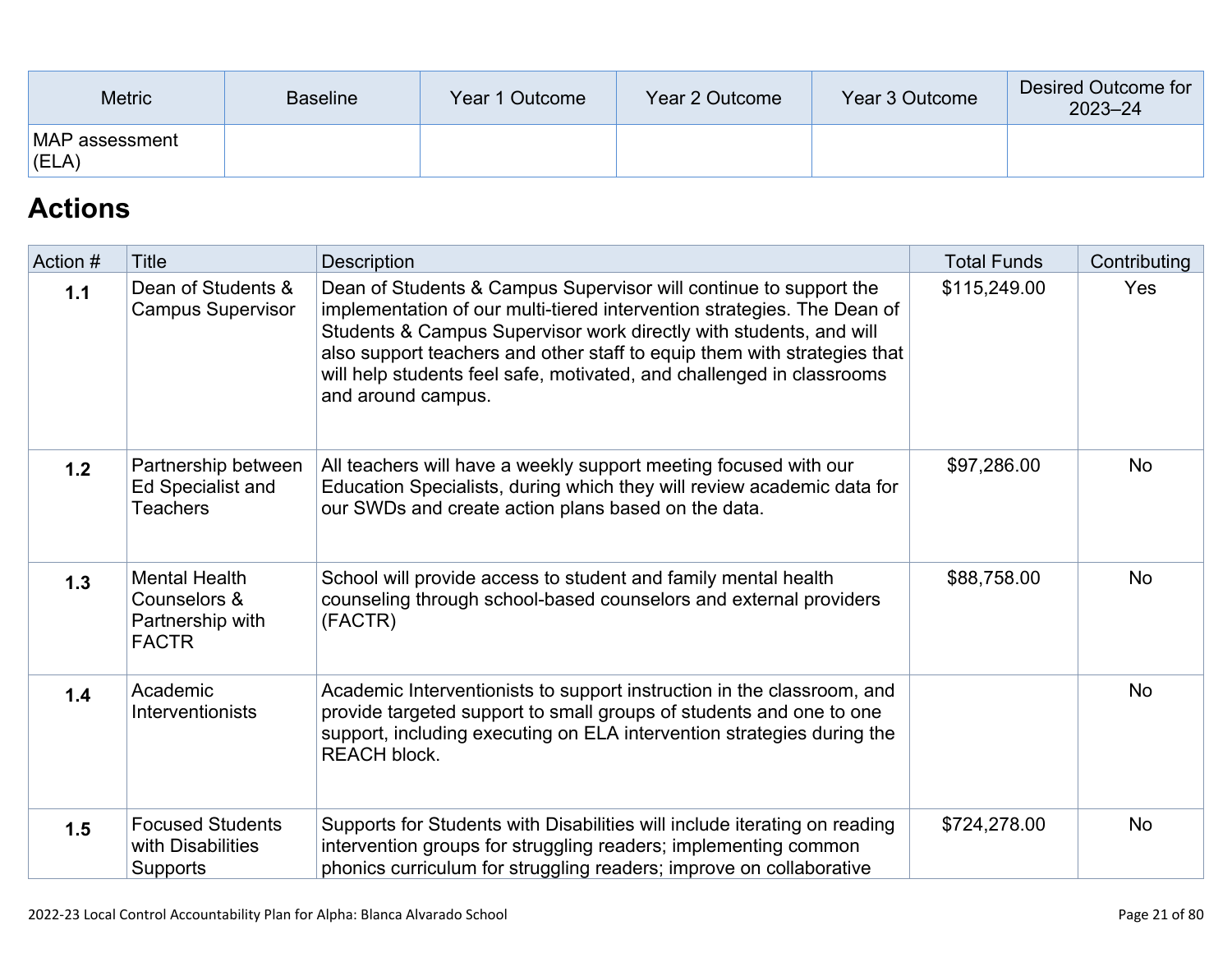| Action # | Title                        | <b>Description</b>                                                                                                                                                                                                                                                                                                                                                                                                                              | <b>Total Funds</b> | Contributing |
|----------|------------------------------|-------------------------------------------------------------------------------------------------------------------------------------------------------------------------------------------------------------------------------------------------------------------------------------------------------------------------------------------------------------------------------------------------------------------------------------------------|--------------------|--------------|
|          |                              | structures between GE and SPED staff members to support student<br>access of GE curriculum                                                                                                                                                                                                                                                                                                                                                      |                    |              |
| 1.6      | Hire Data Specialist<br>Role | Alpha network will hire a Data Specialist to support school sites with<br>data analysis and data cycles. This role will lead professional<br>development efforts to guide staff in facilitating academic and behavior<br>data talks/analysis with an emphasis on data broken down by<br>significant student groups. This support will also work closely with<br>Academic Interventionists in identifying tier 2 and 3 intervention<br>supports. | \$28,192.00        | <b>No</b>    |

## **[Goal Analysis \[2021-22\]](http://www.doc-tracking.com/screenshots/22LCAP/Instructions/22LCAPInstructions.htm#GoalAnalysis)**

An analysis of how this goal was carried out in the previous year.

A description of any substantive differences in planned actions and actual implementation of these actions.

While the majority of our Actions were implemented as we had intended, we were unable to fully utilize the multi-tiered instructional system and measure fidelity of implementation of ELD curricula. Some of the factors that contributed to substantive differences in the implementation of our actions was due to students and staff being out of school due to a COVID surge and the classrooms not consistently running small groups. While our planned actions differed slightly, we shifted our attention and resources on strengthening our Tier 1 universal support system and do walkthroughs to gauge the effectiveness of implementation of ELD curricula.

An explanation of material differences between Budgeted Expenditures and Estimated Actual Expenditures and/or Planned Percentages of Improved Services and Estimated Actual Percentages of Improved Services.

There were no material differences between budgeted expenditures and estimated actual expenditures.

An explanation of how effective the specific actions were in making progress toward the goal.

Our Actions, as implemented during the SY 21-22 were effective in making progress toward our goal. This is demonstrated by our school holding professional development to train staff on multi-tiered support multiple times this year, doing walkthroughs to see if Tier 1 support was embedded in the classroom with fidelity using a rubric, and holding professional development to support with instructional strategies. We also followed the same format to see whether the ELD curriculum was implemented with fidelity.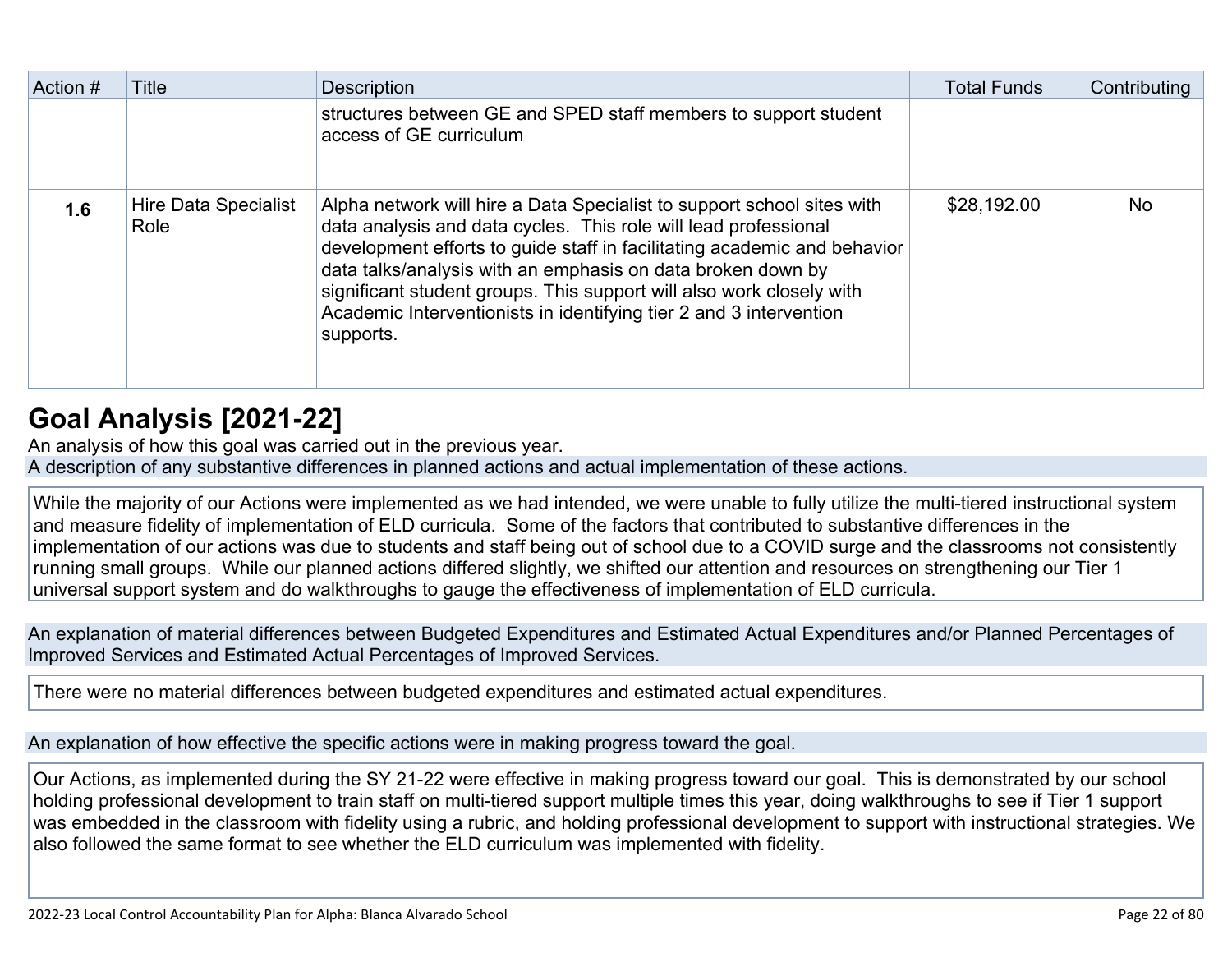A description of any changes made to the planned goal, metrics, desired outcomes, or actions for the coming year that resulted from reflections on prior practice.

During the 22-23 school year, we will continue with our present Goal and Action Steps as outlined above. In addition to the current Actions, we will add a new network Data Specialist (New Action 1.6)to create better systems for collecting and tracking student data and to provide professional development to staff regarding use of data analysis tools such as Educlimber.

**A report of the Total Estimated Actual Expenditures for last year's actions may be found in the Annual Update Table. A report of the Estimated Actual Percentages of Improved Services for last year's actions may be found in the Contributing Actions Annual Update Table.**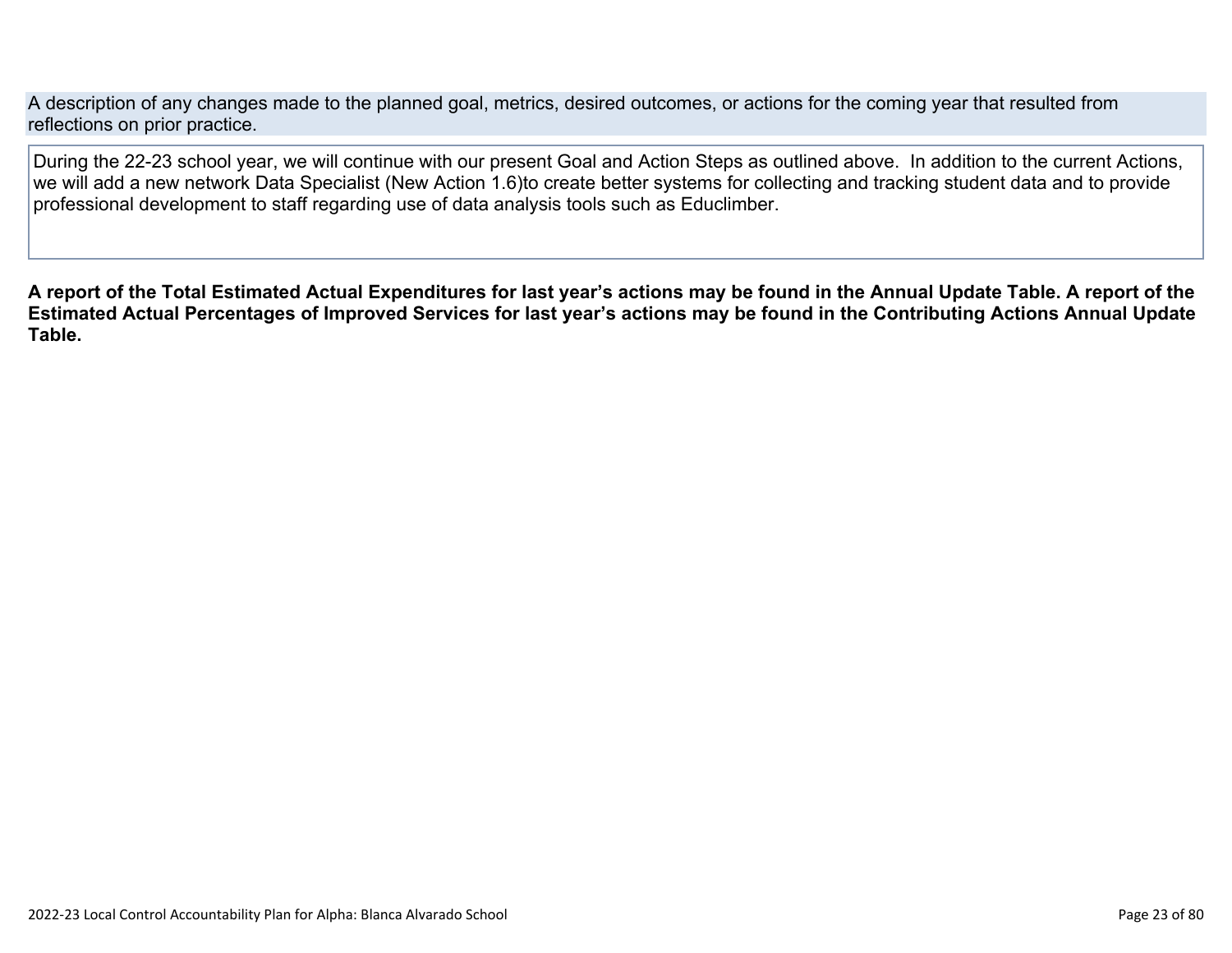# **[Goals and Actions](http://www.doc-tracking.com/screenshots/22LCAP/Instructions/22LCAPInstructions.htm#GoalsandActions)**

## **[Goal](http://www.doc-tracking.com/screenshots/22LCAP/Instructions/22LCAPInstructions.htm#goalDescription)**

| Goal # | Description                                                                                                                                                                                                                                  |
|--------|----------------------------------------------------------------------------------------------------------------------------------------------------------------------------------------------------------------------------------------------|
|        | Through our continued focus on literacy, we will provide training for all instructional staff on ELA and ELD strategies and<br>build a strong system for consistent and targeted data monitoring (grade level, school level, network level). |

An explanation of why the LEA has developed this goal.

We went through a process of input/feedback that included forming an advisory committee, collecting student, staff, and family input, and using academic data to identify needs.

From our stakeholder input, we found the following patterns that resulted in us focusing on this primary initiative for 2021-22:

- While staff trainings have been provided, there is shared sentiment that there needs to be increased norming around strategies and how these are implemented across classrooms.
- Additionally, teachers shared through feedback that they can explain how instruction is made more accessible to students for language development and the next step in ensuring there is fidelity in curriculum implementation is to have targeted data monitoring.

#### **[Measuring and Reporting Results](http://www.doc-tracking.com/screenshots/22LCAP/Instructions/22LCAPInstructions.htm#MeasuringandReportingResults)**

| <b>Metric</b>                                                                                      | <b>Baseline</b>                          | Year 1 Outcome | Year 2 Outcome | Year 3 Outcome | Desired Outcome for<br>$2023 - 24$ |
|----------------------------------------------------------------------------------------------------|------------------------------------------|----------------|----------------|----------------|------------------------------------|
| % of students will<br>make or exceed<br>typical growth goals<br>for the STAR Reading<br>assessment | Baseline will be<br>collected in 2021-22 | SY 21-22: 30%  |                |                | 60%                                |
| % of Students<br>reclassified this year                                                            | $1.8\%$                                  | SY 21-22: 8.9% |                |                | 15%                                |

#### **[Actions](http://www.doc-tracking.com/screenshots/22LCAP/Instructions/22LCAPInstructions.htm#actions)**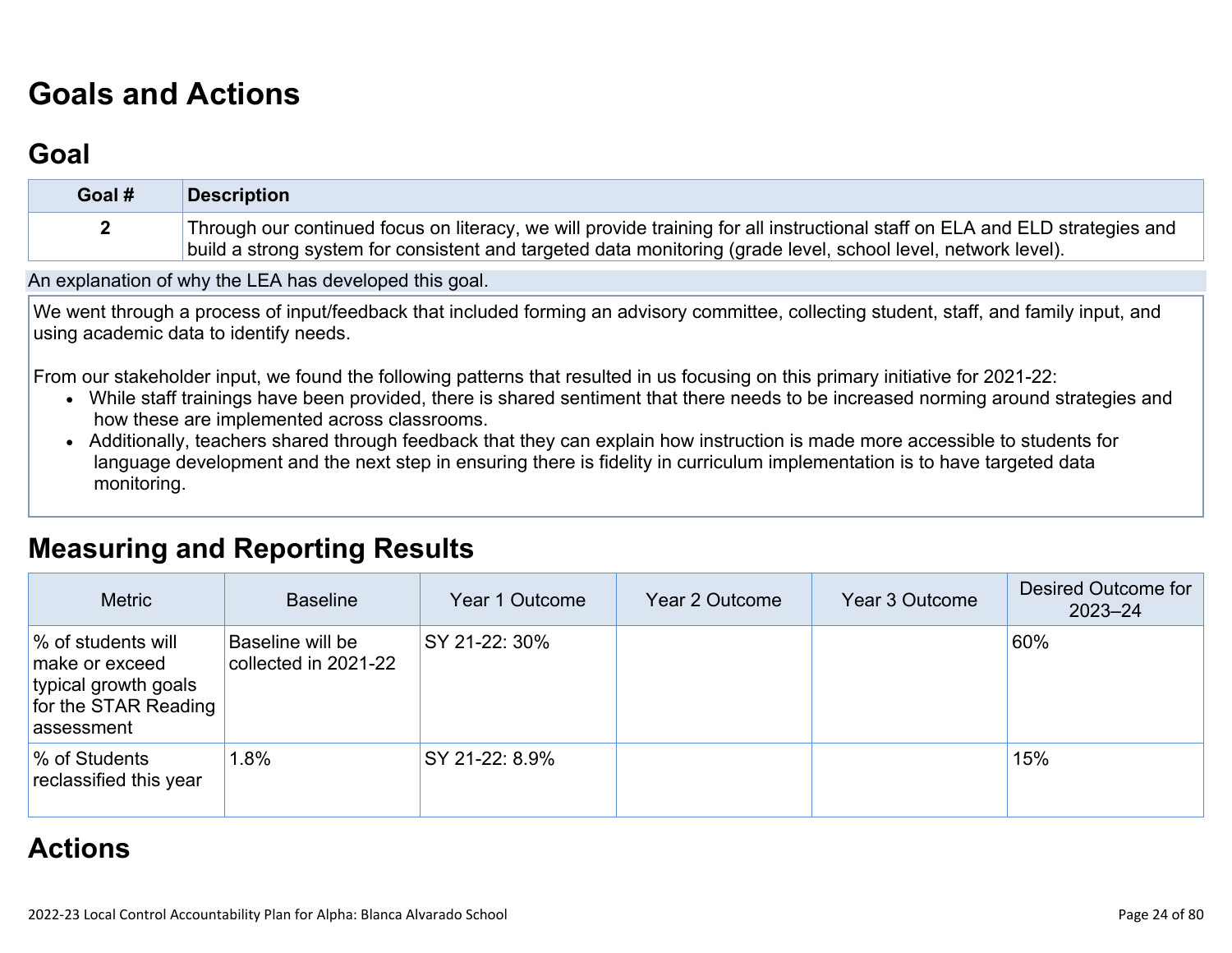| Action # | Title                                                            | Description                                                                                                                                                                                                                                            | <b>Total Funds</b> | Contributing |
|----------|------------------------------------------------------------------|--------------------------------------------------------------------------------------------------------------------------------------------------------------------------------------------------------------------------------------------------------|--------------------|--------------|
| 2.1      | Staff an English<br>Language<br>Development<br><b>Specialist</b> | School will continue to staff an English Language Development<br>specialist to provide designated instruction and teacher support for<br>integrated ELD.                                                                                               | \$89,462.00        | Yes          |
| 2.2      | and Progress<br><b>Monitoring Structures</b>                     | Enhance Assessment School will assess students using standardized assessments to<br>identify, monitor, and adjust supports for implementation of ELD<br>curricula and ELA strategies.                                                                  | \$229,788.00       | Yes          |
| 2.3      | <b>Differentiated</b><br>Professional                            | Teachers and staff will attend and engage in differentiated PD each<br>Wednesday, which may include lesson support, curriculum support,<br>Development for Staff cross-grade collaboration time, as well as a focus on implementing<br>ELD strategies. | \$453,072.00       | Yes          |
| 2.4      | Improve use of Data<br><b>Analysis Tools</b>                     | Use of data analysis tools, such as Educlimber, in order to effectively<br>progress monitor students and use the data during individual coaching<br>sessions, leadership team meetings, and department meetings.                                       | \$288,289.00       | <b>No</b>    |

## **[Goal Analysis \[2021-22\]](http://www.doc-tracking.com/screenshots/22LCAP/Instructions/22LCAPInstructions.htm#GoalAnalysis)**

An analysis of how this goal was carried out in the previous year.

A description of any substantive differences in planned actions and actual implementation of these actions.

All Actions were implemented as planned with no substantive differences between planned actions and actual implementation.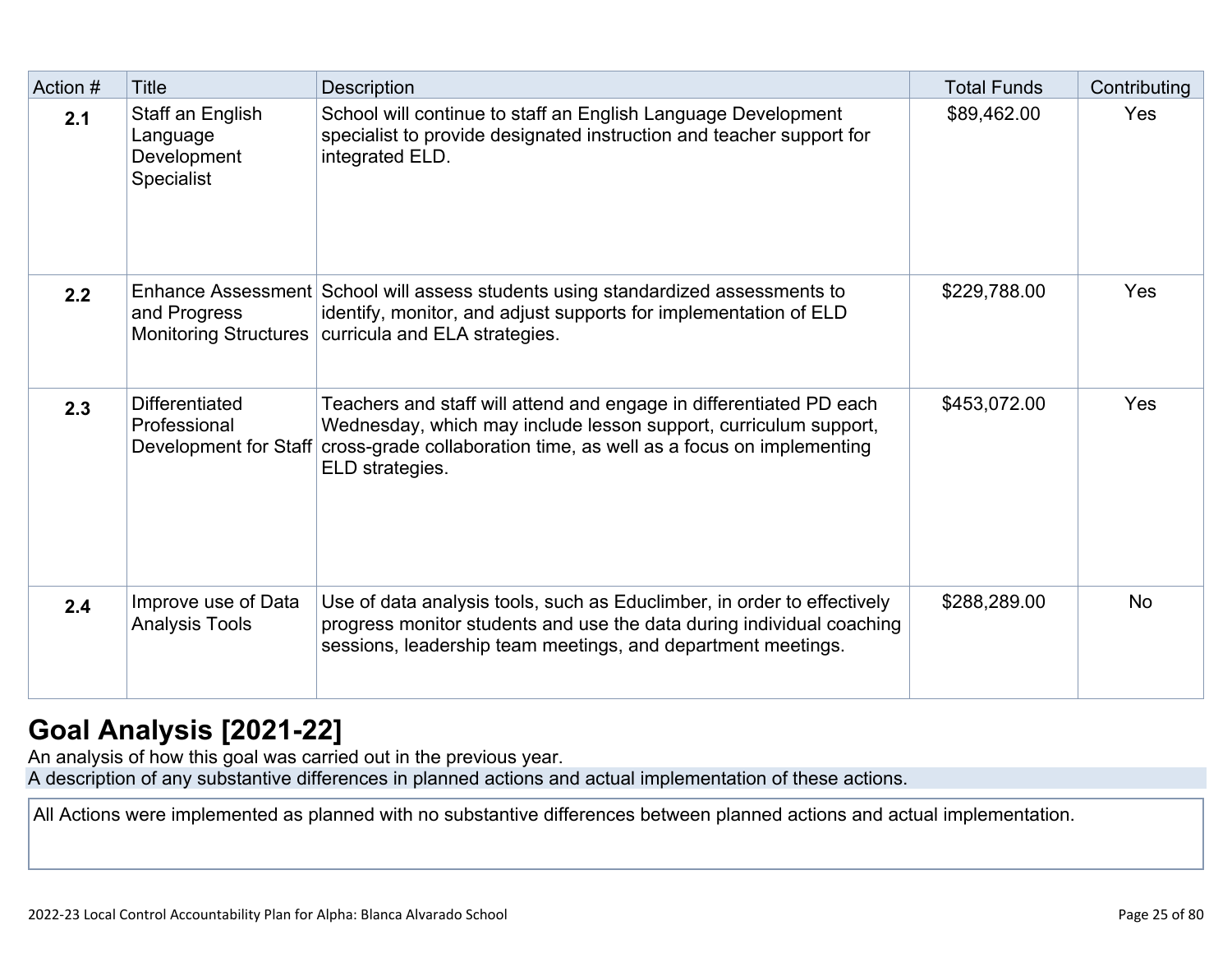An explanation of material differences between Budgeted Expenditures and Estimated Actual Expenditures and/or Planned Percentages of Improved Services and Estimated Actual Percentages of Improved Services.

There were no material differences between budgeted expenditures and estimated actual expenditures.

An explanation of how effective the specific actions were in making progress toward the goal.

Our Actions, as implemented during the SY 21-22 were effective in making progress toward our goal of "Through our continued focus on literacy, we will provide training for all instructional staff on ELA and ELD strategies and build a strong system for consistent and targeted data monitoring (grade level, school level, network level)." This is demonstrated by us hiring and retaining an effective English Language Development Specialist, progress monitoring students via 3 standardized assessments (NWEA, STAR, SBAC), leading weekly differentiated professional development for our staff, and using reports from Educlimber to understand our student's growth and identifying gaps to address. In addition, as a result of the implementation of an effective English Language Development Specialist, we were able to ELPAC test 100% of our students and reclassify more students than last year — 8.9% which is an increase of over 7%.

A description of any changes made to the planned goal, metrics, desired outcomes, or actions for the coming year that resulted from reflections on prior practice.

During the 22-23 school year, we will continue with our present Goal and Action Steps as outlined above. We made one minor adjustment to our metrics for next year. In our previous LCAP, we included our Reclassification metric with LCAP Goal 3. However, given the Actions for Goal 2 and the focus on improving outcomes for our EL student, we have moved our Reclassification metric under Goal 2 to monitor the effectiveness of our Actions on our RFEP rate.

**A report of the Total Estimated Actual Expenditures for last year's actions may be found in the Annual Update Table. A report of the Estimated Actual Percentages of Improved Services for last year's actions may be found in the Contributing Actions Annual Update Table.**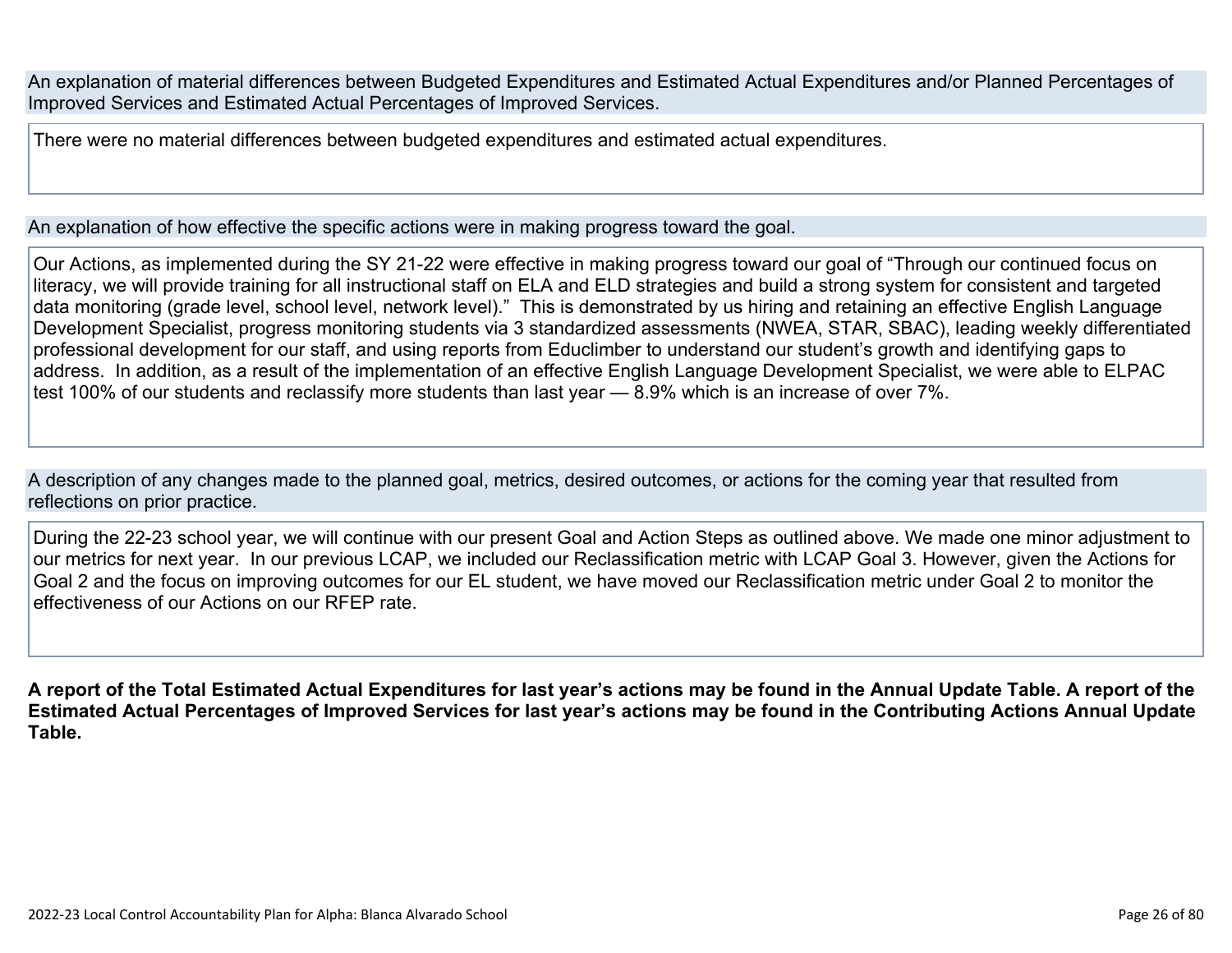# **[Goals and Actions](http://www.doc-tracking.com/screenshots/22LCAP/Instructions/22LCAPInstructions.htm#GoalsandActions)**

### **[Goal](http://www.doc-tracking.com/screenshots/22LCAP/Instructions/22LCAPInstructions.htm#goalDescription)**

| Goal # | <b>Description</b>                                                                                                                                                                                                              |
|--------|---------------------------------------------------------------------------------------------------------------------------------------------------------------------------------------------------------------------------------|
|        | We will increase achievement for all students, as demonstrated by assessments and course grades, through a<br>comprehensive academic program that will prepare students to succeed in college.<br>(State Priorities 2, 4, 7, 8) |

An explanation of why the LEA has developed this goal.

BA is committed to ensuring that as students return to full time learning, there is a heightened focus on students' academic achievement and learning outcomes this coming year.

In analysis of our most recent dashboard data, while there were key areas of academic success over previous years, there were a number of areas of focus for continued improvement. These included a 22.1 point distance from standard (DFS) for ELA and a 5.7 point DFS for Math. In addition, Students with Disabilities and English Learners also showed higher DFS, especially on ELA. Internal assessments and student grades show a similar pattern.

Input received from stakeholders through the LCAP/Site-Based Initiative setting process highlighted the need to improve ELA and Math achievement for all students, particularly in response to the learning loss experienced over the pandemic. Goals 1 & 2 focus on the ELA, English Language Development, and MTSS related initiatives that will enhance student success. This goal will take a comprehensive approach to improving learning for students and particular subgroups.

#### **[Measuring and Reporting Results](http://www.doc-tracking.com/screenshots/22LCAP/Instructions/22LCAPInstructions.htm#MeasuringandReportingResults)**

| <b>Metric</b>                                                                   | <b>Baseline</b> | Year 1 Outcome                                                                                                                                | Year 2 Outcome | Year 3 Outcome | Desired Outcome for<br>$2023 - 24$ |
|---------------------------------------------------------------------------------|-----------------|-----------------------------------------------------------------------------------------------------------------------------------------------|----------------|----------------|------------------------------------|
| <b>CA Dashboard Color</b><br>Tier for Math<br>Performance for "All<br>Students" | Green (2019)    | As a result of SB 98<br>and AB 130, the state<br>has suspended the<br>reporting of<br>performance<br>indicators in the CA<br>School Dashboard |                |                | Green                              |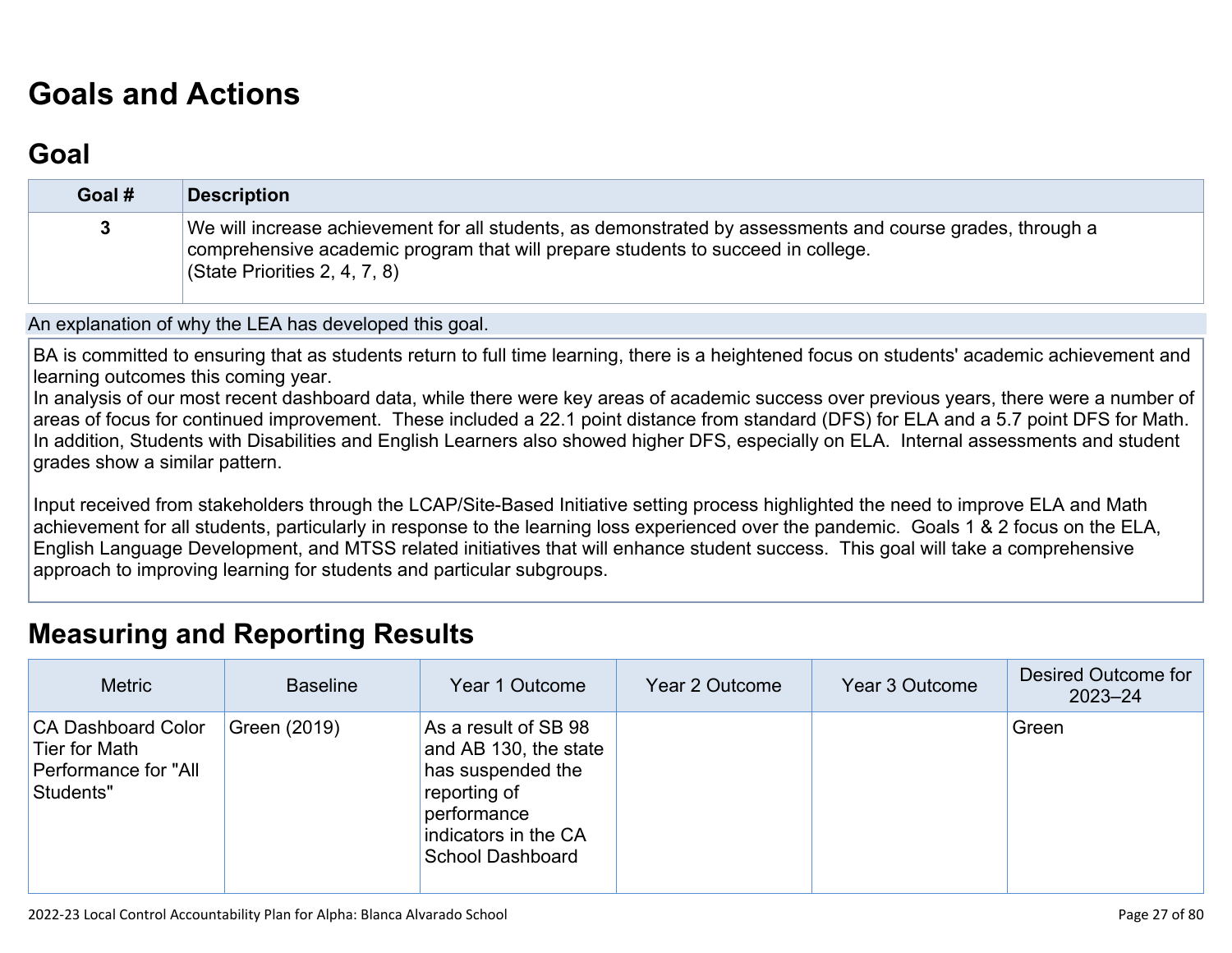| <b>Metric</b>                                                                                                                                                      | <b>Baseline</b>                                                   | Year 1 Outcome                                                                                                                                              | Year 2 Outcome | Year 3 Outcome | Desired Outcome for<br>$2023 - 24$ |
|--------------------------------------------------------------------------------------------------------------------------------------------------------------------|-------------------------------------------------------------------|-------------------------------------------------------------------------------------------------------------------------------------------------------------|----------------|----------------|------------------------------------|
|                                                                                                                                                                    |                                                                   |                                                                                                                                                             |                |                |                                    |
| <b>CA Dashboard Color</b><br>Tier for ELA<br>Performance for "All<br>Students"                                                                                     | <b>Yellow (2019)</b>                                              | As a result of SB 98<br>and AB 130, the state<br>has suspended the<br>reporting of<br>performance<br>indicators in the CA<br><b>School Dashboard</b>        |                |                | Green                              |
| % of all students who<br>will meet their Typical<br>Growth and<br><b>Exceeding Typical</b><br>Growth goal for the<br>Spring NWEA MAP<br>assessment (ELA /<br>Math) | ELA: 41.35% met or<br>exceeded<br>Math: 35.78% met or<br>exceeded | ELA:<br>All: 46%<br>EL: 45%<br><b>SPED:48%</b><br>Latino: 31%<br>Asian 59%<br>Math:<br>All: 55%<br>EL: 58%<br><b>SPED: 55%</b><br>Latino: 54%<br>Asian: 75% |                |                | ELA: 60% / 45%<br>Math: 60% / 45%  |
| % of Students who<br>have access to<br>standards-aligned<br>instructional materials<br>and internet and<br>devices, for use at<br>school and at home.              | 100%                                                              | 20-21 SARC: 100%                                                                                                                                            |                |                | 100%                               |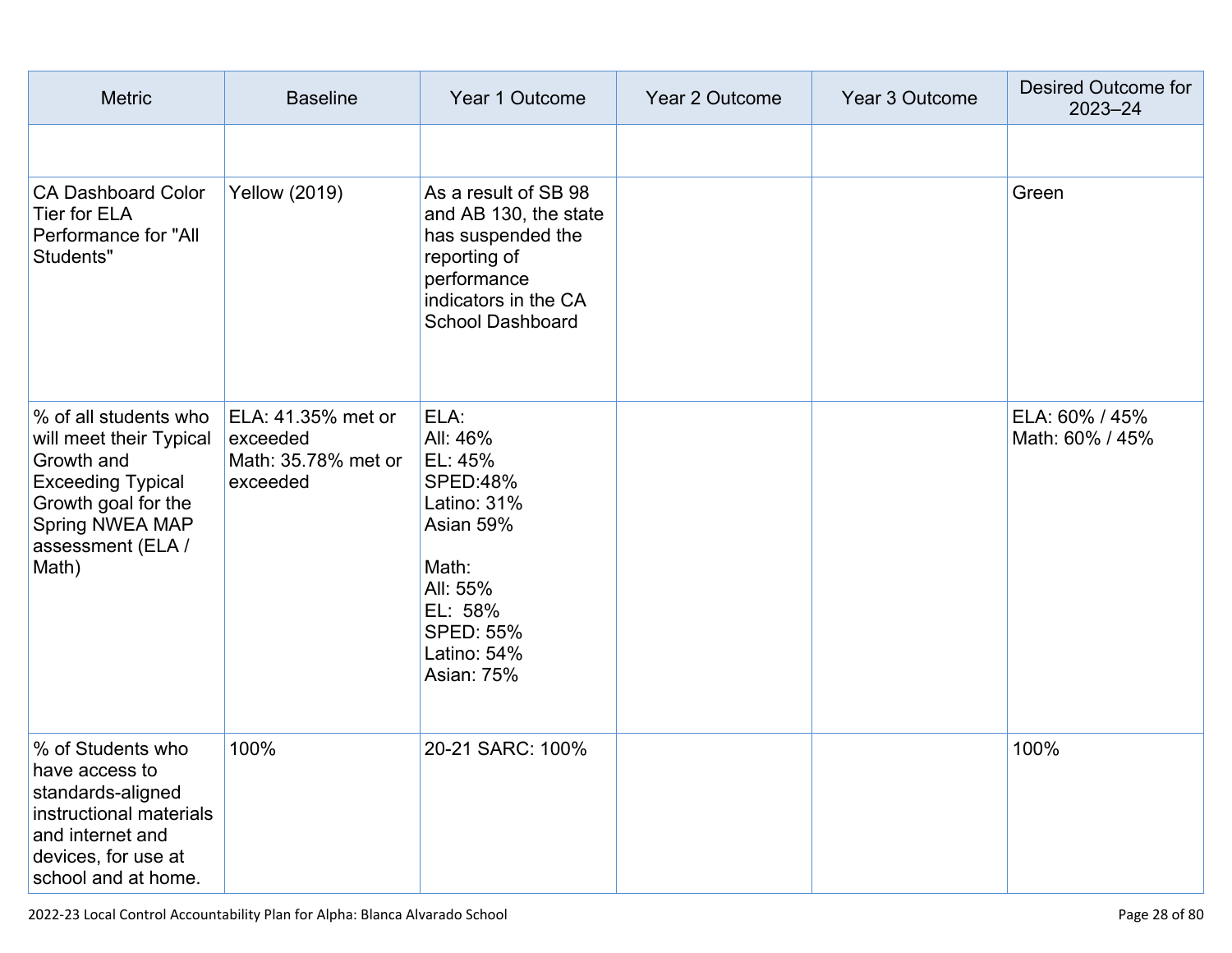| <b>Metric</b>                                                                                        | <b>Baseline</b> | Year 1 Outcome | Year 2 Outcome | Year 3 Outcome | Desired Outcome for<br>$2023 - 24$ |
|------------------------------------------------------------------------------------------------------|-----------------|----------------|----------------|----------------|------------------------------------|
| Average Score on the $ 2.5 $<br>Implementation of<br>State Standards Self-<br><b>Reflection Tool</b> |                 | SY 21-22: 2.9  |                |                | 3.8                                |

## **[Actions](http://www.doc-tracking.com/screenshots/22LCAP/Instructions/22LCAPInstructions.htm#actions)**

| Action # | Title                                                                   | Description                                                                                                                                                                                                               | <b>Total Funds</b> | Contributing |
|----------|-------------------------------------------------------------------------|---------------------------------------------------------------------------------------------------------------------------------------------------------------------------------------------------------------------------|--------------------|--------------|
| 3.1      | School will purchase<br>high quality<br>curriculum                      | School will purchase and provide training for high quality curriculum,<br>such as EL Achieve (ELD), Fountas & Pinnell (ELA), Amplify<br>(Science), Studysync (ELA), Eureka (Math), and History Alive (Social<br>Studies). | \$84,327.00        | <b>No</b>    |
| 3.2      | <b>Provide Blended</b><br>Programming &<br>Software for all<br>students | School will provide a wide range of blended programming, accessible<br>to all students to scaffold class instruction and provide additional<br>learning and practice outside of class.                                    | \$36,026.00        | <b>No</b>    |
| 3.3      | Chromebooks &<br>Hotspots for All<br><b>Students</b>                    | School will provide chromebooks and hotspots in a 1:1 environment<br>for all students, in order to reinforce classroom instruction.                                                                                       | \$130,885.00       | <b>No</b>    |
| 3.4      | <b>Weekly Teacher</b><br>Coaching                                       | All teachers will have a weekly observation and coaching meeting with<br>a school leadership team member, to continuously improve their<br>instructional practice.                                                        | \$200,302.00       | <b>No</b>    |
| 3.5      | <b>Quarterly All-Staff</b><br><b>Stepback Days</b>                      | Quarterly All-Staff Stepback Days will be held to analyze and create<br>action/learning plans around NWEA, formative, and culture data<br>assessments.                                                                    | \$78,918.00        | <b>No</b>    |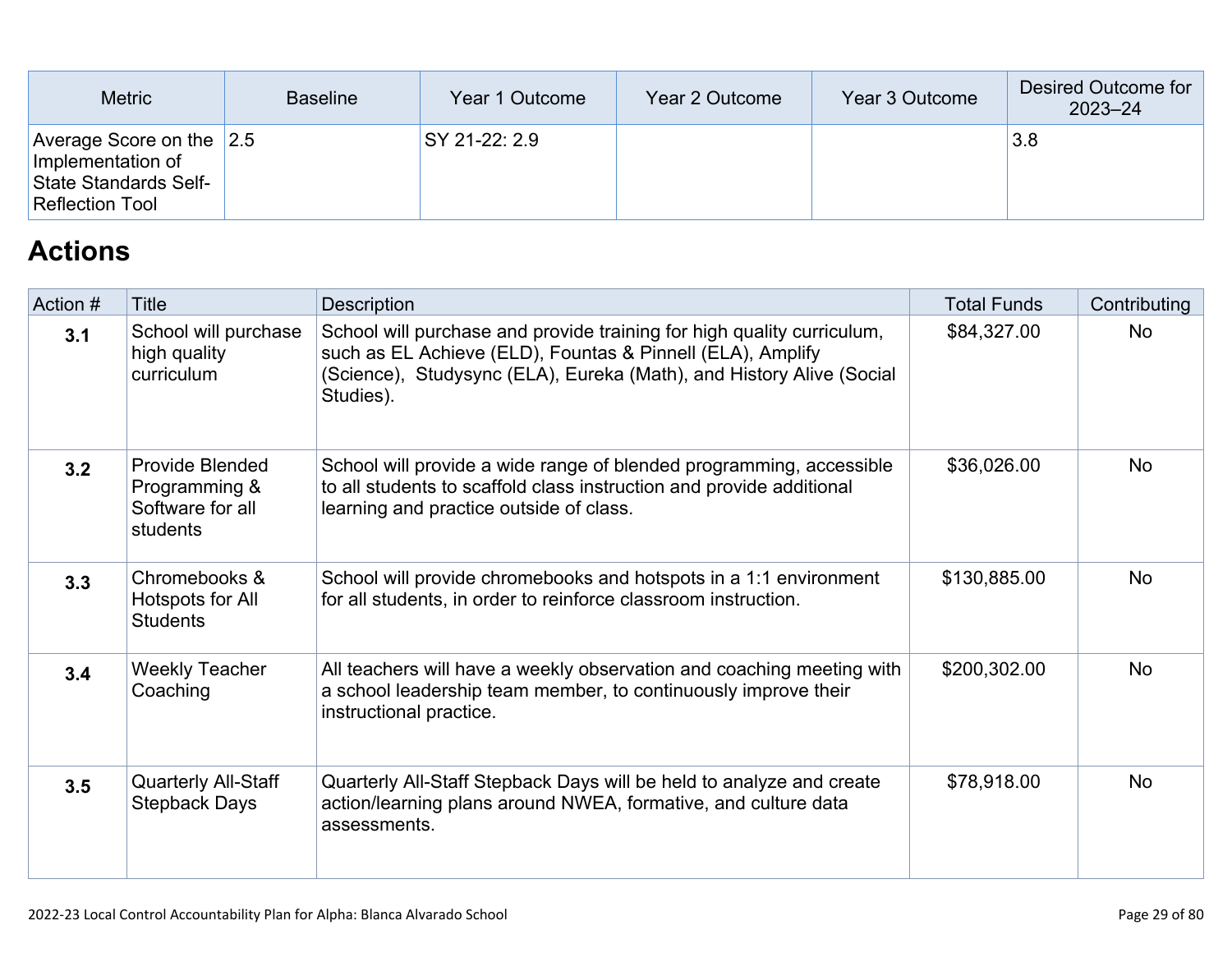## **[Goal Analysis \[2021-22\]](http://www.doc-tracking.com/screenshots/22LCAP/Instructions/22LCAPInstructions.htm#GoalAnalysis)**

An analysis of how this goal was carried out in the previous year. A description of any substantive differences in planned actions and actual implementation of these actions.

While the majority of our Actions were implemented as we had intended, we were unable to fully implement our plans for Quarterly Stepback Days. Due to the impacts of COVID, we had to focus our attention and resources on keeping our adults safe and focusing on mental health, compassion, and self care for our staff. All students were given access to the internet and a chromebook for home use, as well as blended software for home use as needed. This was impactful by allowing these additional curriculum resources to be accessible for home individual use, and also supportive of students who were unable to attend because of quarantine or isolation reasons.

An explanation of material differences between Budgeted Expenditures and Estimated Actual Expenditures and/or Planned Percentages of Improved Services and Estimated Actual Percentages of Improved Services.

There were no material differences between budgeted expenditures and estimated actual expenditures.

An explanation of how effective the specific actions were in making progress toward the goal.

The actions that we were able to take during the SY 21-22 were effective in supporting our goal. This is demonstrated by the data that our schools were able to collect through standardized assessments, coaching and data meetings with our teaching staff, and the procedures and intervention created through the MTSS process. Student data collected and analyzed to address the needs of our students, as well as to develop the instructional skills, aligned to state standards, of our teaching staff as demonstrated by an increase in our Average Score on the Implementation of State Standards Self Reflection Tool. In addition, students have access to multiple blended programs and software within our schools to reinforce skill practice and further address learning needs.

While we are satisfied with our current progress, we were not able to hold Quarterly All-Staff Stepback Days to norm and implement organization-wide data analysis. With more of the baseline data coming, our hopes are to increase alignment across the organization in order to develop major trends and address emerging needs through collaboration and innovation.

A description of any changes made to the planned goal, metrics, desired outcomes, or actions for the coming year that resulted from reflections on prior practice.

Based on the analysis process and engagement with our educational partners, we will be keeping our Goal, Metrics, and Actions the same for school year 22-23 with the exception of removing the RFEP percentage metric from this Goal and adding it into Goal 2. While we are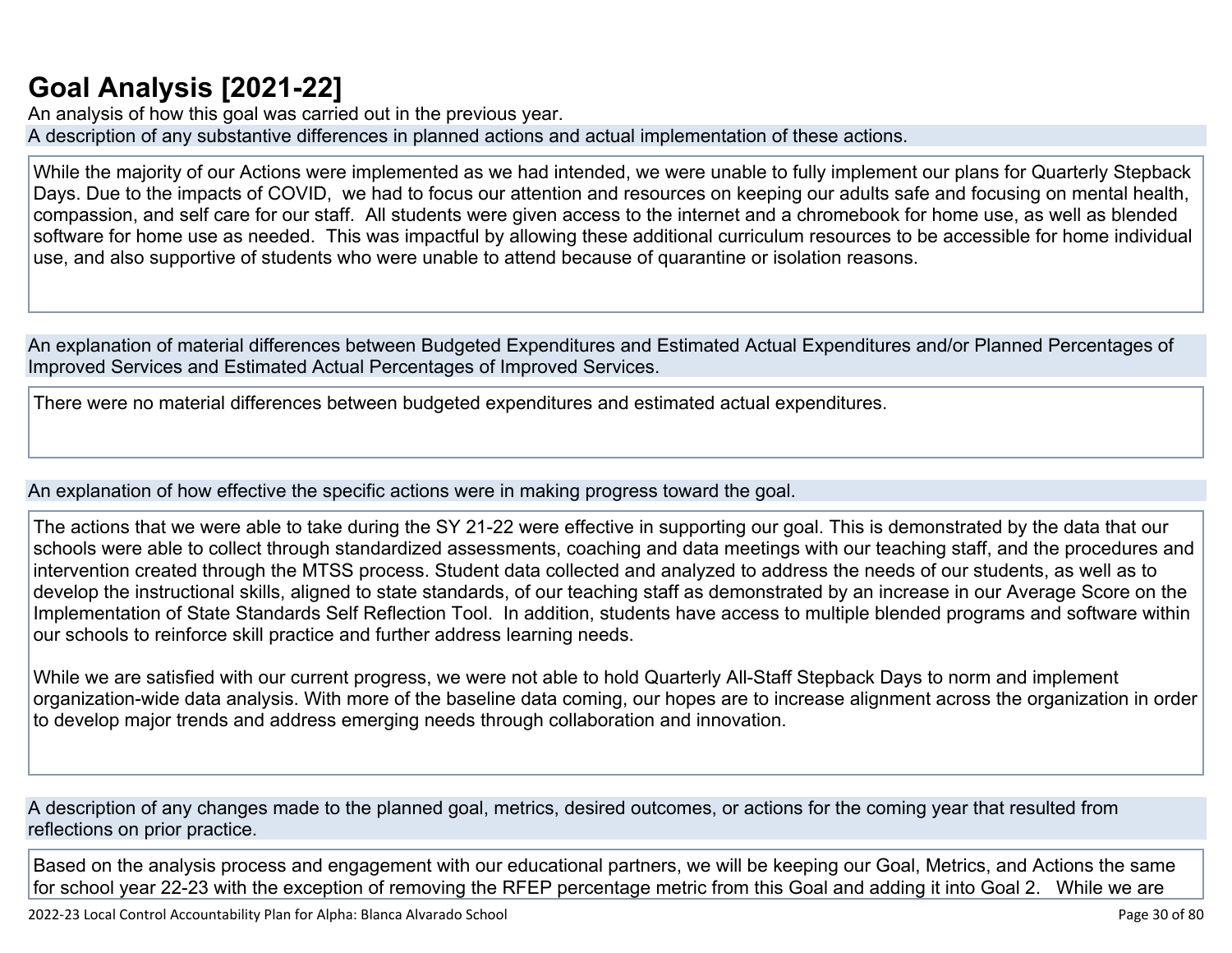keeping the same Actions, we are emphasizing our data step backs as we were not fully able to implement this action in school year 21-22 and believe this will give us the ??needed opportunity to analyze and create action/learning plans to achieve our growth targets on our NWEA assessments.

**A report of the Total Estimated Actual Expenditures for last year's actions may be found in the Annual Update Table. A report of the Estimated Actual Percentages of Improved Services for last year's actions may be found in the Contributing Actions Annual Update Table.**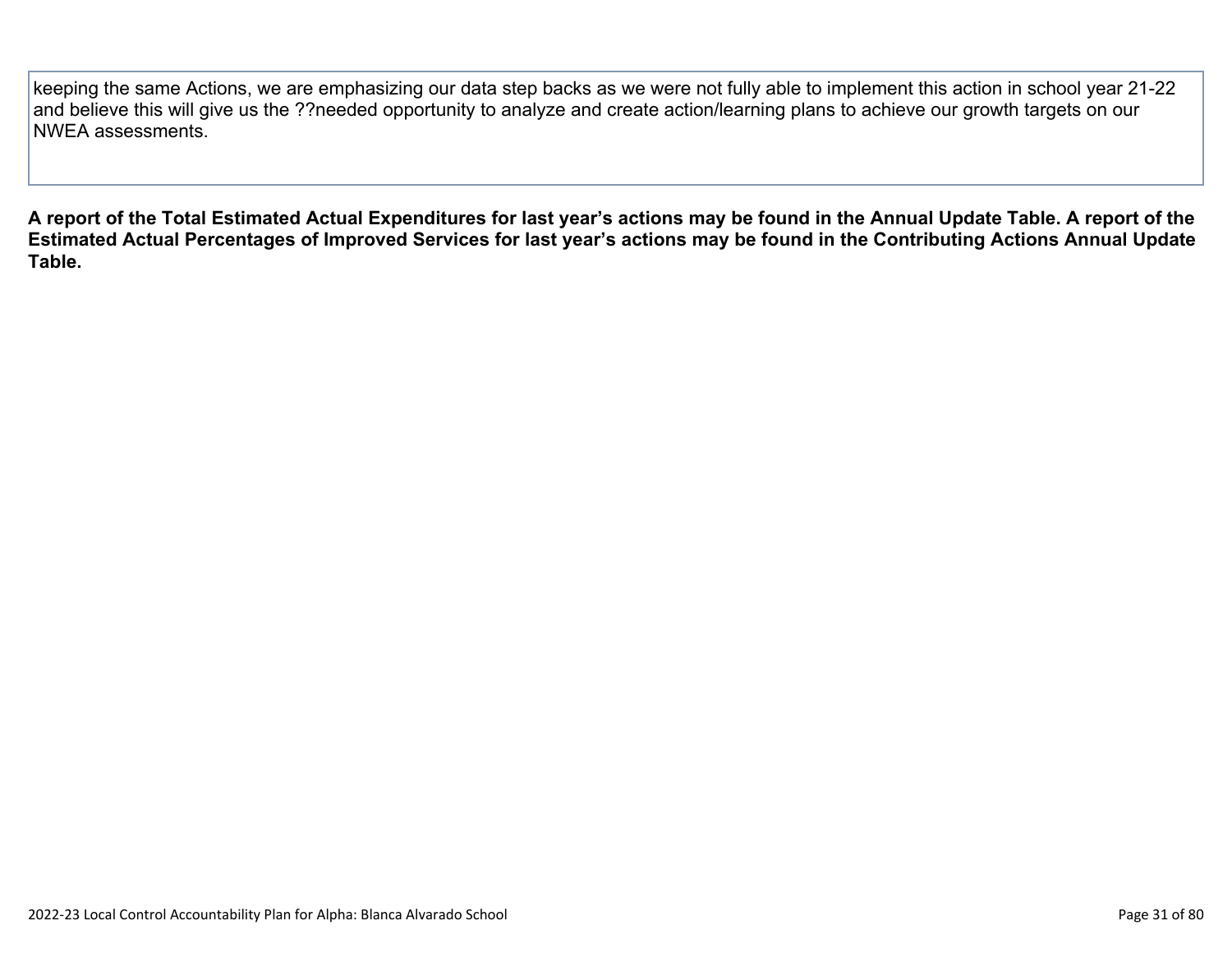# **[Goals and Actions](http://www.doc-tracking.com/screenshots/22LCAP/Instructions/22LCAPInstructions.htm#GoalsandActions)**

## **[Goal](http://www.doc-tracking.com/screenshots/22LCAP/Instructions/22LCAPInstructions.htm#goalDescription)**

| Goal # | <b>Description</b>                                                                                                                 |
|--------|------------------------------------------------------------------------------------------------------------------------------------|
|        | Engage parents through communication, learning opportunities, and collaboration to promote student success. (State<br>Priority #3) |

An explanation of why the LEA has developed this goal.

20-21 has highlighted the importance of what we consider are the pillars of building an authentic community with families in support of student learning: communication & transparency, authentic engagement, and partnership in decision making. Our survey data shows that we have had successes but also have room to progress this coming year:

- 89% of families feel welcome and heard by the school
- 88% of Families who feel the school does a good job of family engagement
- 85% of Families who agree that school listens to family voice in input and decision making.

Input received from stakeholders through the LCAP / Site-Based Initiative setting process highlighted the need to build upon the successes this year of:

- The consistency and quality of communication;
- Frequency and attendance of school events and workshops
- Partnership in decision making within structures, such as SSC and ELAC.

#### **[Measuring and Reporting Results](http://www.doc-tracking.com/screenshots/22LCAP/Instructions/22LCAPInstructions.htm#MeasuringandReportingResults)**

| <b>Metric</b>                                                                                           | <b>Baseline</b> | Year 1 Outcome | Year 2 Outcome | Year 3 Outcome | Desired Outcome for<br>$2023 - 24$ |
|---------------------------------------------------------------------------------------------------------|-----------------|----------------|----------------|----------------|------------------------------------|
| % of Families who feel 89%<br>welcome and heard<br>by the school<br>(according to bi-<br>annual survey) |                 | SY 21-22: 100% |                |                | 90%                                |
| % of Families who feel 88%<br>the school does a<br>good job of family<br>lengagement                    |                 | SY 21-22: 100% |                |                | 90%                                |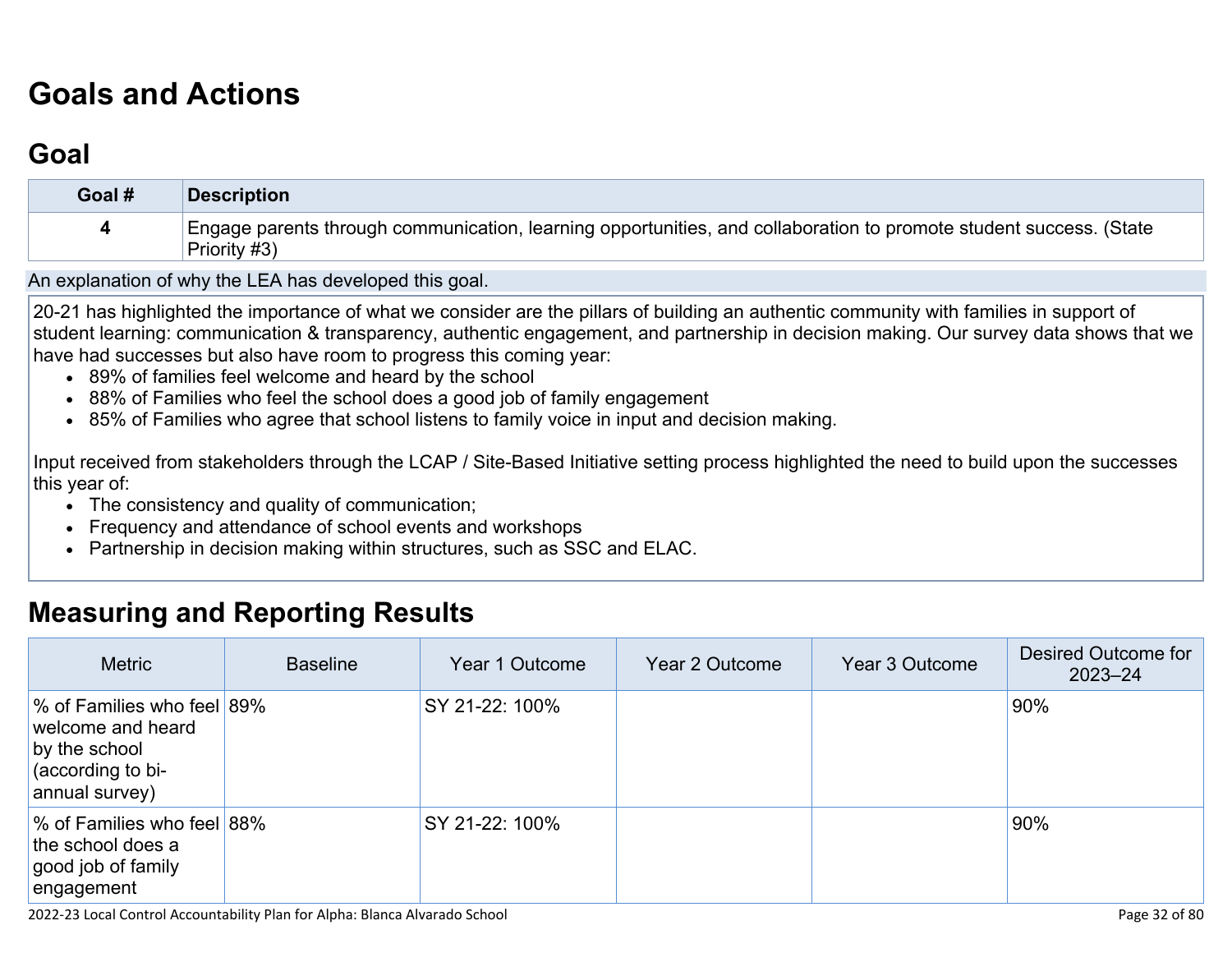| <b>Metric</b>                                                                                                                           | <b>Baseline</b> | Year 1 Outcome | Year 2 Outcome | Year 3 Outcome | Desired Outcome for<br>$2023 - 24$ |
|-----------------------------------------------------------------------------------------------------------------------------------------|-----------------|----------------|----------------|----------------|------------------------------------|
| (according to bi-<br>annual survey)                                                                                                     |                 |                |                |                |                                    |
| % of Families who<br>agree that school<br>listens to family voice<br>in input and decision<br>making (according to<br>bi-annual survey) | 85%             | SY 21-22: 100% |                |                | 90%                                |
| Average Score on<br><b>Family Engagement</b><br><b>Self-Reflection Tool</b>                                                             | 3.08            | SY 21-22: 3.08 |                |                | $3.4+$                             |

# **[Actions](http://www.doc-tracking.com/screenshots/22LCAP/Instructions/22LCAPInstructions.htm#actions)**

| Action # | Title                                          | <b>Description</b>                                                                                                                                                                                                                                                                                                                                                                                                                                                                                                                                           | <b>Total Funds</b> | Contributing |
|----------|------------------------------------------------|--------------------------------------------------------------------------------------------------------------------------------------------------------------------------------------------------------------------------------------------------------------------------------------------------------------------------------------------------------------------------------------------------------------------------------------------------------------------------------------------------------------------------------------------------------------|--------------------|--------------|
| 4.1      | Parent Learning<br><b>Center Supports</b>      | Maintain and improve services from Alpha Parent Learning Center &<br>Parent Learning Center Lead to provide resources and support for<br>Alpha families through education and connections to resources.                                                                                                                                                                                                                                                                                                                                                      | \$41,257.00        | No           |
| 4.2      | Improve Family /<br><b>Staff Communication</b> | Improve various ways to communicate with families and collect<br>authentic input and feedback, including:<br>• Increased informal touchpoints between staff and families<br>• Family surveys in Fall and Spring with follow up meetings<br>• Family conferences - 3 times per year<br>• Further development of School Site Council structure with<br>improved attendance<br>• Further development of English Language Advisory<br>Committee structure with improved attendance<br>• Ensuring School culture survey is shared and discussed with<br>families. |                    | <b>No</b>    |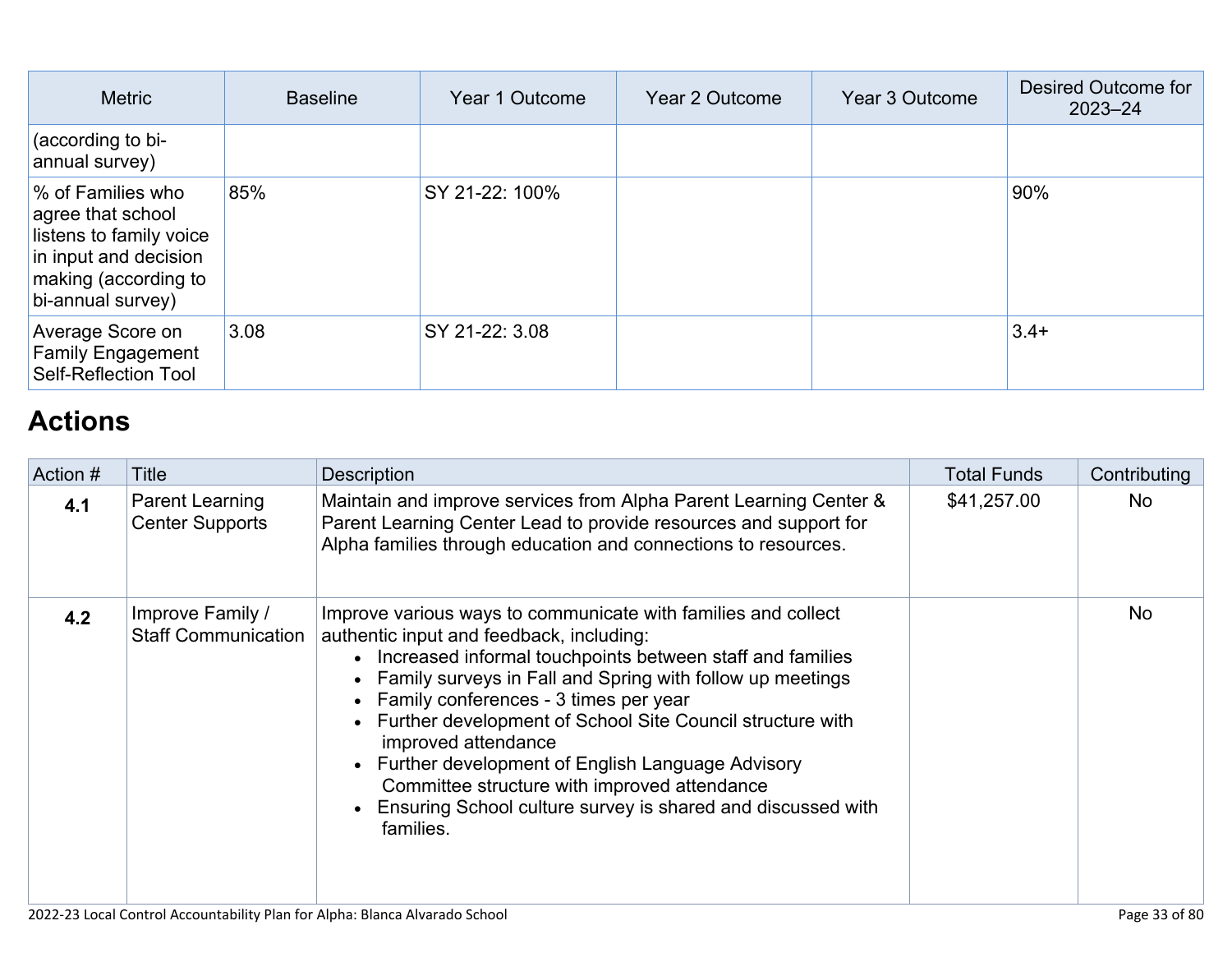| Action # | Title                                                                                    | <b>Description</b>                                                                                                                                                                                                                                                                                                                         | <b>Total Funds</b> | Contributing |
|----------|------------------------------------------------------------------------------------------|--------------------------------------------------------------------------------------------------------------------------------------------------------------------------------------------------------------------------------------------------------------------------------------------------------------------------------------------|--------------------|--------------|
|          |                                                                                          |                                                                                                                                                                                                                                                                                                                                            |                    |              |
| 4.3      | Parent<br>Communication via<br>Remind                                                    | Improved parent communication systems, particularly with the use of<br>Remind to reach all families.                                                                                                                                                                                                                                       | \$3,390.00         | <b>No</b>    |
| 4.4      | Parent Leadership<br>Trainings                                                           | Maintain parent leadership training meetings to help families develop<br>the skills to advocate for their students.                                                                                                                                                                                                                        | \$2,459.00         | <b>No</b>    |
| 4.5      | <b>Robust Parent</b><br><b>Community Events</b>                                          | Create a community programming scope and sequence for the school<br>year, including workshops, family events, and Cafecito.                                                                                                                                                                                                                | \$6,392.00         | <b>No</b>    |
| 4.6      | <b>Hire Senior Director</b><br>of Advocacy and<br>Community<br>Engagement (SD of<br>ACE) | We will hire a SD of ACE to form partnerships with external parties to<br>bring additional services and resources to students and families,<br>including our parent learning center. In addition, this role will help train<br>parent leaders to develop skills in advocating for their students and<br>fostering their leadership skills. | \$42,700.00        | <b>No</b>    |

## **[Goal Analysis \[2021-22\]](http://www.doc-tracking.com/screenshots/22LCAP/Instructions/22LCAPInstructions.htm#GoalAnalysis)**

An analysis of how this goal was carried out in the previous year. A description of any substantive differences in planned actions and actual implementation of these actions.

All Actions were implemented as planned for SY 21-22 with no substantive differences in planned actions and actual implementation.

An explanation of material differences between Budgeted Expenditures and Estimated Actual Expenditures and/or Planned Percentages of Improved Services and Estimated Actual Percentages of Improved Services.

There were no material differences between budgeted expenditures and estimated actual expenditures.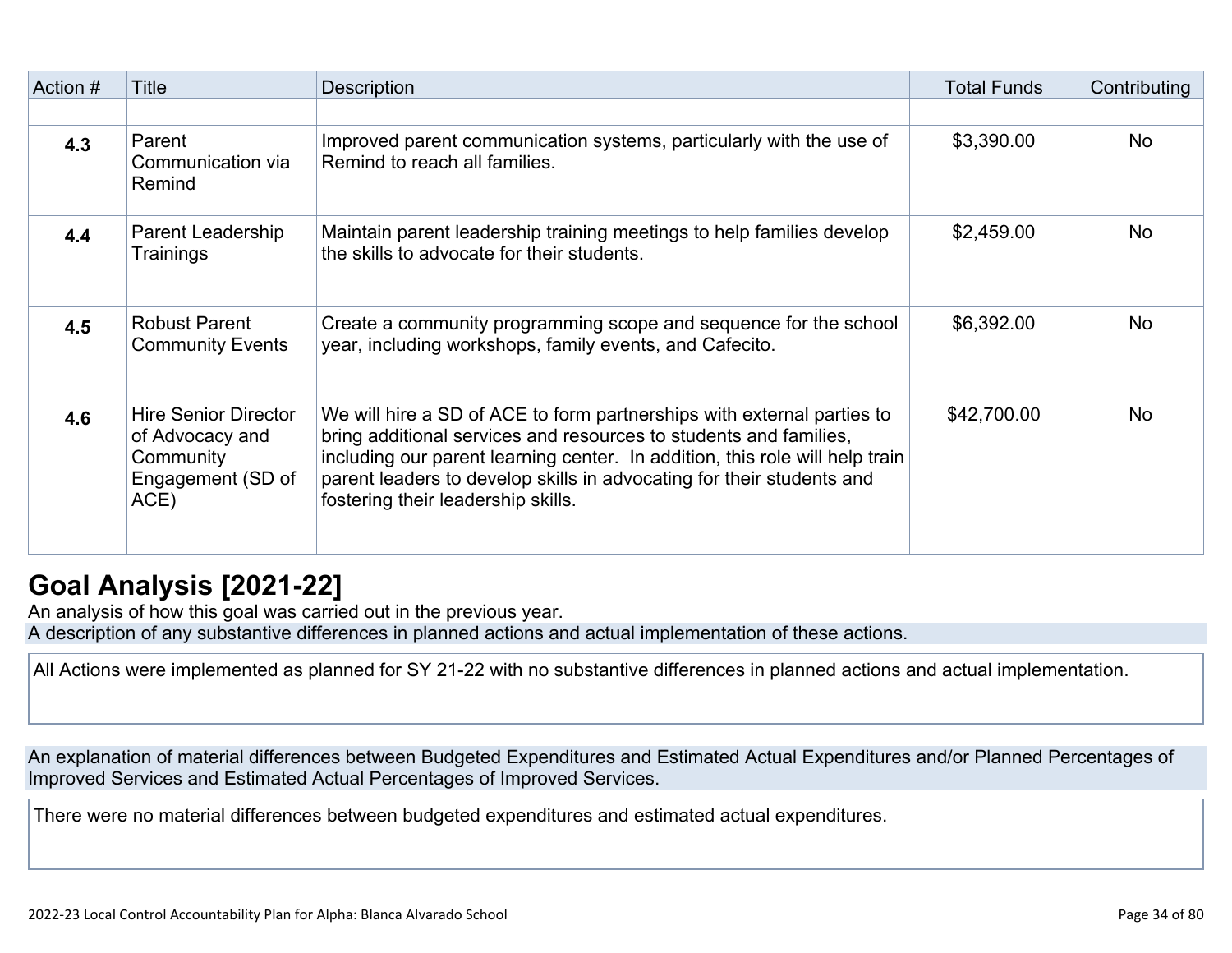An explanation of how effective the specific actions were in making progress toward the goal.

Our actions were effective in supporting our goal toward engaging parents through communication, learning opportunities, and collaboration to promote student success.. Some evidence included increased attendance at family events and meetings and family response on our survey.

In addition, we were able to roll-out a dedicated and committed parent leadership group. This parent leadership group involved reaching out to board members and other local officials to advocate for students and families ensuring they all families continue to have a choice when selecting the best education possible for their students. While this year continued to see challenges brought by the ongoing pandemic, we were intentional about coming out of distance learning with a more robust and engaging school site council and cafecito (coffee chats) meeting schedule that gave families an opportunity to be involved with giving authentic input and being more deeply involved with school priority setting. These efforts were effective as shown by our increased family survey data of 100% of surveyed parents agreeing to the following questions:

I feel welcomed and heard by the school.

- I feel the school does a good job of family engagement.
- I agree that the school listens to family voice in input and decision making.

While we are satisfied with our progress here, we would like to improve on the number of regular parent volunteers and overall campus presence opportunities for our families. In addition, we see that we can have more opportunities for building community between parents and families. In order to support our efforts to increase opportunities for family presence on campus and continue to foster our relationships with the community and families, we will be adding a Senior Director of Advocacy and Community Engagement. This role will be vital in supporting the formation of external partnerships in support of Alpha students and families alongside strengthening existing relationships with families and community.

A description of any changes made to the planned goal, metrics, desired outcomes, or actions for the coming year that resulted from reflections on prior practice.

While we successfully implemented our actions as planned during a very difficult year, we realize there are changes to be made. We will maintain and strengthen all Actions currently in place and have added Action 4.6 Hire Senior Director of Advocacy and Community Engagement (SD of ACE). We are hopeful that this new Action will add the resources, knowledge, and skills to help improve our engagement with families in service of our students.

**A report of the Total Estimated Actual Expenditures for last year's actions may be found in the Annual Update Table. A report of the Estimated Actual Percentages of Improved Services for last year's actions may be found in the Contributing Actions Annual Update Table.**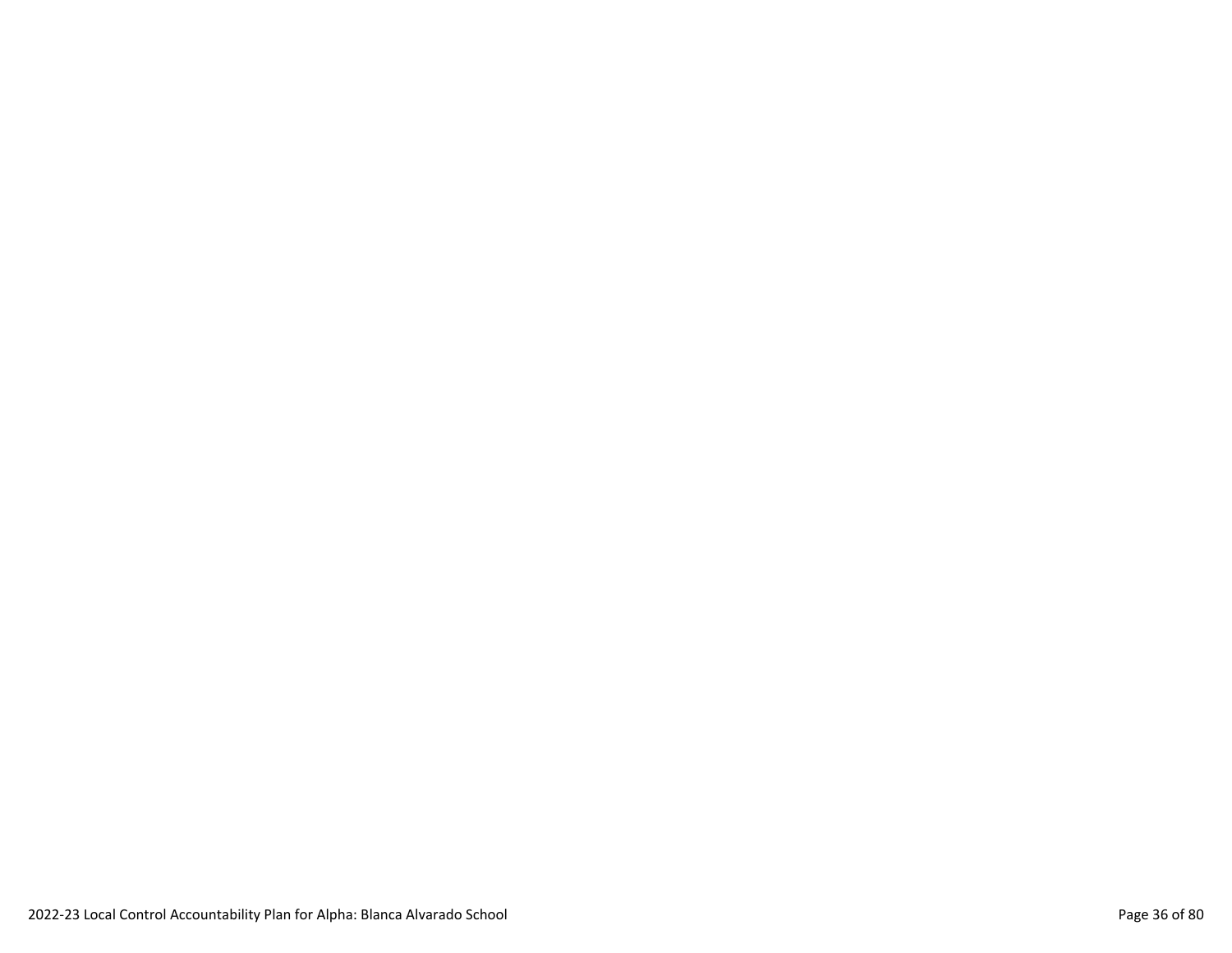# **[Goals and Actions](http://www.doc-tracking.com/screenshots/22LCAP/Instructions/22LCAPInstructions.htm#GoalsandActions)**

### **[Goal](http://www.doc-tracking.com/screenshots/22LCAP/Instructions/22LCAPInstructions.htm#goalDescription)**

| Goal # | <b>Description</b>                                                                                                         |
|--------|----------------------------------------------------------------------------------------------------------------------------|
|        | Create a welcoming learning environment where students will feel safe, motivated, and challenged. (State Priorities 1,5,6) |

An explanation of why the LEA has developed this goal.

Alpha is committed to fostering an environment that allows students to develop the leadership skills they will need to bring positivity and change to their communities. Our ability to foster this environment is dependent on creating classrooms where students feel safe, motivated, and challenged. Analysis of student attendance, engagement, suspension, and survey data show that students are engaged (96% attendance/engagement rate), and scored a 3.34 average (out of 4) on the student culture survey.

Based in stakeholder input through the LCAP / Initiative setting process, we hope to continue/maintain the positive and joyful school culture that we have been building, through supports such as the work of our Dean of Students, PD for teachers, and a focus on student leadership.

### **[Measuring and Reporting Results](http://www.doc-tracking.com/screenshots/22LCAP/Instructions/22LCAPInstructions.htm#MeasuringandReportingResults)**

| <b>Metric</b>                                                | <b>Baseline</b> | Year 1 Outcome                                                        | Year 2 Outcome | Year 3 Outcome | Desired Outcome for<br>$2023 - 24$ |
|--------------------------------------------------------------|-----------------|-----------------------------------------------------------------------|----------------|----------------|------------------------------------|
| <b>ADA</b>                                                   | 96%             | $\sqrt{\text{SY } 21\text{-}22}$ as of May<br>16th: 90.8%             |                |                | 96%                                |
| <b>Annual Suspension</b><br>Rate                             | 3.1%            | All: .78%<br>EL: 1.24%<br><b>SPED: 0%</b><br>Latino: 79%<br>Asian: 0% |                |                | $< 5\%$                            |
| Average Student<br><b>Culture Score</b>                      | 3.34            | Data Coming Soon                                                      |                |                | $3.5+$                             |
| % of Families who<br>Strongly Agree and<br>Agree they feel a | 93%             | SY 21-22: 100%                                                        |                |                | Maintain 95% or<br>higher          |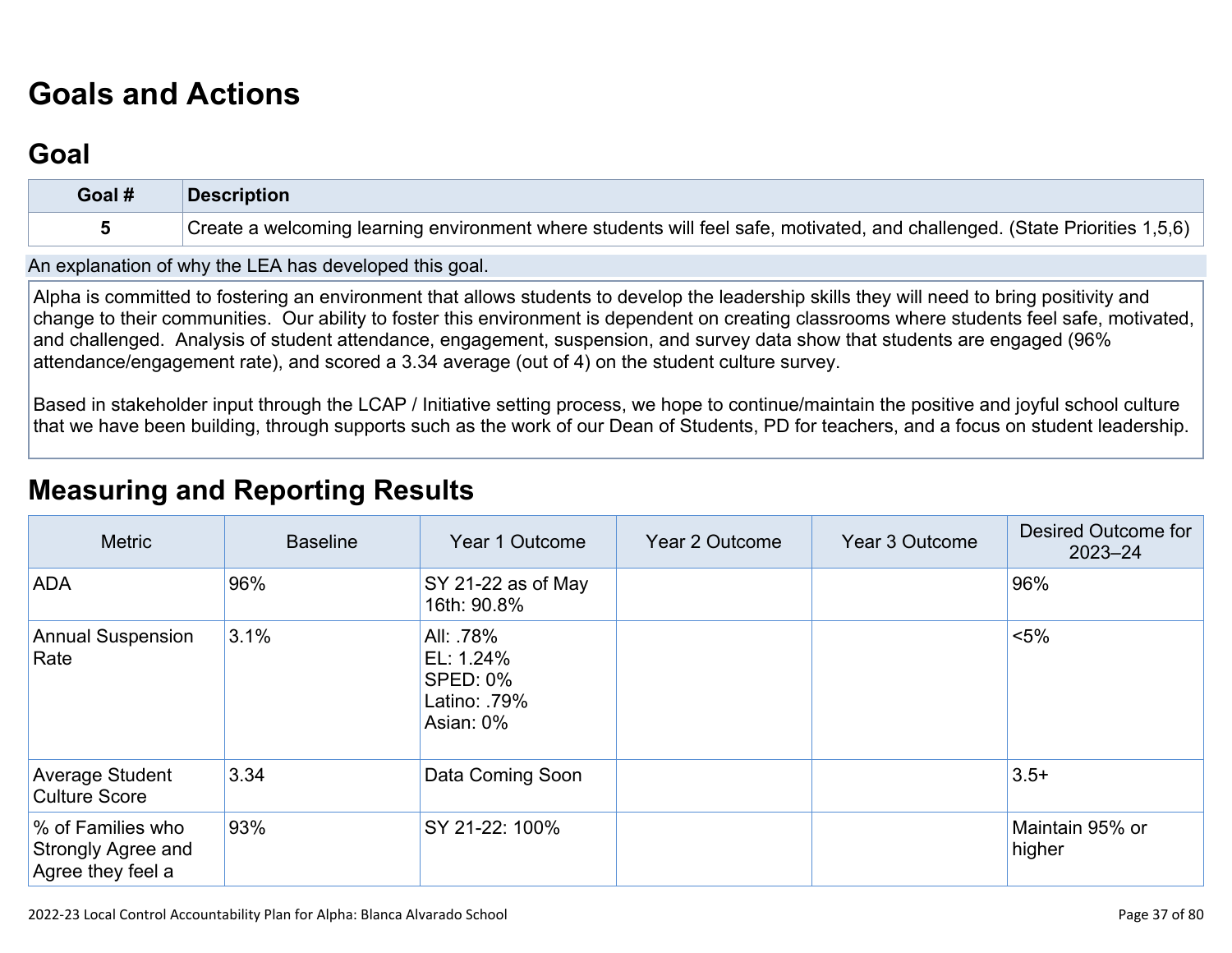| <b>Metric</b>                                                                          | <b>Baseline</b>                                                                                | Year 1 Outcome                                                                                         | Year 2 Outcome | <b>Year 3 Outcome</b> | Desired Outcome for<br>$2023 - 24$                                  |
|----------------------------------------------------------------------------------------|------------------------------------------------------------------------------------------------|--------------------------------------------------------------------------------------------------------|----------------|-----------------------|---------------------------------------------------------------------|
| sense of belonging<br>and connectedness to<br>the school community                     |                                                                                                |                                                                                                        |                |                       |                                                                     |
| % of Families who<br>agree that the<br>school's facilities are<br>clean and welcoming. | 93%                                                                                            | SY 21-22: 100%                                                                                         |                |                       | 95%                                                                 |
| <b>Expulsion Rate</b>                                                                  | Sy 20-21: 0%                                                                                   | Sy 21-22: 0% as of<br>May 16th                                                                         |                |                       | Maintain 0%                                                         |
| <b>Chronic Absenteeism</b><br>Rate                                                     | Data Quest SY 20-21<br>All: 13.2%<br>Latino: 13.5%<br>Asian: 4.5%<br>EL: 12.3.%<br>SPED: 13.3% | SY 21-22 as of May<br>16th:<br>All: 38.1%<br>EL: 40.34%<br>SPED: 38.1%<br>Latino: 39.95%<br>Asian: 20% |                |                       | All: 10%<br>Latinx: 10%<br>Asian: 3%<br>EL: 10%<br><b>SPED: 10%</b> |
| Middle School<br><b>Dropout Rate</b>                                                   | 21-22 Baseline: .46% SY 21-22: .46%                                                            |                                                                                                        |                |                       | Maintain below 1%                                                   |

# **[Actions](http://www.doc-tracking.com/screenshots/22LCAP/Instructions/22LCAPInstructions.htm#actions)**

| Action # | <b>Title</b>                                          | Description                                                                                                                                                                                                                                                                    | <b>Total Funds</b> | Contributing |
|----------|-------------------------------------------------------|--------------------------------------------------------------------------------------------------------------------------------------------------------------------------------------------------------------------------------------------------------------------------------|--------------------|--------------|
| 5.1      | Maintain Effective<br>Attendance<br><b>Procedures</b> | Support and maintain high attendance through systems and<br>procedures including communication procedures for absences and<br>tardies, supportive conferences with student and family to problem<br>solve truancy, and school and classwide incentives for high<br>attendance. | \$218,893.00       | <b>No</b>    |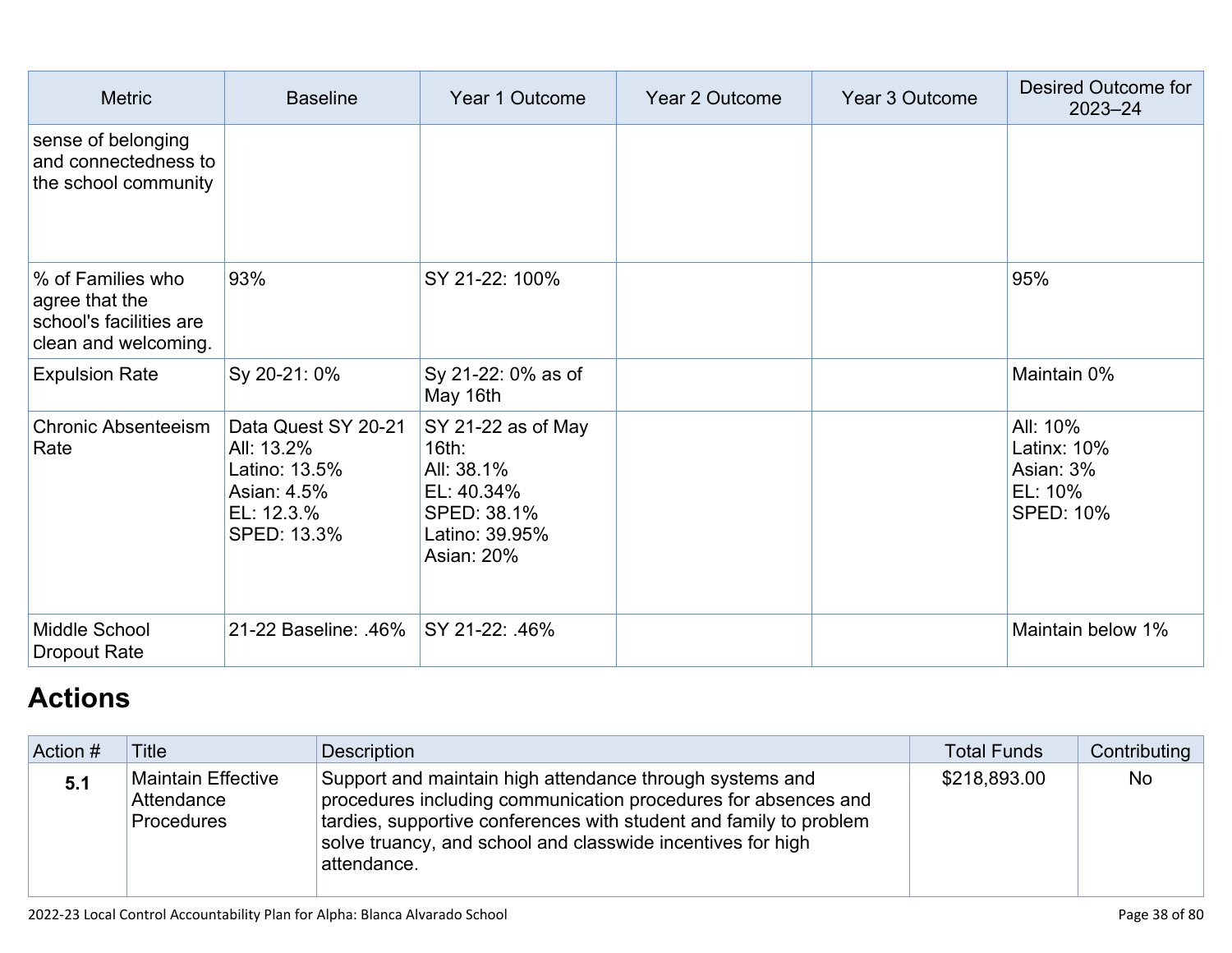| Action # | <b>Title</b>                                                            | <b>Description</b>                                                                                                                                                                                                                                        | <b>Total Funds</b> | Contributing |
|----------|-------------------------------------------------------------------------|-----------------------------------------------------------------------------------------------------------------------------------------------------------------------------------------------------------------------------------------------------------|--------------------|--------------|
|          |                                                                         |                                                                                                                                                                                                                                                           |                    |              |
| 5.2      | <b>Student Behavior</b><br>Data via Deanslist                           | Use Dean's List, student culture survey, and other systems to<br>effectively track student behavior and culture data, which supports<br>analysis, problem solving for strategies, and communicate results to<br>families.                                 | \$7,025.00         | <b>No</b>    |
| 5.3      | Comprehensive<br><b>Student</b><br><b>Activities/Events</b><br>Calendar | Increase the resources we put towards enhancing non-academic<br>student experiences (student events, field trips, student reading<br>system on minimum days)                                                                                              | \$48,050.00        | <b>No</b>    |
| 5.4      | Partnership with the<br><b>City Peace Project</b>                       | Partnership with the City Peace Project to provide support services to<br>students through personal mentorship that emphasizes essential<br>disciplinary skills, fosters consistent accountability, and instills<br>character defining values in students | \$7,000.00         | Yes          |
| 5.5      | <b>School Operations</b><br>Accountability                              | Maintain schools operations accountability measures, through the<br>continued development of the school based operations team, Ops<br>Team specific PD, and monthly facilities walkthroughs.                                                              | \$73,579.00        | <b>No</b>    |
| 5.6      | <b>Facilities</b><br>Improvements                                       | Ensuring our facilities repair/maintenance management system has an<br>improved response time to within 3 business days<br>Rolling out the use of shared project management software to manage<br>the operations compliance calendar                      | \$43,601.00        | <b>No</b>    |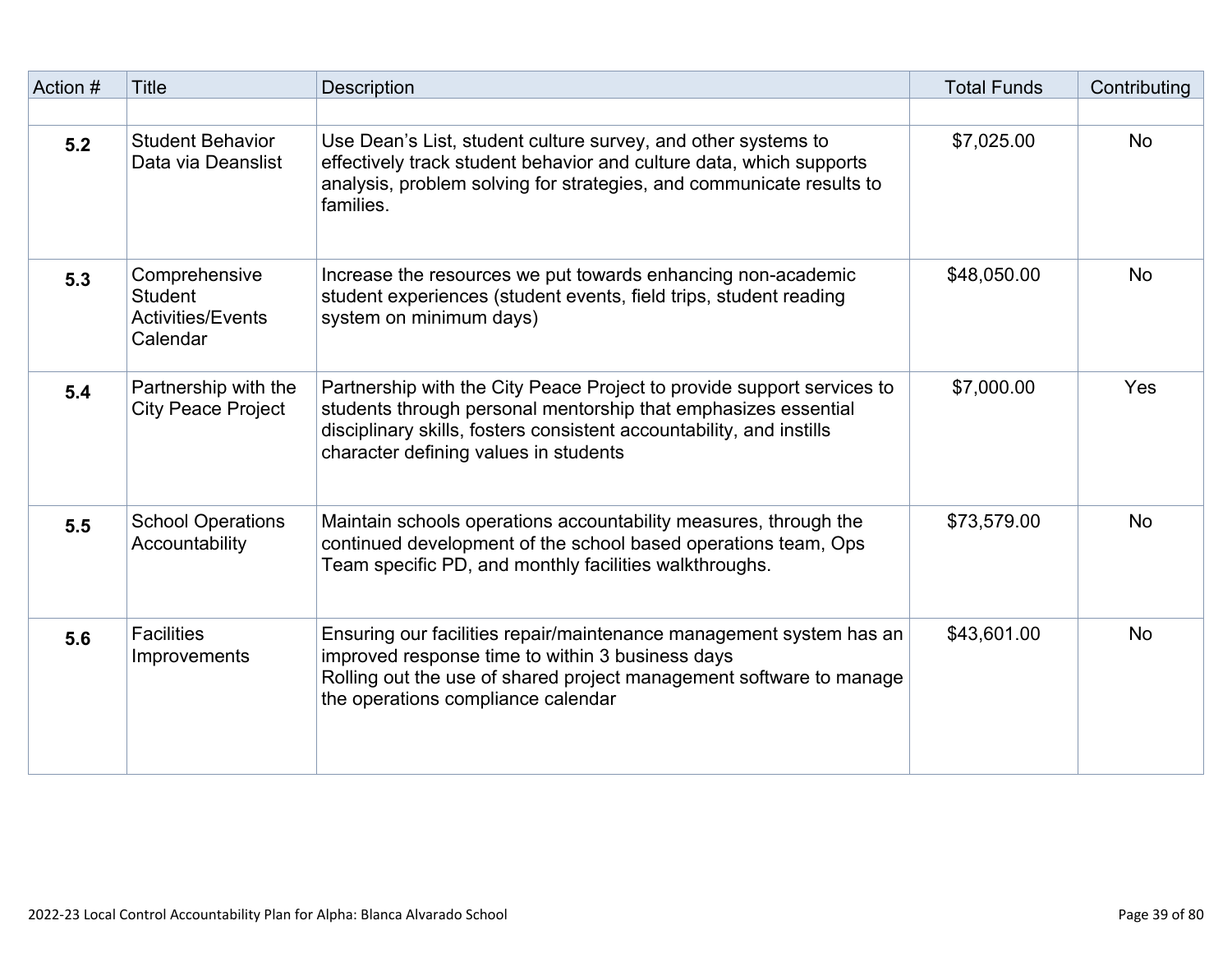## **[Goal Analysis \[2021-22\]](http://www.doc-tracking.com/screenshots/22LCAP/Instructions/22LCAPInstructions.htm#GoalAnalysis)**

An analysis of how this goal was carried out in the previous year. A description of any substantive differences in planned actions and actual implementation of these actions.

All Actions were implemented as planned with no substantive differences in planned actions and actual implementation.

An explanation of material differences between Budgeted Expenditures and Estimated Actual Expenditures and/or Planned Percentages of Improved Services and Estimated Actual Percentages of Improved Services.

There were no material differences between budgeted expenditures and estimated actual expenditures.

An explanation of how effective the specific actions were in making progress toward the goal.

Our actions were mostly effective in making progress toward our goal of ensuring students had a welcoming and safe learning environment. We continued to set operations performance goals for the year, monitor a monthly compliance calendar, and performed operations walkthroughts that covered a range of school, finance, facilities, and data management procedures.

Evidence of our success around operations is from our family survey, which showed 85% of Families who agree that the school's facilities are clean and welcoming. Evidence of our success also shows in our staff operations survey, which shows, out of a scale of 5, overall operations effectiveness at 4.52.

Routinely reporting to our students and families through DeansList, Infinite Campus, Remind and other platforms provided a constant source of communication when the impacts of COVID would not allow for "in-person", regular check-ins. Student activities, targeted toward Social-Emotional Development, were planned and implemented across our campuses to provide students with non-academic experiences. These activities were planned according to the data and feedback from our students and families so that they would feel a direct connection to the implementation (voice and choice) and encouraged increased attendance. While this was effective in families feeling a sense of belonging as demonstrated by our survey question of 100% of Families strongly agree and agree to felling a sense of belonging and connectedness to the school community, we saw a significant increase in our chronic absenteeism rate (38%) due to COVID and the increase in students being on quarantine. School Operation Teams worked diligently to check in with students and families around their health and wellness, as well as attendance, and to make sure that our families remained informed of school and community events and services. Our partnerships with the City Peace Project were vital to many of our students and our student culture.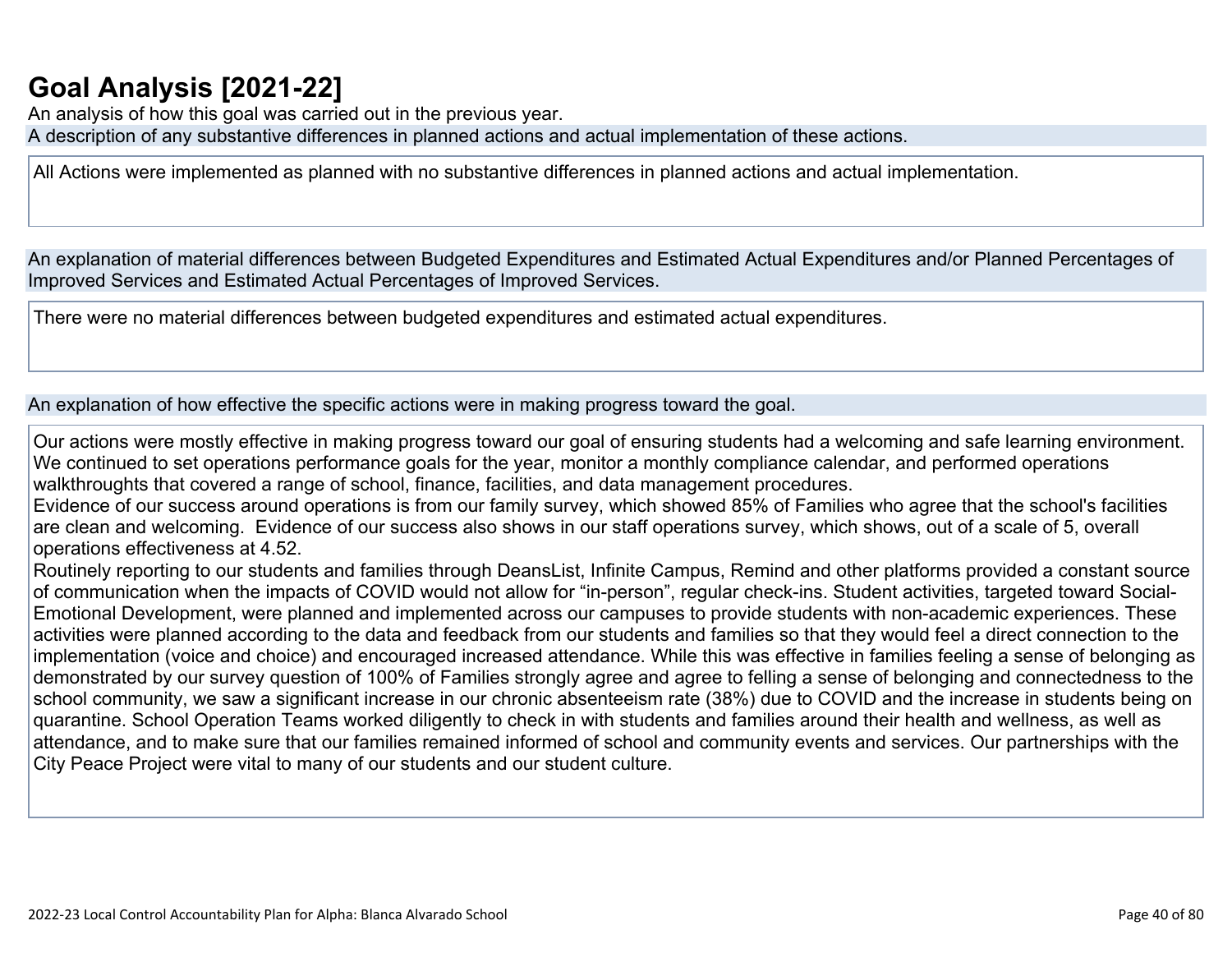A description of any changes made to the planned goal, metrics, desired outcomes, or actions for the coming year that resulted from reflections on prior practice.

While we feel good about our operations and facilities and will be maintaining our operations actions for SY 22-23, we will be focusing on a number of key improvements:

Action 5.6: Ensuring our facilities repair/maintenance management system has an improved response time to within 3 business days and rolling out the use of shared project management software to manage the operations compliance calendar.

Based on the analysis process and engagement with our educational partners, we have also added 3 new metrics (chronic absenteeism, middle school drop out rate, and family sense of belonging) to be in alignment with California's 8 State Priorities along with monitoring the effectiveness of our LCAP Actions on student attendance and family belonging.

**A report of the Total Estimated Actual Expenditures for last year's actions may be found in the Annual Update Table. A report of the Estimated Actual Percentages of Improved Services for last year's actions may be found in the Contributing Actions Annual Update Table.**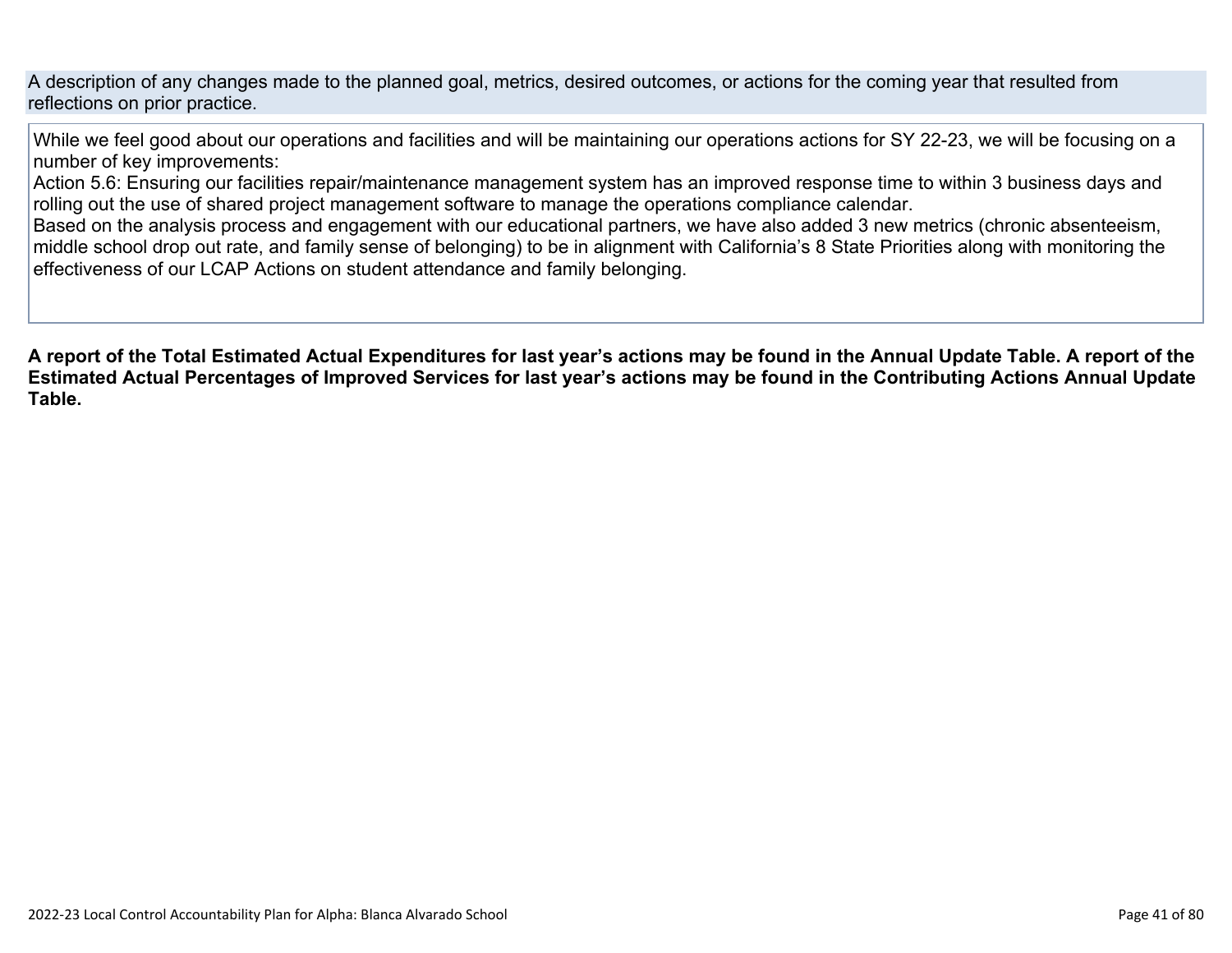# **[Goals and Actions](http://www.doc-tracking.com/screenshots/22LCAP/Instructions/22LCAPInstructions.htm#GoalsandActions)**

### **[Goal](http://www.doc-tracking.com/screenshots/22LCAP/Instructions/22LCAPInstructions.htm#goalDescription)**

| Goal # | <b>Description</b>                                                                   |
|--------|--------------------------------------------------------------------------------------|
|        | Hire, develop, sustain, and value a high quality faculty & staff (State Priority #1) |

An explanation of why the LEA has developed this goal.

More than ever, it is clear to us through our data that having fully credentialed, experienced, and talented teachers is a key enabler in our student success. Those teachers who have been with us the longest have shown to have higher success, both academically and in building strong, lasting relationships with students. This highlights the importance of investing greatly in ensuring the teachers we hire are highly and appropriately qualitifed, that there are many structures in place for development, and that our structures and compensation systems reflect this value to retain high quality teachers and staff.

All of stakeholder groups, through the LCAP / initiative setting process, have highlighted the importance of hiring, developing, and retaining high quality faculty and staff as a key enabler in our success in achieving all of our other goals.

### **[Measuring and Reporting Results](http://www.doc-tracking.com/screenshots/22LCAP/Instructions/22LCAPInstructions.htm#MeasuringandReportingResults)**

| <b>Metric</b>                                                                                                     | <b>Baseline</b> | Year 1 Outcome | Year 2 Outcome | Year 3 Outcome | Desired Outcome for<br>$2023 - 24$ |
|-------------------------------------------------------------------------------------------------------------------|-----------------|----------------|----------------|----------------|------------------------------------|
| % of core teachers<br>who have an<br>appropriate credential<br>or permit to teach.                                | 100%            | SY 21-22: 100% |                |                | 100%                               |
| % of teachers who<br>receive regular,<br>weekly CCSS-aligned<br>professional<br>development,<br>including ELD PD. | 100%            | SY 21-22: 100% |                |                | 100%                               |
| <b>Average learning</b><br>environment score on                                                                   | 6.2             | 5.6            |                |                | 6.2                                |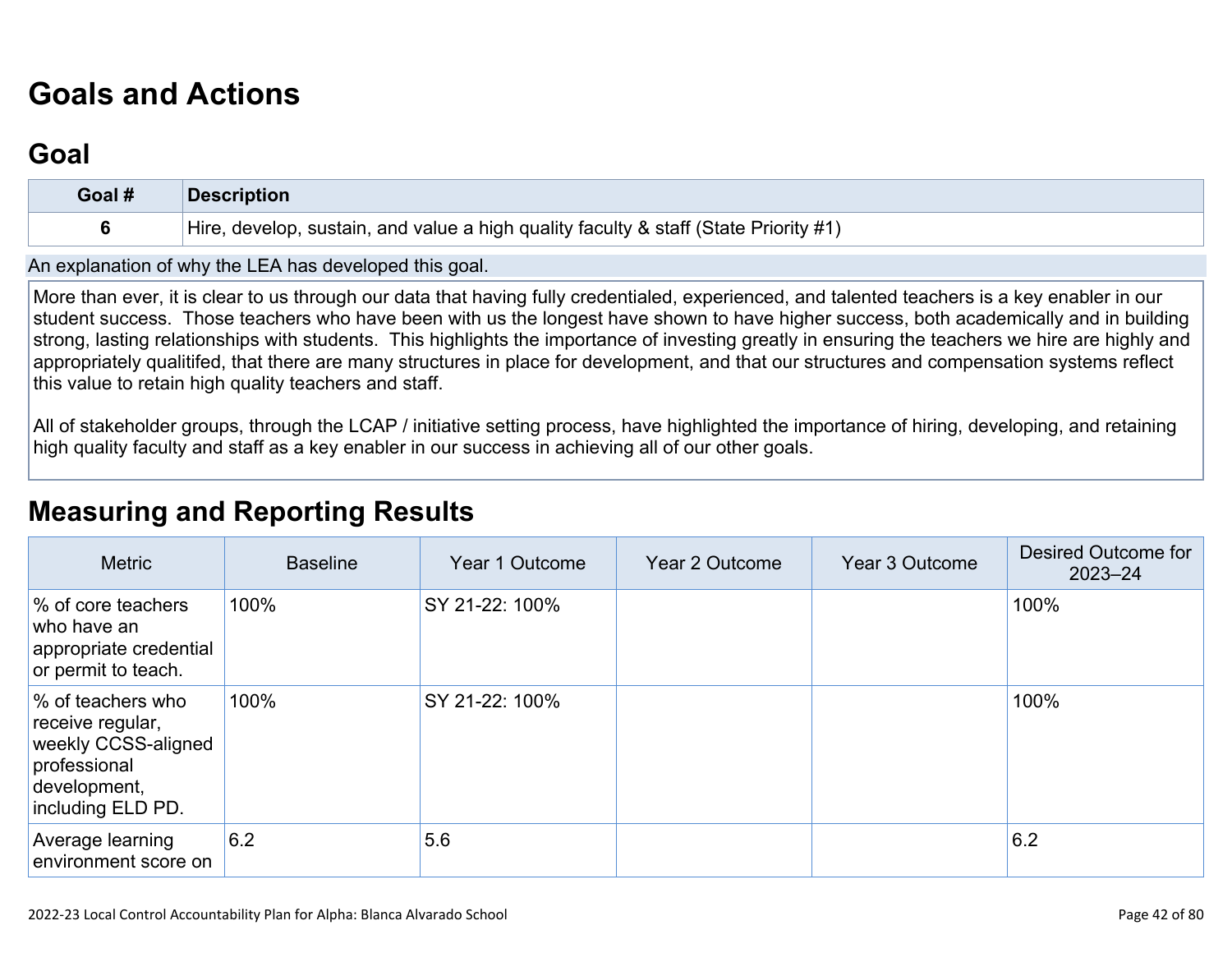| <b>Metric</b>               | <b>Baseline</b> | Year 1 Outcome | Year 2 Outcome | Year 3 Outcome | Desired Outcome for<br>$2023 - 24$ |
|-----------------------------|-----------------|----------------|----------------|----------------|------------------------------------|
| the Staff Insight<br>Survey |                 |                |                |                |                                    |
| │% Teacher Retention        | 89%             | SY 21-22: 60%  |                |                | 85%                                |

## **[Actions](http://www.doc-tracking.com/screenshots/22LCAP/Instructions/22LCAPInstructions.htm#actions)**

| Action # | <b>Title</b>                                                                                                                                               | Description                                                                                                                                                                                                                                                                                                                                                                                                                                                                                        | <b>Total Funds</b> | Contributing |
|----------|------------------------------------------------------------------------------------------------------------------------------------------------------------|----------------------------------------------------------------------------------------------------------------------------------------------------------------------------------------------------------------------------------------------------------------------------------------------------------------------------------------------------------------------------------------------------------------------------------------------------------------------------------------------------|--------------------|--------------|
| 6.1      | School & Network will<br>use a variety of<br>strategies to hire a<br>diverse, highly-<br>qualified, and<br>appropriately<br>credentialed teaching<br>staff | School & Network will use a variety of strategies to hire a diverse,<br>highly-qualified, and appropriately credentialed teaching staff,<br>including:<br>• Network-based teacher recruitment team<br>Partnership with Alder Graduate School to run an Alpha-<br>specific Teacher Residency program<br>• Family, staff, and student inclusion within interview/hiring<br>process for key roles<br>• Transparent teacher salary scale, with differentiated pay<br>depending on certification status | \$96,335.00        | <b>No</b>    |
| 6.2      | All teachers provided<br>with<br>certification/credential<br>support                                                                                       | All teachers will be provided with certification/credential support with a<br>bi-annual review around assignment and credential status.                                                                                                                                                                                                                                                                                                                                                            | \$10,068.00        | <b>No</b>    |
| 6.3      | Leadership Pathway<br>for Teachers                                                                                                                         | Providing teachers with leadership opportunities, including being<br>mentor to teacher residents and others and being a department or<br>teacher lead with additional responsibilities.                                                                                                                                                                                                                                                                                                            | \$51,718.00        | <b>No</b>    |
| 6.4      | Teacher access to<br>Professional<br>Development                                                                                                           | In addition to internal Professional Development, Teachers have the<br>resources to choose external Professional development according<br>their own development goals.                                                                                                                                                                                                                                                                                                                             | \$48,301.00        | <b>No</b>    |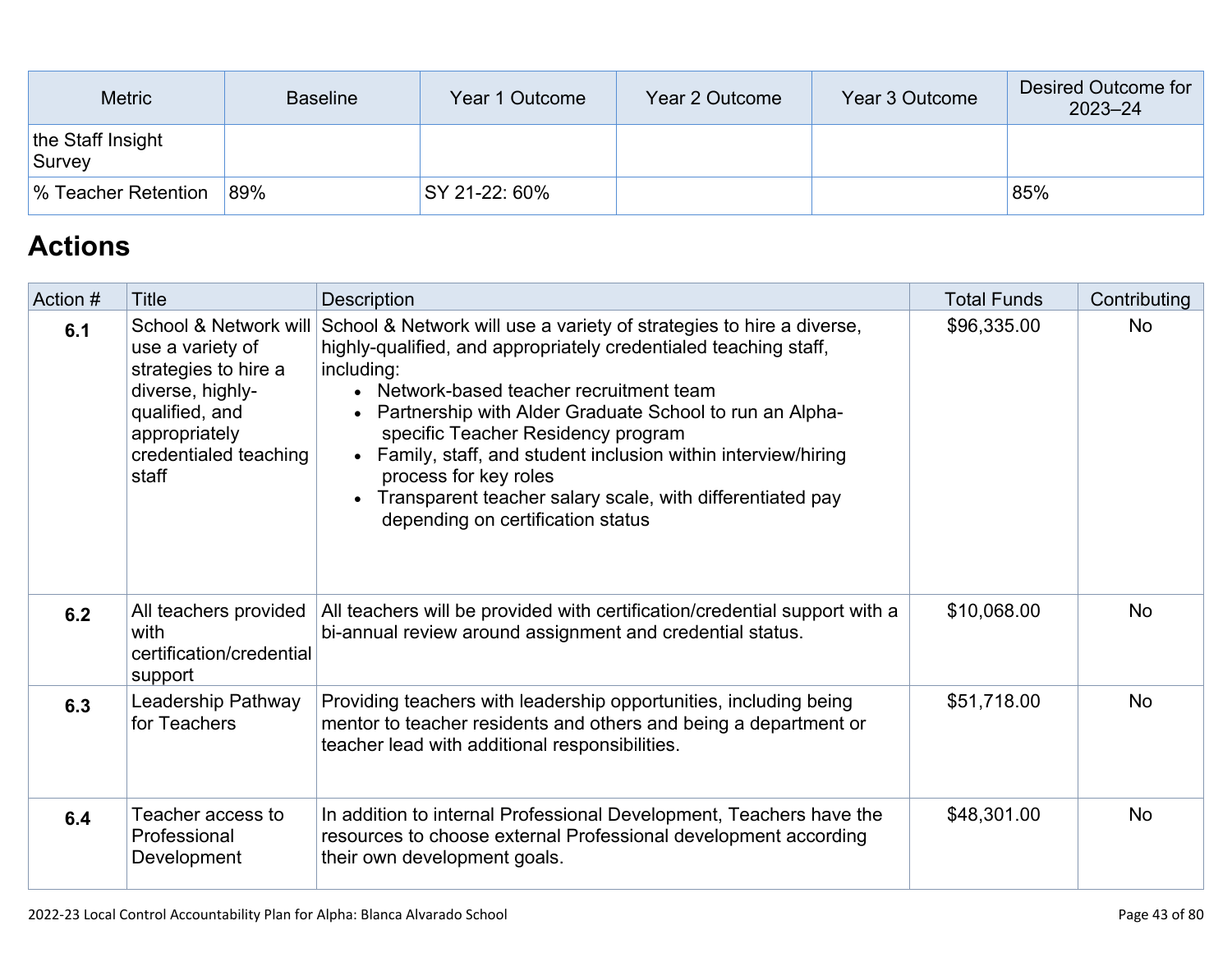| Action # | <b>Title</b>                                                                          | Description                                                                                                                                                                                                                                                                                                                                                                                                                                                                                                                                  | <b>Total Funds</b> | Contributing |
|----------|---------------------------------------------------------------------------------------|----------------------------------------------------------------------------------------------------------------------------------------------------------------------------------------------------------------------------------------------------------------------------------------------------------------------------------------------------------------------------------------------------------------------------------------------------------------------------------------------------------------------------------------------|--------------------|--------------|
|          |                                                                                       |                                                                                                                                                                                                                                                                                                                                                                                                                                                                                                                                              |                    |              |
| 6.5      | <b>Healthy Teacher</b><br>Compensation &<br><b>Benefits</b>                           | Implementing additional teacher salary and benefit compensation,<br>such as providing additional mental health and wellness days, and<br>regularly revaluating our teacher salary scale and other compensation<br>opportunities to ensure our teachers are compensated fairly relative to<br>similar opportunities.                                                                                                                                                                                                                          | \$125,595.00       | <b>No</b>    |
| 6.6      | Faculty and staff<br>retention and<br>sustainability                                  | This work includes aligning on a shared vision of leadership<br>development at Alpha, with pathways that enable effective teachers<br>and leaders to grow their careers at Alpha. Our approach will include<br>a focus on elevating staff voices to enhance sustainability & work<br>environment. We will also implement a range of strategies identified<br>by TNTP as effective teacher retention strategies.                                                                                                                              | \$40,274.00        | <b>No</b>    |
| 6.7      | Introduce new<br>performance rubrics<br>for teachers and for<br>instructional coaches | Finalize, roll out, and refine (as needed) a teacher evaluation rubric<br>that is aligned with Alpha's Vision of Excellent Teaching. Finalize, roll<br>out, and refine (as needed) a coaching evaluation rubric that is aligned<br>with Alpha's Vision of Excellent Coaching. The coaching rubric will be<br>used to support the development of all those at Alpha who coach<br>teachers (primarily Assistant Principals, but also Principals, members<br>of the network Academic Team, and potentially teacher leaders such<br>as Mentors). | \$30,205.00        | <b>No</b>    |

## **[Goal Analysis \[2021-22\]](http://www.doc-tracking.com/screenshots/22LCAP/Instructions/22LCAPInstructions.htm#GoalAnalysis)**

An analysis of how this goal was carried out in the previous year. A description of any substantive differences in planned actions and actual implementation of these actions.

Most of our actions were implemented as planned. We experienced regular changes from California Commission on Teacher Credentialing (CTC), which created additional credential status questions and steps. Additional, and unexpected, time was needed to support credentialing efforts. Teachers choosing external PD was not implemented consistently as we had planned due to the large number of staff out as a result of COVID and navigating the difficulties of finding coverage for teachers that were out.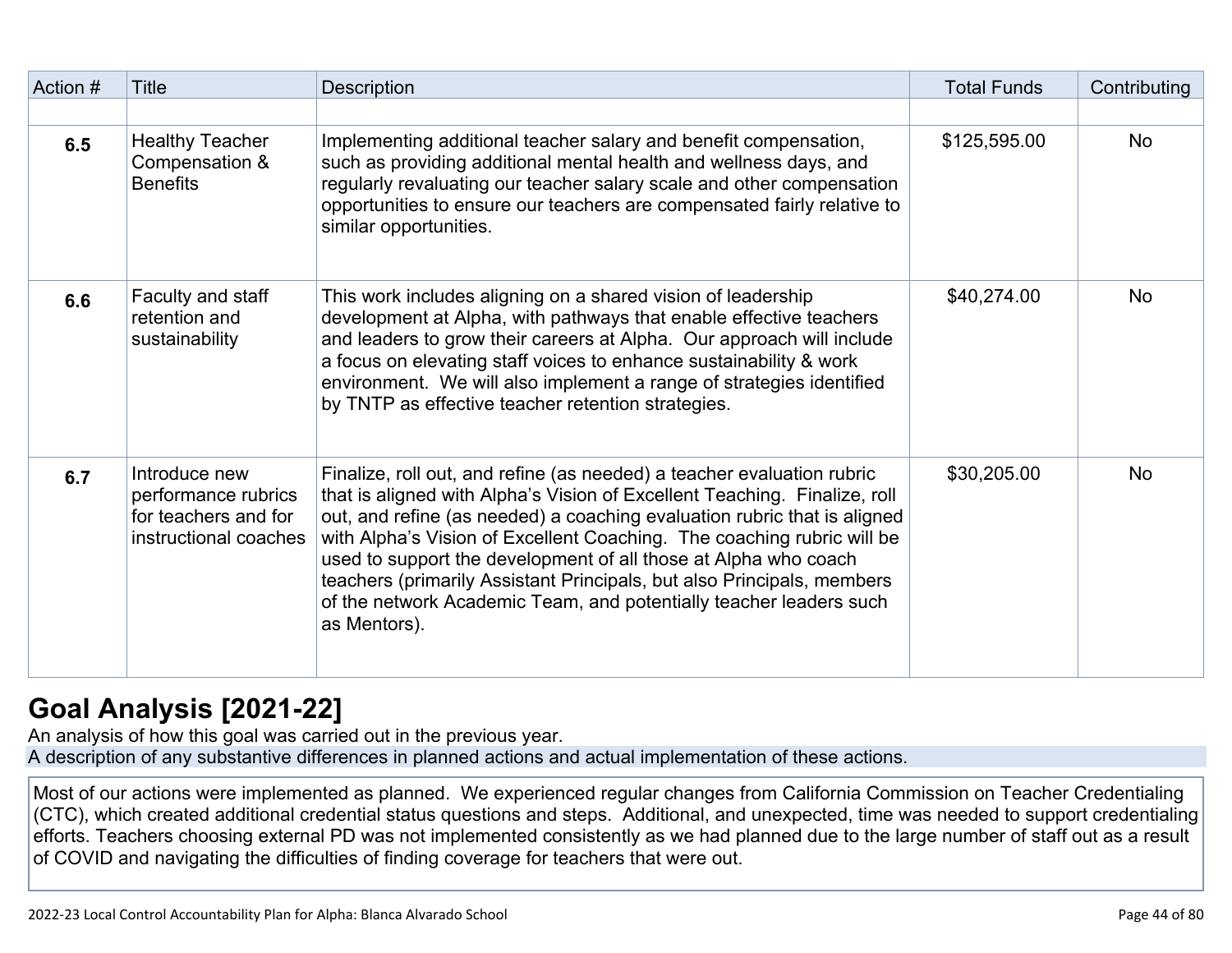An explanation of material differences between Budgeted Expenditures and Estimated Actual Expenditures and/or Planned Percentages of Improved Services and Estimated Actual Percentages of Improved Services.

No material differences between Budgeted Expenditures and Estimated Actual Expenditures

An explanation of how effective the specific actions were in making progress toward the goal.

While our TNTP survey results demonstrate improved leadership opportunities and retention efforts along with the development of our lead team scope, we still are not seeing the retention numbers (60%) that we want and are not meeting our annually set retention goal of 85%. Our career pathway initiatives have been successful as we've seen multiple teachers being transitioned into roles of Senior Leadership as well as SLTs transitioning to the Network team and support staff transitioning to teachers of record.

A description of any changes made to the planned goal, metrics, desired outcomes, or actions for the coming year that resulted from reflections on prior practice.

We are hoping for less teacher and staff disruptions due to COVID-19 in the 22-23 school year and therefore will continue with our Actions outlined in Goal 6. As part of our engagement process with staff and families, we have modified Action 6.5 to ??implement additional benefits for retention efforts, such as reassessing school year calendar and time-off, tuition benefits, and other non-direct compensation benefits along with adding two new Actions in support of faculty and staff retention and sustainability efforts. Action 6.6, Faculty and Staff Retention and Sustainability, will focus on the implementation of a range of strategies identified by TNTP as effective teacher retention strategies. Action 6.7, Introduce new performance rubrics for teachers and for instructional coaches, will be used to support the development of all those at Alpha who coach teachers.??

**A report of the Total Estimated Actual Expenditures for last year's actions may be found in the Annual Update Table. A report of the Estimated Actual Percentages of Improved Services for last year's actions may be found in the Contributing Actions Annual Update Table.**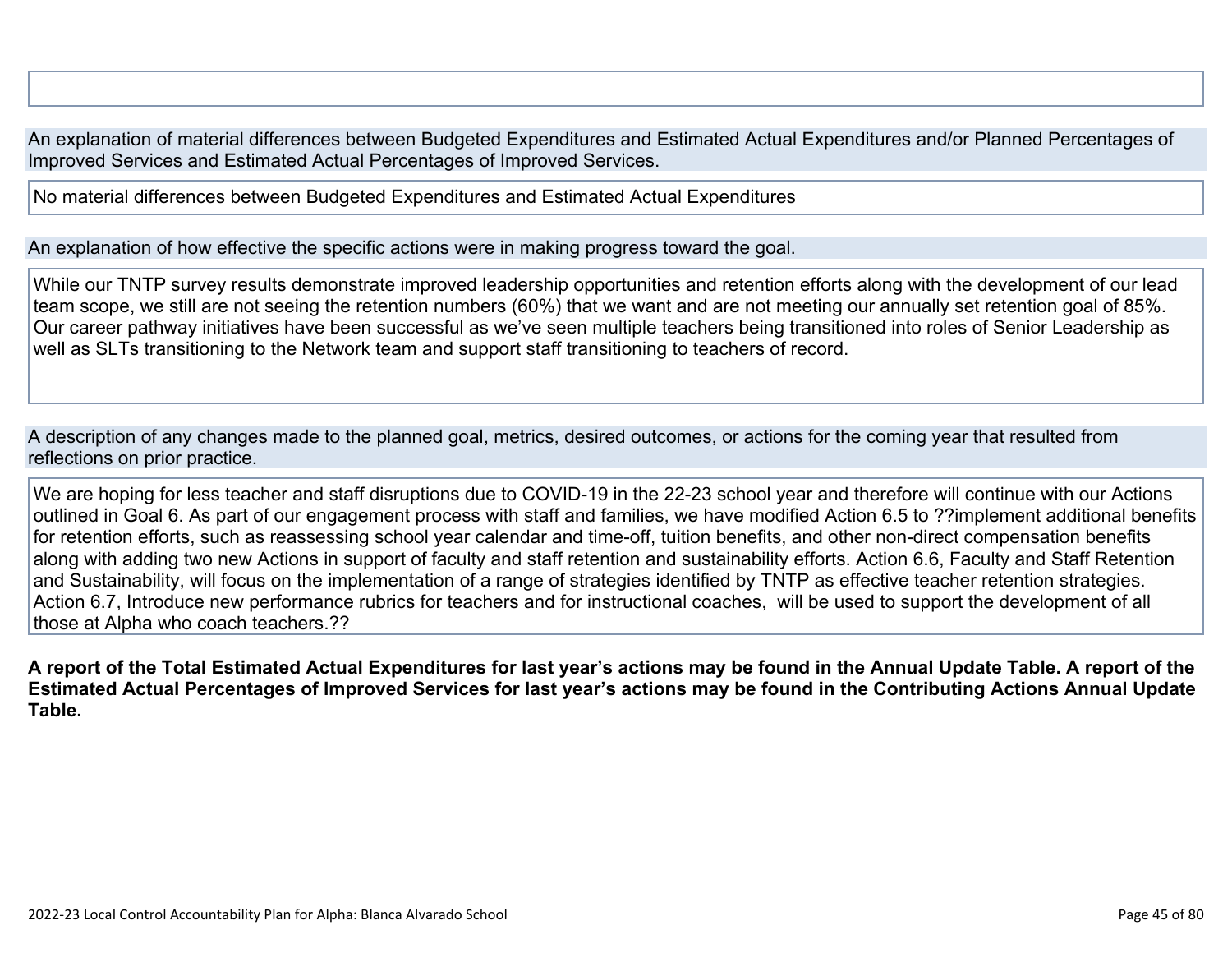# **[Increased or Improved Services for Foster Youth, English Learners, and Low-](http://www.doc-tracking.com/screenshots/22LCAP/Instructions/22LCAPInstructions.htm#IncreasedImprovedServices)[Income Students \[2022-23\]](http://www.doc-tracking.com/screenshots/22LCAP/Instructions/22LCAPInstructions.htm#IncreasedImprovedServices)**

| Projected LCFF Supplemental and/or Concentration Grants | Projected Additional LCFF Concentration Grant (15 percent) |
|---------------------------------------------------------|------------------------------------------------------------|
| \$1,527,692                                             | 171529                                                     |

#### **Required Percentage to Increase or Improve Services for the LCAP Year**

| Projected Percentage to Increase<br>or Improve Services for the<br>Coming School Year | <b>LCFF Carryover — Percentage</b> | <b>LCFF Carryover — Dollar</b> | Total Percentage to Increase or<br>Improve Services for the Coming<br>School Year |
|---------------------------------------------------------------------------------------|------------------------------------|--------------------------------|-----------------------------------------------------------------------------------|
| 35.94%                                                                                | 0.0%                               | \$0.00                         | 35.94%                                                                            |

**The Budgeted Expenditures for Actions identified as Contributing may be found in the Contributing Actions Table.**

### **[Required Descriptions](http://www.doc-tracking.com/screenshots/22LCAP/Instructions/22LCAPInstructions.htm#RequiredDescriptions)**

For each action being provided to an entire school, or across the entire school district or county office of education (COE), an explanation of (1) how the needs of foster youth, English learners, and low-income students were considered first, and (2) how these actions are effective in meeting the goals for these students.

When reviewing our data, and based on input and feedback from our teachers, staff, and students, we identified that through an instructional lens, the performance of our low-income students and our English Learners lags behind that of our overall population. In order to address this growth area related to our support of low-income students and english learners, we have chosen to primarily focus on a number of actions and strategies around building aspects of our MTSS framework and literacy supports (ELA and English Language Development), that we believe will be especially effective for these unduplicated students. The actions and strategies are:

- Academic Interventionists to support instruction in the classroom, and provide targeted support to small groups of students and one to one support, including executing on ELA intervention strategies during the REACH block.
- School will continue to staff an English Language Development specialist to provide designated instruction and teacher support for integrated ELD. This strategy will support our English Learners through direct support and through the work that the ELD specialist does through PD and coaching of teachers.
- School will assess students using standardized assessments to identify, monitor, and adjust supports for implementation of ELD curricula and ELA strategies. The data from these assessments is critical in providing information to our MTSS teams, ELD specialist, and teachers to ensure students receive the right supports.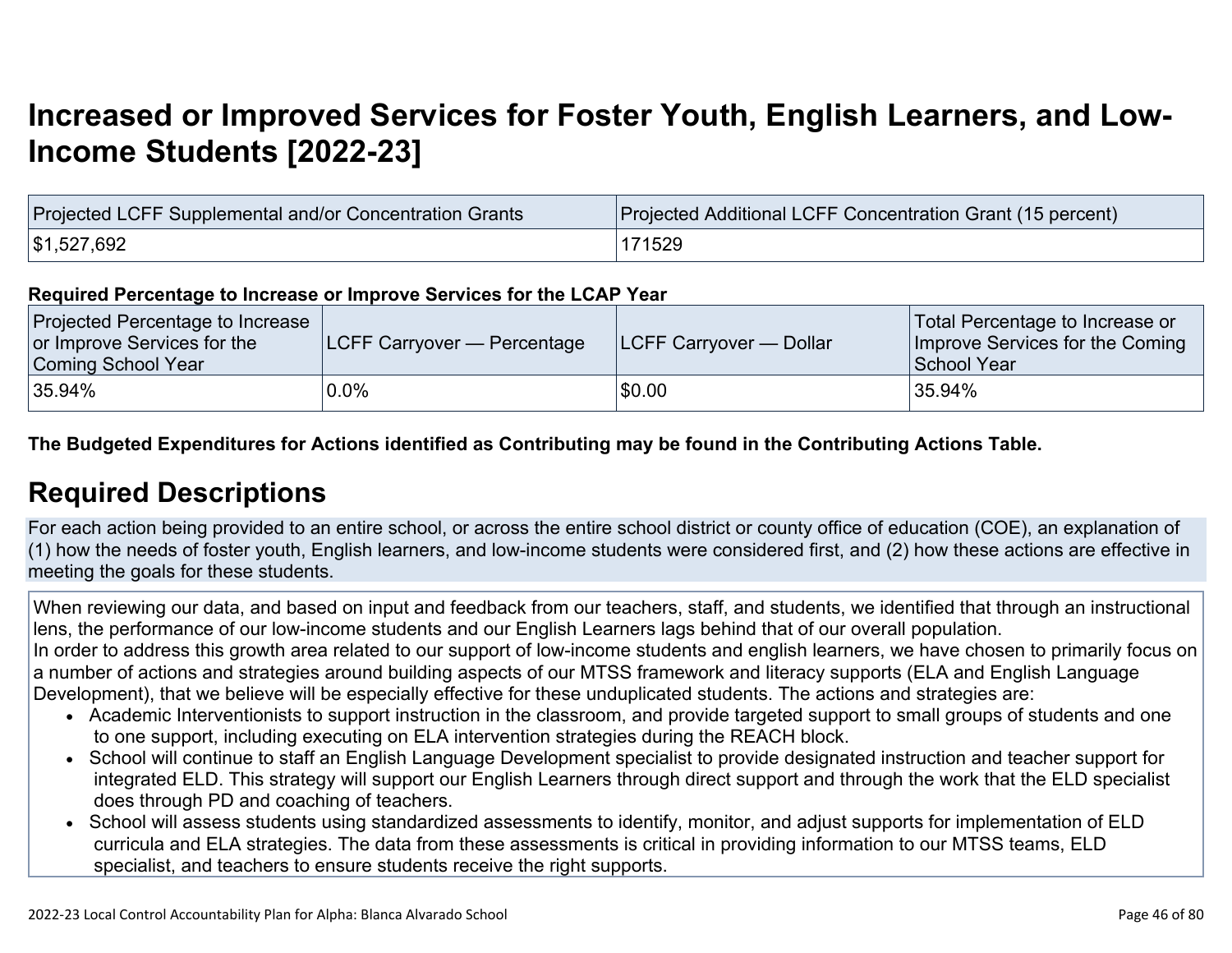• Teachers and staff will attend and engage in differentiated PD each Wednesday, which may include lesson support, curriculum support, cross-grade collaboration time, as well as a focus on implementing ELD strategies.

These actions and strategies above are provided on a school-wide basis, and we expect that our more effective MTSS framework and related strategies will benefit all students at our school. Still, based on the data and our stakeholder input, we know these strategies will more significantly directed towards and will impact our low income and english learner students.

From a student culture perspective, while our 2021 data also showed that while our suspension rate decreased significantly, the majority of our suspensions were given to our unduplicated low income students. In addition, our leaders, staff, and families highlighted the importance of a well rounded, positive, and targeted response to behaviors.

In order to address this growth area related to our support of low-income students, we have chosen to primarily focus on a number of actions and strategies around behavior and positive student culture supports. The actions and strategies are:

- Dean of Students & Campus Supervisor to support the implementation of our multi-tiered intervention strategies. The Dean of Students & Campus Supervisor work directly with students, and will also support teachers and other staff to equip them with strategies that will help students feel safe, motivated, and challenged in classrooms and around campus.
- Partnership with the City Peace Project to provide support services to students through personal mentorship that emphasizes essential disciplinary skills, fosters consistent accountability, and instills character defining values in students.

Each of these actions and strategies will provide additional human resources that will enhance our MTSS and overall student culture strategies by providing direct support to students, PD support for teachers, as well as culture data analysis (culture surveys, attendance, referrals) that will more quickly identify trends, needed interventions, and action plans based on these data. These actions and strategies will be provided on a school-wide basis, and we expect that this will benefit all students at our school, with a more significant impact on our lowincome students.

A description of how services for foster youth, English learners, and low-income students are being increased or improved by the percentage required.

As share above, we have identified actions and strategies that address our primary goals around enhancing our MTSS framework, ELA/ELD programming, and positive student culture. These actions and strategies were developed with our low-income and english learner students in mind, as they are meant to increase and/or improve services towards these groups. Below is a description of how we will do so:

• Academic Interventionists to support instruction in the classroom, and provide targeted support to small groups of students and one to one support, including executing on ELA intervention strategies during the REACH block. These are additional FTE relative to previous years in order to support the execution of our MTSS framework, and their work with low income and english learners will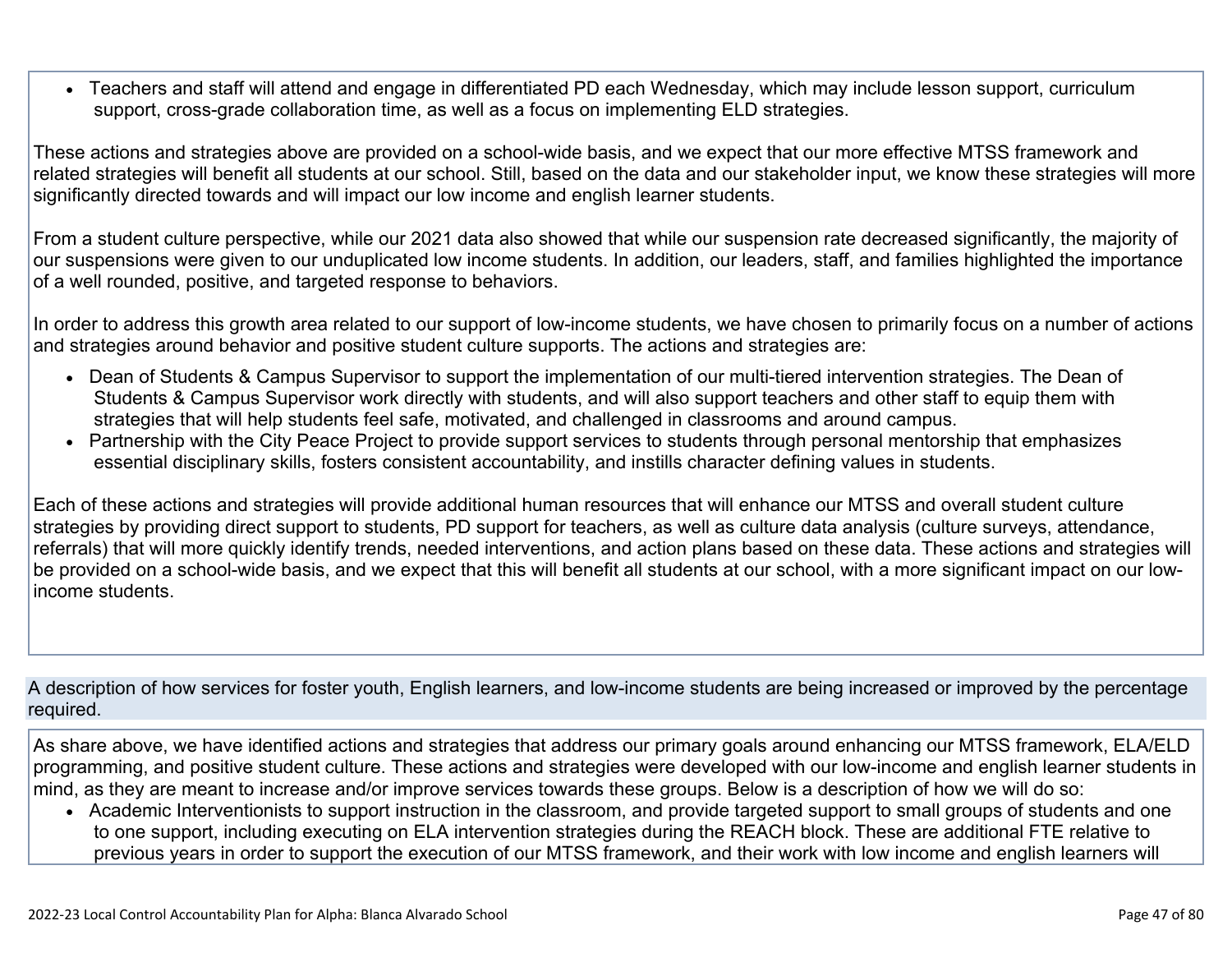be prioritized. In addition, the amount of time spent in direct support and the strategies used that will be targeted towards individual students, will improve and increase services.

- School will continue to staff an English Language Development specialist to provide designated instruction and teacher support for integrated ELD. This strategy will support our English Learners through direct support and through the work that the ELD specialist does through PD and coaching of teachers.
- School will assess students using standardized assessments to identify, monitor, and adjust supports for implementation of ELD curricula and ELA strategies. The data from these assessments is critical in providing information to our MTSS teams, ELD specialist, and teachers to ensure students receive the right supports. Data analysis that we use in educlimber and other tools will highlight EL student progress (including ELPAC data).
- Teachers and staff will attend and engage in differentiated PD each Wednesday, which may include lesson support, curriculum support, cross-grade collaboration time, as well as a focus on implementing ELD strategies. this focus on ELD strategies is meant to support building instructional skills for all of our teachers to support english learners and those RFEP who have transitioned recently. This is an added focus relative to previous years.
- Dean of Students & Campus Supervisor to support the implementation of our multi-tiered intervention strategies. The Dean of Students & Campus Supervisor work directly with students, and will also support teachers and other staff to equip them with strategies that will help students feel safe, motivated, and challenged in classrooms and around campus. This action will increase both the capacity/FTE directed towards this work, and also more efficiently direct the time and strategies used by these roles within the context of an MTSS framework (team, shared interventions, action plan). Our low income students will be a primary focus given the data that shows higher suspension and referral rates.
- Partnership with the City Peace Project to provide support services to students through personal mentorship that emphasizes essential disciplinary skills, fosters consistent accountability, and instills character defining values in students. This is a resource that similar to the previous action, will be principally directed towards our low income students given our data. It will be an additional resource to provide positive coaching support for our students, many of which are from the subgroups mentioned.

A description of the plan for how the additional concentration grant add-on funding identified above will be used to increase the number of staff providing direct services to students at schools that have a high concentration (above 55 percent) of foster youth, English learners, and lowincome students, as applicable.

As named above, the school was able to leverage increases associated with additional concentration grant funding to support its LCAP priorities:

Goal 1: We will have a particular focus on improving our tiered supports in order to ensure all of our students are receiving effective academic and SEL supports.

Goal 2: Through our continued focus on literacy, we will provide training for all instructional staff on ELA and ELD strategies and build a strong system for consistent and targeted data monitoring (grade level, school level, network level).

Goal 3: We will increase achievement for all students, as demonstrated by assessments and course grades, through a comprehensive academic program that will prepare students to succeed in college.

Goal 4: Engage parents through communication, learning opportunities, and collaboration to promote student success.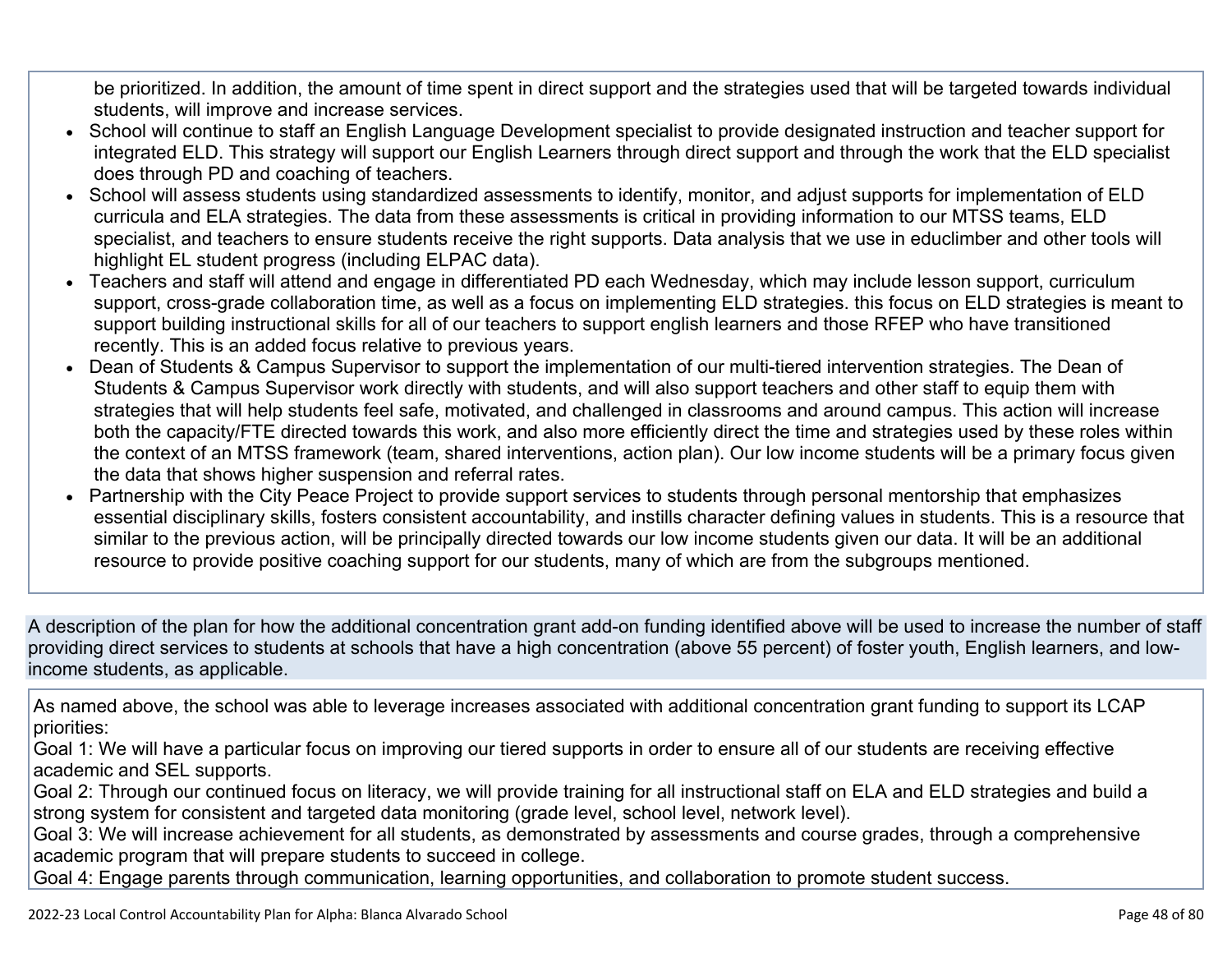Goal 5: Create a welcoming learning environment where students will feel safe, motivated, and challenged. Goal 6: Hire, develop, sustain, and value a high quality faculty & staff.

With the additional concentration funding projected to be approximately \$139,761, we were able to fund additional positions for instructional support. These additions included roles that have been able to bolster our staffing, in response to pandemic-related needs that have arisen during the 21-22 school year.

| <b>Staff-to-student ratios by</b><br>type of school and<br>concentration of<br>unduplicated students | Schools with a student concentration of 55 percent or<br>less | Schools with a student concentration of greater than 55<br>percent |
|------------------------------------------------------------------------------------------------------|---------------------------------------------------------------|--------------------------------------------------------------------|
| Staff-to-student ratio of                                                                            | NA Alpha Blanca Alvarado is a Single school LEA and           | NA Alpha Blanca Alvarado is a Single school LEA and                |
| classified staff providing                                                                           | is not required to complete the table for Prompt 3            | is not required to complete the table for Prompt 3                 |
| direct services to students                                                                          | because we do not have comparison schools.                    | because we do not have comparison schools.                         |
| Staff-to-student ratio of                                                                            | NA Alpha Blanca Alvarado is a Single school LEA and           | NA Alpha Blanca Alvarado is a Single school LEA and                |
| certificated staff providing                                                                         | is not required to complete the table for Prompt 3            | is not required to complete the table for Prompt 3                 |
| direct services to students                                                                          | because we do not have comparison schools.                    | because we do not have comparison schools.                         |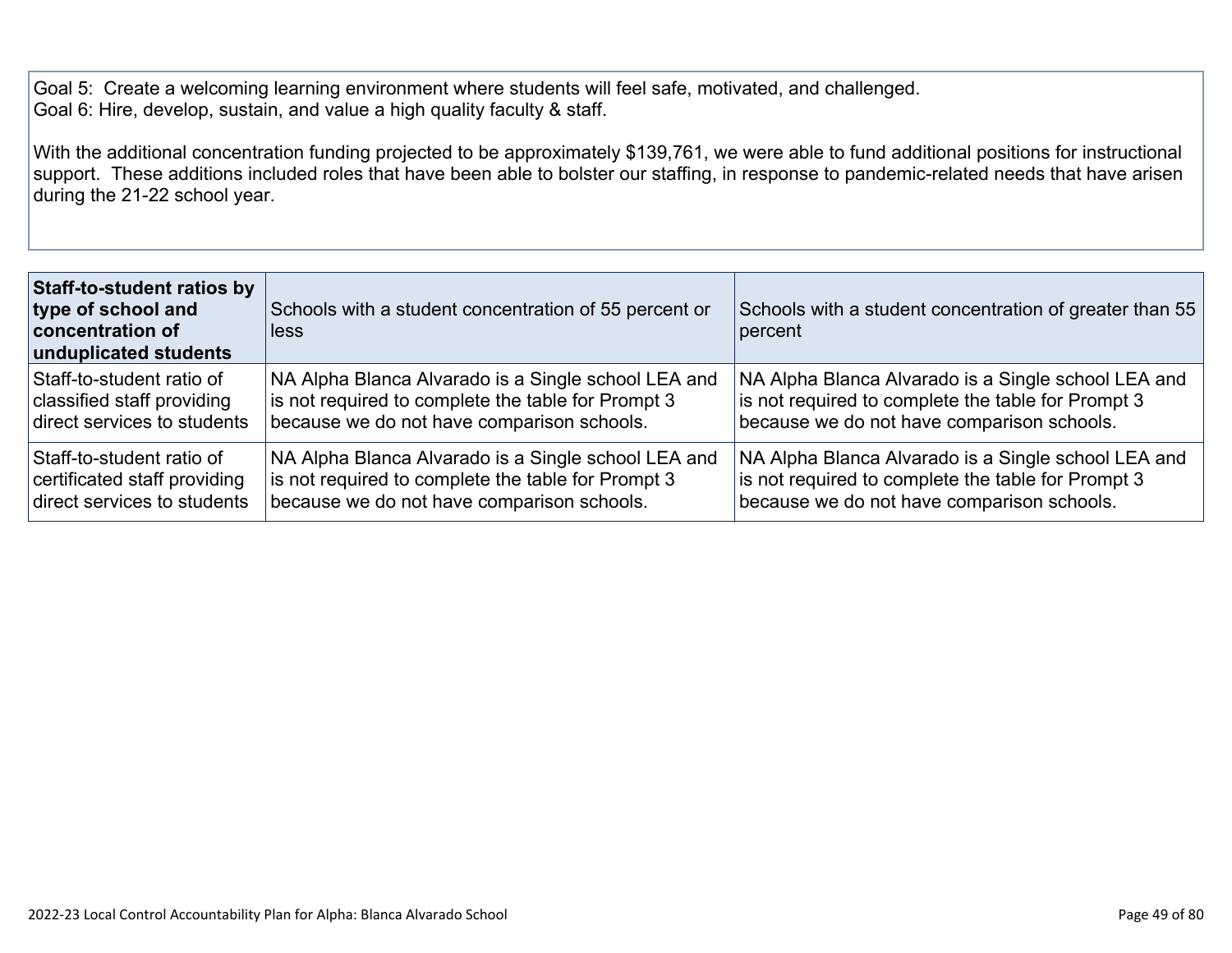### **2022-23 Total Expenditures Table**

| <b>Totals</b>  |                 | <b>LCFF Funds</b>                                                         | <b>Other State</b><br><b>Funds</b>   | <b>Local Funds</b>      | <b>Federal Funds</b> | <b>Total Funds</b>       | <b>Total Personnel</b> | <b>Total Non-</b><br>personnel |                    |
|----------------|-----------------|---------------------------------------------------------------------------|--------------------------------------|-------------------------|----------------------|--------------------------|------------------------|--------------------------------|--------------------|
| <b>Totals</b>  |                 | \$3,541,674.00                                                            |                                      |                         |                      | \$3,541,674.00           | \$2,476,126.00         | \$1,065,548.00                 |                    |
| Goal           | <b>Action #</b> | <b>Action Title</b>                                                       |                                      | <b>Student Group(s)</b> | <b>LCFF Funds</b>    | <b>Other State Funds</b> | <b>Local Funds</b>     | <b>Federal Funds</b>           | <b>Total Funds</b> |
| $\mathbf{1}$   | $1.1$           | Dean of Students &<br><b>Campus Supervisor</b>                            | Low Income                           |                         | \$115,249.00         |                          |                        |                                | \$115,249.00       |
| $\mathbf{1}$   | $1.2$           | Partnership between<br><b>Ed Specialist and</b><br><b>Teachers</b>        | Students with<br><b>Disabilities</b> |                         | \$97,286.00          |                          |                        |                                | \$97,286.00        |
| $\mathbf{1}$   | 1.3             | <b>Mental Health</b><br>Counselors &<br>Partnership with<br><b>FACTR</b>  | All                                  |                         | \$88,758.00          |                          |                        |                                | \$88,758.00        |
| $\mathbf{1}$   | $1.4$           | Academic<br>Interventionists                                              | All                                  |                         |                      |                          |                        |                                |                    |
| $\mathbf 1$    | 1.5             | <b>Focused Students</b><br>with Disabilities<br>Supports                  | Students with<br><b>Disabilities</b> |                         | \$724,278.00         |                          |                        |                                | \$724,278.00       |
| $\mathbf{1}$   | 1.6             | Hire Data Specialist<br>Role                                              | All                                  |                         | \$28,192.00          |                          |                        |                                | \$28,192.00        |
| $\mathbf{2}$   | 2.1             | Staff an English<br>Language<br>Development<br>Specialist                 |                                      | <b>English Learners</b> | \$89,462.00          |                          |                        |                                | \$89,462.00        |
| $2^{\circ}$    | 2.2             | <b>Enhance Assessment</b><br>and Progress<br><b>Monitoring Structures</b> | Low Income                           | <b>English Learners</b> | \$229,788.00         |                          |                        |                                | \$229,788.00       |
| $\overline{2}$ | 2.3             | <b>Differentiated</b><br>Professional<br>Development for Staff            | Low Income                           | <b>English Learners</b> | \$453,072.00         |                          |                        |                                | \$453,072.00       |
| $\overline{2}$ | 2.4             | Improve use of Data<br><b>Analysis Tools</b>                              | All                                  |                         | \$288,289.00         |                          |                        |                                | \$288,289.00       |
| $\mathbf{3}$   | 3.1             | School will purchase<br>high quality<br>curriculum                        | All                                  |                         | \$84,327.00          |                          |                        |                                | \$84,327.00        |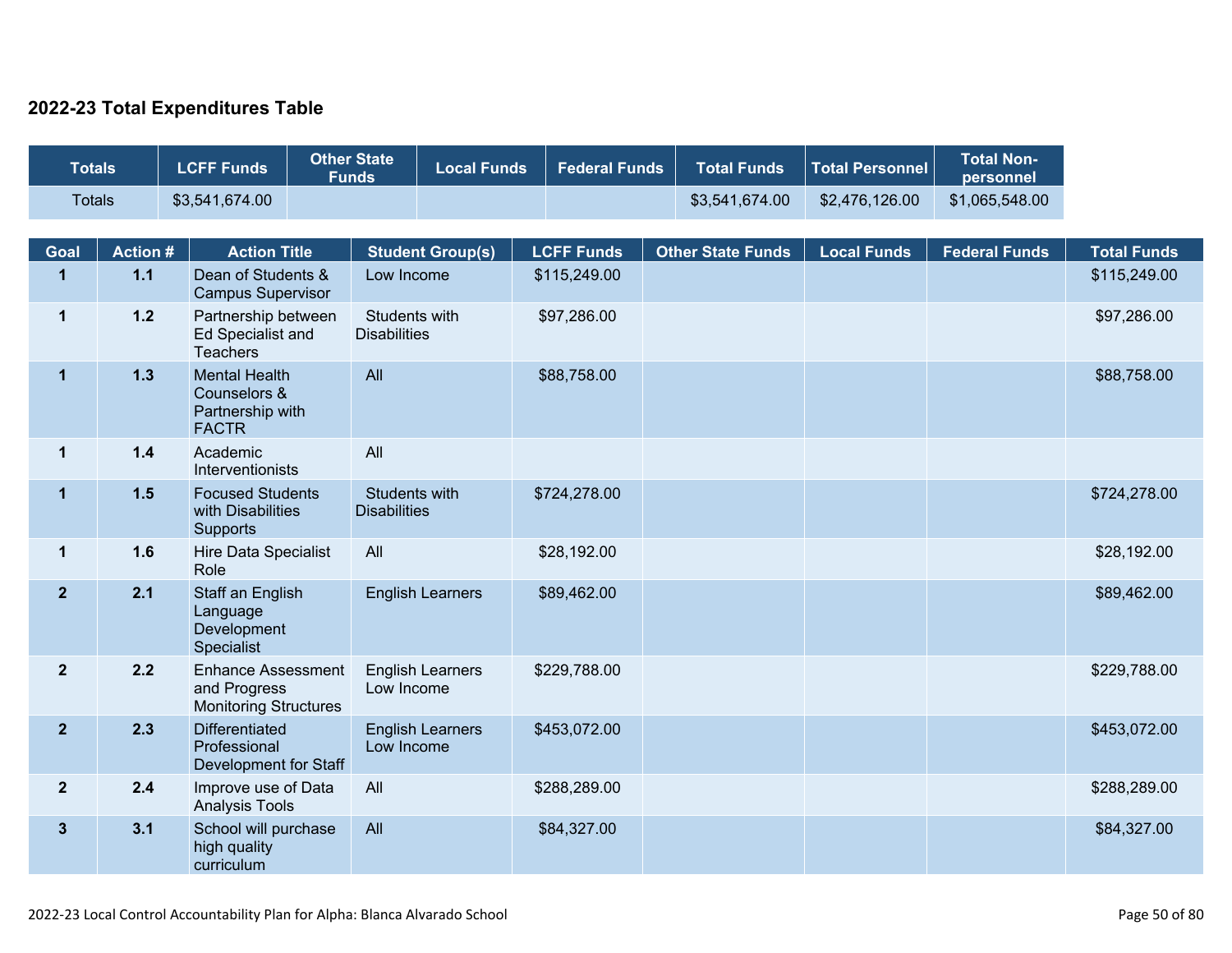| Goal                    | <b>Action #</b> | <b>Action Title</b>                                                                      | <b>Student Group(s)</b> | <b>LCFF Funds</b> | <b>Other State Funds</b> | <b>Local Funds</b> | <b>Federal Funds</b> | <b>Total Funds</b> |
|-------------------------|-----------------|------------------------------------------------------------------------------------------|-------------------------|-------------------|--------------------------|--------------------|----------------------|--------------------|
| $\mathbf{3}$            | 3.2             | Provide Blended<br>Programming &<br>Software for all<br>students                         | All                     | \$36,026.00       |                          |                    |                      | \$36,026.00        |
| 3 <sup>5</sup>          | 3.3             | Chromebooks &<br>Hotspots for All<br><b>Students</b>                                     | All                     | \$130,885.00      |                          |                    |                      | \$130,885.00       |
| $3\phantom{a}$          | 3.4             | <b>Weekly Teacher</b><br>Coaching                                                        | All                     | \$200,302.00      |                          |                    |                      | \$200,302.00       |
| $3\phantom{a}$          | 3.5             | Quarterly All-Staff<br><b>Stepback Days</b>                                              | All                     | \$78,918.00       |                          |                    |                      | \$78,918.00        |
| $\overline{\mathbf{4}}$ | 4.1             | <b>Parent Learning</b><br><b>Center Supports</b>                                         | All                     | \$41,257.00       |                          |                    |                      | \$41,257.00        |
| 4                       | 4.2             | Improve Family / Staff<br>Communication                                                  | All                     |                   |                          |                    |                      |                    |
| $\overline{\mathbf{4}}$ | 4.3             | Parent<br>Communication via<br>Remind                                                    | All                     | \$3,390.00        |                          |                    |                      | \$3,390.00         |
| $\overline{\mathbf{4}}$ | 4.4             | Parent Leadership<br>Trainings                                                           | All                     | \$2,459.00        |                          |                    |                      | \$2,459.00         |
| $\overline{\mathbf{4}}$ | 4.5             | <b>Robust Parent</b><br><b>Community Events</b>                                          | All                     | \$6,392.00        |                          |                    |                      | \$6,392.00         |
| $\overline{\mathbf{4}}$ | 4.6             | <b>Hire Senior Director</b><br>of Advocacy and<br>Community<br>Engagement (SD of<br>ACE) | All                     | \$42,700.00       |                          |                    |                      | \$42,700.00        |
| 5 <sub>5</sub>          | 5.1             | <b>Maintain Effective</b><br>Attendance<br>Procedures                                    | All                     | \$218,893.00      |                          |                    |                      | \$218,893.00       |
| $5\phantom{.0}$         | 5.2             | <b>Student Behavior</b><br>Data via Deanslist                                            | All                     | \$7,025.00        |                          |                    |                      | \$7,025.00         |
| $5\phantom{.0}$         | 5.3             | Comprehensive<br><b>Student</b><br><b>Activities/Events</b><br>Calendar                  | All                     | \$48,050.00       |                          |                    |                      | \$48,050.00        |
| $5\phantom{.0}$         | 5.4             | Partnership with the<br><b>City Peace Project</b>                                        | Low Income              | \$7,000.00        |                          |                    |                      | \$7,000.00         |
| 5 <sub>5</sub>          | 5.5             | <b>School Operations</b><br>Accountability                                               | All                     | \$73,579.00       |                          |                    |                      | \$73,579.00        |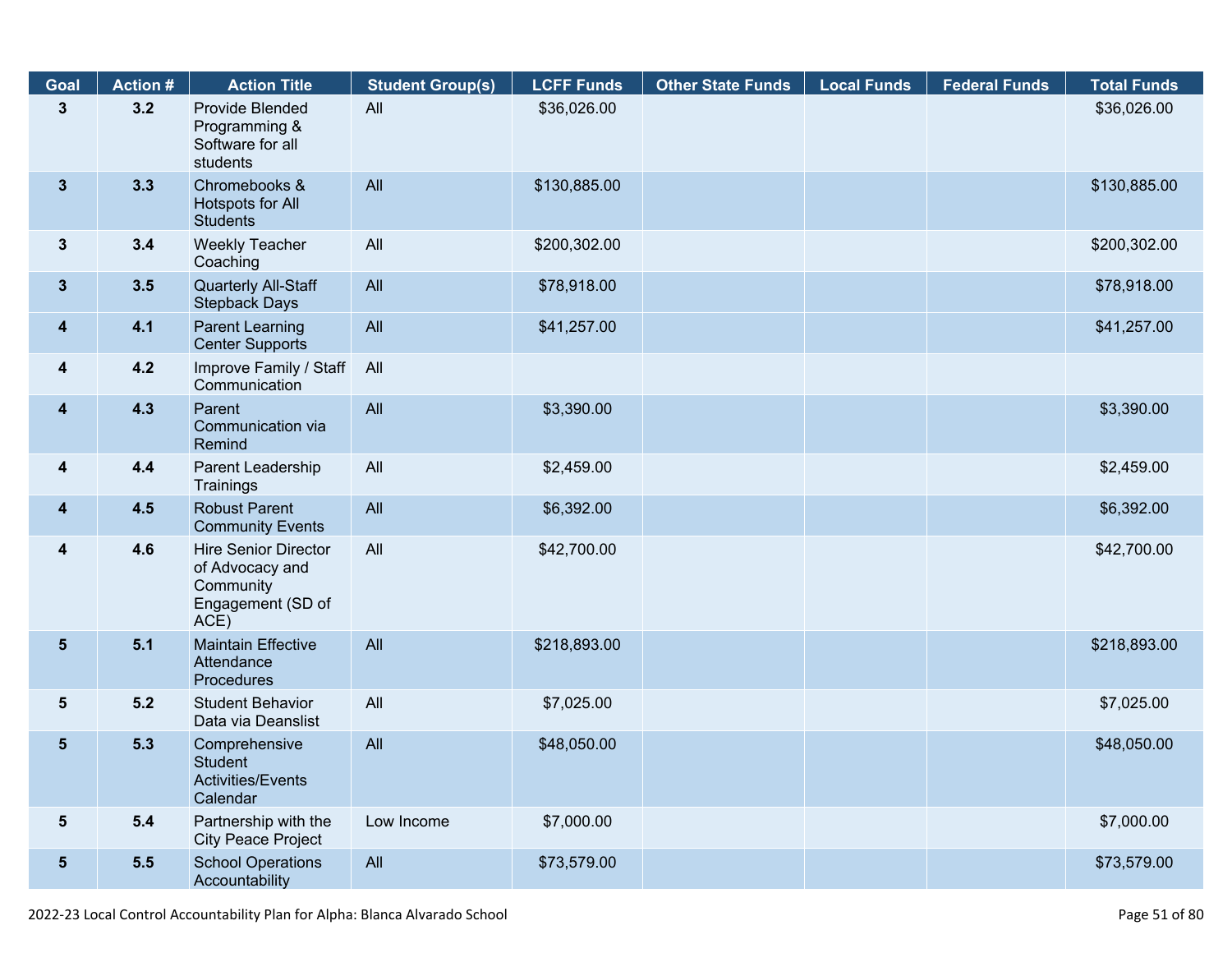| Goal            | <b>Action #</b> | <b>Action Title</b>                                                                                                                                        | <b>Student Group(s)</b> | <b>LCFF Funds</b> | <b>Other State Funds</b> | <b>Local Funds</b> | <b>Federal Funds</b> | <b>Total Funds</b> |
|-----------------|-----------------|------------------------------------------------------------------------------------------------------------------------------------------------------------|-------------------------|-------------------|--------------------------|--------------------|----------------------|--------------------|
| 5               | 5.6             | <b>Facilities</b><br>Improvements                                                                                                                          | All                     | \$43,601.00       |                          |                    |                      | \$43,601.00        |
| $6\phantom{1}6$ | 6.1             | School & Network will<br>use a variety of<br>strategies to hire a<br>diverse, highly-<br>qualified, and<br>appropriately<br>credentialed teaching<br>staff | All                     | \$96,335.00       |                          |                    |                      | \$96,335.00        |
| 6               | 6.2             | All teachers provided<br>with<br>certification/credential<br>support                                                                                       | <b>All</b>              | \$10,068.00       |                          |                    |                      | \$10,068.00        |
| $6\phantom{1}6$ | 6.3             | Leadership Pathway<br>for Teachers                                                                                                                         | All                     | \$51,718.00       |                          |                    |                      | \$51,718.00        |
| $6\phantom{1}6$ | 6.4             | Teacher access to<br>Professional<br>Development                                                                                                           | <b>All</b>              | \$48,301.00       |                          |                    |                      | \$48,301.00        |
| $6\phantom{1}6$ | 6.5             | <b>Healthy Teacher</b><br>Compensation &<br><b>Benefits</b>                                                                                                | All                     | \$125,595.00      |                          |                    |                      | \$125,595.00       |
| 6               | 6.6             | Faculty and staff<br>retention and<br>sustainability                                                                                                       | <b>All</b>              | \$40,274.00       |                          |                    |                      | \$40,274.00        |
| 6               | 6.7             | Introduce new<br>performance rubrics<br>for teachers and for<br>instructional coaches                                                                      | All                     | \$30,205.00       |                          |                    |                      | \$30,205.00        |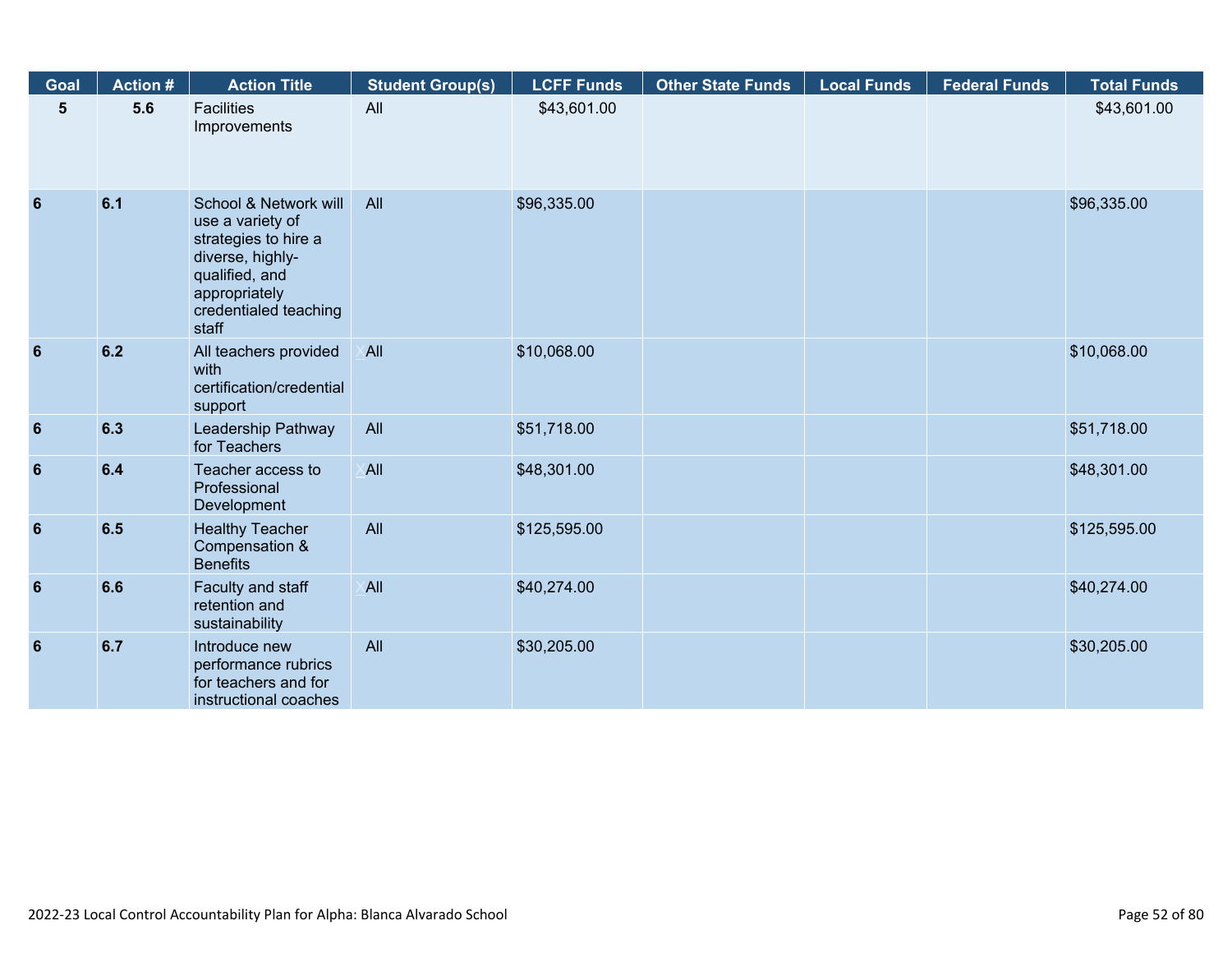### **2022-23 Contributing Actions Table**

| 1. Projected<br><b>LCFF Base</b><br><b>Grant</b> | 2. Projected<br><b>LCFF</b><br><b>Supplemental</b><br>and/or<br><b>Concentration</b><br><b>Grants</b> | 3. Projected<br><b>Percentage to</b><br>Increase or<br><b>Improve</b><br><b>Services for</b><br>the Coming<br><b>School Year</b><br>(2 divided by | <b>LCFF</b><br>Carryover -<br>Percentage<br>(Percentage<br>from Prior<br>Year) | <b>Total</b><br><b>Percentage to</b><br>Increase or<br><b>Improve</b><br><b>Services for</b><br>the Coming<br><b>School Year</b><br>(3 + Carryover<br>%) | 4. Total<br><b>Planned</b><br><b>Contributing</b><br><b>Expenditures</b><br>(LCFF Funds) | 5. Total<br><b>Planned</b><br>Percentage of<br><b>Improved</b><br><b>Services</b><br>(%) | <b>Planned</b><br><b>Percentage to</b><br>Increase or<br><b>Improve</b><br><b>Services for</b><br>the Coming<br><b>School Year</b><br>(4 divided by<br>$1$ , plus $5$ ) | <b>Totals by</b><br><b>Type</b> | <b>Total LCFF</b><br><b>Funds</b> |
|--------------------------------------------------|-------------------------------------------------------------------------------------------------------|---------------------------------------------------------------------------------------------------------------------------------------------------|--------------------------------------------------------------------------------|----------------------------------------------------------------------------------------------------------------------------------------------------------|------------------------------------------------------------------------------------------|------------------------------------------------------------------------------------------|-------------------------------------------------------------------------------------------------------------------------------------------------------------------------|---------------------------------|-----------------------------------|
| \$4,251,030                                      | \$1,527,692                                                                                           | 35.94%                                                                                                                                            | $0.0\%$                                                                        | 35.94%                                                                                                                                                   | \$894,571.00                                                                             | $0.00\%$                                                                                 | 21.04 %                                                                                                                                                                 | Total:                          | \$894,571.00                      |
|                                                  |                                                                                                       |                                                                                                                                                   |                                                                                |                                                                                                                                                          |                                                                                          |                                                                                          |                                                                                                                                                                         | <b>LEA-wide</b><br>Total:       | \$0.00                            |
|                                                  |                                                                                                       |                                                                                                                                                   |                                                                                |                                                                                                                                                          |                                                                                          |                                                                                          |                                                                                                                                                                         | <b>Limited Total:</b>           | \$89,462.00                       |
|                                                  |                                                                                                       |                                                                                                                                                   |                                                                                |                                                                                                                                                          |                                                                                          |                                                                                          |                                                                                                                                                                         | <b>Schoolwide</b><br>Total:     | \$805,109.00                      |

| Goal           | <b>Action #</b> | <b>Action Title</b>                                                       | <b>Contributing to</b><br>Increased or<br><b>Improved</b><br>Services? | <b>Scope</b>                                   | <b>Unduplicated</b><br><b>Student Group(s)</b> | <b>Location</b>    | <b>Planned</b><br><b>Expenditures for</b><br><b>Contributing</b><br><b>Actions (LCFF</b><br>Funds) | <b>Planned</b><br>Percentage of<br><b>Improved</b><br>Services (%) |
|----------------|-----------------|---------------------------------------------------------------------------|------------------------------------------------------------------------|------------------------------------------------|------------------------------------------------|--------------------|----------------------------------------------------------------------------------------------------|--------------------------------------------------------------------|
| H.             | 1.1             | Dean of Students &<br><b>Campus Supervisor</b>                            | <b>Yes</b>                                                             | Schoolwide                                     | Low Income                                     | <b>All Schools</b> | \$115,249.00                                                                                       |                                                                    |
|                | 1.4             | Academic Interventionists                                                 |                                                                        |                                                |                                                | All Schools        |                                                                                                    |                                                                    |
| $\overline{2}$ | 2.1             | Staff an English Language<br><b>Development Specialist</b>                | <b>Yes</b>                                                             | Limited to<br>Unduplicated<br>Student Group(s) | <b>English Learners</b>                        | <b>All Schools</b> | \$89,462.00                                                                                        |                                                                    |
| $\overline{2}$ | 2.2             | Enhance Assessment and<br><b>Progress Monitoring</b><br><b>Structures</b> | <b>Yes</b>                                                             | Schoolwide                                     | <b>English Learners</b><br>Low Income          |                    | \$229,788.00                                                                                       |                                                                    |
| $\overline{2}$ | 2.3             | Differentiated Professional<br>Development for Staff                      | <b>Yes</b>                                                             | Schoolwide                                     | <b>English Learners</b><br>Low Income          | <b>All Schools</b> | \$453,072.00                                                                                       |                                                                    |
| 4              | 4.4             | <b>Parent Leadership Trainings</b>                                        |                                                                        |                                                |                                                | All Schools        | \$2,459.00                                                                                         |                                                                    |
| 5              | 5.4             | Partnership with the City<br>Peace Project                                | <b>Yes</b>                                                             | Schoolwide                                     | Low Income                                     | All Schools        | \$7,000.00                                                                                         |                                                                    |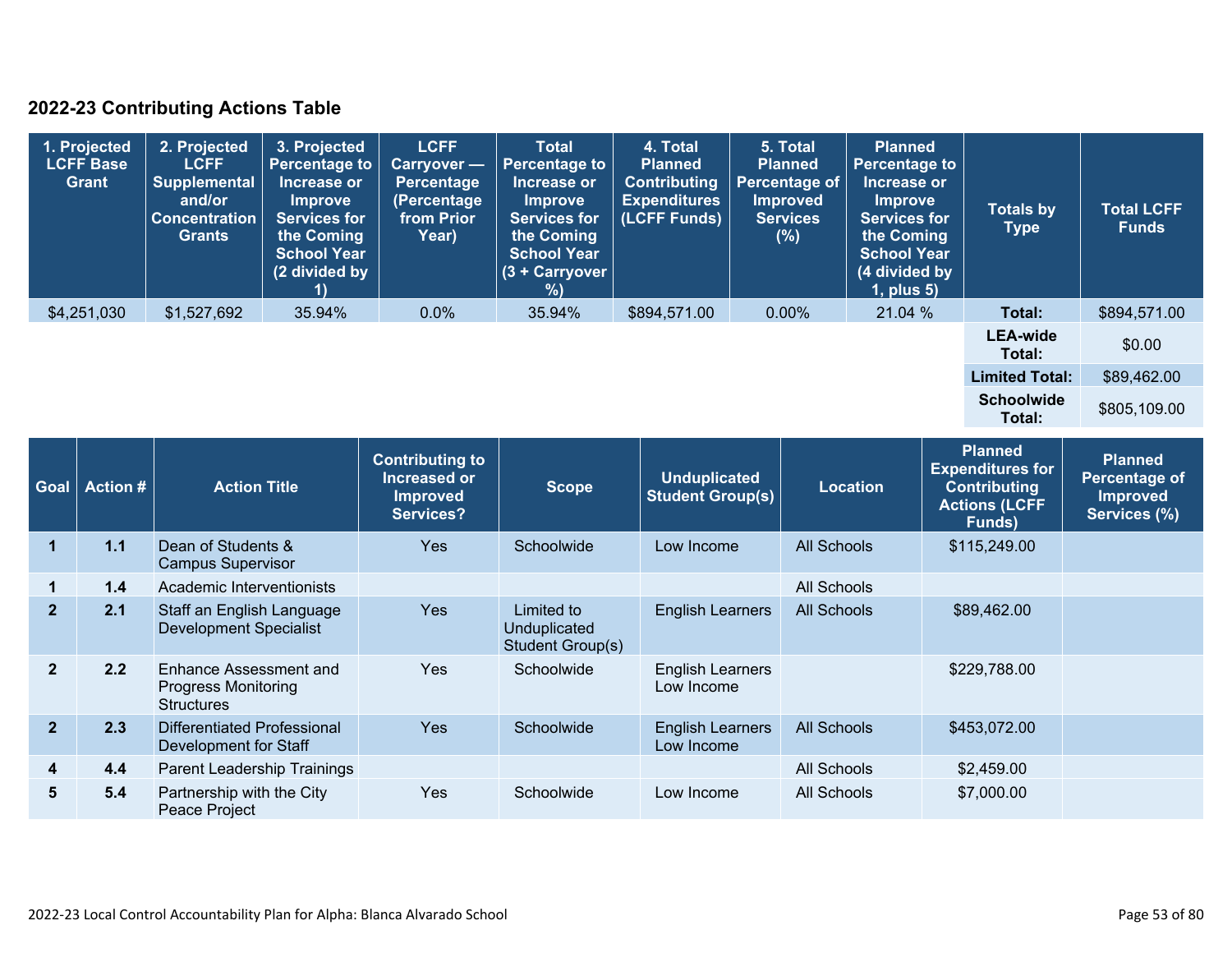### **2021-22 Annual Update Table**

| <b>Totals</b> | <b>Last Year's</b><br><b>Total Planned</b><br><b>Expenditures</b><br>(Total Funds) | Total Estimated<br><b>Expenditures</b><br>(Total Funds) |
|---------------|------------------------------------------------------------------------------------|---------------------------------------------------------|
| <b>Totals</b> | \$3,375,021.00                                                                     | \$3,572,984.58                                          |

| <b>Last Year's</b><br>Goal # | <b>Last Year's Action</b><br># | <b>Prior Action/Service Title</b>                                      | <b>Contributed to Increased</b><br>or Improved Services? | <b>Last Year's Planned</b><br><b>Expenditures</b><br>(Total Funds) | <b>Estimated Actual</b><br><b>Expenditures</b><br>(Input Total Funds) |
|------------------------------|--------------------------------|------------------------------------------------------------------------|----------------------------------------------------------|--------------------------------------------------------------------|-----------------------------------------------------------------------|
| $\overline{1}$               | $1.1$                          | Hire Dean of Students & Campus<br>Supervisor                           | <b>No</b><br>Yes                                         | \$124,825.00                                                       | 151488                                                                |
| $\mathbf{1}$                 | $1.2$                          | Partnership between Ed Specialist<br>and Teachers                      | <b>No</b>                                                | \$79,561.00                                                        | \$85,175                                                              |
| 1                            | $1.3$                          | Mental Health Counselors &<br>Partnership with FACTR                   | <b>No</b>                                                | \$91,350.00                                                        | \$91,350                                                              |
| $\overline{1}$               | $1.4$                          | Hiring Academic Interventionists                                       | Yes                                                      | \$302,203.00                                                       | 413605                                                                |
| $\overline{1}$               | 1.5                            | <b>Focused Students with Disabilities</b><br>Supports                  | <b>No</b>                                                | \$820,656.00                                                       | \$839,135                                                             |
| $\overline{2}$               | 2.1                            | Staff an English Language<br><b>Development Specialist</b>             | Yes                                                      | \$95,284.00                                                        | \$95,284                                                              |
| $\overline{2}$               | 2.2                            | <b>Enhance Assessment and Progress</b><br><b>Monitoring Structures</b> | Yes                                                      | \$192,244.00                                                       | \$195,859                                                             |
| $\overline{2}$               | 2.3                            | <b>Differentiated Professional</b><br>Development for Staff            | Yes                                                      | \$363,088.00                                                       | \$373,507                                                             |
| $\overline{2}$               | 2.4                            | Improve use of Data Analysis Tools                                     | <b>No</b>                                                | \$229,437.00                                                       | \$240,097                                                             |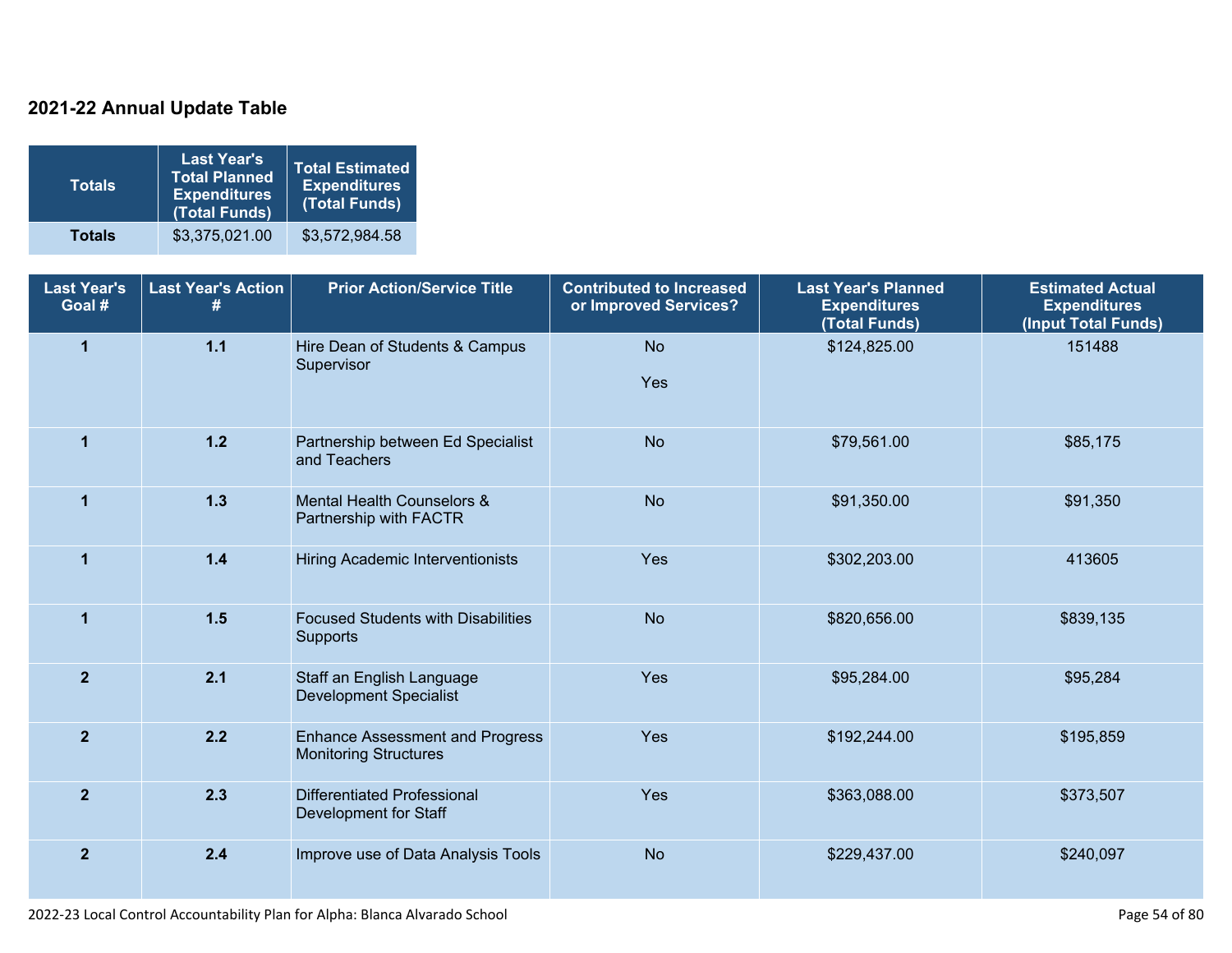| <b>Last Year's</b><br>Goal # | <b>Last Year's Action</b> | <b>Prior Action/Service Title</b>                                 | <b>Contributed to Increased</b><br>or Improved Services? | <b>Last Year's Planned</b><br><b>Expenditures</b><br>(Total Funds) | <b>Estimated Actual</b><br><b>Expenditures</b><br>(Input Total Funds) |
|------------------------------|---------------------------|-------------------------------------------------------------------|----------------------------------------------------------|--------------------------------------------------------------------|-----------------------------------------------------------------------|
| $\mathbf{3}$                 | 3.1                       | School will purchase high quality<br>curriculum                   | <b>No</b>                                                | \$93,541.00                                                        | \$99,541                                                              |
| $\mathbf{3}$                 | 3.2                       | Provide Blended Programming &<br>Software for all students        | <b>No</b>                                                | \$19,148.00                                                        | \$40,390                                                              |
| $\mathbf{3}$                 | 3.3                       | Chromebooks & Hotspots for All<br><b>Students</b>                 | <b>No</b>                                                | \$117,809.00                                                       | \$124,079                                                             |
| $\mathbf{3}$                 | 3.4                       | <b>Weekly Teacher Coaching</b>                                    | <b>No</b>                                                | \$130,058.00                                                       | \$163,154                                                             |
| $\mathbf{3}$                 | 3.5                       | Quarterly All-Staff Stepback Days                                 | <b>No</b>                                                | \$61,738.00                                                        | \$64,990                                                              |
| 4                            | 4.1                       | <b>Parent Learning Center Supports</b>                            | <b>No</b>                                                | \$33,863.00                                                        | \$18,736                                                              |
| 4                            | 4.2                       | Improve Family / Staff<br>Communication                           | <b>No</b>                                                |                                                                    |                                                                       |
| 4                            | 4.3                       | Parent Communication via Remind                                   | <b>No</b>                                                | \$1,387.00                                                         | \$958                                                                 |
| 4                            | 4.4                       | Parent Leadership Trainings                                       | <b>No</b>                                                | \$3,843.00                                                         | \$2,342                                                               |
| 4                            | 4.5                       | <b>Robust Parent Community Events</b>                             | <b>No</b>                                                | \$9,134.00                                                         | \$5,621                                                               |
| 5                            | 5.1                       | <b>Maintain Effective Attendance</b><br>Procedures                | <b>No</b>                                                | \$180,767.00                                                       | \$191,308                                                             |
| $\overline{\mathbf{5}}$      | $5.2$                     | Student Behavior Data via Deanslist                               | <b>No</b>                                                | \$7,025.00                                                         | \$7,025                                                               |
| $\sqrt{5}$                   | $5.3$                     | <b>Comprehensive Student</b><br><b>Activities/Events Calendar</b> | <b>No</b>                                                | \$46,350.00                                                        | \$46,350                                                              |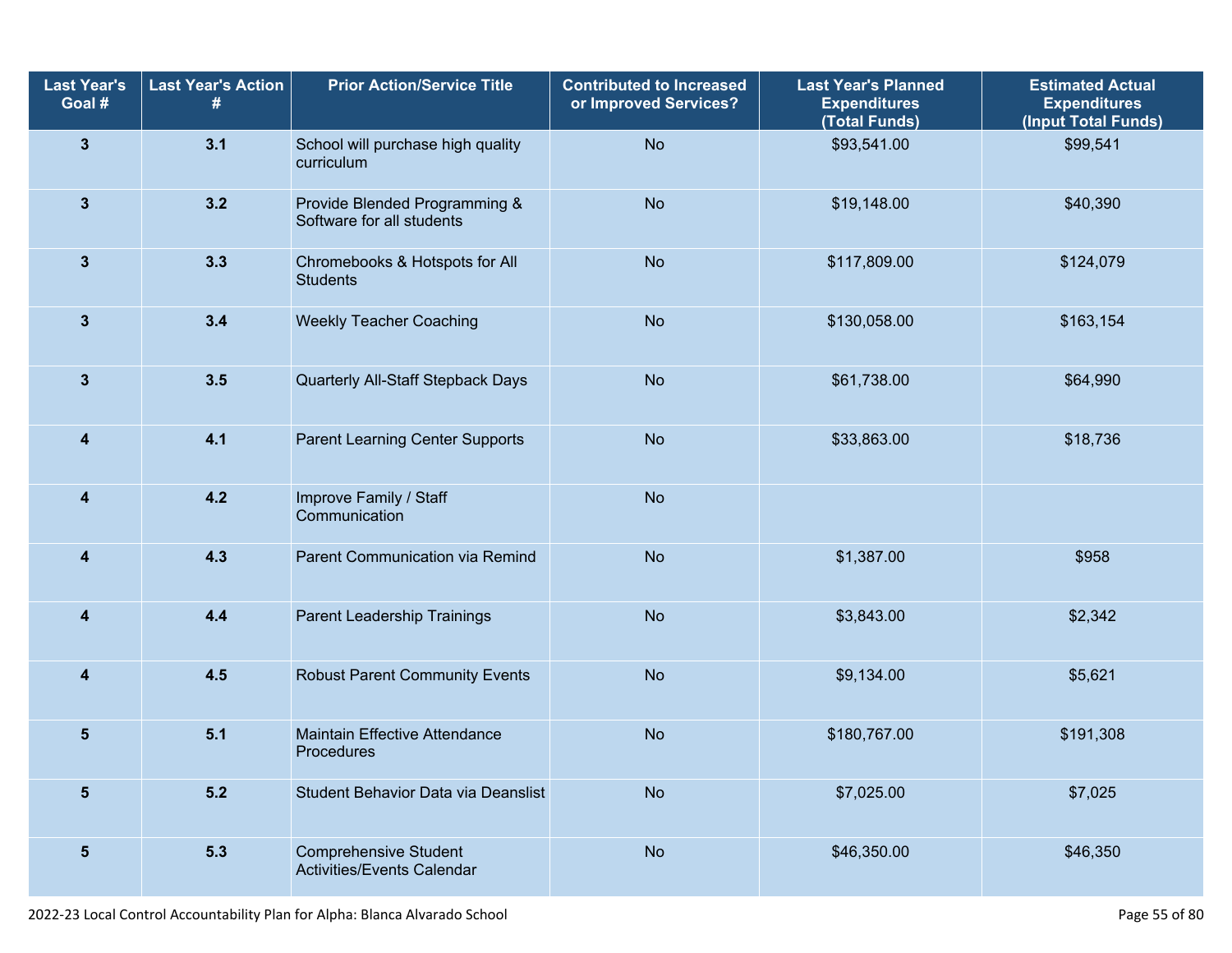| <b>Last Year's</b><br>Goal # | <b>Last Year's Action</b><br>77 | <b>Prior Action/Service Title</b>                                                                                                             | <b>Contributed to Increased</b><br>or Improved Services? | <b>Last Year's Planned</b><br><b>Expenditures</b><br>(Total Funds) | <b>Estimated Actual</b><br><b>Expenditures</b><br>(Input Total Funds) |
|------------------------------|---------------------------------|-----------------------------------------------------------------------------------------------------------------------------------------------|----------------------------------------------------------|--------------------------------------------------------------------|-----------------------------------------------------------------------|
| $5\phantom{1}$               | $5.4$                           | Partnership with the City Peace<br>Project                                                                                                    | <b>Yes</b>                                               | \$4,800.00                                                         | \$4,800                                                               |
| $5\phantom{1}$               | 5.5                             | <b>School Operations Accountability</b>                                                                                                       | <b>No</b>                                                | \$67,577.00                                                        | \$69,032                                                              |
| 6                            | 6.1                             | School & Network will use a variety<br>of strategies to hire a diverse,<br>highly-qualified, and appropriately<br>credentialed teaching staff | <b>No</b>                                                | \$130,996.00                                                       | \$73,153.00                                                           |
| 6                            | 6.2                             | All teachers provided with<br>certification/credential support                                                                                | <b>No</b>                                                | \$8,364.00                                                         | \$17,045.58                                                           |
| 6                            | 6.3                             | Leadership Pathway for Teachers                                                                                                               | <b>No</b>                                                | \$48,300.00                                                        | \$48,300.00                                                           |
| 6                            | 6.4                             | Teacher access to Professional<br>Development                                                                                                 | <b>No</b>                                                | \$90,764.00                                                        | \$90,764.00                                                           |
| 6                            | 6.5                             | Healthy Teacher Compensation &<br><b>Benefits</b>                                                                                             | <b>No</b>                                                | \$20,909.00                                                        | \$19,896.00                                                           |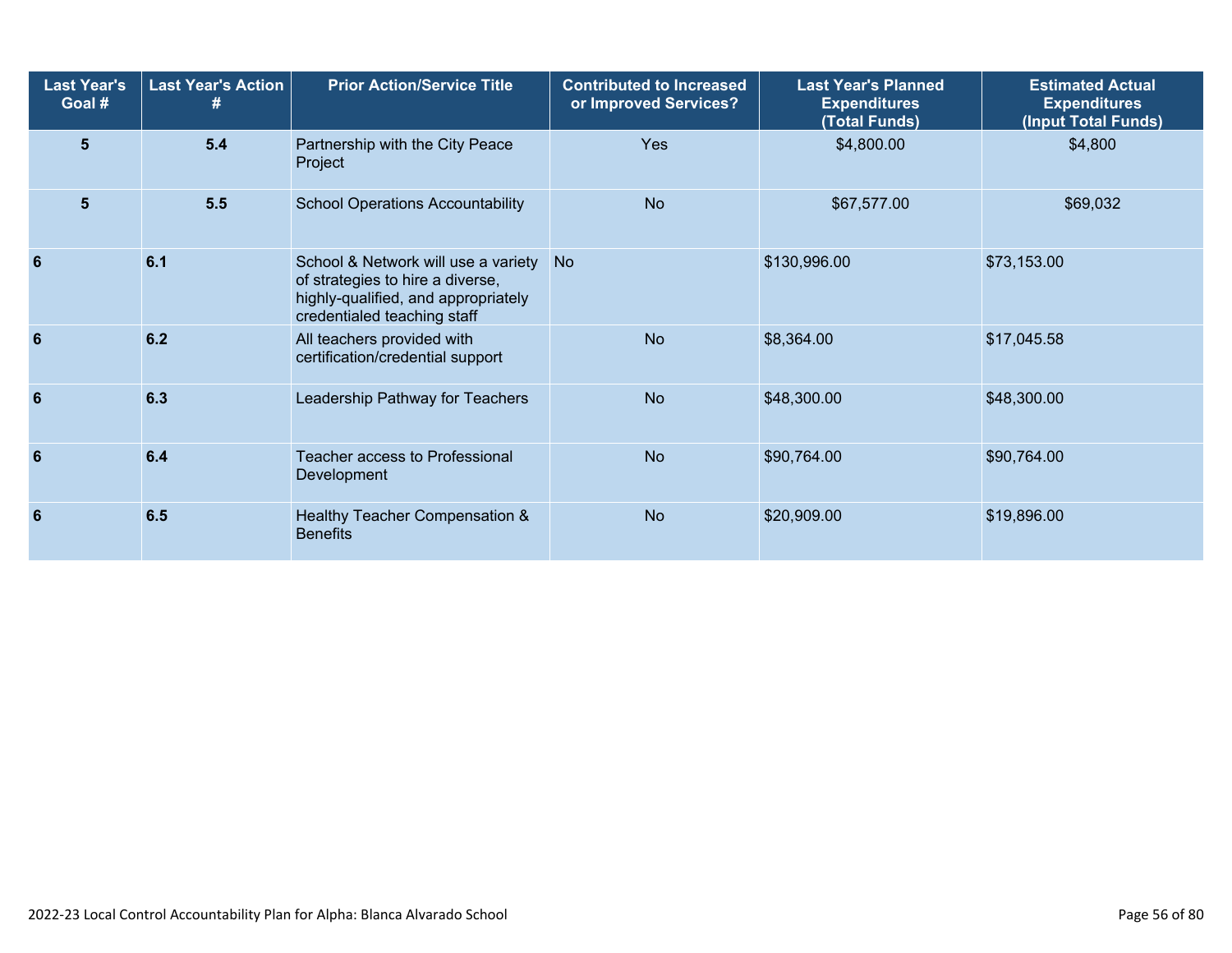### **2021-22 Contributing Actions Annual Update Table**

| and/or                   | <b>6. Estimated</b><br><b>LCFF</b><br><b>Supplemental</b><br><b>Concentration</b><br><b>Grants</b><br>(Input Dollar<br><b>Amount)</b> | 4. Total Planned<br><b>Contributing</b><br><b>Expenditures</b><br>(LCFF Funds) | 7. Total Estimated<br><b>Expenditures for</b><br><b>Contributing</b><br><b>Actions</b><br>(LCFF Funds) | <b>Difference</b><br><b>Between Planned</b><br>and Estimated<br><b>Expenditures for</b><br><b>Contributing</b><br><b>Actions</b><br>(Subtract 7 from<br>4) | <b>5. Total Planned</b><br>Percentage of<br><b>Improved</b><br>Services (%)                                    | 8. Total Estimated<br>Percentage of<br><b>Improved</b><br><b>Services</b><br>$(\%)$                               | <b>Difference</b><br><b>Between Planned</b><br>and Estimated<br><b>Percentage of</b><br><b>Improved</b><br><b>Services</b><br>(Subtract 5 from<br>8) |                                                                                            |
|--------------------------|---------------------------------------------------------------------------------------------------------------------------------------|--------------------------------------------------------------------------------|--------------------------------------------------------------------------------------------------------|------------------------------------------------------------------------------------------------------------------------------------------------------------|----------------------------------------------------------------------------------------------------------------|-------------------------------------------------------------------------------------------------------------------|------------------------------------------------------------------------------------------------------------------------------------------------------|--------------------------------------------------------------------------------------------|
|                          | 1,137,949                                                                                                                             | \$1,046,249.00                                                                 | \$1,234,543.00                                                                                         | (\$188, 294.00)                                                                                                                                            | 0.00%                                                                                                          | 0.00%                                                                                                             | 0.00%                                                                                                                                                |                                                                                            |
| Last<br>Year's<br>Goal # | Last<br>Year's<br><b>Action #</b>                                                                                                     | <b>Prior Action/Service Title</b>                                              |                                                                                                        | <b>Contributing to</b><br>Increased or<br><b>Improved Services?</b>                                                                                        | <b>Last Year's Planned</b><br><b>Expenditures for</b><br><b>Contributing</b><br><b>Actions (LCFF</b><br>Funds) | <b>Estimated Actual</b><br><b>Expenditures for</b><br><b>Contributing</b><br><b>Actions</b><br>(Input LCFF Funds) | <b>Planned Percentage</b><br>of Improved<br><b>Services</b>                                                                                          | <b>Estimated Actual</b><br>Percentage of<br><b>Improved Services</b><br>(Input Percentage) |
| 1                        | $1.1$                                                                                                                                 | Hire Dean of Students &<br><b>Campus Supervisor</b>                            |                                                                                                        | <b>Yes</b>                                                                                                                                                 | 124,825                                                                                                        | 151488                                                                                                            |                                                                                                                                                      |                                                                                            |
| $\mathbf 1$              | 1.4                                                                                                                                   | Hiring Academic<br>Interventionists                                            |                                                                                                        | <b>Yes</b>                                                                                                                                                 | 302,203                                                                                                        | 413605                                                                                                            |                                                                                                                                                      |                                                                                            |
| 2 <sup>1</sup>           | 2.1                                                                                                                                   | Staff an English Language<br><b>Development Specialist</b>                     |                                                                                                        | Yes                                                                                                                                                        | 95,284                                                                                                         | 95,284                                                                                                            |                                                                                                                                                      |                                                                                            |
| 2 <sup>1</sup>           | 2.2                                                                                                                                   | <b>Enhance Assessment and</b><br><b>Progress Monitoring Structures</b>         |                                                                                                        | Yes                                                                                                                                                        | \$156,049.00                                                                                                   | 195,859                                                                                                           |                                                                                                                                                      |                                                                                            |
| 2 <sup>1</sup>           | 2.3                                                                                                                                   | Differentiated Professional<br>Development for Staff                           |                                                                                                        | <b>Yes</b>                                                                                                                                                 | \$363,088.00                                                                                                   | 373,507                                                                                                           |                                                                                                                                                      |                                                                                            |
| 5                        | 5.4                                                                                                                                   | Partnership with the City<br>Peace Project                                     |                                                                                                        | Yes                                                                                                                                                        | 4,800                                                                                                          | 4,800                                                                                                             |                                                                                                                                                      |                                                                                            |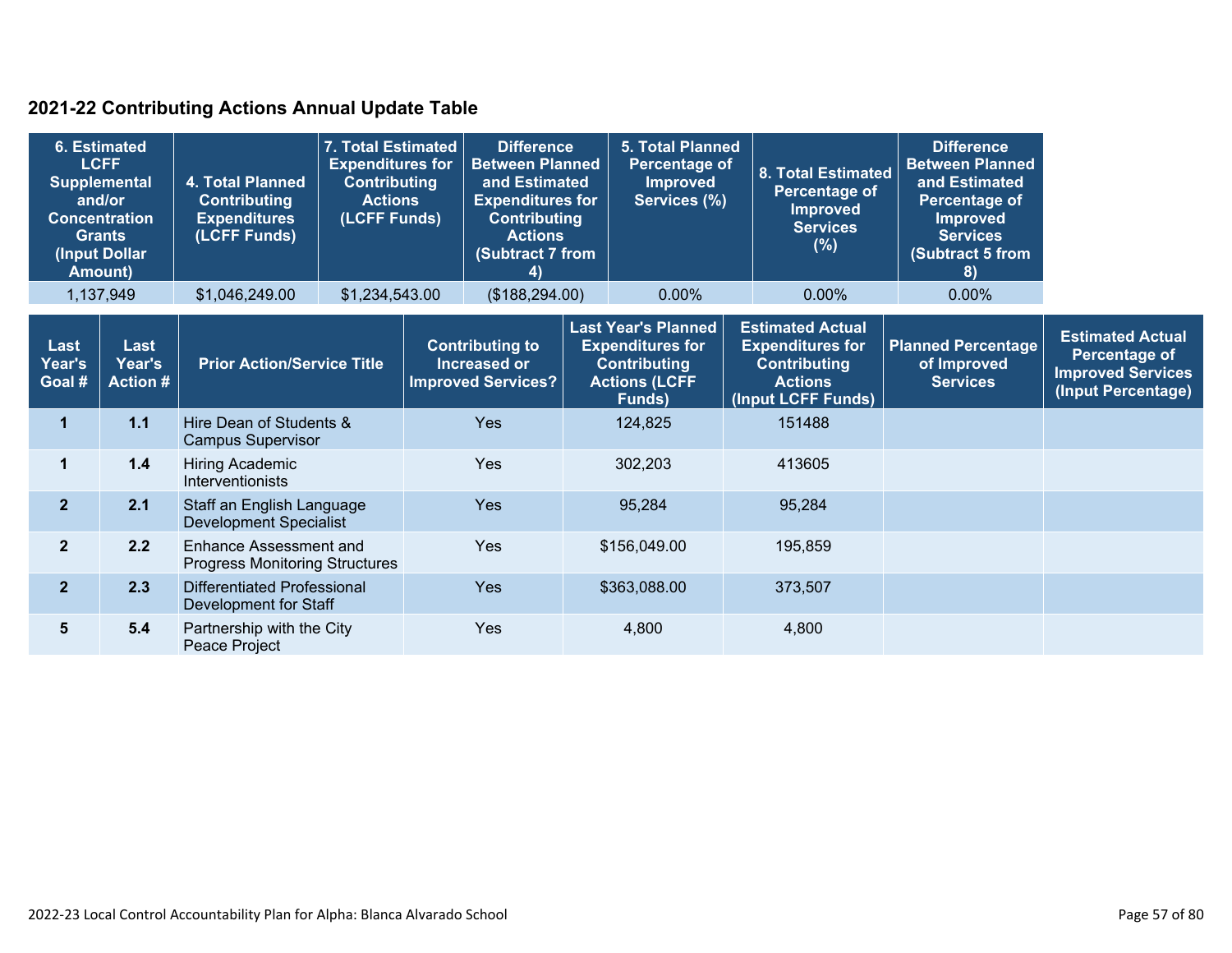### **2021-22 LCFF Carryover Table**

| 9. Estimated<br><b>Actual LCFF</b><br><b>Base Grant</b><br>(Input Dollar<br>Amount) | 6. Estimated<br><b>Actual LCFF</b><br><b>Supplemental</b><br>and/or<br><b>Concentration</b><br><b>Grants</b> | <b>LCFF</b><br>Carryover —<br>Percentage<br>(Percentage<br>from Prior<br>Year) | 10. Total<br><b>Percentage to</b><br>Increase or<br><b>Improve</b><br><b>Services for</b><br>the Current<br><b>School Year</b><br>(6 divided by $9$ $ $<br>+ Carryover<br>% | 7. Total<br><b>Estimated</b><br><b>Actual</b><br><b>Expenditures</b><br>for<br><b>Contributing</b><br><b>Actions</b><br>(LCFF Funds) | 8. Total<br><b>Estimated</b><br><b>Actual</b><br>Percentage of<br><b>Improved</b><br><b>Services</b><br>$(\%)$ | 11. Estimated<br><b>Actual</b><br>Percentage of<br>Increased or<br><b>Improved</b><br><b>Services</b><br>(7 divided by<br><b>9, plus 8)</b> | <b>12. LCFF</b><br>Carryover -<br>Dollar Amount<br>(Subtract 11<br>from 10 and<br>multiply by 9) | <b>13. LCFF</b><br>Carryover —<br>Percentage<br>(12 divided by<br>9) |
|-------------------------------------------------------------------------------------|--------------------------------------------------------------------------------------------------------------|--------------------------------------------------------------------------------|-----------------------------------------------------------------------------------------------------------------------------------------------------------------------------|--------------------------------------------------------------------------------------------------------------------------------------|----------------------------------------------------------------------------------------------------------------|---------------------------------------------------------------------------------------------------------------------------------------------|--------------------------------------------------------------------------------------------------|----------------------------------------------------------------------|
| 3,105,165                                                                           | 1,137,949                                                                                                    | 0.0%                                                                           | 36.65%                                                                                                                                                                      | \$1,234,543.00                                                                                                                       | $0.00\%$                                                                                                       | 39.76%                                                                                                                                      | \$0.00                                                                                           | $0.00\%$                                                             |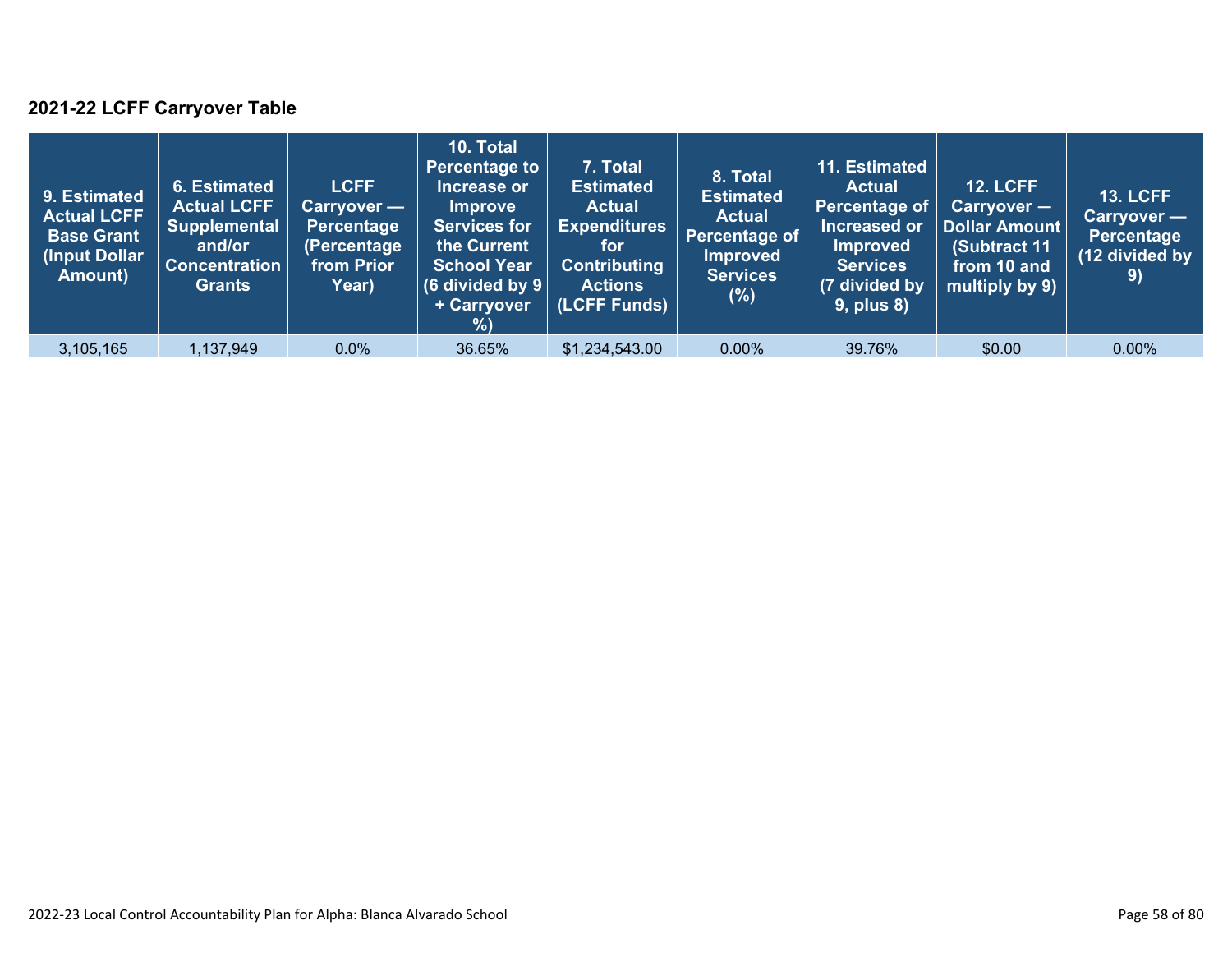# **Instructions**

Plan Summary

Engaging Educational Partners

Goals and Actions

Increased or Improved Services for Foster Youth, English Learners, and Low-Income Students

*For additional questions or technical assistance related to the completion of the Local Control and Accountability Plan (LCAP) template, please contact the local county office of education (COE), or the California Department of Education's (CDE's) Local Agency Systems Support Office, by phone at 916-319-0809 or by email at [lcff@cde.ca.gov](mailto:lcff@cde.ca.gov).*

# **Introduction and Instructions**

The Local Control Funding Formula (LCFF) requires local educational agencies (LEAs) to engage their local educational partners in an annual planning process to evaluate their progress within eight state priority areas encompassing all statutory metrics (COEs have 10 state priorities). LEAs document the results of this planning process in the LCAP using the template adopted by the State Board of Education.

The LCAP development process serves three distinct, but related functions:

- **Comprehensive Strategic Planning:** The process of developing and annually updating the LCAP supports comprehensive strategic planning (California *Education Code* [*EC*] Section 52064[e][1]). Strategic planning that is comprehensive connects budgetary decisions to teaching and learning performance data. LEAs should continually evaluate the hard choices they make about the use of limited resources to meet student and community needs to ensure opportunities and outcomes are improved for all students.
- **Meaningful Engagement of Educational Partners:** The LCAP development process should result in an LCAP that reflects decisions made through meaningful engagement (*EC* Section 52064[e][1]). Local educational partners possess valuable perspectives and insights about an LEA's programs and services. Effective strategic planning will incorporate these perspectives and insights in order to identify potential goals and actions to be included in the LCAP.
- **Accountability and Compliance:** The LCAP serves an important accountability function because aspects of the LCAP template require LEAs to show that they have complied with various requirements specified in the LCFF statutes and regulations, most notably:
	- o Demonstrating that LEAs are increasing or improving services for foster youth, English learners, and low-income students in proportion to the amount of additional funding those students generate under LCFF (*EC* Section 52064[b][4-6]).
	- o Establishing goals, supported by actions and related expenditures, that address the statutory priority areas and statutory metrics (*EC* sections 52064[b][1] and [2]).
	- o Annually reviewing and updating the LCAP to reflect progress toward the goals (*EC* Section 52064[b][7]).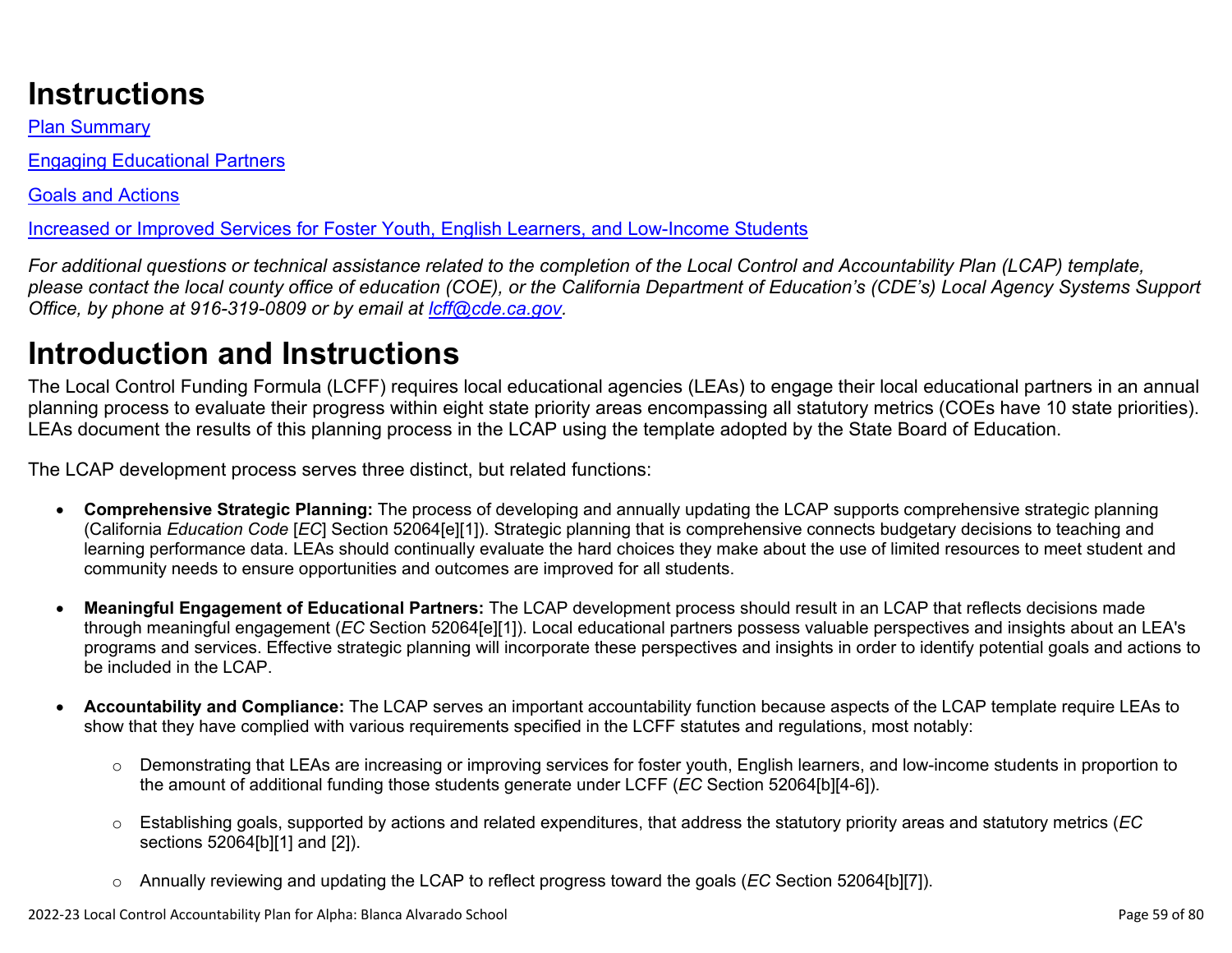The LCAP template, like each LEA's final adopted LCAP, is a document, not a process. LEAs must use the template to memorialize the outcome of their LCAP development process, which should: (a) reflect comprehensive strategic planning (b) through meaningful engagement with educational partners that (c) meets legal requirements, as reflected in the final adopted LCAP. The sections included within the LCAP template do not and cannot reflect the full development process, just as the LCAP template itself is not intended as a tool for engaging educational partners.

If a county superintendent of schools has jurisdiction over a single school district, the county board of education and the governing board of the school district may adopt and file for review and approval a single LCAP consistent with the requirements in *EC* sections 52060, 52062, 52066, 52068, and 52070. The LCAP must clearly articulate to which entity's budget (school district or county superintendent of schools) all budgeted and actual expenditures are aligned.

The revised LCAP template for the 2021–22, 2022–23, and 2023–24 school years reflects statutory changes made through Assembly Bill 1840 (Committee on Budget), Chapter 243, Statutes of 2018. These statutory changes enhance transparency regarding expenditures on actions included in the LCAP, including actions that contribute to meeting the requirement to increase or improve services for foster youth, English learners, and low-income students, and to streamline the information presented within the LCAP to make adopted LCAPs more accessible for educational partners and the public.

At its most basic, the adopted LCAP should attempt to distill not just what the LEA is doing for students in transitional kindergarten through grade twelve (TK–12), but also allow educational partners to understand why, and whether those strategies are leading to improved opportunities and outcomes for students. LEAs are strongly encouraged to use language and a level of detail in their adopted LCAPs intended to be meaningful and accessible for the LEA's diverse educational partners and the broader public.

In developing and finalizing the LCAP for adoption, LEAs are encouraged to keep the following overarching frame at the forefront of the strategic planning and educational partner engagement functions:

Given present performance across the state priorities and on indicators in the California School Dashboard (Dashboard), how is the LEA using its budgetary resources to respond to TK–12 student and community needs, and address any performance gaps, including by meeting its obligation to increase or improve services for foster youth, English learners, and low-income students?

LEAs are encouraged to focus on a set of metrics and actions that the LEA believes, based on input gathered from educational partners, research, and experience, will have the biggest impact on behalf of its TK–12 students.

These instructions address the requirements for each section of the LCAP, but may include information about effective practices when developing the LCAP and completing the LCAP itself. Additionally, information is included at the beginning of each section emphasizing the purpose that each section serves.

# **Plan Summary Purpose**

2022-23 Local Control Accountability Plan for Alpha: Blanca Alvarado School Page 60 of 80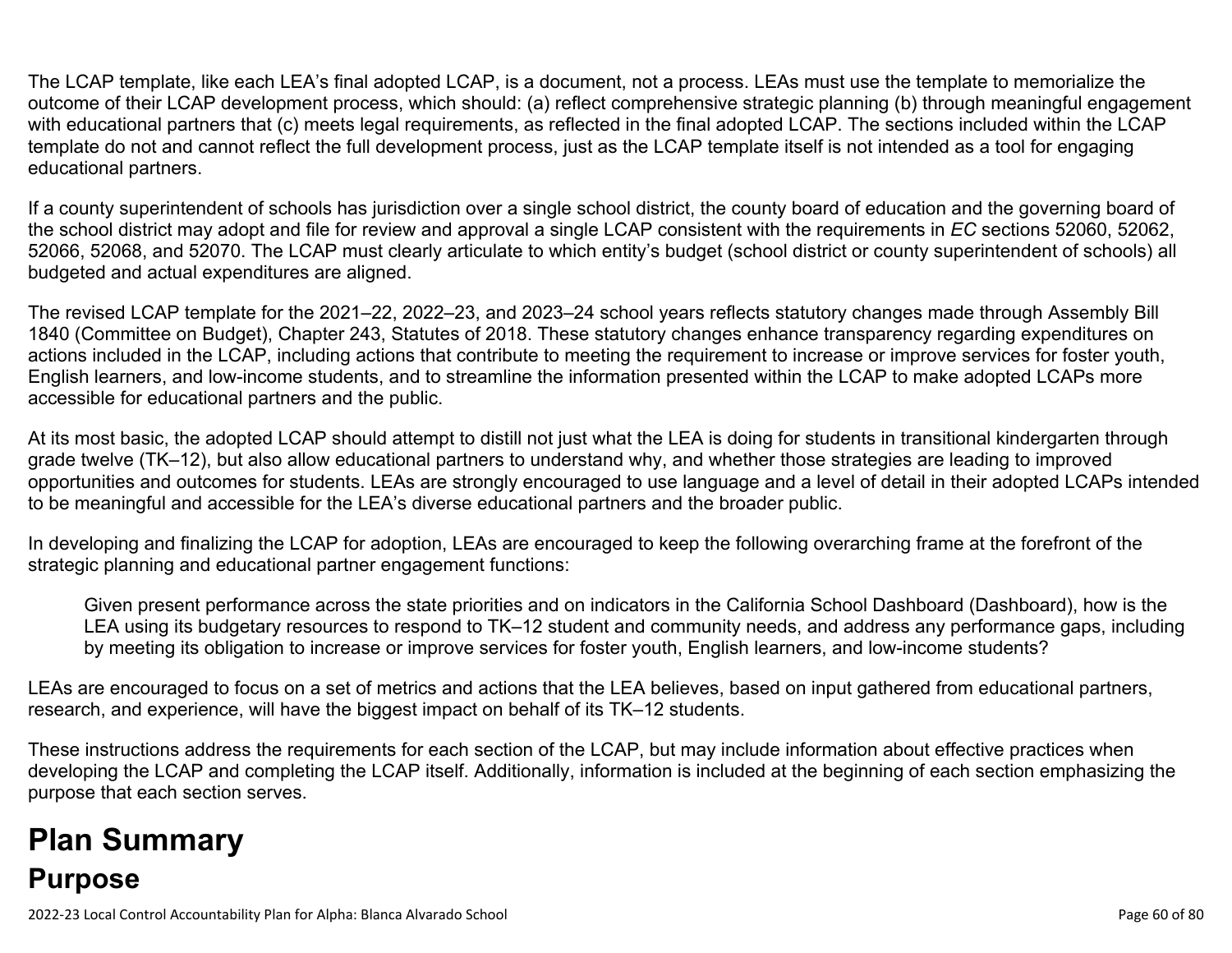A well-developed Plan Summary section provides a meaningful context for the LCAP. This section provides information about an LEA's community as well as relevant information about student needs and performance. In order to provide a meaningful context for the rest of the LCAP, the content of this section should be clearly and meaningfully related to the content included in the subsequent sections of the LCAP.

### **Requirements and Instructions**

*General Information* – Briefly describe the LEA, its schools, and its students in grades TK–12, as applicable to the LEA. For example, information about an LEA in terms of geography, enrollment, or employment, the number and size of specific schools, recent community challenges, and other such information as an LEA wishes to include can enable a reader to more fully understand an LEA's LCAP.

*Reflections: Successes* – Based on a review of performance on the state indicators and local performance indicators included in the Dashboard, progress toward LCAP goals, local self-assessment tools, input from educational partners, and any other information, what progress is the LEA most proud of and how does the LEA plan to maintain or build upon that success? This may include identifying specific examples of how past increases or improvements in services for foster youth, English learners, and low-income students have led to improved performance for these students.

*Reflections: Identified Need* – Referring to the Dashboard, identify: (a) any state indicator for which overall performance was in the "Red" or "Orange" performance category or any local indicator where the LEA received a "Not Met" or "Not Met for Two or More Years" rating AND (b) any state indicator for which performance for any student group was two or more performance levels below the "all student*"* performance. What steps is the LEA planning to take to address these areas of low performance and performance gaps? An LEA that is required to include a goal to address one or more consistently low-performing student groups or low-performing schools must identify that it is required to include this goal and must also identify the applicable student group(s) and/or school(s). Other needs may be identified using locally collected data including data collected to inform the self-reflection tools and reporting local indicators on the Dashboard.

*LCAP Highlights* – Identify and briefly summarize the key features of this year's LCAP.

*Comprehensive Support and Improvement* – An LEA with a school or schools identified for comprehensive support and improvement (CSI) under the Every Student Succeeds Act must respond to the following prompts:

- **Schools Identified**: Identify the schools within the LEA that have been identified for CSI.
- **Support for Identified Schools**: Describe how the LEA has or will support the identified schools in developing CSI plans that included a school-level needs assessment, evidence-based interventions, and the identification of any resource inequities to be addressed through the implementation of the CSI plan.
- **Monitoring and Evaluating Effectiveness**: Describe how the LEA will monitor and evaluate the implementation and effectiveness of the CSI plan to support student and school improvement.

# **Engaging Educational Partners**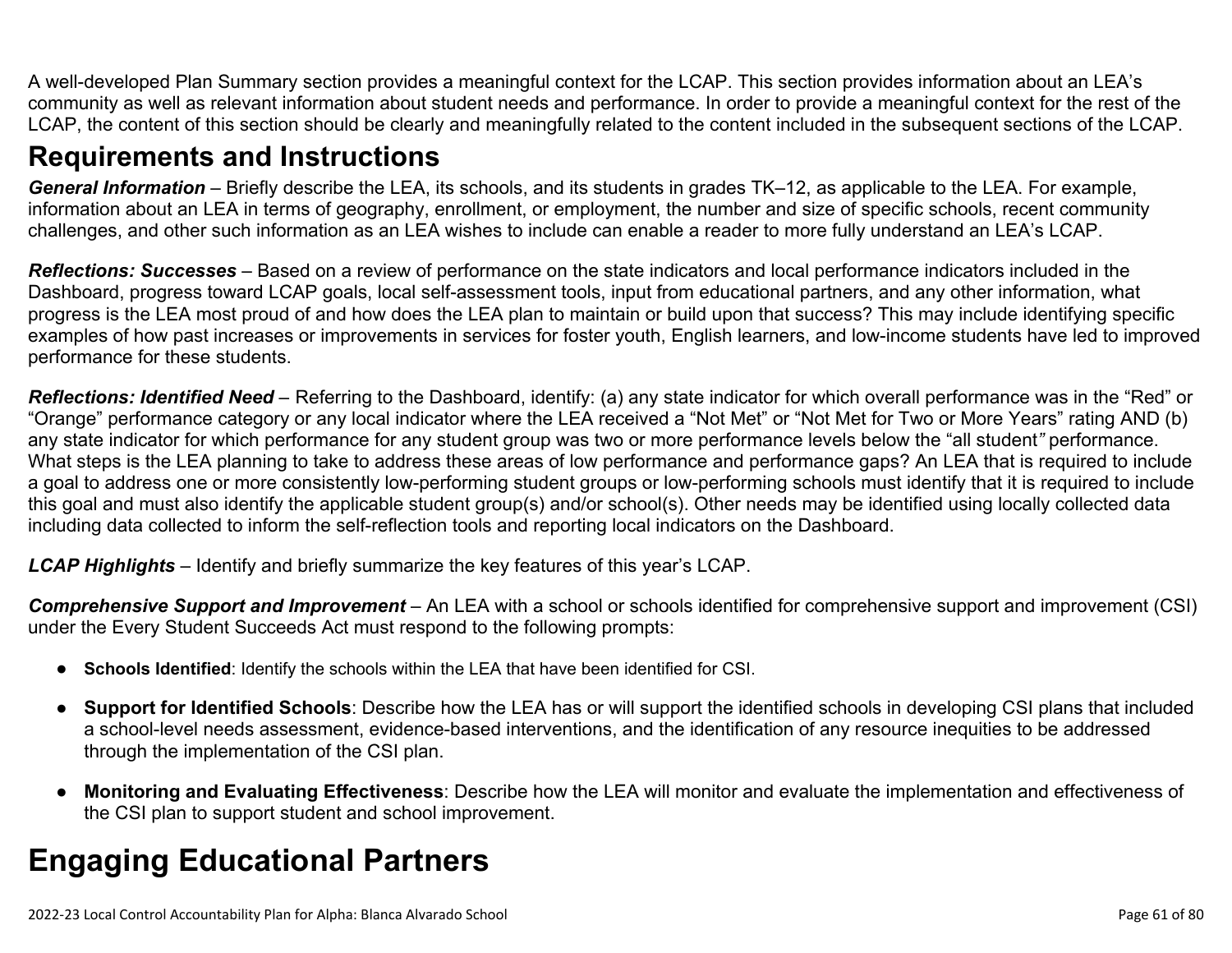### **Purpose**

Significant and purposeful engagement of parents, students, educators, and other educational partners, including those representing the student groups identified by LCFF, is critical to the development of the LCAP and the budget process. Consistent with statute, such engagement should support comprehensive strategic planning, accountability, and improvement across the state priorities and locally identified priorities (*EC* Section 52064[e][1]). Engagement of educational partners is an ongoing, annual process.

This section is designed to reflect how the engagement of educational partners influenced the decisions reflected in the adopted LCAP. The goal is to allow educational partners that participated in the LCAP development process and the broader public understand how the LEA engaged educational partners and the impact of that engagement. LEAs are encouraged to keep this goal in the forefront when completing this section.

Statute and regulations specify the educational partners that school districts and COEs must consult when developing the LCAP: teachers, principals, administrators, other school personnel, local bargaining units of the LEA, parents, and students. Before adopting the LCAP, school districts and COEs must share it with the Parent Advisory Committee and, if applicable, to its English Learner Parent Advisory Committee. The superintendent is required by statute to respond in writing to the comments received from these committees. School districts and COEs must also consult with the special education local plan area administrator(s) when developing the LCAP.

Statute requires charter schools to consult with teachers, principals, administrators, other school personnel, parents, and students in developing the LCAP. The LCAP should also be shared with, and LEAs should request input from, schoolsite-level advisory groups, as applicable (e.g., schoolsite councils, English Learner Advisory Councils, student advisory groups, etc.), to facilitate alignment between schoolsite and district-level goals and actions.

Information and resources that support effective engagement, define student consultation, and provide the requirements for advisory group composition, can be found under Resources on the following web page of the CDE's website: <https://www.cde.ca.gov/re/lc/>.

### **Requirements and Instructions**

Below is an excerpt from the 2018–19 *Guide for Annual Audits of K–12 Local Education Agencies and State Compliance Reporting*, which is provided to highlight the legal requirements for engagement of educational partners in the LCAP development process:

#### **Local Control and Accountability Plan:**

For county offices of education and school districts only, verify the LEA:

- a) Presented the local control and accountability plan to the parent advisory committee in accordance with Education Code section 52062(a)(1) or 52068(a)(1), as appropriate.
- b) If applicable, presented the local control and accountability plan to the English learner parent advisory committee, in accordance with Education Code section 52062(a)(2) or 52068(a)(2), as appropriate.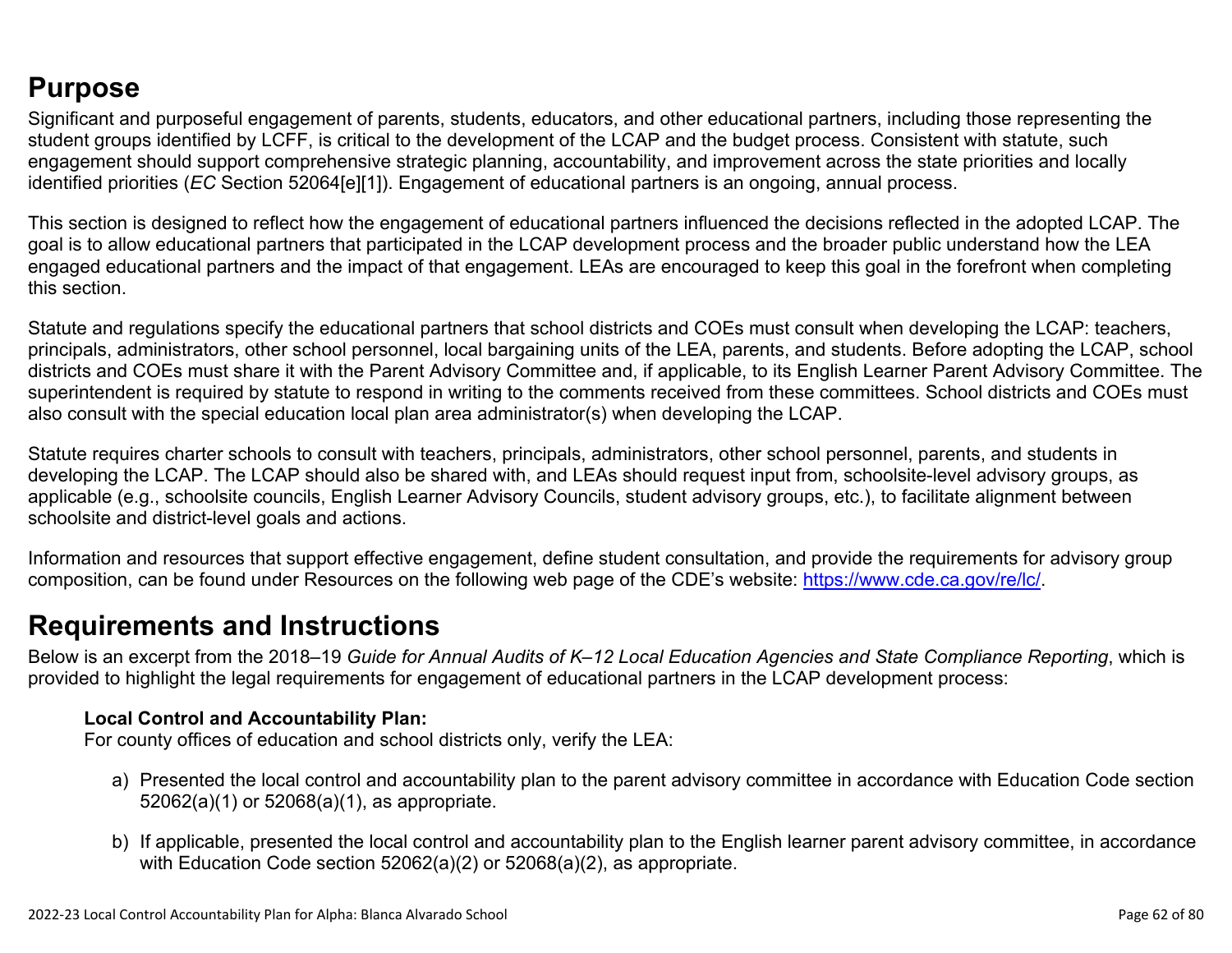- c) Notified members of the public of the opportunity to submit comments regarding specific actions and expenditures proposed to be included in the local control and accountability plan in accordance with Education Code section 52062(a)(3) or 52068(a)(3), as appropriate.
- d) Held at least one public hearing in accordance with Education Code section 52062(b)(1) or 52068(b)(1), as appropriate.
- e) Adopted the local control and accountability plan in a public meeting in accordance with Education Code section 52062(b)(2) or 52068(b)(2), as appropriate.

**Prompt 1**: "A summary of the process used to engage educational partners and how this engagement was considered before finalizing the LCAP."

Describe the engagement process used by the LEA to involve educational partners in the development of the LCAP, including, at a minimum, describing how the LEA met its obligation to consult with all statutorily required educational partners as applicable to the type of LEA. A sufficient response to this prompt must include general information about the timeline of the process and meetings or other engagement strategies with educational partners. A response may also include information about an LEA's philosophical approach to engaging its educational partners.

**Prompt 2:** "A summary of the feedback provided by specific educational partners."

Describe and summarize the feedback provided by specific educational partners. A sufficient response to this prompt will indicate ideas, trends, or inputs that emerged from an analysis of the feedback received from educational partners.

**Prompt 3**: "A description of the aspects of the LCAP that were influenced by specific input from educational partners."

A sufficient response to this prompt will provide educational partners and the public with clear, specific information about how the engagement process influenced the development of the LCAP. The response must describe aspects of the LCAP that were influenced by or developed in response to the educational partner feedback described in response to Prompt 2. This may include a description of how the LEA prioritized requests of educational partners within the context of the budgetary resources available or otherwise prioritized areas of focus within the LCAP. For the purposes of this prompt, "aspects" of an LCAP that may have been influenced by educational partner input can include, but are not necessarily limited to:

- Inclusion of a goal or decision to pursue a Focus Goal (as described below)
- Inclusion of metrics other than the statutorily required metrics
- Determination of the desired outcome on one or more metrics
- Inclusion of performance by one or more student groups in the Measuring and Reporting Results subsection
- Inclusion of action(s) or a group of actions
- Elimination of action(s) or group of actions
- Changes to the level of proposed expenditures for one or more actions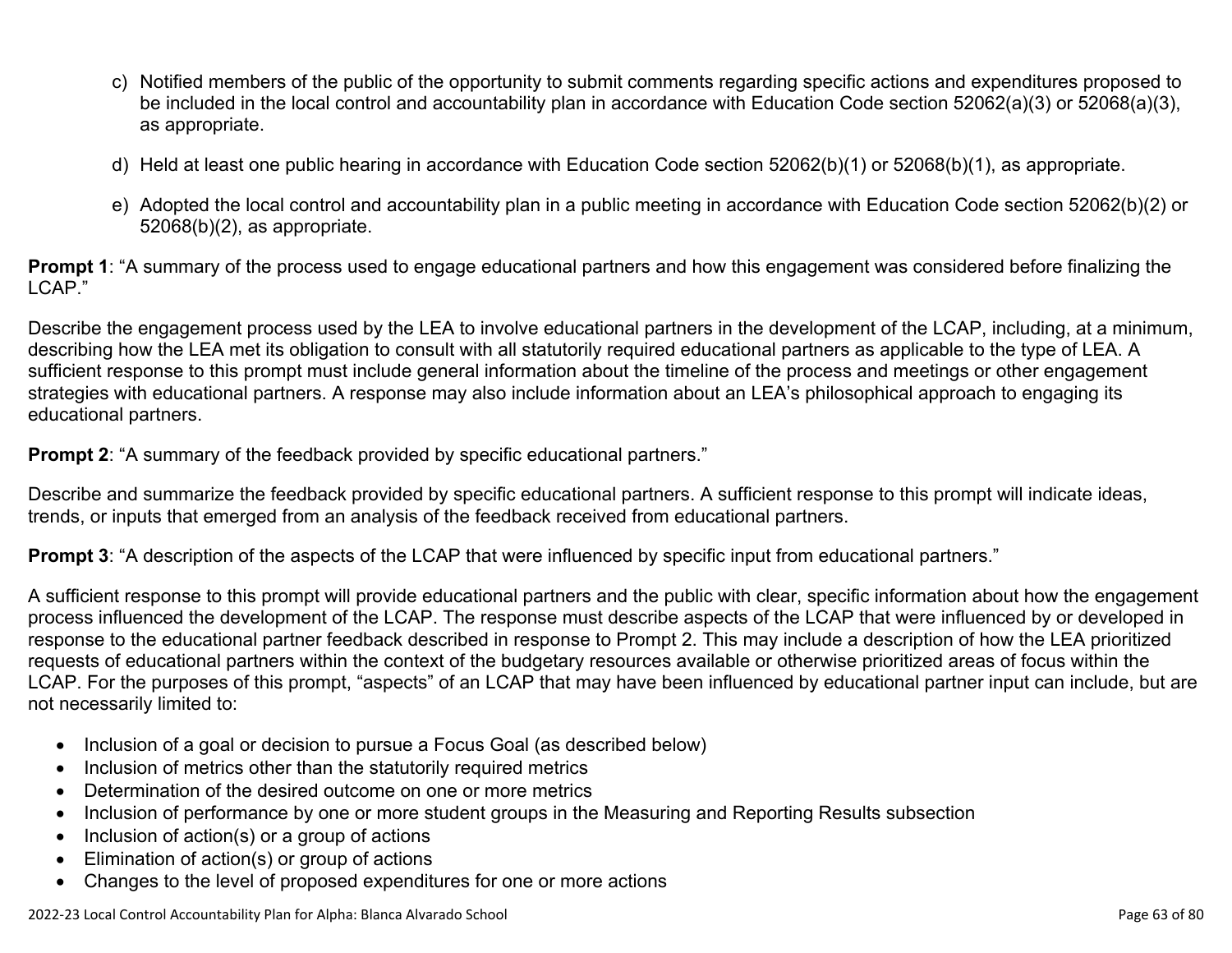- Inclusion of action(s) as contributing to increased or improved services for unduplicated services
- Determination of effectiveness of the specific actions to achieve the goal
- Determination of material differences in expenditures
- Determination of changes made to a goal for the ensuing LCAP year based on the annual update process
- Determination of challenges or successes in the implementation of actions

# **Goals and Actions**

## **Purpose**

Well-developed goals will clearly communicate to educational partners what the LEA plans to accomplish, what the LEA plans to do in order to accomplish the goal, and how the LEA will know when it has accomplished the goal. A goal statement, associated metrics and expected outcomes, and the actions included in the goal should be in alignment. The explanation for why the LEA included a goal is an opportunity for LEAs to clearly communicate to educational partners and the public why, among the various strengths and areas for improvement highlighted by performance data and strategies and actions that could be pursued, the LEA decided to pursue this goal, and the related metrics, expected outcomes, actions, and expenditures.

A well-developed goal can be focused on the performance relative to a metric or metrics for all students, a specific student group(s), narrowing performance gaps, or implementing programs or strategies expected to impact outcomes. LEAs should assess the performance of their student groups when developing goals and the related actions to achieve such goals.

## **Requirements and Instructions**

LEAs should prioritize the goals, specific actions, and related expenditures included within the LCAP within one or more state priorities. LEAs should consider performance on the state and local indicators, including their locally collected and reported data for the local indicators that are included in the Dashboard in determining whether and how to prioritize its goals within the LCAP.

In order to support prioritization of goals, the LCAP template provides LEAs with the option of developing three different kinds of goals:

- Focus Goal: A Focus Goal is relatively more concentrated in scope and may focus on a fewer number of metrics to measure improvement. A Focus Goal statement will be time bound and make clear how the goal is to be measured.
- Broad Goal: A Broad Goal is relatively less concentrated in its scope and may focus on improving performance across a wide range of metrics.
- Maintenance of Progress Goal: A Maintenance of Progress Goal includes actions that may be ongoing without significant changes and allows an LEA to track performance on any metrics not addressed in the other goals of the LCAP.

At a minimum, the LCAP must address all LCFF priorities and associated metrics.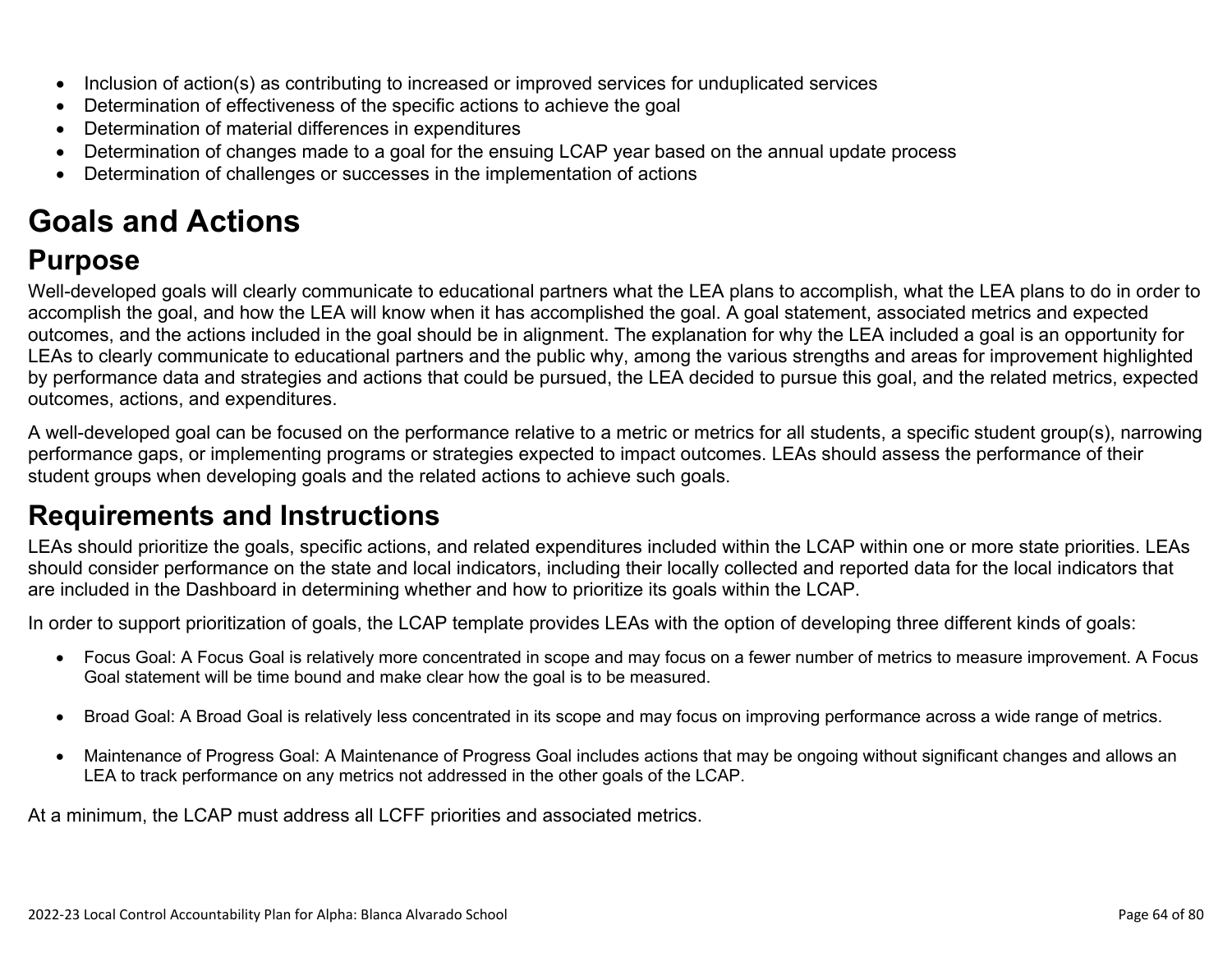#### **Focus Goal(s)**

**Goal Description:** The description provided for a Focus Goal must be specific, measurable, and time bound. An LEA develops a Focus Goal to address areas of need that may require or benefit from a more specific and data intensive approach. The Focus Goal can explicitly reference the metric(s) by which achievement of the goal will be measured and the time frame according to which the LEA expects to achieve the goal.

**Explanation of why the LEA has developed this goal:** Explain why the LEA has chosen to prioritize this goal. An explanation must be based on Dashboard data or other locally collected data. LEAs must describe how the LEA identified this goal for focused attention, including relevant consultation with educational partners. LEAs are encouraged to promote transparency and understanding around the decision to pursue a focus goal.

#### **Broad Goal**

Goal Description: Describe what the LEA plans to achieve through the actions included in the goal. The description of a broad goal will be clearly aligned with the expected measurable outcomes included for the goal. The goal description organizes the actions and expected outcomes in a cohesive and consistent manner. A goal description is specific enough to be measurable in either quantitative or qualitative terms. A broad goal is not as specific as a focus goal. While it is specific enough to be measurable, there are many different metrics for measuring progress toward the goal.

**Explanation of why the LEA has developed this goal:** Explain why the LEA developed this goal and how the actions and metrics grouped together will help achieve the goal.

#### **Maintenance of Progress Goal**

**Goal Description:** Describe how the LEA intends to maintain the progress made in the LCFF State Priorities not addressed by the other goals in the LCAP. Use this type of goal to address the state priorities and applicable metrics not addressed within the other goals in the LCAP. The state priorities and metrics to be addressed in this section are those for which the LEA, in consultation with educational partners, has determined to maintain actions and monitor progress while focusing implementation efforts on the actions covered by other goals in the LCAP.

**Explanation of why the LEA has developed this goal**: Explain how the actions will sustain the progress exemplified by the related metrics.

#### **Required Goals**

In general, LEAs have flexibility in determining what goals to include in the LCAP and what those goals will address; however, beginning with the development of the 2022–23 LCAP, LEAs that meet certain criteria are required to include a specific goal in their LCAP.

**Consistently low-performing student group(s) criteria:** An LEA is eligible for Differentiated Assistance for three or more consecutive years based on the performance of the same student group or groups in the Dashboard. A list of the LEAs required to include a goal in the LCAP based on student group performance, and the student group(s) that lead to identification, may be found on the CDE's Local Control Funding Formula web page at [https://www.cde.ca.gov/fg/aa/lc/.](https://www.cde.ca.gov/fg/aa/lc/)

2022-23 Local Control Accountability Plan for Alpha: Blanca Alvarado School Page 65 of 80 • **Consistently low-performing student group(s) goal requirement:** An LEA meeting the consistently low-performing student group(s) criteria must include a goal in its LCAP focused on improving the performance of the student group or groups that led to the LEA's eligibility for Differentiated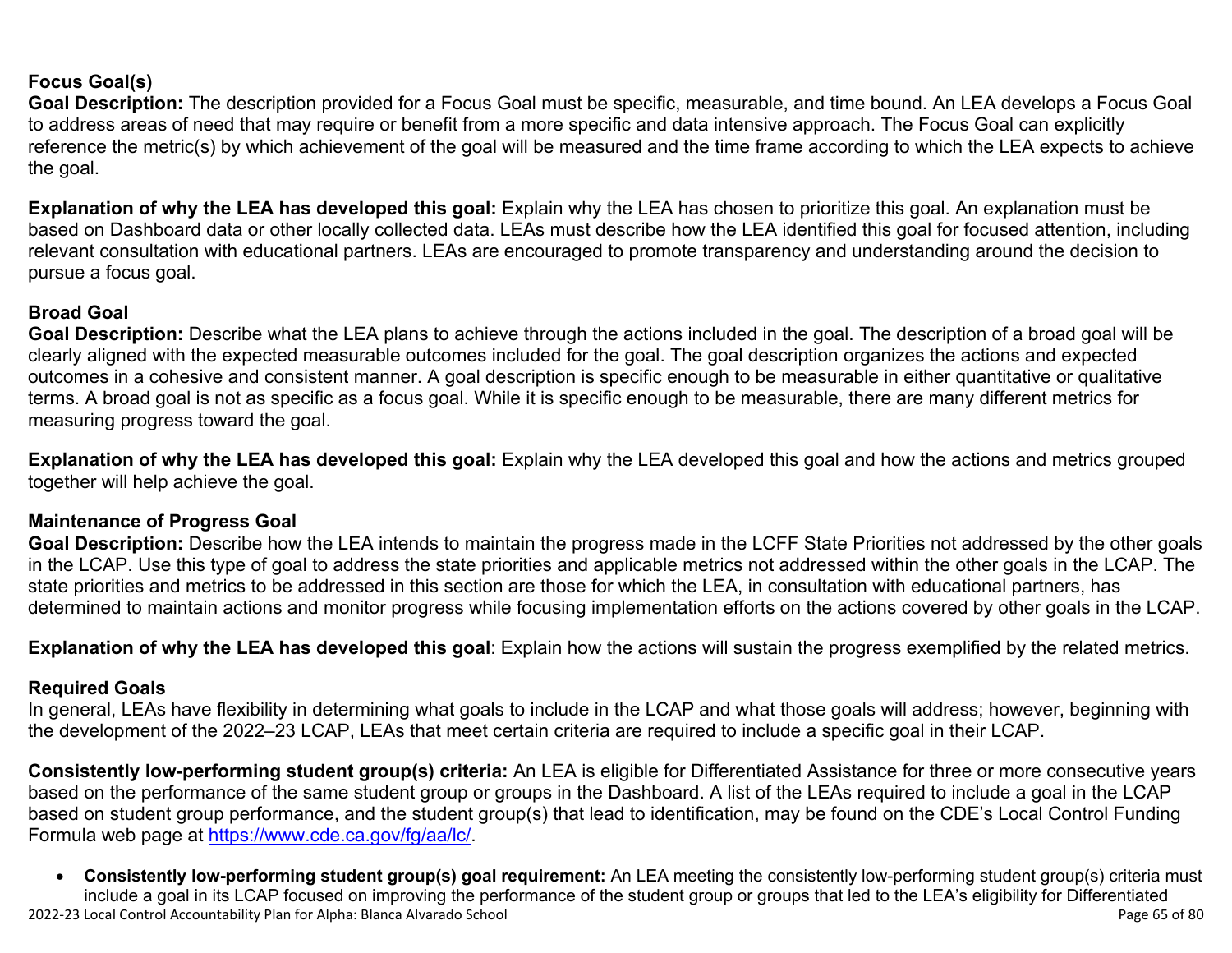Assistance. This goal must include metrics, outcomes, actions, and expenditures specific to addressing the needs of, and improving outcomes for, this student group or groups. An LEA required to address multiple student groups is not required to have a goal to address each student group; however, each student group must be specifically addressed in the goal. This requirement may not be met by combining this required goal with another goal.

- **Goal Description:** Describe the outcomes the LEA plans to achieve to address the needs of, and improve outcomes for, the student group or groups that led to the LEA's eligibility for Differentiated Assistance.
- **Explanation of why the LEA has developed this goal**: Explain why the LEA is required to develop this goal, including identifying the student group(s) that lead to the LEA being required to develop this goal, how the actions and associated metrics included in this goal differ from previous efforts to improve outcomes for the student group(s), and why the LEA believes the actions, metrics, and expenditures included in this goal will help achieve the outcomes identified in the goal description.

**Low-performing school(s) criteria:** The following criteria only applies to a school district or COE with two or more schools; it does not apply to a single-school district. A school district or COE has one or more schools that, for two consecutive years, received the two lowest performance levels on all but one of the state indicators for which the school(s) receive performance levels in the Dashboard and the performance of the "All Students" student group for the LEA is at least one performance level higher in all of those indicators. A list of the LEAs required to include a goal in the LCAP based on school performance, and the school(s) that lead to identification, may be found on the CDE's Local Control Funding Formula web page at [https://www.cde.ca.gov/fg/aa/lc/.](https://www.cde.ca.gov/fg/aa/lc/)

- **Low-performing school(s) goal requirement:** A school district or COE meeting the low-performing school(s) criteria must include a goal in its LCAP focusing on addressing the disparities in performance between the school(s) and the LEA as a whole. This goal must include metrics, outcomes, actions, and expenditures specific to addressing the needs of, and improving outcomes for, the students enrolled at the low-performing school or schools. An LEA required to address multiple schools is not required to have a goal to address each school; however, each school must be specifically addressed in the goal. This requirement may not be met by combining this goal with another goal.
- **Goal Description:** Describe what outcomes the LEA plans to achieve to address the disparities in performance between the students enrolled at the low-performing school(s) and the students enrolled at the LEA as a whole.
- **Explanation of why the LEA has developed this goal**: Explain why the LEA is required to develop this goal, including identifying the schools(s) that lead to the LEA being required to develop this goal; how the actions and associated metrics included in this goal differ from previous efforts to improve outcomes for the school(s); and why the LEA believes the actions, metrics, and expenditures included in this goal will help achieve the outcomes for students enrolled at the low-performing school or schools identified in the goal description.

#### **Measuring and Reporting Results:**

For each LCAP year, identify the metric(s) that the LEA will use to track progress toward the expected outcomes. LEAs are encouraged to identify metrics for specific student groups, as appropriate, including expected outcomes that would reflect narrowing of any existing performance gaps.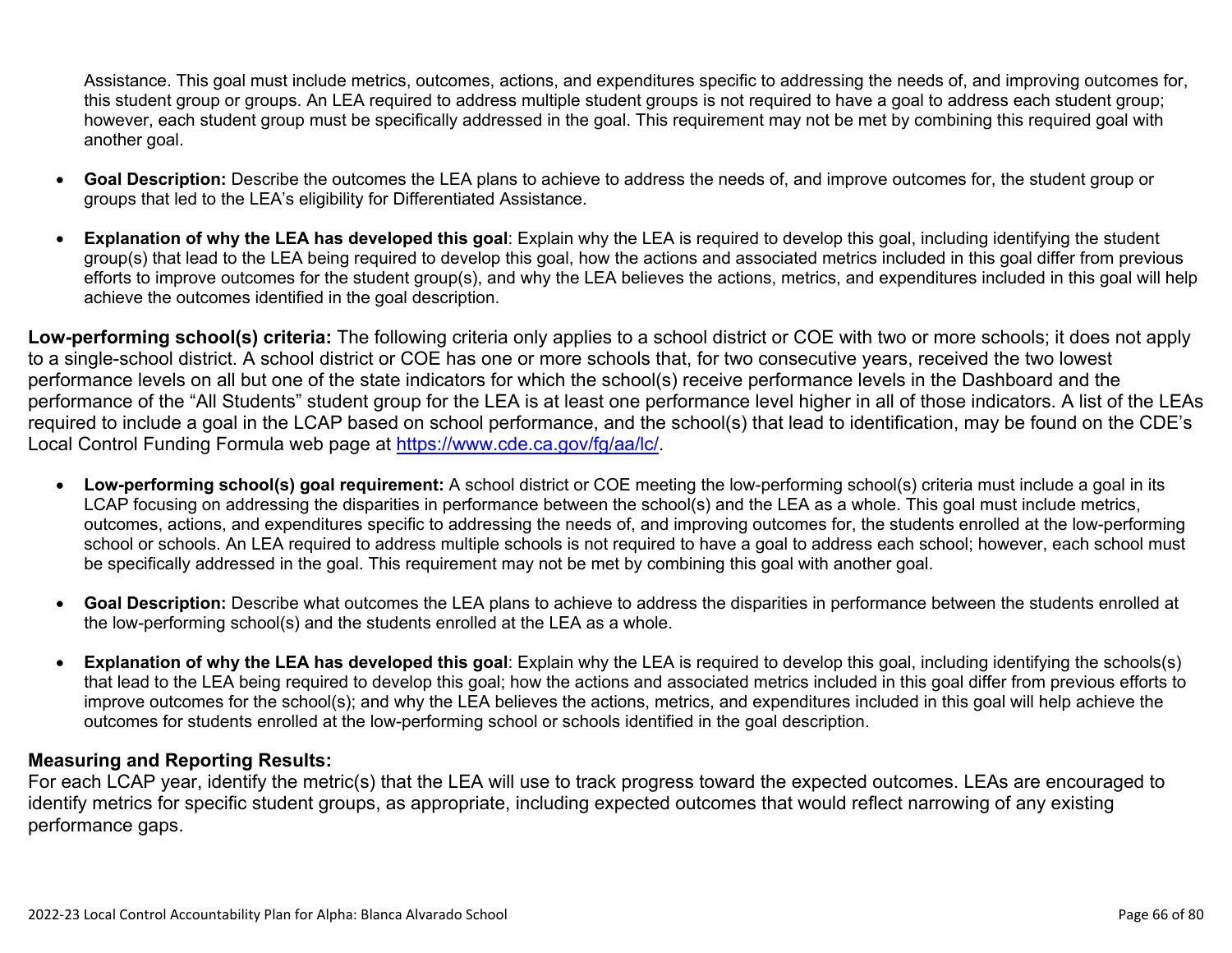Include in the baseline column the most recent data associated with this metric available at the time of adoption of the LCAP for the first year of the three-year plan. LEAs may use data as reported on the 2019 Dashboard for the baseline of a metric only if that data represents the most recent available (e.g., high school graduation rate).

Using the most recent data available may involve reviewing data the LEA is preparing for submission to the California Longitudinal Pupil Achievement Data System (CALPADS) or data that the LEA has recently submitted to CALPADS. Because final 2020–21 outcomes on some metrics may not be computable at the time the 2021–24 LCAP is adopted (e.g., graduation rate, suspension rate), the most recent data available may include a point in time calculation taken each year on the same date for comparability purposes.

The baseline data shall remain unchanged throughout the three-year LCAP.

Complete the table as follows:

- **Metric**: Indicate how progress is being measured using a metric.
- **Baseline**: Enter the baseline when completing the LCAP for 2021–22. As described above, the baseline is the most recent data associated with a metric. Indicate the school year to which the data applies, consistent with the instructions above.
- **Year 1 Outcome**: When completing the LCAP for 2022–23, enter the most recent data available. Indicate the school year to which the data applies, consistent with the instructions above.
- **Year 2 Outcome**: When completing the LCAP for 2023–24, enter the most recent data available. Indicate the school year to which the data applies, consistent with the instructions above.
- **Year 3 Outcome**: When completing the LCAP for 2024–25, enter the most recent data available. Indicate the school year to which the data applies, consistent with the instructions above. The 2024–25 LCAP will be the first year in the next three-year cycle. Completing this column will be part of the Annual Update for that year.
- **Desired Outcome for 2023**–**24**: When completing the first year of the LCAP, enter the desired outcome for the relevant metric the LEA expects to achieve by the end of the 2023–24 LCAP year.

Timeline for completing the "**Measuring and Reporting Results**" part of the Goal.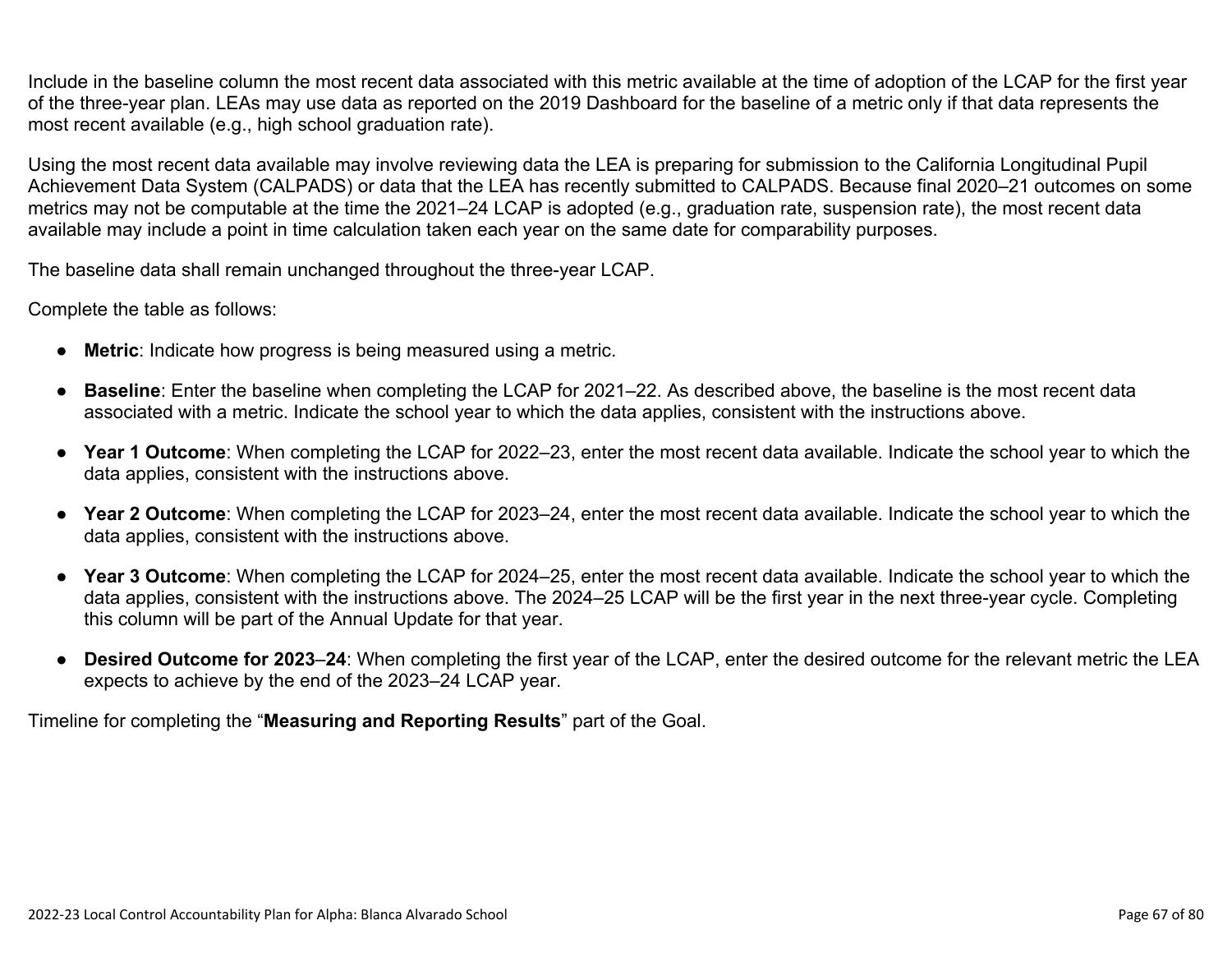| <b>Metric</b>                                                                    | <b>Baseline</b>                                                                  | Year 1 Outcome                                                                                              | Year 2 Outcome                                                                                              | Year 3 Outcome                                                                                              | <b>Desired Outcome</b><br>for Year 3<br>$(2023 - 24)$                                                              |
|----------------------------------------------------------------------------------|----------------------------------------------------------------------------------|-------------------------------------------------------------------------------------------------------------|-------------------------------------------------------------------------------------------------------------|-------------------------------------------------------------------------------------------------------------|--------------------------------------------------------------------------------------------------------------------|
| Enter information<br>in this box when<br>completing the<br>LCAP for 2021-<br>22. | Enter information<br>in this box when<br>completing the<br>LCAP for 2021-<br>22. | Enter information<br>in this box when<br>completing the<br>LCAP for 2022-<br>23. Leave blank<br>until then. | Enter information<br>in this box when<br>completing the<br>LCAP for 2023-<br>24. Leave blank<br>until then. | Enter information<br>in this box when<br>completing the<br>LCAP for 2024-<br>25. Leave blank<br>until then. | Enter information<br>in this box when<br>completing the<br>LCAP for 2021-<br>22 or when<br>adding a new<br>metric. |

The metrics may be quantitative or qualitative; but at minimum, an LEA's LCAP must include goals that are measured using all of the applicable metrics for the related state priorities, in each LCAP year as applicable to the type of LEA. To the extent a state priority does not specify one or more metrics (e.g., implementation of state academic content and performance standards), the LEA must identify a metric to use within the LCAP. For these state priorities, LEAs are encouraged to use metrics based on or reported through the relevant self-reflection tool for local indicators within the Dashboard.

*Actions*: Enter the action number. Provide a short title for the action. This title will also appear in the action tables. Provide a description of the action. Enter the total amount of expenditures associated with this action. Budgeted expenditures from specific fund sources will be provided in the summary tables. Indicate whether the action contributes to meeting the increase or improved services requirement as described in the Increased or Improved Services section using a "Y" for Yes or an "N" for No. (**Note:** for each such action offered on an LEA-wide or schoolwide basis, the LEA will need to provide additional information in the Increased or Improved Summary Section to address the requirements in *California Code of Regulations*, Title 5 [5 *CCR*] Section 15496(b) in the Increased or Improved Services Section of the LCAP).

*Actions for English Learners:* School districts, COEs, and charter schools that have a numerically significant English learner student subgroup must include specific actions in the LCAP related to, at a minimum, the language acquisition programs, as defined in *EC* Section 306, provided to students and professional development activities specific to English learners.

*Actions for Foster Youth*: School districts, COEs, and charter schools that have a numerically significant Foster Youth student subgroup are encouraged to include specific actions in the LCAP designed to meet needs specific to Foster Youth students.

#### **Goal Analysis:**

Enter the LCAP Year.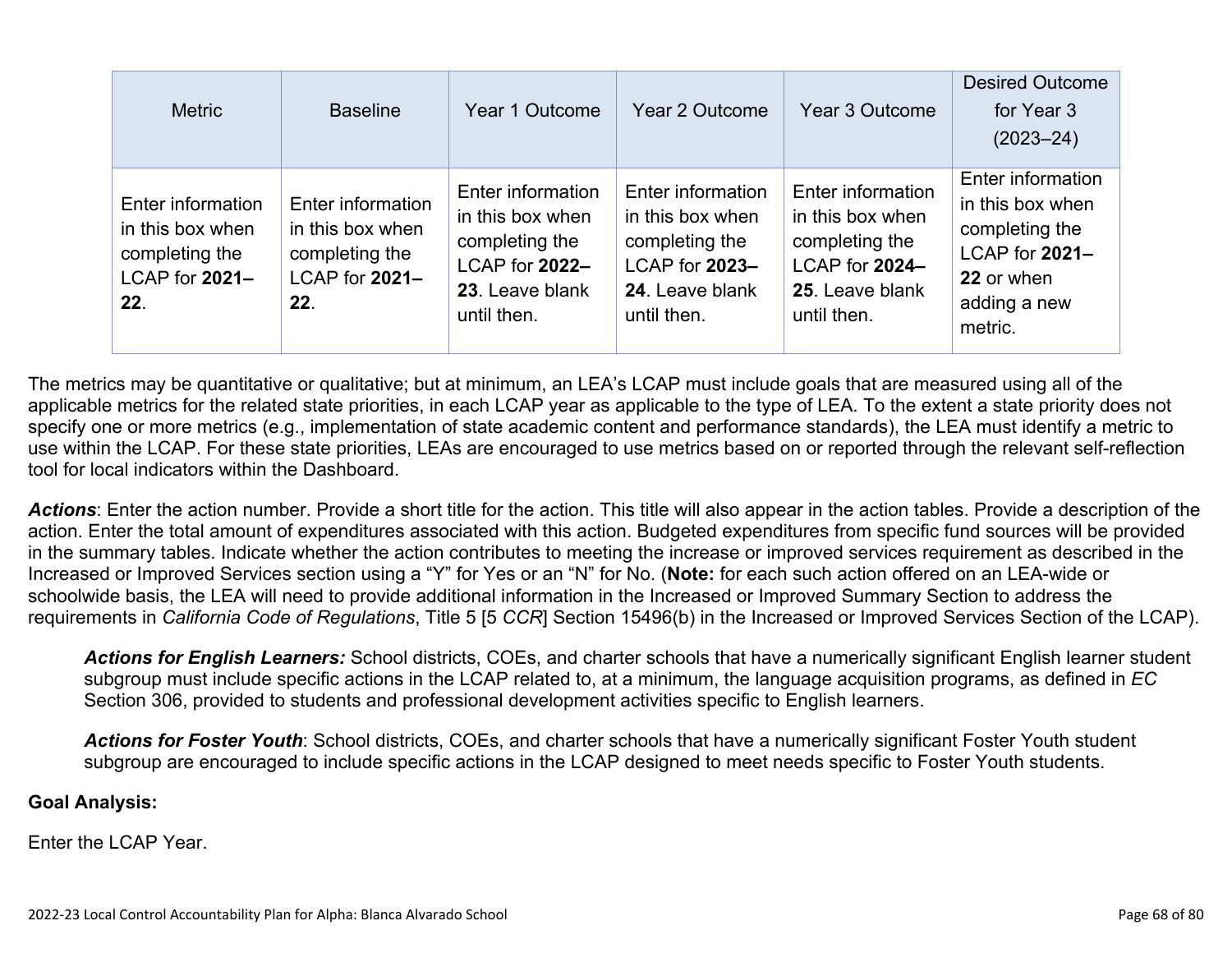Using actual annual measurable outcome data, including data from the Dashboard, analyze whether the planned actions were effective in achieving the goal. Respond to the prompts as instructed.

- Describe the overall implementation of the actions to achieve the articulated goal. Include a discussion of relevant challenges and successes experienced with the implementation process. This must include any instance where the LEA did not implement a planned action or implemented a planned action in a manner that differs substantively from how it was described in the adopted LCAP.
- Explain material differences between Budgeted Expenditures and Estimated Actual Expenditures and between the Planned Percentages of Improved Services and Estimated Actual Percentages of Improved Services, as applicable. Minor variances in expenditures or percentages do not need to be addressed, and a dollar-for-dollar accounting is not required.
- Describe the effectiveness of the specific actions to achieve the articulated goal as measured by the LEA. In some cases, not all actions in a goal will be intended to improve performance on all of the metrics associated with the goal. When responding to this prompt, LEAs may assess the effectiveness of a single action or group of actions within the goal in the context of performance on a single metric or group of specific metrics within the goal that are applicable to the action(s). Grouping actions with metrics will allow for more robust analysis of whether the strategy the LEA is using to impact a specified set of metrics is working and increase transparency for educational partners. LEAs are encouraged to use such an approach when goals include multiple actions and metrics that are not closely associated.
- Describe any changes made to this goal, expected outcomes, metrics, or actions to achieve this goal as a result of this analysis and analysis of the data provided in the Dashboard or other local data, as applicable.

# **Increased or Improved Services for Foster Youth, English Learners, and Low-Income Students**

## **Purpose**

A well-written Increased or Improved Services section provides educational partners with a comprehensive description, within a single dedicated section, of how an LEA plans to increase or improve services for its unduplicated students in grades TK–12 as compared to all students in grades TK–12, as applicable, and how LEA-wide or schoolwide actions identified for this purpose meet regulatory requirements. Descriptions provided should include sufficient detail yet be sufficiently succinct to promote a broader understanding of educational partners to facilitate their ability to provide input. An LEA's description in this section must align with the actions included in the Goals and Actions section as contributing.

## **Requirements and Instructions**

*Projected LCFF Supplemental and/or Concentration Grants*: Specify the amount of LCFF supplemental and concentration grant funds the LEA estimates it will receive in the coming year based on the number and concentration of low income, foster youth, and English learner students.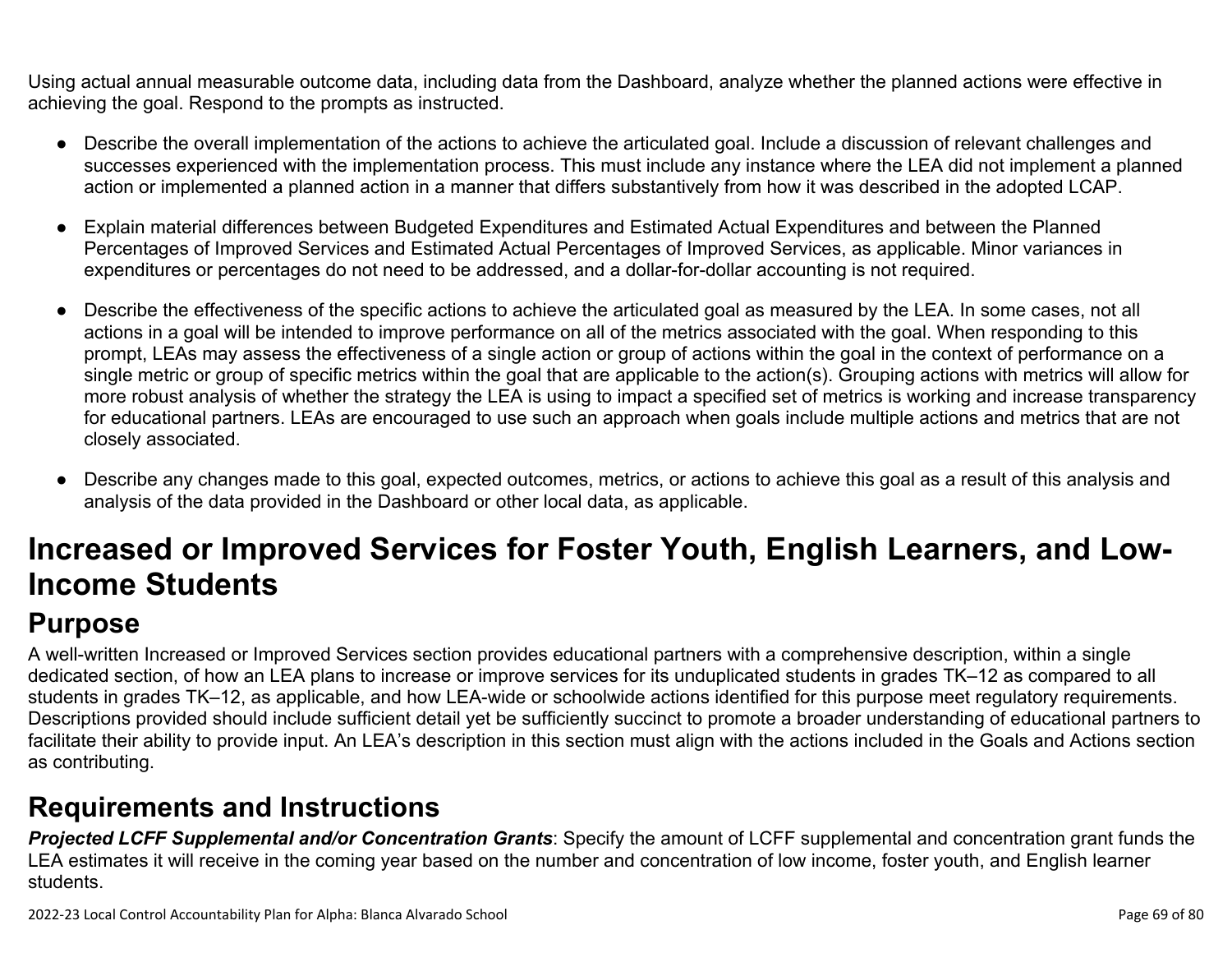**Projected Additional LCFF Concentration Grant (15 percent):** Specify the amount of additional LCFF concentration grant add-on funding, as described in *EC* Section 42238.02, that the LEA estimates it will receive in the coming year.

*Projected Percentage to Increase or Improve Services for the Coming School Year***:** Specify the estimated percentage by which services for unduplicated pupils must be increased or improved as compared to the services provided to all students in the LCAP year as calculated pursuant to 5 *CCR* Section 15496(a)(7).

*LCFF Carryover — Percentage:* Specify the LCFF Carryover — Percentage identified in the LCFF Carryover Table. If a carryover percentage is not identified in the LCFF Carryover Table, specify a percentage of zero (0.00%).

*LCFF Carryover — Dollar:* Specify the LCFF Carryover — Dollar amount identified in the LCFF Carryover Table. If a carryover amount is not identified in the LCFF Carryover Table, specify an amount of zero (\$0).

**Total Percentage to Increase or Improve Services for the Coming School Year:** Add the Projected Percentage to Increase or Improve Services for the Coming School Year and the Proportional LCFF Required Carryover Percentage and specify the percentage. This is the LEAs percentage by which services for unduplicated pupils must be increased or improved as compared to the services provided to all students in the LCAP year, as calculated pursuant to 5 *CCR* Section 15496(a)(7).

#### *Required Descriptions:*

**For each action being provided to an entire school, or across the entire school district or COE, an explanation of (1) how the needs of foster youth, English learners, and low-income students were considered first, and (2) how these actions are effective in meeting the goals for these students.**

For each action included in the Goals and Actions section as contributing to the increased or improved services requirement for unduplicated pupils and provided on an LEA-wide or schoolwide basis, the LEA must include an explanation consistent with 5 *CCR* Section 15496(b). For any such actions continued into the 2021–24 LCAP from the 2017–2020 LCAP, the LEA must determine whether or not the action was effective as expected, and this determination must reflect evidence of outcome data or actual implementation to date.

**Principally Directed and Effective:** An LEA demonstrates how an action is principally directed towards and effective in meeting the LEA's goals for unduplicated students when the LEA explains how:

- It considers the needs, conditions, or circumstances of its unduplicated pupils;
- The action, or aspect(s) of the action (including, for example, its design, content, methods, or location), is based on these considerations; and
- The action is intended to help achieve an expected measurable outcome of the associated goal.

As such, the response provided in this section may rely on a needs assessment of unduplicated students.

2022-23 Local Control Accountability Plan for Alpha: Blanca Alvarado School Page 70 of 80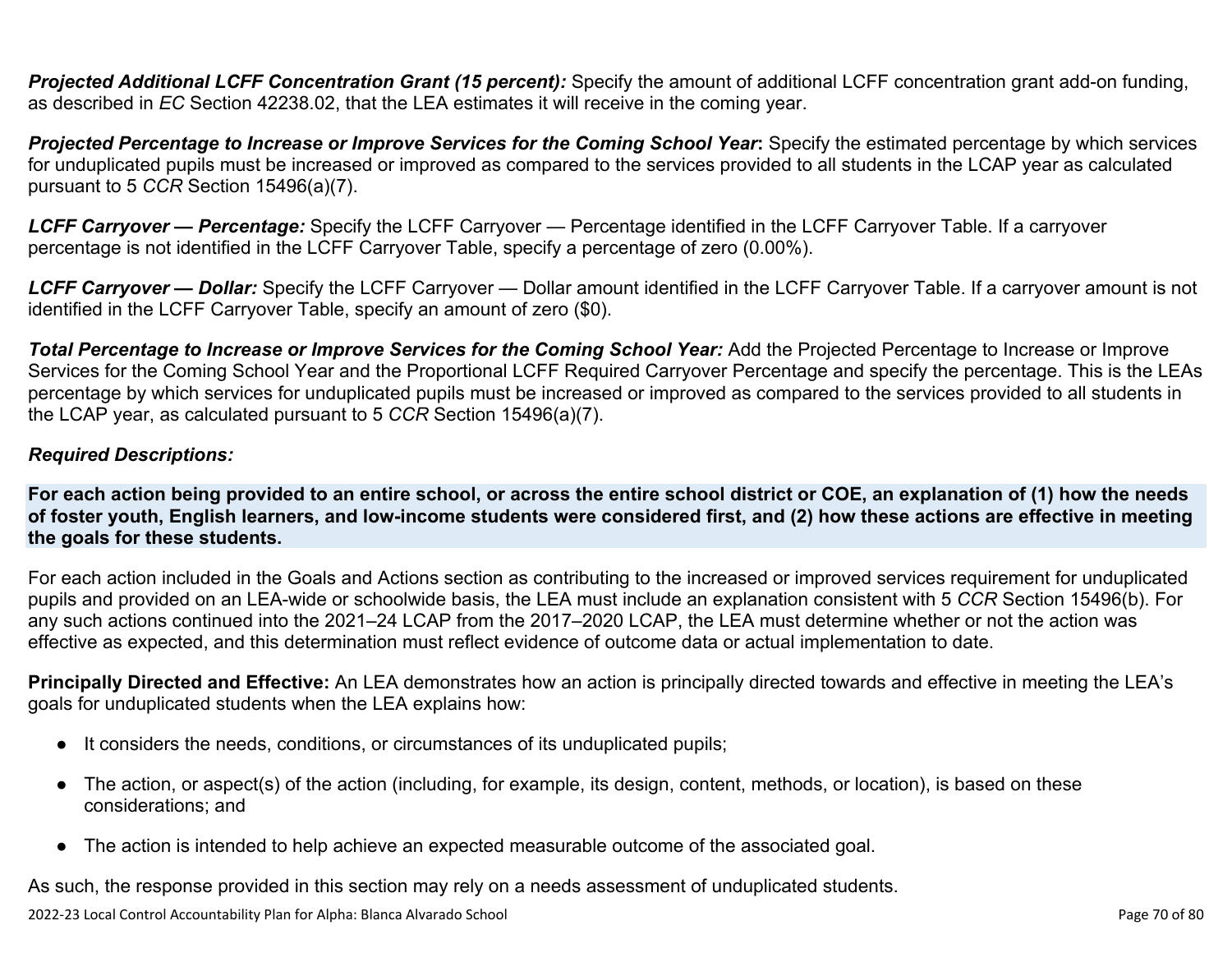Conclusory statements that a service will help achieve an expected outcome for the goal, without an explicit connection or further explanation as to how, are not sufficient. Further, simply stating that an LEA has a high enrollment percentage of a specific student group or groups does not meet the increase or improve services standard because enrolling students is not the same as serving students.

For example, if an LEA determines that low-income students have a significantly lower attendance rate than the attendance rate for all students, it might justify LEA-wide or schoolwide actions to address this area of need in the following way:

After assessing the needs, conditions, and circumstances of our low-income students, we learned that the attendance rate of our lowincome students is 7 percent lower than the attendance rate for all students. (Needs, Conditions, Circumstances [Principally Directed])

In order to address this condition of our low-income students, we will develop and implement a new attendance program that is designed to address some of the major causes of absenteeism, including lack of reliable transportation and food, as well as a school climate that does not emphasize the importance of attendance. Goal N, Actions X, Y, and Z provide additional transportation and nutritional resources as well as a districtwide educational campaign on the benefits of high attendance rates. (Contributing Action[s])

These actions are being provided on an LEA-wide basis and we expect/hope that all students with less than a 100 percent attendance rate will benefit. However, because of the significantly lower attendance rate of low-income students, and because the actions meet needs most associated with the chronic stresses and experiences of a socio-economically disadvantaged status, we expect that the attendance rate for our low-income students will increase significantly more than the average attendance rate of all other students. (Measurable Outcomes [Effective In])

**COEs and Charter Schools**: Describe how actions included as contributing to meeting the increased or improved services requirement on an LEA-wide basis are principally directed to and effective in meeting its goals for unduplicated pupils in the state and any local priorities as described above. In the case of COEs and charter schools, schoolwide and LEA-wide are considered to be synonymous.

#### **For School Districts Only:**

#### **Actions Provided on an LEA-Wide Basis:**

*Unduplicated Percentage > 55 percent:* For school districts with an unduplicated pupil percentage of 55 percent or more, describe how these actions are principally directed to and effective in meeting its goals for unduplicated pupils in the state and any local priorities as described above.

*Unduplicated Percentage < 55 percent:* For school districts with an unduplicated pupil percentage of less than 55 percent, describe how these actions are principally directed to and effective in meeting its goals for unduplicated pupils in the state and any local priorities. Also describe how the actions **are the most effective use of the funds** to meet these goals for its unduplicated pupils. Provide the basis for this determination, including any alternatives considered, supporting research, experience, or educational theory.

#### **Actions Provided on a Schoolwide Basis:**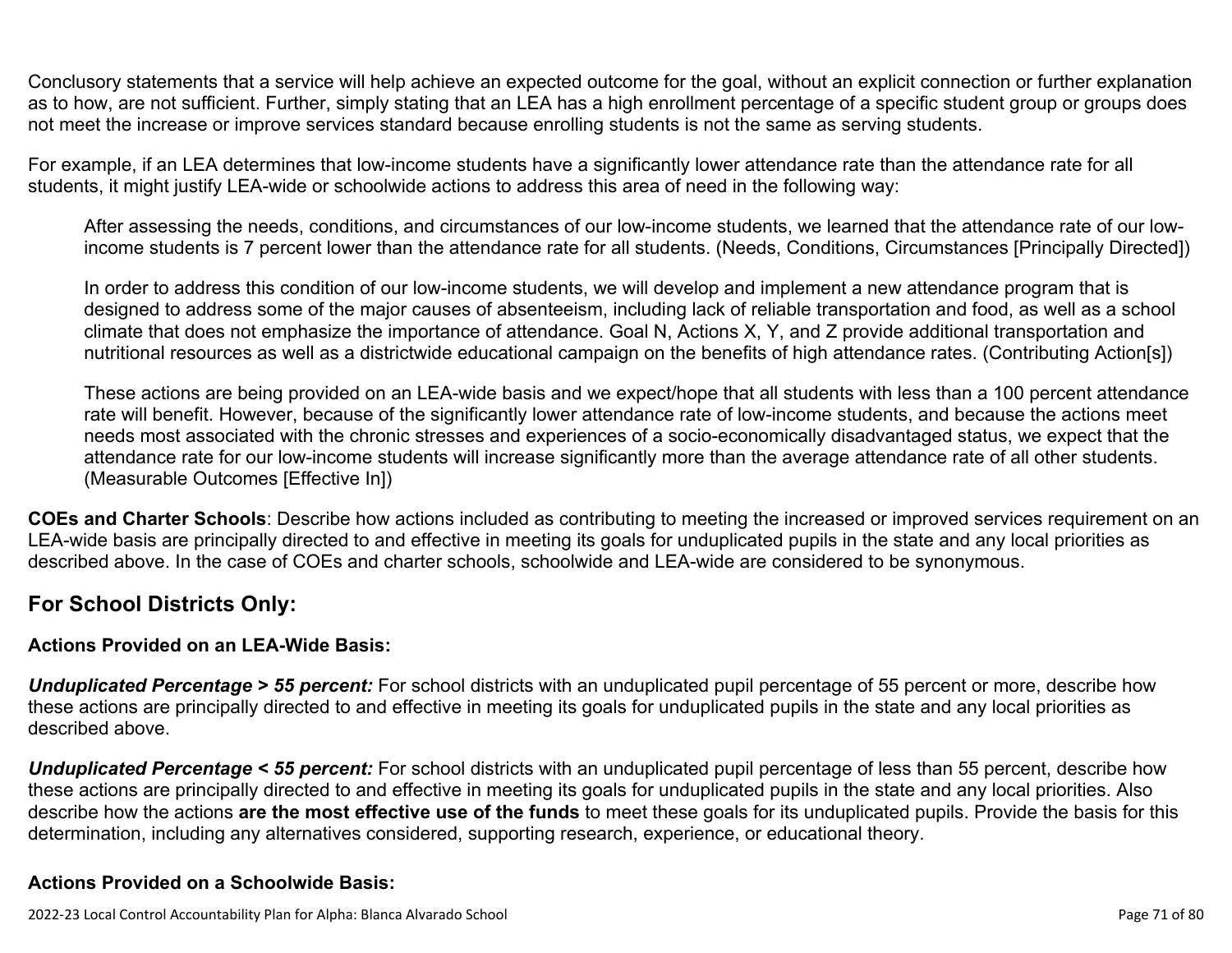School Districts must identify in the description those actions being funded and provided on a schoolwide basis, and include the required description supporting the use of the funds on a schoolwide basis.

**For schools with 40 percent or more enrollment of unduplicated pupils:** Describe how these actions are principally directed to and effective in meeting its goals for its unduplicated pupils in the state and any local priorities.

**For school districts expending funds on a schoolwide basis at a school with less than 40 percent enrollment of unduplicated pupils:** Describe how these actions are principally directed to and how the actions are the most effective use of the funds to meet its goals for foster youth, English learners, and low-income students in the state and any local priorities.

#### **A description of how services for foster youth, English learners, and low-income students are being increased or improved by the percentage required.**

Consistent with the requirements of 5 *CCR* Section 15496, describe how services provided for unduplicated pupils are increased or improved by at least the percentage calculated as compared to the services provided for all students in the LCAP year. To improve services means to grow services in quality and to increase services means to grow services in quantity. Services are increased or improved by those actions in the LCAP that are included in the Goals and Actions section as contributing to the increased or improved services requirement, whether they are provided on an LEA-wide or schoolwide basis or provided on a limited basis to unduplicated students. A limited action is an action that only serves foster youth, English learners, and/or low-income students. This description must address how these action(s) are expected to result in the required proportional increase or improvement in services for unduplicated pupils as compared to the services the LEA provides to all students for the relevant LCAP year.

For any action contributing to meeting the increased or improved services requirement that is associated with a Planned Percentage of Improved Services in the Contributing Summary Table rather than an expenditure of LCFF funds, describe the methodology that was used to determine the contribution of the action towards the proportional percentage. See the instructions for determining the Planned Percentage of Improved Services for information on calculating the Percentage of Improved Services.

#### **A description of the plan for how the additional concentration grant add-on funding identified above will be used to increase the number of staff providing direct services to students at schools that have a high concentration (above 55 percent) of foster youth, English learners, and low-income students, as applicable.**

An LEA that receives the additional concentration grant add-on described in *EC* Section 42238.02 is required to demonstrate how it is using these funds to increase the number of staff who provide direct services to students at schools with an enrollment of unduplicated students that is greater than 55 percent as compared to the number of staff who provide direct services to students at schools with an enrollment of unduplicated students that is equal to or less than 55 percent. The staff who provide direct services to students must be certificated staff and/or classified staff employed by the LEA; classified staff includes custodial staff.

Provide the following descriptions, as applicable to the LEA: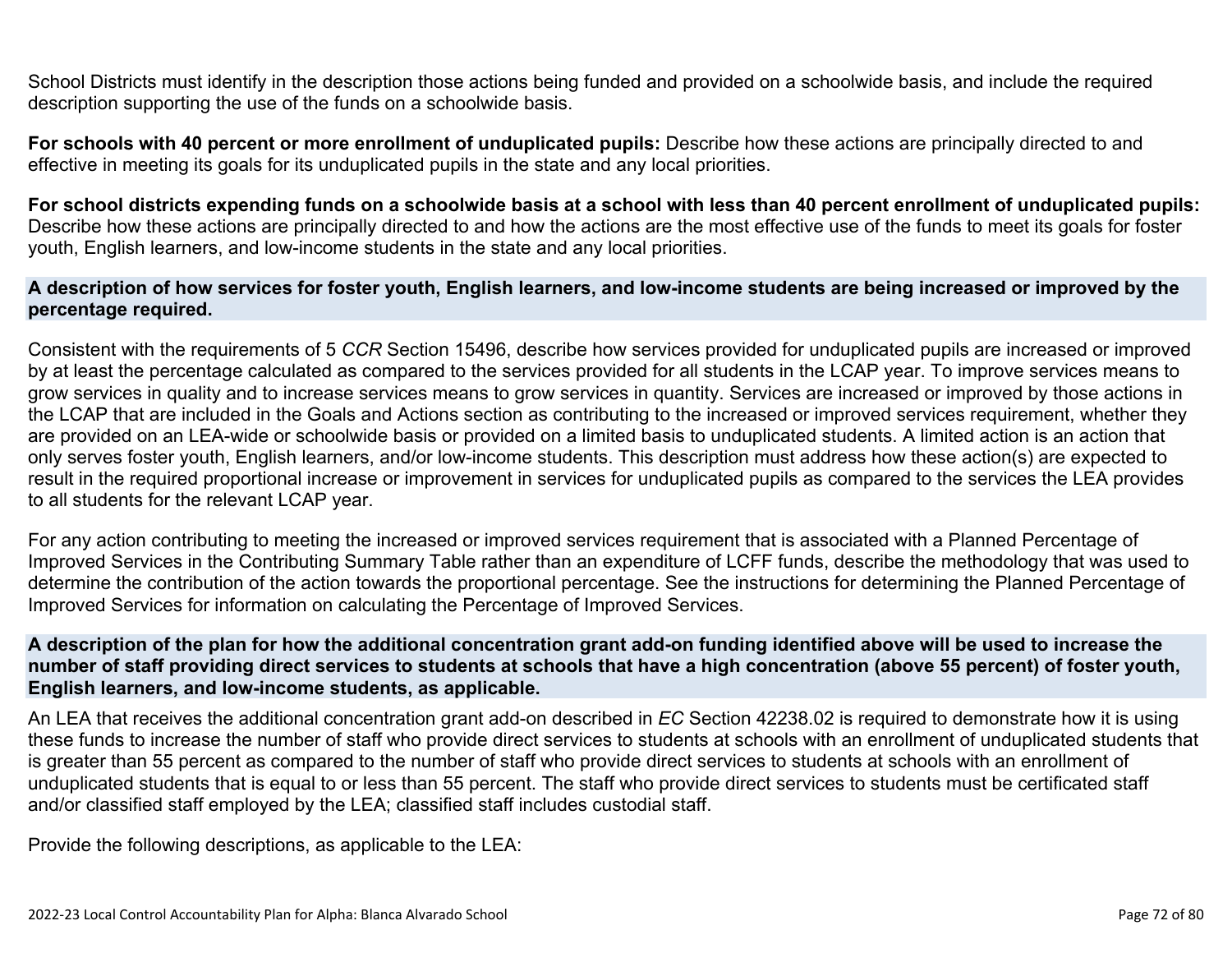An LEA that does not receive a concentration grant or the concentration grant add-on must indicate that a response to this prompt is not applicable.

Identify the goal and action numbers of the actions in the LCAP that the LEA is implementing to meet the requirement to increase the number of staff who provide direct services to students at schools with an enrollment of unduplicated students that is greater than 55 percent.

An LEA that does not have comparison schools from which to describe how it is using the concentration grant add-on funds, such as an LEA that only has schools with an enrollment of unduplicated students that is greater than 55 percent, must describe how it is using the funds to increase the number of credentialed staff, classified staff, or both, including custodial staff, who provide direct services to students at selected schools and the criteria used to determine which schools require additional staffing support.

In the event that an additional concentration grant add-on is not sufficient to increase staff providing direct services to students at a school with an enrollment of unduplicated students that is greater than 55 percent, the LEA must describe how it is using the funds to retain staff providing direct services to students at a school with an enrollment of unduplicated students that is greater than 55 percent.

Complete the table as follows:

- Provide the staff-to-student ratio of classified staff providing direct services to students with a concentration of unduplicated students that is 55 percent or less and the staff-to-student ratio of classified staff providing direct services to students at schools with a concentration of unduplicated students that is greater than 55 percent, as applicable to the LEA. The LEA may group its schools by grade span (Elementary, Middle/Junior High, and High Schools), as applicable to the LEA. The staff-to-student ratio must be based on the number of full time equivalent (FTE) staff and the number of enrolled students as counted on the first Wednesday in October of each year.
- Provide the staff-to-student ratio of certificated staff providing direct services to students at schools with a concentration of unduplicated students that is 55 percent or less and the staff-to-student ratio of certificated staff providing direct services to students at schools with a concentration of unduplicated students that is greater than 55 percent, as applicable to the LEA. The LEA may group its schools by grade span (Elementary, Middle/Junior High, and High Schools), as applicable to the LEA. The staff-to-student ratio must be based on the number of FTE staff and the number of enrolled students as counted on the first Wednesday in October of each year.

# **Action Tables**

Complete the Data Entry Table for each action in the LCAP. The information entered into this table will automatically populate the other Action Tables. Information is only entered into the Data Entry Table, the Annual Update Table, the Contributing Actions Annual Update Table, and the LCFF Carryover Table. With the exception of the Data Entry Table, the word "input" has been added to column headers to aid in identifying the column(s) where information will be entered. Information is not entered on the remaining Action tables.

The following tables are required to be included as part of the LCAP adopted by the local governing board or governing body:

• Table 1: Total Planned Expenditures Table (for the coming LCAP Year)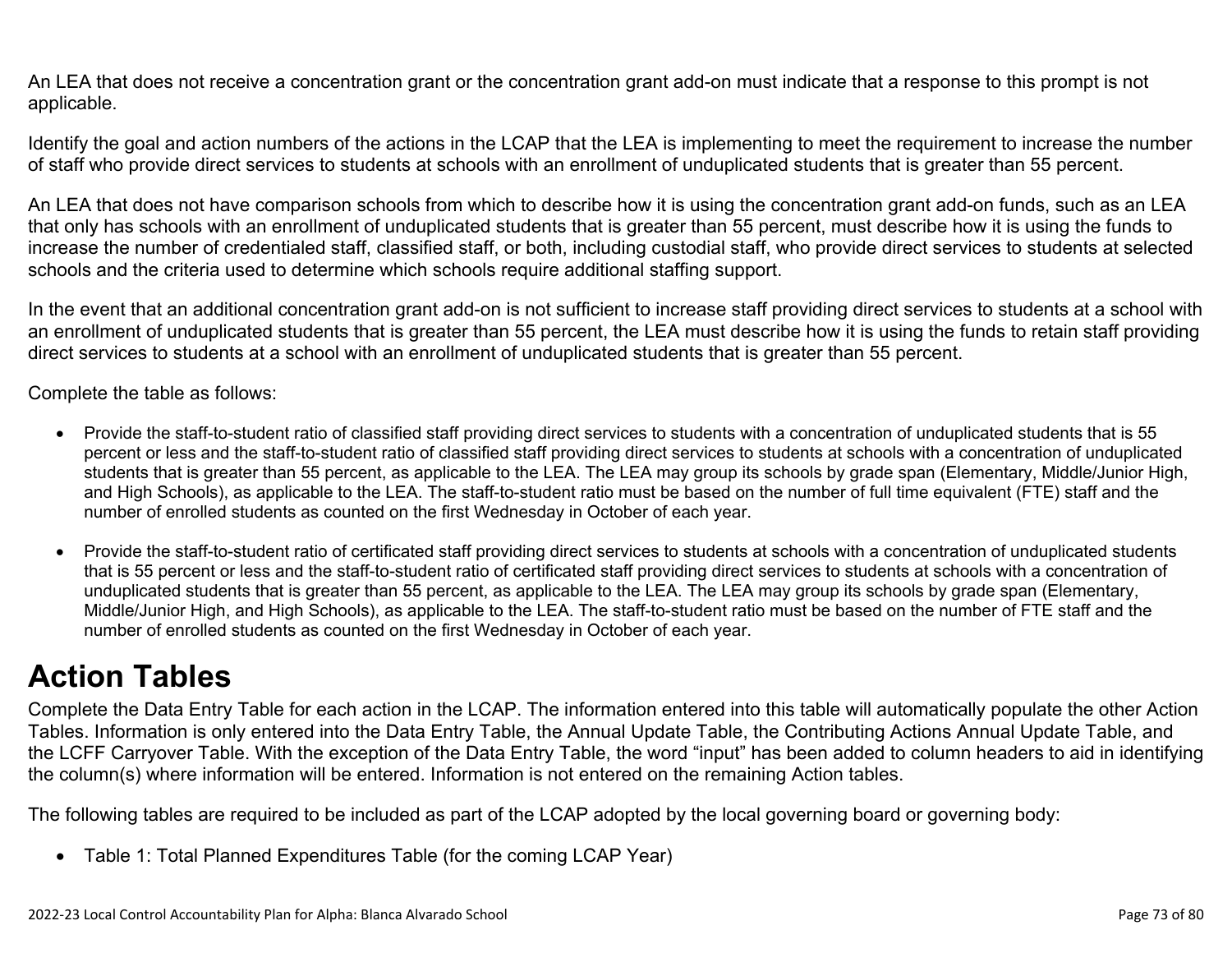- Table 2: Contributing Actions Table (for the coming LCAP Year)
- Table 3: Annual Update Table (for the current LCAP Year)
- Table 4: Contributing Actions Annual Update Table (for the current LCAP Year)
- Table 5: LCFF Carryover Table (for the current LCAP Year)

Note: The coming LCAP Year is the year that is being planned for, while the current LCAP year is the current year of implementation. For example, when developing the 2022–23 LCAP, 2022–23 will be the coming LCAP Year and 2021–22 will be the current LCAP Year.

# **Data Entry Table**

The Data Entry Table may be included in the LCAP as adopted by the local governing board or governing body, but is not required to be included. In the Data Entry Table, input the following information for each action in the LCAP for that applicable LCAP year:

- **LCAP Year**: Identify the applicable LCAP Year.
- **1. Projected LCFF Base Grant**: Provide the total amount of LCFF funding the LEA estimates it will receive for the coming school year, excluding the supplemental and concentration grants and the add-ons for the Targeted Instructional Improvement Grant Program and the Home to School Transportation Program, pursuant to 5 *CCR* Section 15496(a)(8).

See *EC* sections 2574 (for COEs) and 42238.02 (for school districts and charter schools), as applicable, for LCFF apportionment calculations.

- **2. Projected LCFF Supplemental and/or Concentration Grants:** Provide the total amount of LCFF supplemental and concentration grants the LEA estimates it will receive on the basis of the number and concentration of unduplicated students for the coming school year.
- **3. Projected Percentage to Increase or Improve Services for the Coming School Year:** This percentage will not be entered; it is calculated based on the Projected LCFF Base Grant and the Projected LCFF Supplemental and/or Concentration Grants, pursuant to 5 *CCR* Section 15496(a)(8). This is the percentage by which services for unduplicated pupils must be increased or improved as compared to the services provided to all students in the coming LCAP year.
- **LCFF Carryover Percentage:** Specify the LCFF Carryover Percentage identified in the LCFF Carryover Table from the prior LCAP year. If a carryover percentage is not identified in the LCFF Carryover Table, specify a percentage of zero (0.00%).
- **Total Percentage to Increase or Improve Services for the Coming School Year:** This percentage will not be entered; it is calculated based on the Projected Percentage to Increase or Improve Services for the Coming School Year and the LCFF Carryover —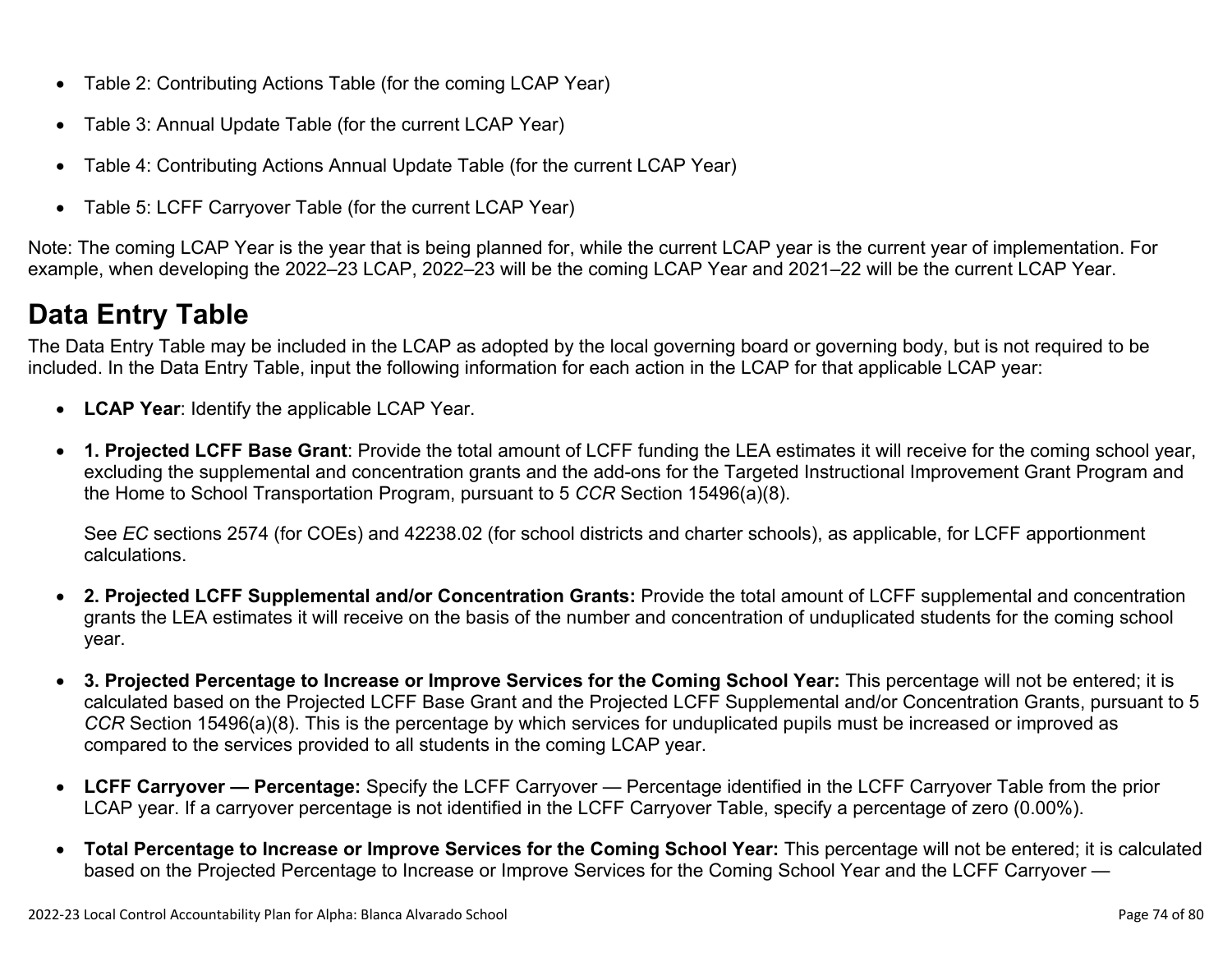Percentage. This is the percentage by which the LEA must increase or improve services for unduplicated pupils as compared to the services provided to all students in the coming LCAP year.

- **Goal #**: Enter the LCAP Goal number for the action.
- **Action #**: Enter the action's number as indicated in the LCAP Goal.
- **Action Title**: Provide a title of the action.
- **Student Group(s)**: Indicate the student group or groups who will be the primary beneficiary of the action by entering "All," or by entering a specific student group or groups.
- **Contributing to Increased or Improved Services?:** Type "Yes" if the action **is** included as contributing to meeting the increased or improved services; OR, type "No" if the action is **not** included as contributing to meeting the increased or improved services.
- If "Yes" is entered into the Contributing column, then complete the following columns:
	- o **Scope**: The scope of an action may be LEA-wide (i.e., districtwide, countywide, or charterwide), schoolwide, or limited. An action that is LEA-wide in scope upgrades the entire educational program of the LEA. An action that is schoolwide in scope upgrades the entire educational program of a single school. An action that is limited in its scope is an action that serves only one or more unduplicated student groups.
	- o **Unduplicated Student Group(s)**: Regardless of scope, contributing actions serve one or more unduplicated student groups. Indicate one or more unduplicated student groups for whom services are being increased or improved as compared to what all students receive.
	- o **Location**: Identify the location where the action will be provided. If the action is provided to all schools within the LEA, the LEA must indicate "All Schools." If the action is provided to specific schools within the LEA or specific grade spans only, the LEA must enter "Specific Schools" or "Specific Grade Spans." Identify the individual school or a subset of schools or grade spans (e.g., all high schools or grades transitional kindergarten through grade five), as appropriate.
- **Time Span**: Enter "ongoing" if the action will be implemented for an indeterminate period of time. Otherwise, indicate the span of time for which the action will be implemented. For example, an LEA might enter "1 Year," or "2 Years," or "6 Months."
- **Total Personnel**: Enter the total amount of personnel expenditures utilized to implement this action.
- **Total Non-Personnel**: This amount will be automatically calculated based on information provided in the Total Personnel column and the Total Funds column.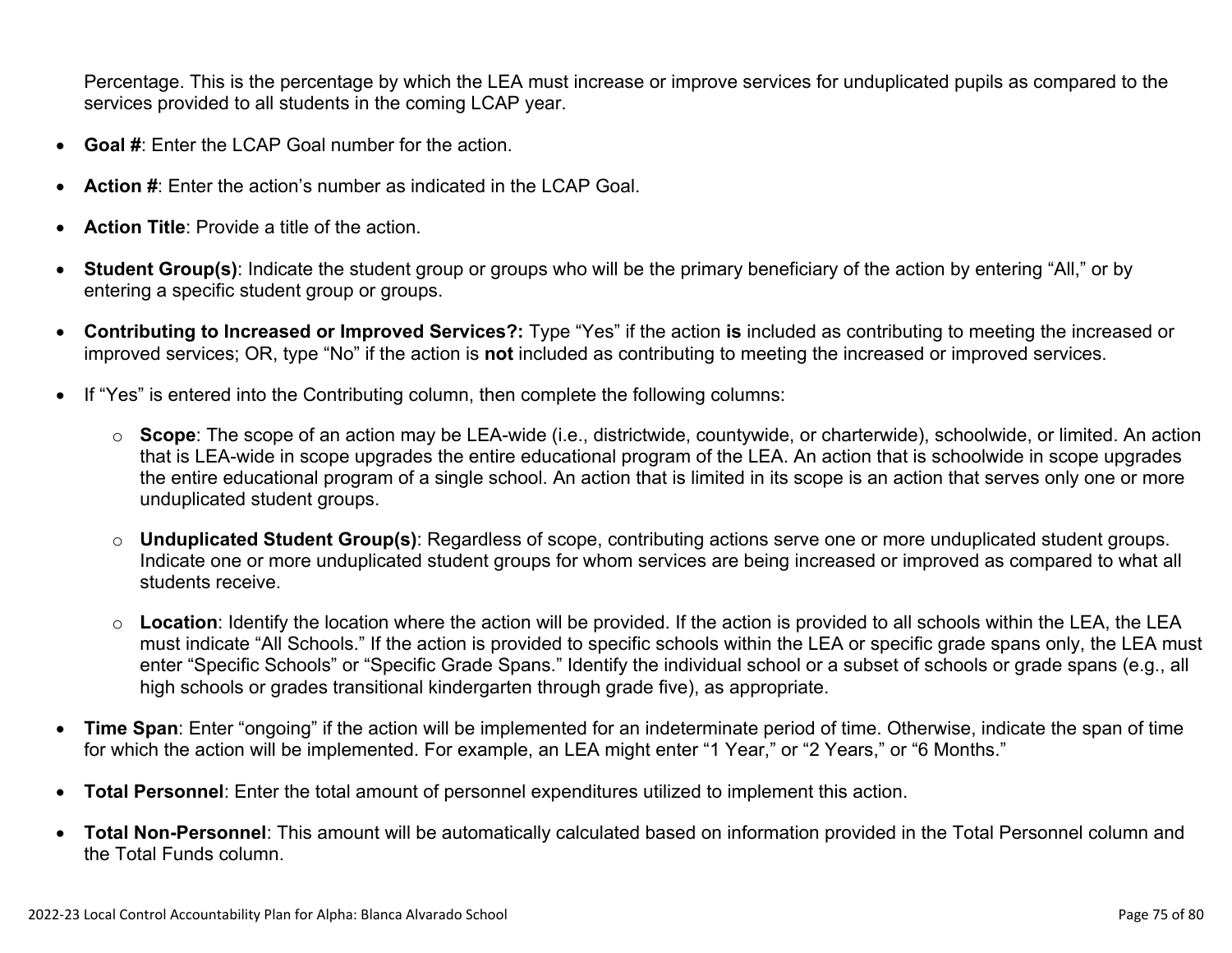- **LCFF Funds**: Enter the total amount of LCFF funds utilized to implement this action, if any. LCFF funds include all funds that make up an LEA's total LCFF target (i.e., base grant, grade span adjustment, supplemental grant, concentration grant, Targeted Instructional Improvement Block Grant, and Home-To-School Transportation).
	- o **Note:** For an action to contribute towards meeting the increased or improved services requirement it must include some measure of LCFF funding. The action may also include funding from other sources, however the extent to which an action contributes to meeting the increased or improved services requirement is based on the LCFF funding being used to implement the action.
- **Other State Funds**: Enter the total amount of Other State Funds utilized to implement this action, if any.
- **Local Funds**: Enter the total amount of Local Funds utilized to implement this action, if any.
- **Federal Funds**: Enter the total amount of Federal Funds utilized to implement this action, if any.
- **Total Funds**: This amount is automatically calculated based on amounts entered in the previous four columns.
- **Planned Percentage of Improved Services**: For any action identified as contributing, being provided on a Limited basis to unduplicated students, and that does not have funding associated with the action, enter the planned quality improvement anticipated for the action as a percentage rounded to the nearest hundredth (0.00%). A limited action is an action that only serves foster youth, English learners, and/or low-income students.
	- o As noted in the instructions for the Increased or Improved Services section, when identifying a Planned Percentage of Improved Services, the LEA must describe the methodology that it used to determine the contribution of the action towards the proportional percentage. The percentage of improved services for an action corresponds to the amount of LCFF funding that the LEA estimates it would expend to implement the action if it were funded.

For example, an LEA determines that there is a need to analyze data to ensure that instructional aides and expanded learning providers know what targeted supports to provide to students who are foster youth. The LEA could implement this action by hiring additional staff to collect and analyze data and to coordinate supports for students, which the LEA estimates would cost \$165,000. Instead, the LEA chooses to utilize a portion of existing staff time to analyze data relating to students who are foster youth. This analysis will then be shared with site principals who will use the data to coordinate services provided by instructional assistants and expanded learning providers to target support to students. In this example, the LEA would divide the estimated cost of \$165,000 by the amount of LCFF Funding identified in the Data Entry Table and then convert the quotient to a percentage. This percentage is the Planned Percentage of Improved Service for the action.

### **Contributing Actions Table**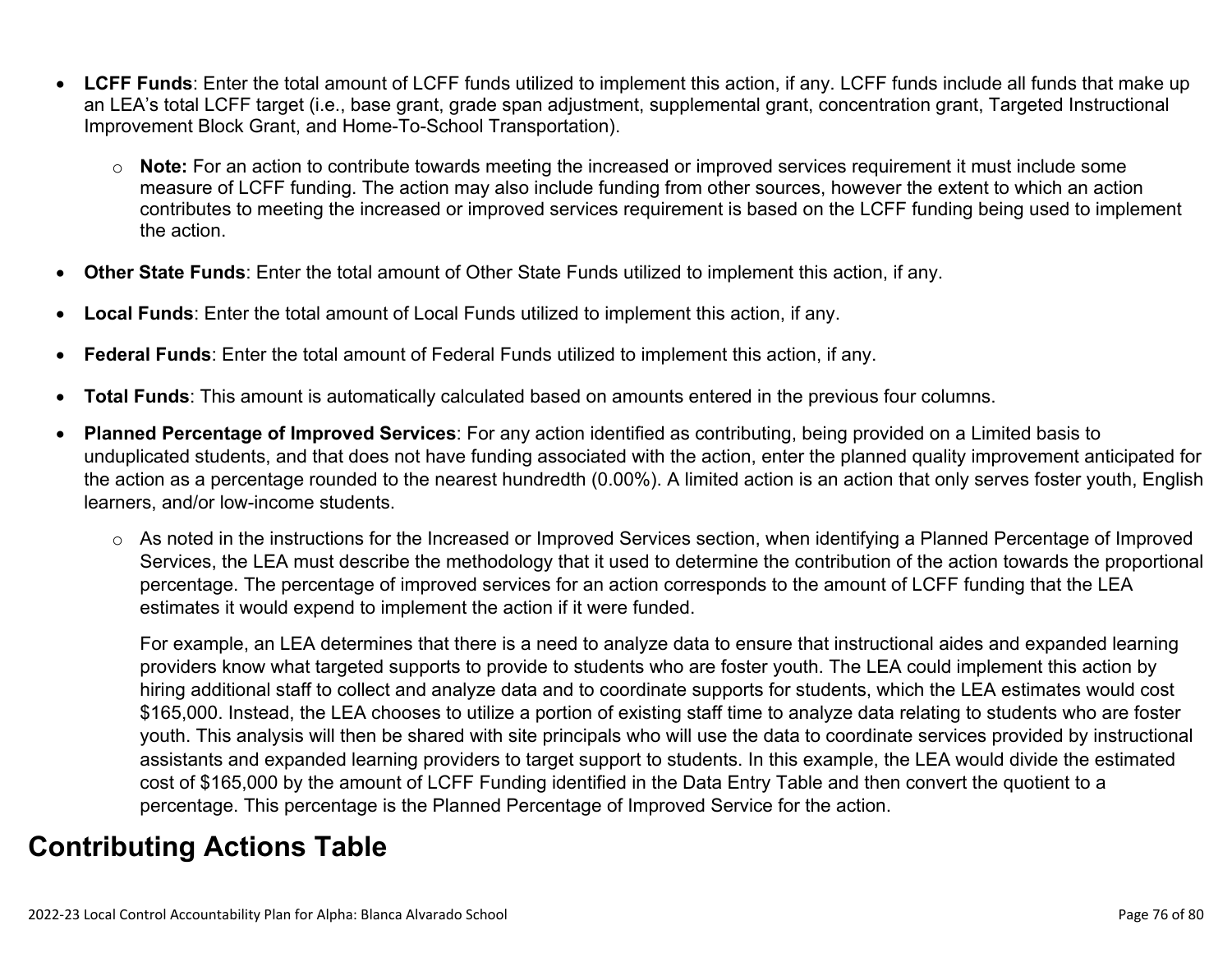As noted above, information will not be entered in the Contributing Actions Table; however, the 'Contributing to Increased or Improved Services?' column will need to be checked to ensure that only actions with a "Yes" are displaying. If actions with a "No" are displayed or if actions that are contributing are not displaying in the column, use the drop-down menu in the column header to filter only the "Yes" responses.

# **Annual Update Table**

In the Annual Update Table, provide the following information for each action in the LCAP for the relevant LCAP year:

• **Estimated Actual Expenditures**: Enter the total estimated actual expenditures to implement this action, if any.

## **Contributing Actions Annual Update Table**

In the Contributing Actions Annual Update Table, check the 'Contributing to Increased or Improved Services?' column to ensure that only actions with a "Yes" are displaying. If actions with a "No" are displayed or if actions that are contributing are not displaying in the column, use the drop-down menu in the column header to filter only the "Yes" responses. Provide the following information for each contributing action in the LCAP for the relevant LCAP year:

- **6. Estimated Actual LCFF Supplemental and/or Concentration Grants:** Provide the total amount of LCFF supplemental and concentration grants the LEA estimates it will actually receive based on of the number and concentration of unduplicated students in the current school year.
- **Estimated Actual Expenditures for Contributing Actions**: Enter the total estimated actual expenditure of LCFF funds used to implement this action, if any.
- **Estimated Actual Percentage of Improved Services:** For any action identified as contributing, being provided on a Limited basis only to unduplicated students, and that does not have funding associated with the action, enter the total estimated actual quality improvement anticipated for the action as a percentage rounded to the nearest hundredth (0.00%).
	- o Building on the example provided above for calculating the Planned Percentage of Improved Services, the LEA in the example implements the action. As part of the annual update process, the LEA reviews implementation and student outcome data and determines that the action was implemented with fidelity and that outcomes for foster youth students improved. The LEA reviews the original estimated cost for the action and determines that had it hired additional staff to collect and analyze data and to coordinate supports for students that estimated actual cost would have been \$169,500 due to a cost of living adjustment. The LEA would divide the estimated actual cost of \$169,500 by the amount of LCFF Funding identified in the Data Entry Table and then convert the quotient to a percentage. This percentage is the Estimated Actual Percentage of Improved Services for the action.

## **LCFF Carryover Table**

• **9. Estimated Actual LCFF Base Grant**: Provide the total amount of LCFF funding the LEA estimates it will receive for the current school year, excluding the supplemental and concentration grants and the add-ons for the Targeted Instructional Improvement Grant Program and the Home to School Transportation Program, pursuant to 5 *CCR* Section 15496(a)(8).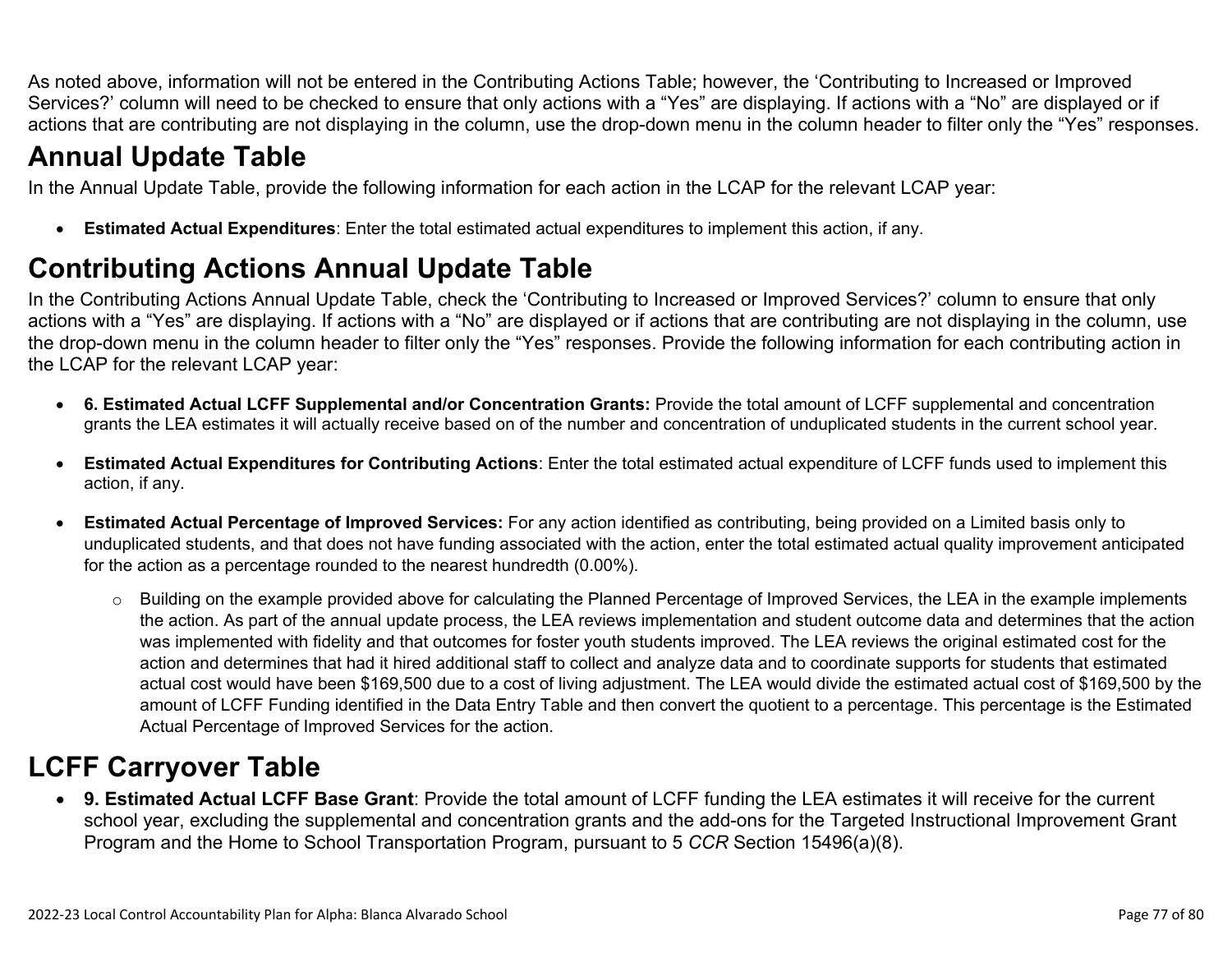• **10. Total Percentage to Increase or Improve Services for the Current School Year:** This percentage will not be entered. The percentage is calculated based on the amounts of the Estimated Actual LCFF Base Grant (9) and the Estimated Actual LCFF Supplemental and/or Concentration Grants (6), pursuant to 5 *CCR* Section 15496(a)(8), plus the LCFF Carryover – Percentage from the prior year. This is the percentage by which services for unduplicated pupils must be increased or improved as compared to the services provided to all students in the current LCAP year.

### **Calculations in the Action Tables**

To reduce the duplication of effort of LEAs, the Action Tables include functionality such as pre-population of fields and cells based on the information provided in the Data Entry Table, the Annual Update Summary Table, and the Contributing Actions Table. For transparency, the functionality and calculations used are provided below.

#### **Contributing Actions Table**

- 4. Total Planned Contributing Expenditures (LCFF Funds)
	- $\circ$  This amount is the total of the Planned Expenditures for Contributing Actions (LCFF Funds) column
- 5. Total Planned Percentage of Improved Services
	- $\circ$  This percentage is the total of the Planned Percentage of Improved Services column
- Planned Percentage to Increase or Improve Services for the coming school year (4 divided by 1, plus 5)
	- o This percentage is calculated by dividing the Total Planned Contributing Expenditures (4) by the Projected LCFF Base Grant (1), converting the quotient to a percentage, and adding it to the Total Planned Percentage of Improved Services (5).

#### **Contributing Actions Annual Update Table**

Pursuant to *EC* Section 42238.07(c)(2), if the Total Planned Contributing Expenditures (4) is less than the Estimated Actual LCFF Supplemental and Concentration Grants (6), the LEA is required to calculate the difference between the Total Planned Percentage of Improved Services (5) and the Total Estimated Actual Percentage of Improved Services (7). If the Total Planned Contributing Expenditures (4) is equal to or greater than the Estimated Actual LCFF Supplemental and Concentration Grants (6), the Difference Between Planned and Estimated Actual Percentage of Improved Services will display "Not Required."

- 6. Estimated Actual LCFF Supplemental and Concentration Grants
	- o This is the total amount of LCFF supplemental and concentration grants the LEA estimates it will actually receive based on of the number and concentration of unduplicated students in the current school year.
- 4. Total Planned Contributing Expenditures (LCFF Funds)
	- $\circ$  This amount is the total of the Last Year's Planned Expenditures for Contributing Actions (LCFF Funds)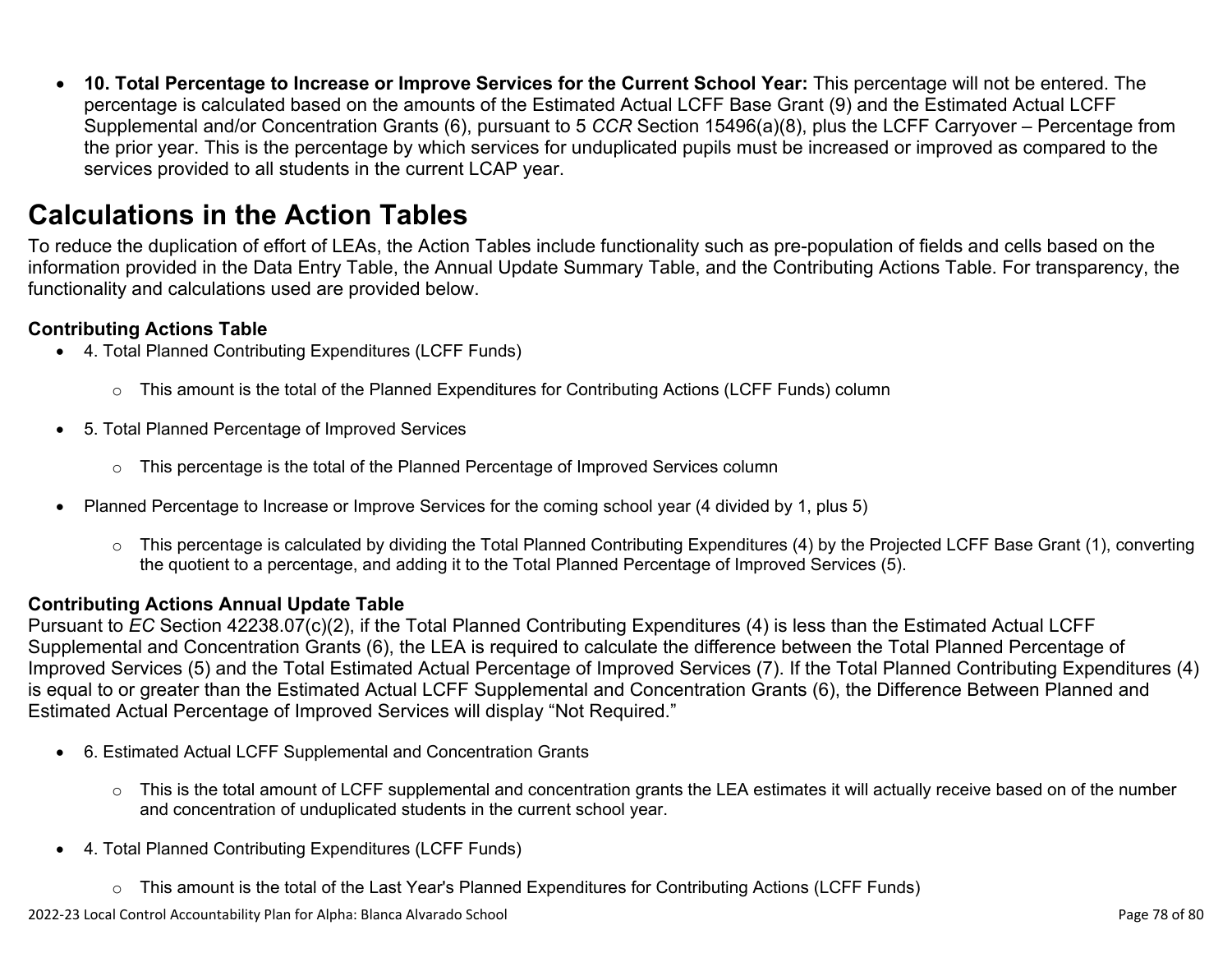- 7. Total Estimated Actual Expenditures for Contributing Actions
	- o This amount is the total of the Estimated Actual Expenditures for Contributing Actions (LCFF Funds)
- Difference Between Planned and Estimated Actual Expenditures for Contributing Actions (Subtract 7 from 4)
	- $\circ$  This amount is the Total Estimated Actual Expenditures for Contributing Actions (7) subtracted from the Total Planned Contributing Expenditures (4)
- 5. Total Planned Percentage of Improved Services (%)
	- $\circ$  This amount is the total of the Planned Percentage of Improved Services column
- 8. Total Estimated Actual Percentage of Improved Services (%)
	- o This amount is the total of the Estimated Actual Percentage of Improved Services column
- Difference Between Planned and Estimated Actual Percentage of Improved Services (Subtract 5 from 8)
	- o This amount is the Total Planned Percentage of Improved Services (5) subtracted from the Total Estimated Actual Percentage of Improved Services (8)

#### **LCFF Carryover Table**

- 10. Total Percentage to Increase or Improve Services for the Current School Year (6 divided by 9 + Carryover %)
	- $\circ$  This percentage is the Estimated Actual LCFF Supplemental and/or Concentration Grants (6) divided by the Estimated Actual LCFF Base Grant (9) plus the LCFF Carryover – Percentage from the prior year.
- 11. Estimated Actual Percentage of Increased or Improved Services (7 divided by 9, plus 8)
	- o This percentage is the Total Estimated Actual Expenditures for Contributing Actions (7) divided by the LCFF Funding (9), then converting the quotient to a percentage and adding the Total Estimated Actual Percentage of Improved Services (8).
- 12. LCFF Carryover Dollar Amount LCFF Carryover (Subtract 11 from 10 and multiply by 9)
	- $\circ$  If the Estimated Actual Percentage of Increased or Improved Services (11) is less than the Estimated Actual Percentage to Increase or Improve Services (10), the LEA is required to carry over LCFF funds.

The amount of LCFF funds is calculated by subtracting the Estimated Actual Percentage to Increase or Improve Services (11) from the Estimated Actual Percentage of Increased or Improved Services (10) and then multiplying by the Estimated Actual LCFF Base Grant (9). This amount is the amount of LCFF funds that is required to be carried over to the coming year.